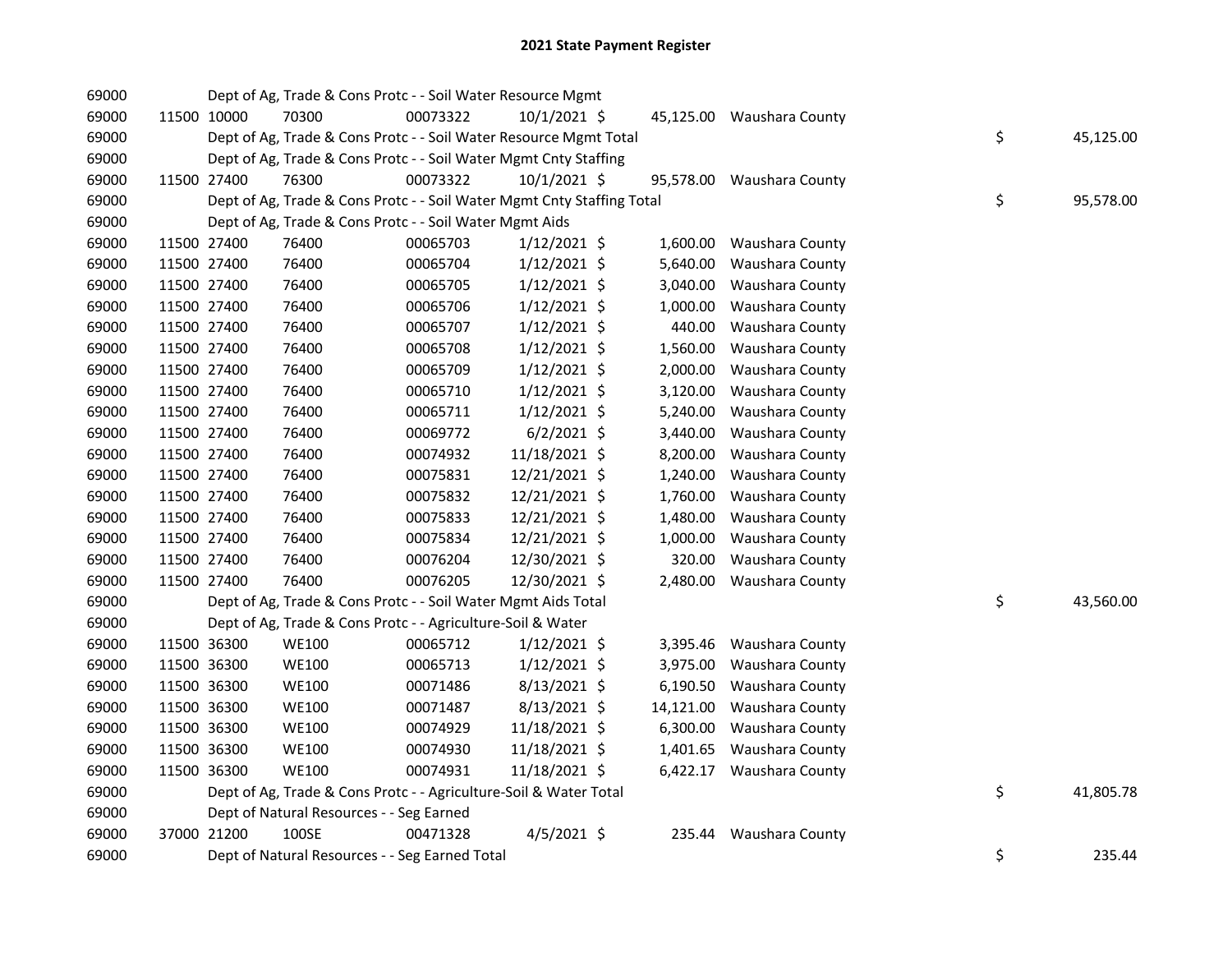| 69000 |             |             | Dept of Natural Resources - - Gen Program Ops-State Funds          |          |                |  |                           |    |           |
|-------|-------------|-------------|--------------------------------------------------------------------|----------|----------------|--|---------------------------|----|-----------|
| 69000 |             | 37000 21200 | 16100                                                              | 00511527 | 10/15/2021 \$  |  | 734.03 Waushara County    |    |           |
| 69000 |             | 37000 21200 | 16100                                                              | 00524194 | 12/30/2021 \$  |  | 25.00 Waushara County     |    |           |
| 69000 |             |             | Dept of Natural Resources - - Gen Program Ops-State Funds Total    |          |                |  |                           | \$ | 759.03    |
| 69000 |             |             | Dept of Natural Resources - - Taxes & Assessmts-Conserv Fund       |          |                |  |                           |    |           |
| 69000 |             | 37000 21200 | 16900                                                              | 00471328 | $4/5/2021$ \$  |  | 29.88 Waushara County     |    |           |
| 69000 |             |             | Dept of Natural Resources - - Taxes & Assessmts-Conserv Fund Total |          |                |  |                           | \$ | 29.88     |
| 69000 |             |             | Dept of Natural Resources - - GPO -Federal Funds                   |          |                |  |                           |    |           |
| 69000 |             | 37000 21200 | 38100                                                              | 00466901 | $3/12/2021$ \$ |  | 1,384.13 Waushara County  |    |           |
| 69000 |             |             | Dept of Natural Resources - - GPO -Federal Funds Total             |          |                |  |                           | \$ | 1,384.13  |
| 69000 |             |             | Dept of Natural Resources - - Enf A - Boating Enforcement          |          |                |  |                           |    |           |
| 69000 | 37000 21200 |             | 55000                                                              | 00466901 | $3/12/2021$ \$ |  | 2,851.39 Waushara County  |    |           |
| 69000 |             |             | Dept of Natural Resources - - Enf A - Boating Enforcement Total    |          |                |  |                           | \$ | 2,851.39  |
| 69000 |             |             | Dept of Natural Resources - - Enf A - Snow Enforcement             |          |                |  |                           |    |           |
| 69000 | 37000 21200 |             | 55200                                                              | 00509641 | $9/20/2021$ \$ |  | 6,089.28 Waushara County  |    |           |
| 69000 |             |             | Dept of Natural Resources - - Enf A - Snow Enforcement Total       |          |                |  |                           | \$ | 6,089.28  |
| 69000 |             |             | Dept of Natural Resources - - Wildlife Damage Claims & Abat        |          |                |  |                           |    |           |
| 69000 |             | 37000 21200 | 55300                                                              | 00461356 | $2/5/2021$ \$  |  | 13,439.77 Waushara County |    |           |
| 69000 |             | 37000 21200 | 55300                                                              | 00474695 | 4/23/2021 \$   |  | 37,950.00 Waushara County |    |           |
| 69000 | 37000 21200 |             | 55300                                                              | 00517022 | 10/29/2021 \$  |  | 11,763.79 Waushara County |    |           |
| 69000 |             |             | Dept of Natural Resources - - Wildlife Damage Claims & Abat Total  |          |                |  |                           | \$ | 63,153.56 |
| 69000 |             |             | Dept of Natural Resources - - Resaids - County Cons Aids           |          |                |  |                           |    |           |
| 69000 |             | 37000 21200 | 56300                                                              | 00493381 | 7/6/2021 \$    |  | 1,619.90 Waushara County  |    |           |
| 69000 |             |             | Dept of Natural Resources - - Resaids - County Cons Aids Total     |          |                |  |                           | \$ | 1,619.90  |
| 69000 |             |             | Dept of Natural Resources - - Resaids - Forest Croplnd & Mfl       |          |                |  |                           |    |           |
| 69000 |             | 37000 21200 | 56600                                                              | 00509492 | $9/17/2021$ \$ |  | 18,227.27 Waushara County |    |           |
| 69000 |             |             | Dept of Natural Resources - - Resaids - Forest CropInd & Mfl Total |          |                |  |                           | \$ | 18,227.27 |
| 69000 |             |             | Dept of Natural Resources - - Ra- Cnty Snow Trail & Area Aid       |          |                |  |                           |    |           |
| 69000 |             | 37000 21200 | 57400                                                              | 00498731 | 7/23/2021 \$   |  | 85,830.00 Waushara County |    |           |
| 69000 |             |             | Dept of Natural Resources - - Ra- Cnty Snow Trail & Area Aid Total |          |                |  |                           | \$ | 85,830.00 |
| 69000 |             |             | Dept of Natural Resources - - GPO--State Funds                     |          |                |  |                           |    |           |
| 69000 |             | 37000 21200 | 86100                                                              | 00519624 | 11/16/2021 \$  |  | 5.00 Waushara County      |    |           |
| 69000 |             |             | Dept of Natural Resources - - GPO--State Funds Total               |          |                |  |                           | \$ | 5.00      |
| 69000 |             |             | Dept of Natural Resources - - Fin Asst For Responsible Units       |          |                |  |                           |    |           |
| 69000 |             | 37000 27400 | 67000                                                              | 00483666 | $5/21/2021$ \$ |  | 80,959.81 Waushara County |    |           |
| 69000 |             |             | Dept of Natural Resources - - Fin Asst For Responsible Units Total |          |                |  |                           | \$ | 80,959.81 |
| 69000 |             |             | Dept of Natural Resources - - Recycling Consolidation Grants       |          |                |  |                           |    |           |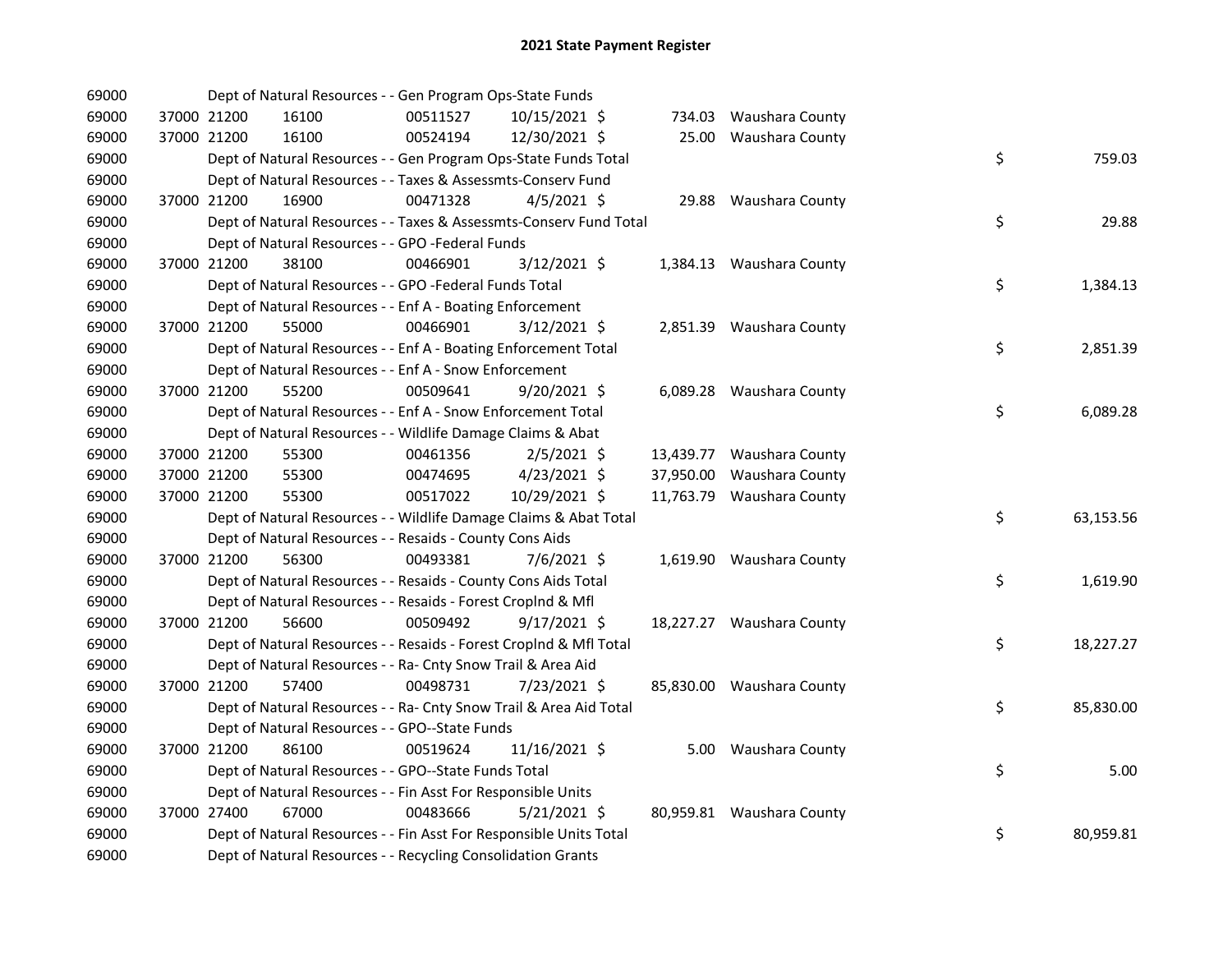| 69000 | 37000 27400 | 67300                                                              | 00483666 | 5/21/2021 \$   |           | 6,086.21 Waushara County   |    |            |
|-------|-------------|--------------------------------------------------------------------|----------|----------------|-----------|----------------------------|----|------------|
| 69000 |             | Dept of Natural Resources - - Recycling Consolidation Grants Total |          |                |           |                            | \$ | 6,086.21   |
| 69000 |             | Dept of Natural Resources - - Land Acquisition                     |          |                |           |                            |    |            |
| 69000 | 37000 36300 | TA100                                                              | 00513743 | 10/29/2021 \$  |           | 14.00 Waushara County      |    |            |
| 69000 |             | Dept of Natural Resources - - Land Acquisition Total               |          |                |           |                            | \$ | 14.00      |
| 69000 |             | WI Dept of Transportation - - Eldly&Disa Co/Aid Sf                 |          |                |           |                            |    |            |
| 69000 | 39500 21100 | 16800                                                              | 00674441 | $4/6/2021$ \$  |           | 86,842.00 Waushara County  |    |            |
| 69000 |             | WI Dept of Transportation - - Eldly&Disa Co/Aid Sf Total           |          |                |           |                            | \$ | 86,842.00  |
| 69000 |             | WI Dept of Transportation - - Trans Aids To Co.-Sf                 |          |                |           |                            |    |            |
| 69000 | 39500 21100 | 19000                                                              | 00631668 | $1/4/2021$ \$  |           | 233,600.11 Waushara County |    |            |
| 69000 | 39500 21100 | 19000                                                              | 00710763 | 7/6/2021 \$    |           | 467,200.22 Waushara County |    |            |
| 69000 | 39500 21100 | 19000                                                              | 00751322 | 10/4/2021 \$   |           | 233,600.14 Waushara County |    |            |
| 69000 |             | WI Dept of Transportation - - Trans Aids To Co.-Sf Total           |          |                |           |                            | \$ | 934,400.47 |
| 69000 |             | WI Dept of Transportation - - Loc Rd Imp Prg St Fd                 |          |                |           |                            |    |            |
| 69000 | 39500 21100 | 27800                                                              | 00745916 | $9/14/2021$ \$ |           | 138,827.76 Waushara County |    |            |
| 69000 | 39500 21100 | 27800                                                              | 00777788 | $12/1/2021$ \$ |           | 3,843.05 Waushara County   |    |            |
| 69000 |             | WI Dept of Transportation - - Loc Rd Imp Prg St Fd Total           |          |                |           |                            | \$ | 142,670.81 |
| 69000 |             | WI Dept of Transportation - - St Hwy Rehab, Sf                     |          |                |           |                            |    |            |
| 69000 | 39500 21100 | 36300                                                              | 00644690 | $1/25/2021$ \$ | 4.00      | Waushara County            |    |            |
| 69000 |             | WI Dept of Transportation - - St Hwy Rehab, Sf Total               |          |                |           |                            | \$ | 4.00       |
| 69000 |             | WI Dept of Transportation - - Hwy Mgmt & Opers Sf                  |          |                |           |                            |    |            |
| 69000 | 39500 21100 | 36500                                                              | 00646853 | 1/29/2021 \$   | 378.00    | Waushara County            |    |            |
| 69000 | 39500 21100 | 36500                                                              | 00664859 | $3/16/2021$ \$ | 189.00    | Waushara County            |    |            |
| 69000 | 39500 21100 | 36500                                                              | 00690350 | $5/7/2021$ \$  | 189.00    | Waushara County            |    |            |
| 69000 | 39500 21100 | 36500                                                              | 00703492 | $6/8/2021$ \$  | 189.00    | Waushara County            |    |            |
| 69000 | 39500 21100 | 36500                                                              | 00718040 | 7/8/2021 \$    | 189.00    | Waushara County            |    |            |
| 69000 | 39500 21100 | 36500                                                              | 00720406 | 7/14/2021 \$   | 189.00    | Waushara County            |    |            |
| 69000 | 39500 21100 | 36500                                                              | 00733975 | $8/16/2021$ \$ | 189.00    | Waushara County            |    |            |
| 69000 | 39500 21100 | 36500                                                              | 00748199 | $9/20/2021$ \$ | 189.00    | Waushara County            |    |            |
| 69000 | 39500 21100 | 36500                                                              | 00770610 | 11/5/2021 \$   | 189.00    | Waushara County            |    |            |
| 69000 | 39500 21100 | 36500                                                              | 00775103 | 11/19/2021 \$  | 189.00    | Waushara County            |    |            |
| 69000 | 39500 21100 | 36500                                                              | 00783188 | 12/14/2021 \$  | 189.00    | Waushara County            |    |            |
| 69000 |             | WI Dept of Transportation - - Hwy Mgmt & Opers Sf Total            |          |                |           |                            | \$ | 2,268.00   |
| 69000 |             | WI Dept of Transportation - - Routine Maint Sf                     |          |                |           |                            |    |            |
| 69000 | 39500 21100 | 36800                                                              | 00641632 | 1/19/2021 \$   | 15,215.83 | Waushara County            |    |            |
| 69000 | 39500 21100 | 36800                                                              | 00641633 | $1/19/2021$ \$ | 11,855.46 | Waushara County            |    |            |
| 69000 | 39500 21100 | 36800                                                              | 00641634 | $1/19/2021$ \$ | 2,051.09  | Waushara County            |    |            |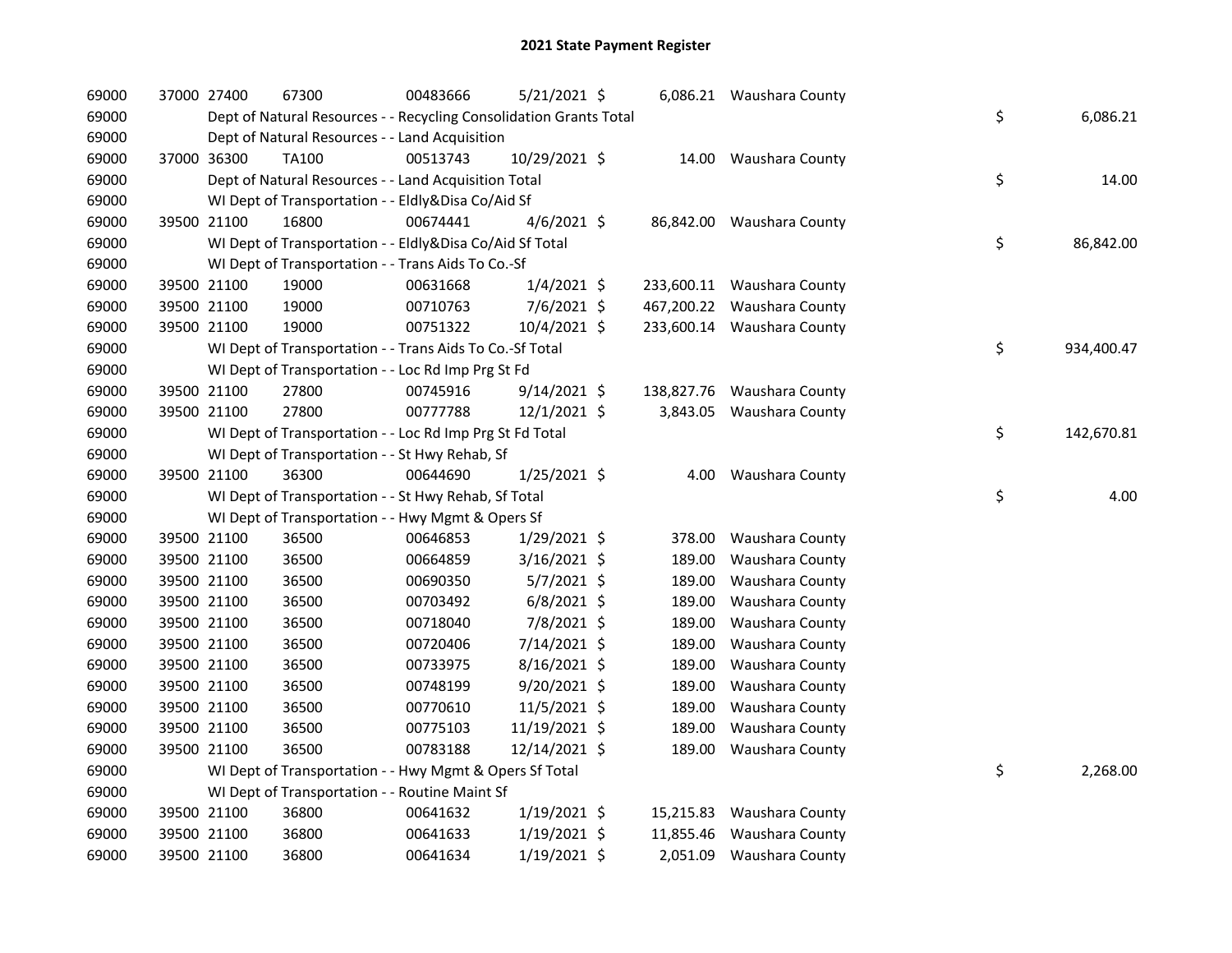| 69000 | 39500 21100 | 36800                                                    | 00641635 | 1/19/2021 \$   | 6,410.06   | <b>Waushara County</b> |    |              |
|-------|-------------|----------------------------------------------------------|----------|----------------|------------|------------------------|----|--------------|
| 69000 | 39500 21100 | 36800                                                    | 00646853 | 1/29/2021 \$   | 9,116.85   | Waushara County        |    |              |
| 69000 | 39500 21100 | 36800                                                    | 00647597 | 2/2/2021 \$    | 15,603.00  | Waushara County        |    |              |
| 69000 | 39500 21100 | 36800                                                    | 00647851 | $2/2/2021$ \$  | 142,174.04 | Waushara County        |    |              |
| 69000 | 39500 21100 | 36800                                                    | 00659682 | $3/1/2021$ \$  | 4,156.84   | Waushara County        |    |              |
| 69000 | 39500 21100 | 36800                                                    | 00666223 | 3/17/2021 \$   | 97,684.57  | Waushara County        |    |              |
| 69000 | 39500 21100 | 36800                                                    | 00678349 | $4/12/2021$ \$ | 125,637.22 | Waushara County        |    |              |
| 69000 | 39500 21100 | 36800                                                    | 00684484 | $4/27/2021$ \$ | 73,658.25  | Waushara County        |    |              |
| 69000 | 39500 21100 | 36800                                                    | 00690350 | $5/7/2021$ \$  | 5,545.99   | Waushara County        |    |              |
| 69000 | 39500 21100 | 36800                                                    | 00701228 | $6/2/2021$ \$  | 89,446.28  | Waushara County        |    |              |
| 69000 | 39500 21100 | 36800                                                    | 00703492 | $6/8/2021$ \$  | 1,295.64   | Waushara County        |    |              |
| 69000 | 39500 21100 | 36800                                                    | 00707930 | $6/21/2021$ \$ | 253.95     | Waushara County        |    |              |
| 69000 | 39500 21100 | 36800                                                    | 00712803 | $6/24/2021$ \$ | 73,576.42  | Waushara County        |    |              |
| 69000 | 39500 21100 | 36800                                                    | 00718040 | 7/8/2021 \$    | 4,859.95   | Waushara County        |    |              |
| 69000 | 39500 21100 | 36800                                                    | 00720406 | 7/14/2021 \$   | 235.26     | Waushara County        |    |              |
| 69000 | 39500 21100 | 36800                                                    | 00726322 | 7/28/2021 \$   | 10,376.33  | Waushara County        |    |              |
| 69000 | 39500 21100 | 36800                                                    | 00729395 | 8/3/2021 \$    | 38,617.19  | Waushara County        |    |              |
| 69000 | 39500 21100 | 36800                                                    | 00733975 | 8/16/2021 \$   | 1,605.86   | Waushara County        |    |              |
| 69000 | 39500 21100 | 36800                                                    | 00739547 | $8/27/2021$ \$ | 98,580.84  | Waushara County        |    |              |
| 69000 | 39500 21100 | 36800                                                    | 00741144 | $9/1/2021$ \$  | 57,839.63  | Waushara County        |    |              |
| 69000 | 39500 21100 | 36800                                                    | 00748199 | $9/20/2021$ \$ | 1,897.52   | Waushara County        |    |              |
| 69000 | 39500 21100 | 36800                                                    | 00756675 | $10/1/2021$ \$ | 107,630.38 | Waushara County        |    |              |
| 69000 | 39500 21100 | 36800                                                    | 00761517 | 10/13/2021 \$  | 120,050.39 | Waushara County        |    |              |
| 69000 | 39500 21100 | 36800                                                    | 00763844 | 10/19/2021 \$  | 134,287.12 | Waushara County        |    |              |
| 69000 | 39500 21100 | 36800                                                    | 00770610 | 11/5/2021 \$   | 230.05     | Waushara County        |    |              |
| 69000 | 39500 21100 | 36800                                                    | 00773580 | 11/15/2021 \$  | 22,286.63  | Waushara County        |    |              |
| 69000 | 39500 21100 | 36800                                                    | 00774784 | 11/17/2021 \$  | 94,481.48  | Waushara County        |    |              |
| 69000 | 39500 21100 | 36800                                                    | 00775103 | 11/19/2021 \$  | 2,557.81   | Waushara County        |    |              |
| 69000 | 39500 21100 | 36800                                                    | 00783188 | 12/14/2021 \$  | 574.25     | Waushara County        |    |              |
| 69000 | 39500 21100 | 36800                                                    | 00783829 | 12/15/2021 \$  | 3,376.87   | Waushara County        |    |              |
| 69000 | 39500 21100 | 36800                                                    | 00783839 | 12/15/2021 \$  | 86,752.86  | Waushara County        |    |              |
| 69000 | 39500 21100 | 36800                                                    | 00783845 | 12/15/2021 \$  | 309.55     | Waushara County        |    |              |
| 69000 |             | WI Dept of Transportation - - Routine Maint Sf Total     |          |                |            |                        | \$ | 1,460,231.46 |
| 69000 |             | Department of Corrections - - General Program Operations |          |                |            |                        |    |              |
| 69000 | 41000 10000 | 10100                                                    | 00413135 | $3/2/2021$ \$  | 23.00      | Waushara County        |    |              |
| 69000 | 41000 10000 | 10100                                                    | 00434642 | $6/30/2021$ \$ | 1,667.10   | Waushara County        |    |              |
| 69000 | 41000 10000 | 10100                                                    | 00446152 | 9/17/2021 \$   | 20.00      | Waushara County        |    |              |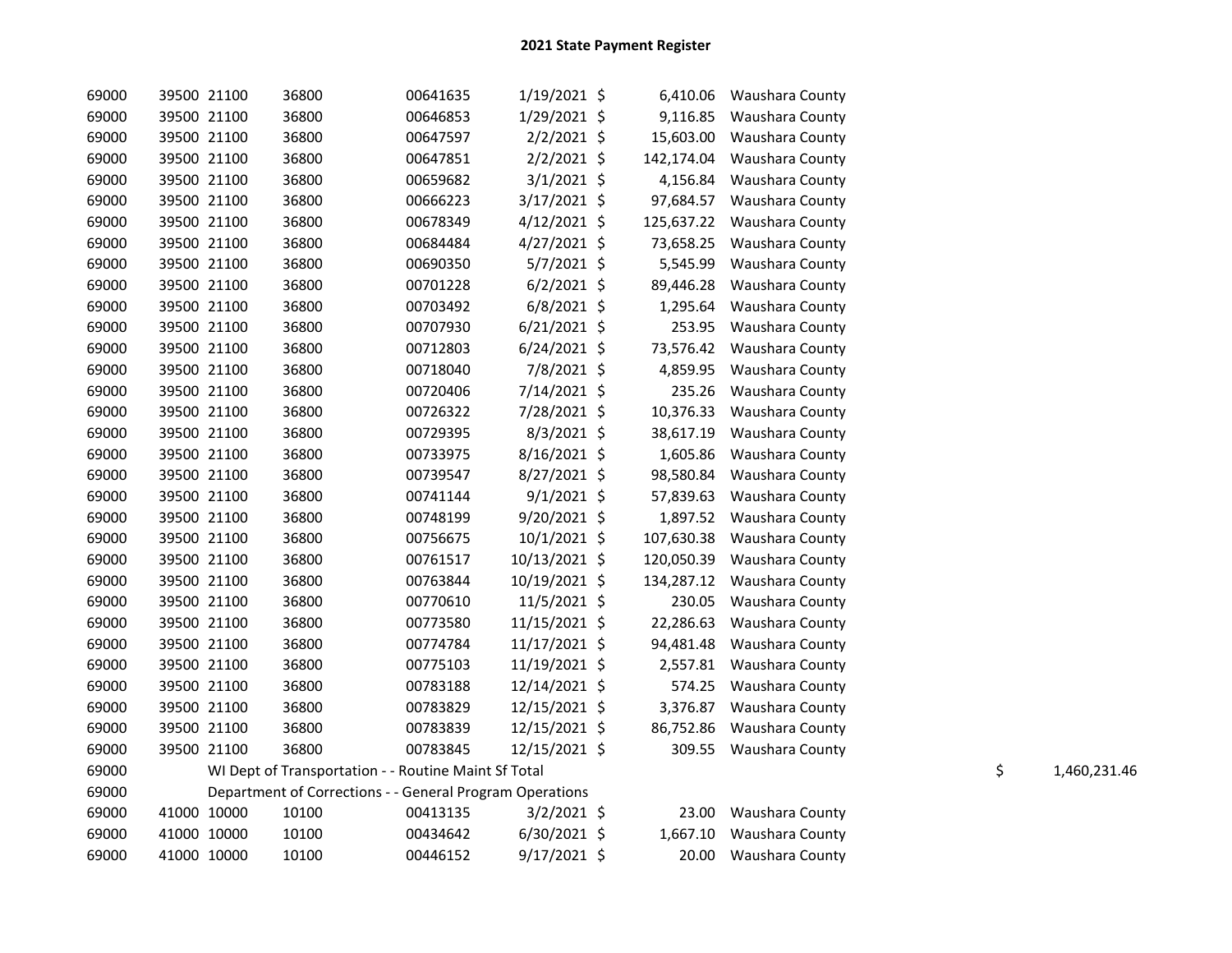| 69000 | 41000 10000 | 10100                                                              | 00446353 | $9/17/2021$ \$ | 3.75      | Waushara County                                                                                               |                  |
|-------|-------------|--------------------------------------------------------------------|----------|----------------|-----------|---------------------------------------------------------------------------------------------------------------|------------------|
| 69000 | 41000 10000 | 10100                                                              | 00465493 | 12/7/2021 \$   | 23.00     | Waushara County                                                                                               |                  |
| 69000 |             | Department of Corrections - - General Program Operations Total     |          |                |           |                                                                                                               | \$<br>1,736.85   |
| 69000 |             | Department of Corrections - - Corrections Contracts And Agre       |          |                |           |                                                                                                               |                  |
| 69000 | 41000 10000 | 11400                                                              | 00405564 | $1/21/2021$ \$ | 4,065.34  | Waushara County                                                                                               |                  |
| 69000 | 41000 10000 | 11400                                                              | 00410456 | 2/17/2021 \$   | 8,336.52  | Waushara County                                                                                               |                  |
| 69000 | 41000 10000 | 11400                                                              | 00412258 | $2/26/2021$ \$ | 6,020.82  | Waushara County                                                                                               |                  |
| 69000 | 41000 10000 | 11400                                                              | 00412259 | 2/26/2021 \$   | 2,315.70  | Waushara County                                                                                               |                  |
| 69000 | 41000 10000 | 11400                                                              | 00412349 | $2/26/2021$ \$ | 2,264.24  | Waushara County                                                                                               |                  |
| 69000 | 41000 10000 | 11400                                                              | 00416244 | 3/18/2021 \$   | 6,123.74  | Waushara County                                                                                               |                  |
| 69000 | 41000 10000 | 11400                                                              | 00416993 | 3/19/2021 \$   | 3,910.96  | Waushara County                                                                                               |                  |
| 69000 | 41000 10000 | 11400                                                              | 00417570 | $3/25/2021$ \$ | 308.76    | Waushara County                                                                                               |                  |
| 69000 | 41000 10000 | 11400                                                              | 00420961 | $4/14/2021$ \$ | 4,013.88  | Waushara County                                                                                               |                  |
| 69000 | 41000 10000 | 11400                                                              | 00422544 | 4/23/2021 \$   |           | 10,137.62 Waushara County                                                                                     |                  |
| 69000 | 41000 10000 | 11400                                                              | 00425037 | $5/7/2021$ \$  | 10,240.54 | Waushara County                                                                                               |                  |
| 69000 | 41000 10000 | 11400                                                              | 00427363 | 5/20/2021 \$   | 7,050.02  | Waushara County                                                                                               |                  |
| 69000 | 41000 10000 | 11400                                                              | 00433067 | $6/17/2021$ \$ | 6,483.96  | Waushara County                                                                                               |                  |
| 69000 | 41000 10000 | 11400                                                              | 00433191 | $6/17/2021$ \$ | 10,189.08 | Waushara County                                                                                               |                  |
| 69000 | 41000 10000 | 11400                                                              | 00435833 | $6/30/2021$ \$ | 11,732.88 | Waushara County                                                                                               |                  |
| 69000 | 41000 10000 | 11400                                                              | 00437582 | 7/9/2021 \$    | 12,453.32 | Waushara County                                                                                               |                  |
| 69000 | 41000 10000 | 11400                                                              | 00438946 | 7/15/2021 \$   | 9,520.10  | Waushara County                                                                                               |                  |
| 69000 | 41000 10000 | 11400                                                              | 00446580 | 8/26/2021 \$   | 11,372.66 | Waushara County                                                                                               |                  |
| 69000 | 41000 10000 | 11400                                                              | 00451963 | 9/22/2021 \$   | 9,262.80  | Waushara County                                                                                               |                  |
| 69000 | 41000 10000 | 11400                                                              | 00456339 | 10/15/2021 \$  | 5,609.14  | Waushara County                                                                                               |                  |
| 69000 | 41000 10000 | 11400                                                              | 00459109 | 10/27/2021 \$  | 5,814.98  | Waushara County                                                                                               |                  |
| 69000 | 41000 10000 | 11400                                                              | 00460080 | 11/3/2021 \$   | 10,189.08 | Waushara County                                                                                               |                  |
| 69000 | 41000 10000 | 11400                                                              | 00462311 | 11/12/2021 \$  | 3,241.98  | Waushara County                                                                                               |                  |
| 69000 | 41000 10000 | 11400                                                              | 00462380 | 11/30/2021 \$  |           | 3,190.52 Waushara County                                                                                      |                  |
| 69000 | 41000 10000 | 11400                                                              | 00462768 | 11/17/2021 \$  |           | 8,027.76 Waushara County                                                                                      |                  |
| 69000 | 41000 10000 | 11400                                                              | 00468474 | 12/20/2021 \$  |           | 8,027.76 Waushara County                                                                                      |                  |
| 69000 |             | Department of Corrections - - Corrections Contracts And Agre Total |          |                |           |                                                                                                               | \$<br>179,904.16 |
| 69000 |             |                                                                    |          |                |           | Department of Corrections - - Reimbursing Counties For Probation, Extended Supervision And Parole Holds       |                  |
| 69000 | 41000 10000 | 11600                                                              | 00459702 | 10/29/2021 \$  |           | 9,360.00 Waushara County                                                                                      |                  |
| 69000 |             |                                                                    |          |                |           | Department of Corrections - - Reimbursing Counties For Probation, Extended Supervision And Parole Holds Total | \$<br>9,360.00   |
| 69000 |             | Department of Corrections - - Correctional Institution Enter       |          |                |           |                                                                                                               |                  |
| 69000 | 41000 10000 | 16600                                                              | 00420882 | $5/7/2021$ \$  | 220.00    | Waushara County                                                                                               |                  |
| 69000 |             | Department of Corrections - - Correctional Institution Enter Total |          |                |           |                                                                                                               | \$<br>220.00     |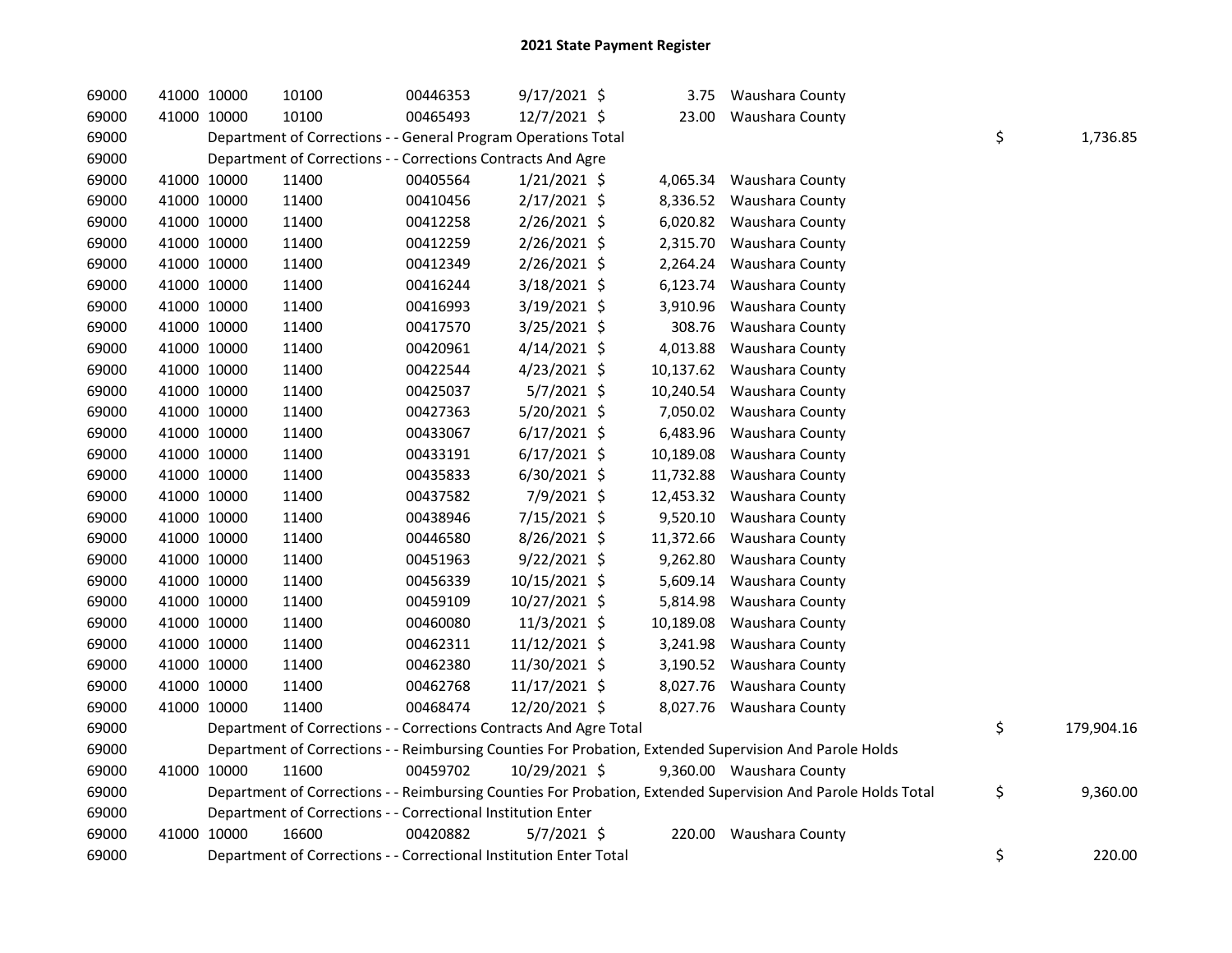| 69000 |             |             | Department of Health Services - - State/Federal Aids                   |          |                |            |                          |                    |
|-------|-------------|-------------|------------------------------------------------------------------------|----------|----------------|------------|--------------------------|--------------------|
| 69000 |             | 43500 10000 | 00000                                                                  | 92106    | $1/4/2021$ \$  | 31,652.00  | Waushara County          |                    |
| 69000 |             | 43500 10000 | 00000                                                                  | 92107    | $2/1/2021$ \$  | 32,013.00  | Waushara County          |                    |
| 69000 |             | 43500 10000 | 00000                                                                  | 92108    | $3/1/2021$ \$  | 13,803.00  | Waushara County          |                    |
| 69000 |             | 43500 10000 | 00000                                                                  | 92109    | $4/1/2021$ \$  | 102,254.00 | Waushara County          |                    |
| 69000 |             | 43500 10000 | 00000                                                                  | 92110    | $5/3/2021$ \$  | 63,542.00  | Waushara County          |                    |
| 69000 |             | 43500 10000 | 00000                                                                  | 92111    | $6/1/2021$ \$  | 9,833.00   | Waushara County          |                    |
| 69000 |             | 43500 10000 | 00000                                                                  | 92112    | $6/16/2021$ \$ | 13,170.00  | Waushara County          |                    |
| 69000 |             | 43500 10000 | 00000                                                                  | 92200    | $7/1/2021$ \$  | 41,741.00  | Waushara County          |                    |
| 69000 |             | 43500 10000 | 00000                                                                  | 92201    | $8/2/2021$ \$  | 580,286.00 | Waushara County          |                    |
| 69000 |             | 43500 10000 | 00000                                                                  | 92202    | $9/1/2021$ \$  | 13,177.00  | Waushara County          |                    |
| 69000 |             | 43500 10000 | 00000                                                                  | 92204    | 10/1/2021 \$   | 64,402.00  | Waushara County          |                    |
| 69000 |             | 43500 10000 | 00000                                                                  | 92206    | 11/1/2021 \$   | 36,146.00  | Waushara County          |                    |
| 69000 |             | 43500 10000 | 00000                                                                  | 92207    | $12/1/2021$ \$ |            | 7,669.00 Waushara County |                    |
| 69000 |             |             | Department of Health Services - - State/Federal Aids Total             |          |                |            |                          | \$<br>1,009,688.00 |
| 69000 |             |             | Department of Health Services - - General Program Operations           |          |                |            |                          |                    |
| 69000 |             | 43500 10000 | 40100                                                                  | 00410127 | $2/16/2021$ \$ | 1.00       | Waushara County          |                    |
| 69000 |             | 43500 10000 | 40100                                                                  | 00410128 | $2/16/2021$ \$ | 15.00      | Waushara County          |                    |
| 69000 |             | 43500 10000 | 40100                                                                  | 00437385 | $7/7/2021$ \$  | 1.50       | Waushara County          |                    |
| 69000 |             | 43500 10000 | 40100                                                                  | 00452805 | 9/28/2021 \$   | 1.50       | Waushara County          |                    |
| 69000 |             | 43500 10000 | 40100                                                                  | 00460898 | 11/9/2021 \$   | 1.50       | Waushara County          |                    |
| 69000 |             |             | Department of Health Services - - General Program Operations Total     |          |                |            |                          | \$<br>20.50        |
| 69000 |             |             | Department of Health Services - - Medical Assistance State Admin       |          |                |            |                          |                    |
| 69000 |             | 43500 10000 | 44000                                                                  | 00410127 | $2/16/2021$ \$ | 1.00       | Waushara County          |                    |
| 69000 |             | 43500 10000 | 44000                                                                  | 00410128 | $2/16/2021$ \$ | 15.00      | Waushara County          |                    |
| 69000 |             | 43500 10000 | 44000                                                                  | 00437385 | 7/7/2021 \$    | 1.50       | Waushara County          |                    |
| 69000 | 43500 10000 |             | 44000                                                                  | 00452805 | 9/28/2021 \$   | 1.50       | Waushara County          |                    |
| 69000 |             | 43500 10000 | 44000                                                                  | 00460898 | 11/9/2021 \$   | 1.50       | Waushara County          |                    |
| 69000 |             |             | Department of Health Services - - Medical Assistance State Admin Total |          |                |            |                          | \$<br>20.50        |
| 69000 |             |             | Dept of Children and Families - - Fees For Administrative Servic       |          |                |            |                          |                    |
| 69000 |             | 43700 10000 | 23100                                                                  | 00080606 | $2/16/2021$ \$ | 40.00      | Waushara County          |                    |
| 69000 |             | 43700 10000 | 23100                                                                  | 00083464 | $4/20/2021$ \$ | 15.00      | Waushara County          |                    |
| 69000 |             | 43700 10000 | 23100                                                                  | 00087347 | $7/23/2021$ \$ | 35.00      | Waushara County          |                    |
| 69000 |             | 43700 10000 | 23100                                                                  | 00090962 | 11/2/2021 \$   |            | 20.00 Waushara County    |                    |
| 69000 |             |             | Dept of Children and Families - - Fees For Administrative Servic Total |          |                |            |                          | \$<br>110.00       |
| 69000 |             |             | Dept of Children and Families - - General Aids                         |          |                |            |                          |                    |
| 69000 |             | 43700 10000 | 99000                                                                  | 00079042 | $1/5/2021$ \$  |            | 9,337.28 Waushara County |                    |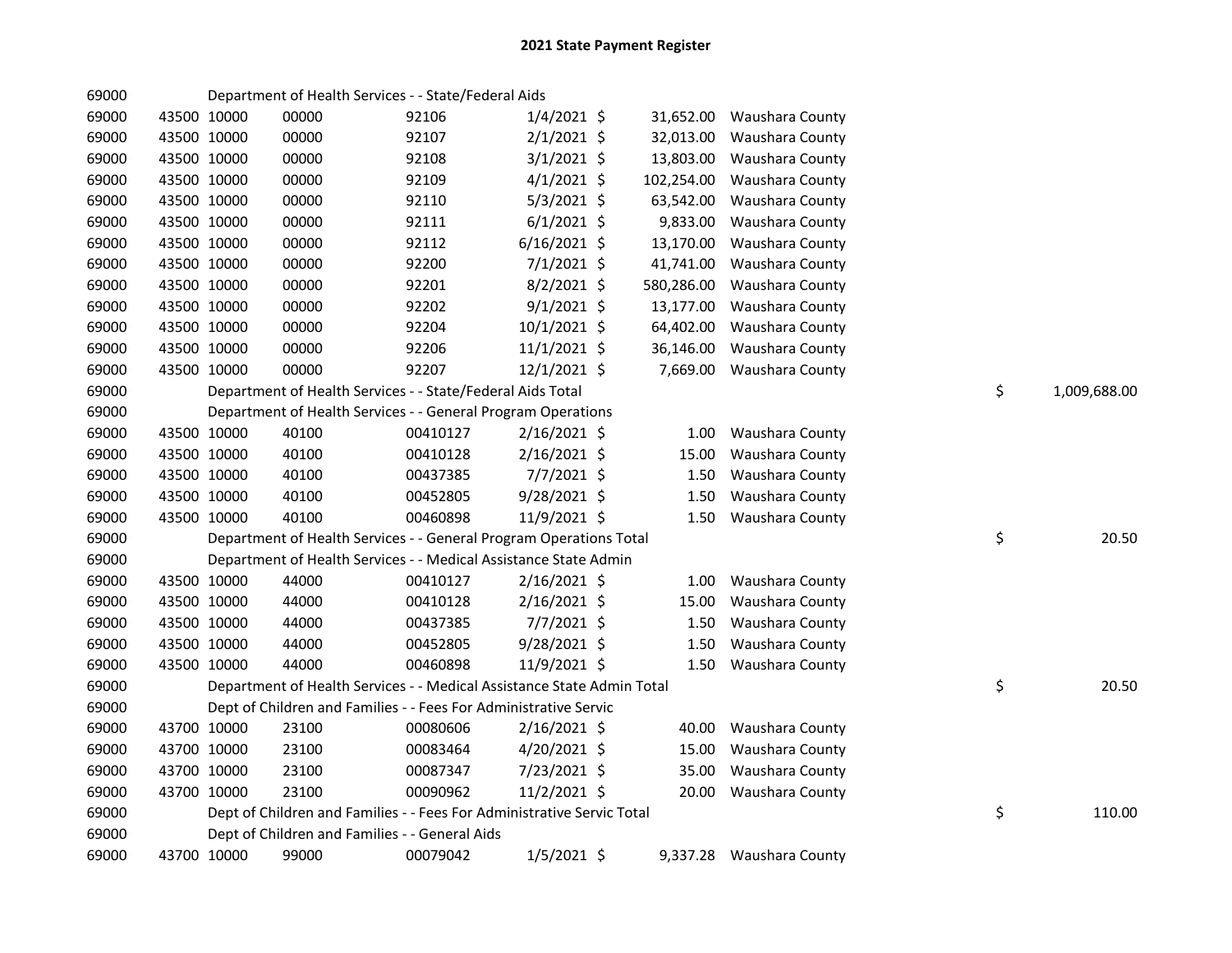| 69000 | 43700 10000 | 99000                                                | 00079813 | 1/29/2021 \$   | 70,490.07  | <b>Waushara County</b> |    |              |
|-------|-------------|------------------------------------------------------|----------|----------------|------------|------------------------|----|--------------|
| 69000 | 43700 10000 | 99000                                                | 00079977 | $2/1/2021$ \$  | 137.12     | Waushara County        |    |              |
| 69000 | 43700 10000 | 99000                                                | 00080199 | $2/5/2021$ \$  | 33,214.89  | Waushara County        |    |              |
| 69000 | 43700 10000 | 99000                                                | 00080311 | $2/5/2021$ \$  | 78.49      | Waushara County        |    |              |
| 69000 | 43700 10000 | 99000                                                | 00080684 | $2/18/2021$ \$ | 1,211.33   | Waushara County        |    |              |
| 69000 | 43700 10000 | 99000                                                | 00081268 | 3/5/2021 \$    | 54,005.09  | Waushara County        |    |              |
| 69000 | 43700 10000 | 99000                                                | 00081352 | 3/5/2021 \$    | 432.02     | Waushara County        |    |              |
| 69000 | 43700 10000 | 99000                                                | 00081431 | 3/8/2021 \$    | 4,875.00   | Waushara County        |    |              |
| 69000 | 43700 10000 | 99000                                                | 00082237 | 3/29/2021 \$   | 27,751.00  | Waushara County        |    |              |
| 69000 | 43700 10000 | 99000                                                | 00082590 | $4/5/2021$ \$  | 6,507.00   | Waushara County        |    |              |
| 69000 | 43700 10000 | 99000                                                | 00082698 | $4/5/2021$ \$  | 1,196.43   | Waushara County        |    |              |
| 69000 | 43700 10000 | 99000                                                | 00083930 | 4/30/2021 \$   | 70,703.16  | Waushara County        |    |              |
| 69000 | 43700 10000 | 99000                                                | 00084146 | 5/4/2021 \$    | 170,391.62 | Waushara County        |    |              |
| 69000 | 43700 10000 | 99000                                                | 00084147 | $5/5/2021$ \$  | 77,815.84  | Waushara County        |    |              |
| 69000 | 43700 10000 | 99000                                                | 00085660 | $6/7/2021$ \$  | 47,462.85  | Waushara County        |    |              |
| 69000 | 43700 10000 | 99000                                                | 00086590 | 7/1/2021 \$    | 1,659.00   | Waushara County        |    |              |
| 69000 | 43700 10000 | 99000                                                | 00086718 | 7/8/2021 \$    | 18,515.17  | Waushara County        |    |              |
| 69000 | 43700 10000 | 99000                                                | 00087594 | 7/30/2021 \$   | 92,367.75  | Waushara County        |    |              |
| 69000 | 43700 10000 | 99000                                                | 00087730 | 7/30/2021 \$   | 15,630.00  | Waushara County        |    |              |
| 69000 | 43700 10000 | 99000                                                | 00087962 | 8/5/2021 \$    | 8,065.54   | Waushara County        |    |              |
| 69000 | 43700 10000 | 99000                                                | 00088187 | 8/13/2021 \$   | 16,282.00  | Waushara County        |    |              |
| 69000 | 43700 10000 | 99000                                                | 00088824 | $9/1/2021$ \$  | 15,364.00  | Waushara County        |    |              |
| 69000 | 43700 10000 | 99000                                                | 00088967 | $9/7/2021$ \$  | 571,232.61 | Waushara County        |    |              |
| 69000 | 43700 10000 | 99000                                                | 00089147 | 9/10/2021 \$   | 16,468.56  | Waushara County        |    |              |
| 69000 | 43700 10000 | 99000                                                | 00089940 | 10/5/2021 \$   | 16,945.30  | Waushara County        |    |              |
| 69000 | 43700 10000 | 99000                                                | 00090787 | 10/29/2021 \$  | 38,731.54  | Waushara County        |    |              |
| 69000 | 43700 10000 | 99000                                                | 00091057 | 11/5/2021 \$   | 16,782.75  | Waushara County        |    |              |
| 69000 | 43700 10000 | 99000                                                | 00091966 | 12/2/2021 \$   | 25,785.39  | Waushara County        |    |              |
| 69000 | 43700 10000 | 99000                                                | 00092140 | 12/3/2021 \$   | 7,651.00   | Waushara County        |    |              |
| 69000 | 43700 10000 | 99000                                                | 00092249 | 12/6/2021 \$   | 13,584.66  | Waushara County        |    |              |
| 69000 |             | Dept of Children and Families - - General Aids Total |          |                |            |                        | \$ | 1,450,674.46 |
| 69000 |             | Dept of Workforce Development - - Auxiliary Services |          |                |            |                        |    |              |
| 69000 | 44500 10000 | 13000                                                | 00310384 | $1/4/2021$ \$  | 20.00      | Waushara County        |    |              |
| 69000 | 44500 10000 | 13000                                                | 00313473 | $2/2/2021$ \$  | 25.00      | Waushara County        |    |              |
| 69000 | 44500 10000 | 13000                                                | 00317104 | $3/2/2021$ \$  | 10.00      | Waushara County        |    |              |
| 69000 | 44500 10000 | 13000                                                | 00320912 | $4/2/2021$ \$  | 35.00      | Waushara County        |    |              |
| 69000 | 44500 10000 | 13000                                                | 00324457 | 5/4/2021 \$    | 25.00      | Waushara County        |    |              |
|       |             |                                                      |          |                |            |                        |    |              |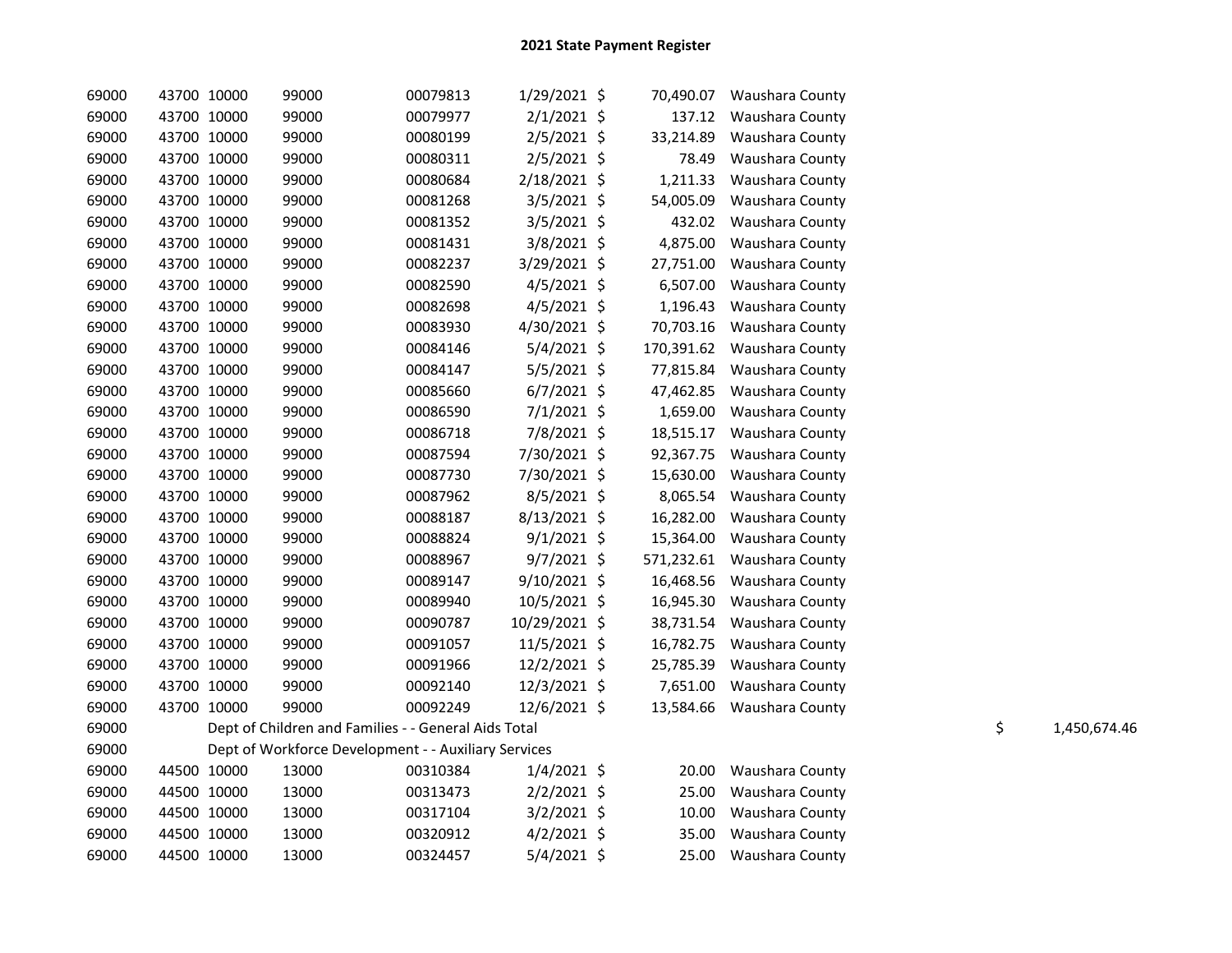| 69000 |             | 44500 10000 | 13000                                                           | 00327650 | $6/2/2021$ \$  | 20.00 | Waushara County |              |
|-------|-------------|-------------|-----------------------------------------------------------------|----------|----------------|-------|-----------------|--------------|
| 69000 |             | 44500 10000 | 13000                                                           | 00331434 | 7/2/2021 \$    | 10.00 | Waushara County |              |
| 69000 |             | 44500 10000 | 13000                                                           | 00335332 | $8/3/2021$ \$  | 20.00 | Waushara County |              |
| 69000 |             | 44500 10000 | 13000                                                           | 00339126 | $9/2/2021$ \$  | 35.00 | Waushara County |              |
| 69000 |             | 44500 10000 | 13000                                                           | 00343113 | 10/4/2021 \$   | 15.00 | Waushara County |              |
| 69000 |             | 44500 10000 | 13000                                                           | 00347153 | 11/2/2021 \$   | 20.00 | Waushara County |              |
| 69000 |             | 44500 10000 | 13000                                                           | 00350799 | 12/2/2021 \$   | 20.00 | Waushara County |              |
| 69000 |             |             | Dept of Workforce Development - - Auxiliary Services Total      |          |                |       |                 | \$<br>255.00 |
| 69000 |             |             | Dept of Workforce Development - - Title Ib Aids State GPR       |          |                |       |                 |              |
| 69000 |             | 44500 10000 | 50900                                                           | 00309864 | $1/6/2021$ \$  | 9.37  | Waushara County |              |
| 69000 |             | 44500 10000 | 50900                                                           | 00314027 | 2/17/2021 \$   | 0.85  | Waushara County |              |
| 69000 |             | 44500 10000 | 50900                                                           | 00314153 | $2/17/2021$ \$ | 1.70  | Waushara County |              |
| 69000 |             | 44500 10000 | 50900                                                           | 00315693 | $3/1/2021$ \$  | 11.93 | Waushara County |              |
| 69000 |             | 44500 10000 | 50900                                                           | 00316462 | 3/11/2021 \$   | 5.11  | Waushara County |              |
| 69000 |             | 44500 10000 | 50900                                                           | 00324235 | $5/13/2021$ \$ | 4.26  | Waushara County |              |
| 69000 |             | 44500 10000 | 50900                                                           | 00324661 | $5/13/2021$ \$ | 6.82  | Waushara County |              |
| 69000 |             | 44500 10000 | 50900                                                           | 00327846 | $6/14/2021$ \$ | 3.41  | Waushara County |              |
| 69000 |             | 44500 10000 | 50900                                                           | 00328206 | $6/14/2021$ \$ | 4.26  | Waushara County |              |
| 69000 |             | 44500 10000 | 50900                                                           | 00328602 | $6/14/2021$ \$ | 10.22 | Waushara County |              |
| 69000 |             | 44500 10000 | 50900                                                           | 00331840 | 7/12/2021 \$   | 5.11  | Waushara County |              |
| 69000 |             | 44500 10000 | 50900                                                           | 00331841 | 7/12/2021 \$   | 3.41  | Waushara County |              |
| 69000 |             | 44500 10000 | 50900                                                           | 00331842 | 7/12/2021 \$   | 10.22 | Waushara County |              |
| 69000 |             | 44500 10000 | 50900                                                           | 00335749 | $8/16/2021$ \$ | 3.41  | Waushara County |              |
| 69000 |             | 44500 10000 | 50900                                                           | 00335750 | 8/16/2021 \$   | 0.85  | Waushara County |              |
| 69000 |             | 44500 10000 | 50900                                                           | 00335751 | $8/16/2021$ \$ | 12.78 | Waushara County |              |
| 69000 |             | 44500 10000 | 50900                                                           | 00339237 | $9/13/2021$ \$ | 5.96  | Waushara County |              |
| 69000 |             | 44500 10000 | 50900                                                           | 00339238 | $9/13/2021$ \$ | 0.85  | Waushara County |              |
| 69000 |             | 44500 10000 | 50900                                                           | 00344239 | 10/18/2021 \$  | 11.08 | Waushara County |              |
| 69000 |             | 44500 10000 | 50900                                                           | 00344671 | 10/18/2021 \$  | 10.22 | Waushara County |              |
| 69000 |             | 44500 10000 | 50900                                                           | 00349228 | 11/29/2021 \$  | 31.95 | Waushara County |              |
| 69000 |             | 44500 10000 | 50900                                                           | 00353113 | 12/27/2021 \$  | 23.15 | Waushara County |              |
| 69000 | 44500 10000 |             | 50900                                                           | 00353420 | 12/27/2021 \$  | 37.27 | Waushara County |              |
| 69000 |             |             | Dept of Workforce Development - - Title Ib Aids State GPR Total |          |                |       |                 | \$<br>214.19 |
| 69000 |             |             | Dept of Workforce Development - - Title Ib Aids Federal Prf     |          |                |       |                 |              |
| 69000 |             | 44500 10000 | 54400                                                           | 00309864 | $1/6/2021$ \$  | 34.63 | Waushara County |              |
| 69000 |             | 44500 10000 | 54400                                                           | 00314027 | $2/17/2021$ \$ | 3.15  | Waushara County |              |
| 69000 | 44500 10000 |             | 54400                                                           | 00314153 | 2/17/2021 \$   | 6.30  | Waushara County |              |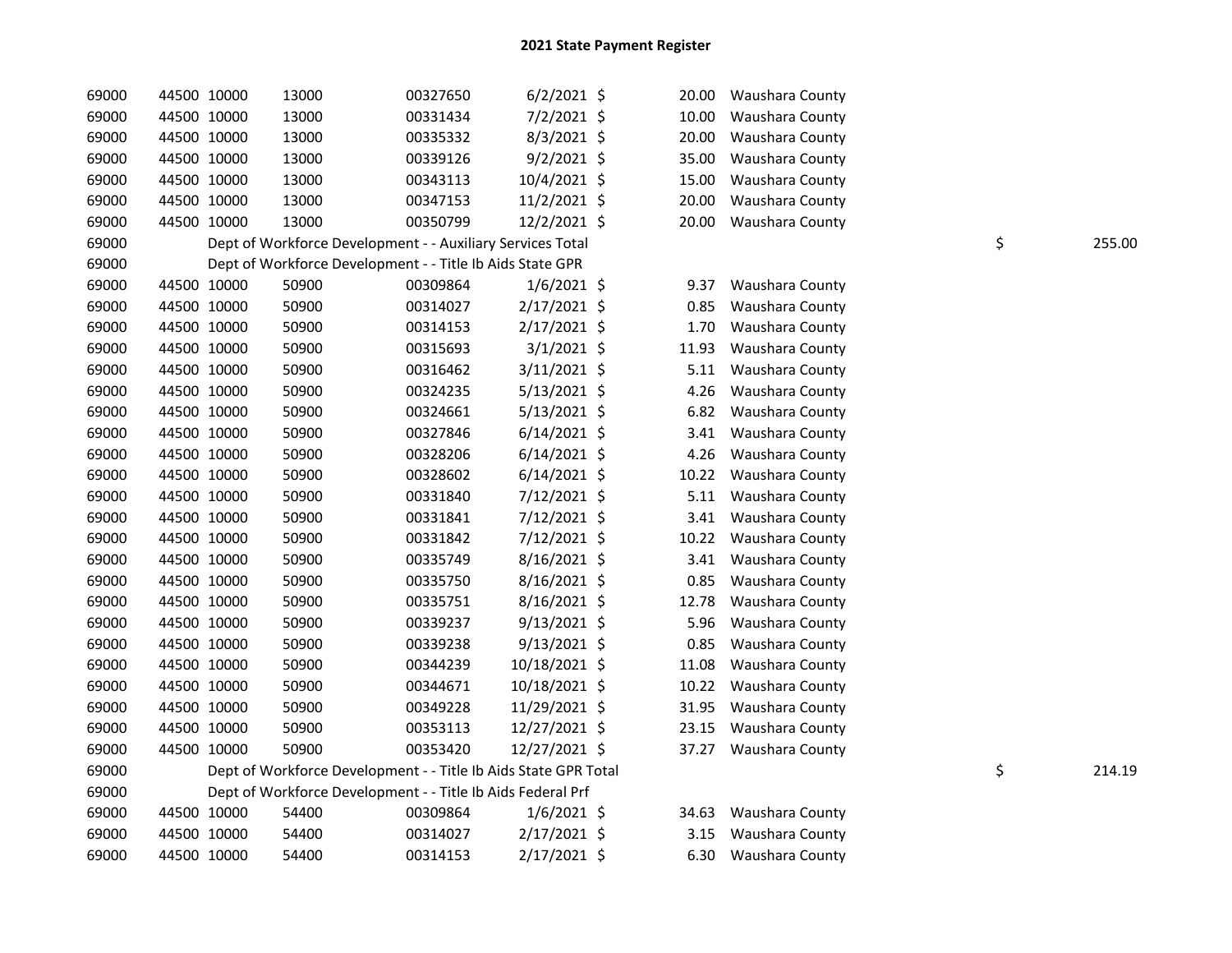| 69000 | 44500 10000 | 54400                                                                 | 00315693 | $3/1/2021$ \$  | 44.07  | <b>Waushara County</b>   |    |        |
|-------|-------------|-----------------------------------------------------------------------|----------|----------------|--------|--------------------------|----|--------|
| 69000 | 44500 10000 | 54400                                                                 | 00316462 | 3/11/2021 \$   | 18.89  | Waushara County          |    |        |
| 69000 | 44500 10000 | 54400                                                                 | 00321131 | $4/14/2021$ \$ | 24.00  | Waushara County          |    |        |
| 69000 | 44500 10000 | 54400                                                                 | 00324235 | $5/13/2021$ \$ | 15.74  | Waushara County          |    |        |
| 69000 | 44500 10000 | 54400                                                                 | 00324236 | $5/13/2021$ \$ | 16.00  | Waushara County          |    |        |
| 69000 | 44500 10000 | 54400                                                                 | 00324661 | 5/13/2021 \$   | 25.18  | Waushara County          |    |        |
| 69000 | 44500 10000 | 54400                                                                 | 00327846 | $6/14/2021$ \$ | 12.59  | Waushara County          |    |        |
| 69000 | 44500 10000 | 54400                                                                 | 00328206 | $6/14/2021$ \$ | 15.74  | Waushara County          |    |        |
| 69000 | 44500 10000 | 54400                                                                 | 00328602 | $6/14/2021$ \$ | 37.78  | Waushara County          |    |        |
| 69000 | 44500 10000 | 54400                                                                 | 00331840 | 7/12/2021 \$   | 18.89  | Waushara County          |    |        |
| 69000 | 44500 10000 | 54400                                                                 | 00331841 | 7/12/2021 \$   | 12.59  | Waushara County          |    |        |
| 69000 | 44500 10000 | 54400                                                                 | 00331842 | 7/12/2021 \$   | 37.78  | Waushara County          |    |        |
| 69000 | 44500 10000 | 54400                                                                 | 00335749 | $8/16/2021$ \$ | 12.59  | Waushara County          |    |        |
| 69000 | 44500 10000 | 54400                                                                 | 00335750 | 8/16/2021 \$   | 3.15   | Waushara County          |    |        |
| 69000 | 44500 10000 | 54400                                                                 | 00335751 | 8/16/2021 \$   | 47.22  | Waushara County          |    |        |
| 69000 | 44500 10000 | 54400                                                                 | 00339237 | $9/13/2021$ \$ | 22.04  | Waushara County          |    |        |
| 69000 | 44500 10000 | 54400                                                                 | 00339238 | $9/13/2021$ \$ | 3.15   | Waushara County          |    |        |
| 69000 | 44500 10000 | 54400                                                                 | 00344239 | 10/18/2021 \$  | 40.92  | Waushara County          |    |        |
| 69000 | 44500 10000 | 54400                                                                 | 00344671 | 10/18/2021 \$  | 37.78  | Waushara County          |    |        |
| 69000 | 44500 10000 | 54400                                                                 | 00349228 | 11/29/2021 \$  | 118.05 | Waushara County          |    |        |
| 69000 | 44500 10000 | 54400                                                                 | 00353113 | 12/27/2021 \$  | 85.55  | Waushara County          |    |        |
| 69000 | 44500 10000 | 54400                                                                 | 00353420 | 12/27/2021 \$  |        | 137.73 Waushara County   |    |        |
| 69000 |             | Dept of Workforce Development - - Title Ib Aids Federal Prf Total     |          |                |        |                          | \$ | 831.51 |
| 69000 |             | Dept of Workforce Development - - Wc Ops Uninsured Emplyr Admin       |          |                |        |                          |    |        |
| 69000 | 44500 22700 | 17700                                                                 | 00315912 | $2/23/2021$ \$ | 5.00   | Waushara County          |    |        |
| 69000 | 44500 22700 | 17700                                                                 | 00315913 | 2/23/2021 \$   | 10.00  | Waushara County          |    |        |
| 69000 | 44500 22700 | 17700                                                                 | 00336231 | 8/13/2021 \$   | 5.00   | Waushara County          |    |        |
| 69000 | 44500 22700 | 17700                                                                 | 00336233 | $8/13/2021$ \$ | 10.00  | Waushara County          |    |        |
| 69000 |             | Dept of Workforce Development - - Wc Ops Uninsured Emplyr Admin Total |          |                |        |                          | \$ | 30.00  |
| 69000 |             | Dept of Workforce Development - - Ui Program Integrity                |          |                |        |                          |    |        |
| 69000 | 44500 29800 | 17200                                                                 | 00319733 | $3/26/2021$ \$ | 4.25   | Waushara County          |    |        |
| 69000 |             | Dept of Workforce Development - - Ui Program Integrity Total          |          |                |        |                          | \$ | 4.25   |
| 69000 |             | Department of Justice - - Officer training reimbursement              |          |                |        |                          |    |        |
| 69000 | 45500 10000 | 21400                                                                 | 00106085 | 11/30/2021 \$  |        | 160.00 Waushara County   |    |        |
| 69000 |             | Department of Justice - - Officer training reimbursement Total        |          |                |        |                          | \$ | 160.00 |
| 69000 |             | Department of Justice - - Crime Laboratories, Dna                     |          |                |        |                          |    |        |
| 69000 | 45500 10000 | 22100                                                                 | 00100390 | 7/14/2021 \$   |        | 1,830.00 Waushara County |    |        |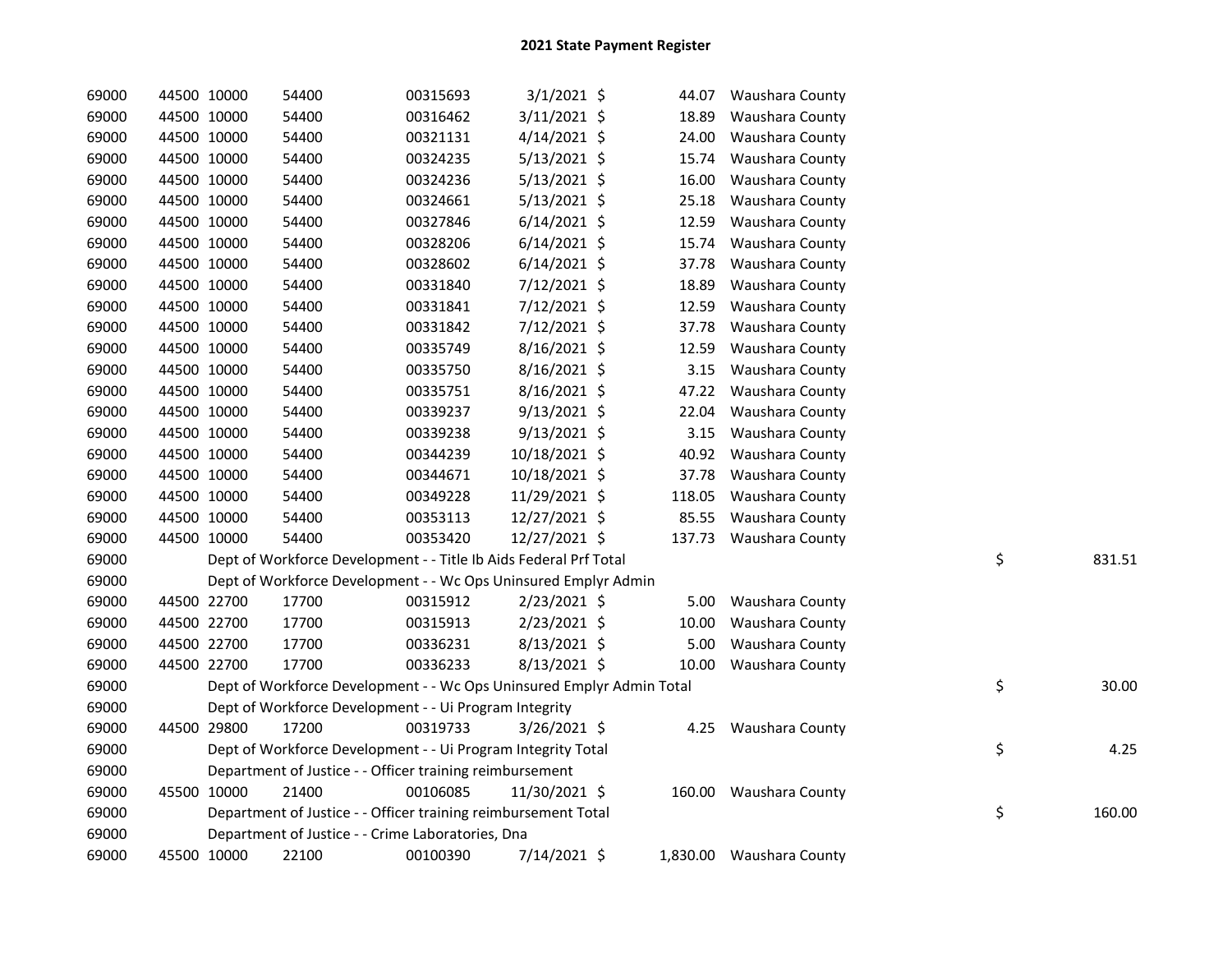| 69000          |                            |             | Department of Justice - - Crime Laboratories, Dna Total                | \$                   | 1,830.00                      |                      |                                    |    |           |
|----------------|----------------------------|-------------|------------------------------------------------------------------------|----------------------|-------------------------------|----------------------|------------------------------------|----|-----------|
| 69000          |                            |             | Department of Justice - - Law Enforcement Train, Local                 |                      |                               |                      |                                    |    |           |
| 69000<br>69000 | 45500 10000<br>45500 10000 |             | 23100<br>23100                                                         | 00095049<br>00099972 | 2/22/2021 \$                  | 2,448.79             | Waushara County                    |    |           |
| 69000          | 45500 10000                |             | 23100                                                                  | 00103372             | 7/15/2021 \$<br>10/14/2021 \$ | 2,950.66<br>1,819.06 | Waushara County<br>Waushara County |    |           |
| 69000          | 45500 10000                |             | 23100                                                                  | 00105702             | 11/30/2021 \$                 |                      | 5,920.00 Waushara County           |    |           |
| 69000          |                            |             | Department of Justice - - Law Enforcement Train, Local Total           |                      |                               |                      |                                    | \$ | 13,138.51 |
| 69000          |                            |             | Department of Justice - - Federal Aid, Local Assistance                |                      |                               |                      |                                    |    |           |
| 69000          | 45500 10000                |             | 25100                                                                  | 00094700             | 2/18/2021 \$                  |                      | 182.17 Waushara County             |    |           |
| 69000          |                            |             | Department of Justice - - Federal Aid, Local Assistance Total          |                      |                               |                      |                                    | \$ | 182.17    |
| 69000          |                            |             | Department of Justice - - Alt Prosecution Alcohol Drugs                |                      |                               |                      |                                    |    |           |
| 69000          | 45500 10000                |             | 27100                                                                  | 00094932             | $2/23/2021$ \$                | 21,554.33            | Waushara County                    |    |           |
| 69000          | 45500 10000                |             | 27100                                                                  | 00097921             | $5/14/2021$ \$                | 17,084.93            | Waushara County                    |    |           |
| 69000          | 45500 10000                |             | 27100                                                                  | 00101484             | 8/31/2021 \$                  | 23,006.20            | Waushara County                    |    |           |
| 69000          | 45500 10000                |             | 27100                                                                  | 00103954             | 10/26/2021 \$                 |                      | 27,163.58 Waushara County          |    |           |
| 69000          |                            |             | Department of Justice - - Alt Prosecution Alcohol Drugs Total          |                      |                               |                      |                                    | \$ | 88,809.04 |
| 69000          |                            |             | Department of Justice - - Crime Victim Witness Assist                  |                      |                               |                      |                                    |    |           |
| 69000          | 45500 10000                |             | 53200                                                                  | 00095483             | $3/5/2021$ \$                 |                      | 14,823.67 Waushara County          |    |           |
| 69000          | 45500 10000                |             | 53200                                                                  | 00100577             | 7/15/2021 \$                  | 13,451.16            | Waushara County                    |    |           |
| 69000          |                            |             | Department of Justice - - Crime Victim Witness Assist Total            |                      |                               |                      |                                    | \$ | 28,274.83 |
| 69000          |                            |             | Department of Military Affairs - - Local Emer Planning Grants          |                      |                               |                      |                                    |    |           |
| 69000          |                            | 46500 10000 | 33700                                                                  | 00089307             | $2/5/2021$ \$                 |                      | 11,104.65 Waushara County          |    |           |
| 69000          |                            |             | Department of Military Affairs - - Local Emer Planning Grants Total    |                      |                               |                      |                                    | \$ | 11,104.65 |
| 69000          |                            |             | Department of Military Affairs - - Federal Aid, Local Assistance       |                      |                               |                      |                                    |    |           |
| 69000          |                            | 46500 10000 | 34200                                                                  | 00089174             | $2/4/2021$ \$                 |                      | 31,725.57 Waushara County          |    |           |
| 69000          |                            | 46500 10000 | 34200                                                                  | 00103577             | 12/14/2021 \$                 |                      | 15,000.00 Waushara County          |    |           |
| 69000          |                            |             | Department of Military Affairs - - Federal Aid, Local Assistance Total |                      |                               |                      |                                    | \$ | 46,725.57 |
| 69000          |                            |             | Department of Veterans Affairs - - County Grants                       |                      |                               |                      |                                    |    |           |
| 69000          | 48500 58200                |             | 26700                                                                  | 00091473             | 3/12/2021 \$                  |                      | 10,000.00 Waushara County          |    |           |
| 69000          |                            |             | Department of Veterans Affairs - - County Grants Total                 |                      |                               |                      |                                    | \$ | 10,000.00 |
| 69000          |                            |             | Department of Veterans Affairs - - Veterans Transportation Grant       |                      |                               |                      |                                    |    |           |
| 69000          | 48500 58200                |             | 28000                                                                  | 00102997             | 12/3/2021 \$                  |                      | 1,826.05 Waushara County           |    |           |
| 69000          |                            |             | Department of Veterans Affairs - - Veterans Transportation Grant Total |                      |                               |                      |                                    | \$ | 1,826.05  |
| 69000          |                            |             | Department of Veterans Affairs - - Clearing-Vets Trust Fund            |                      |                               |                      |                                    |    |           |
| 69000          | 48500 58200                |             | 99000                                                                  | 00097883             | $8/13/2021$ \$                |                      | 30.00 Waushara County              |    |           |
| 69000          |                            |             | Department of Veterans Affairs - - Clearing-Vets Trust Fund Total      |                      |                               |                      |                                    | \$ | 30.00     |
| 69000          |                            |             | Department of Administration - - Low-Income Assistance Grants          |                      |                               |                      |                                    |    |           |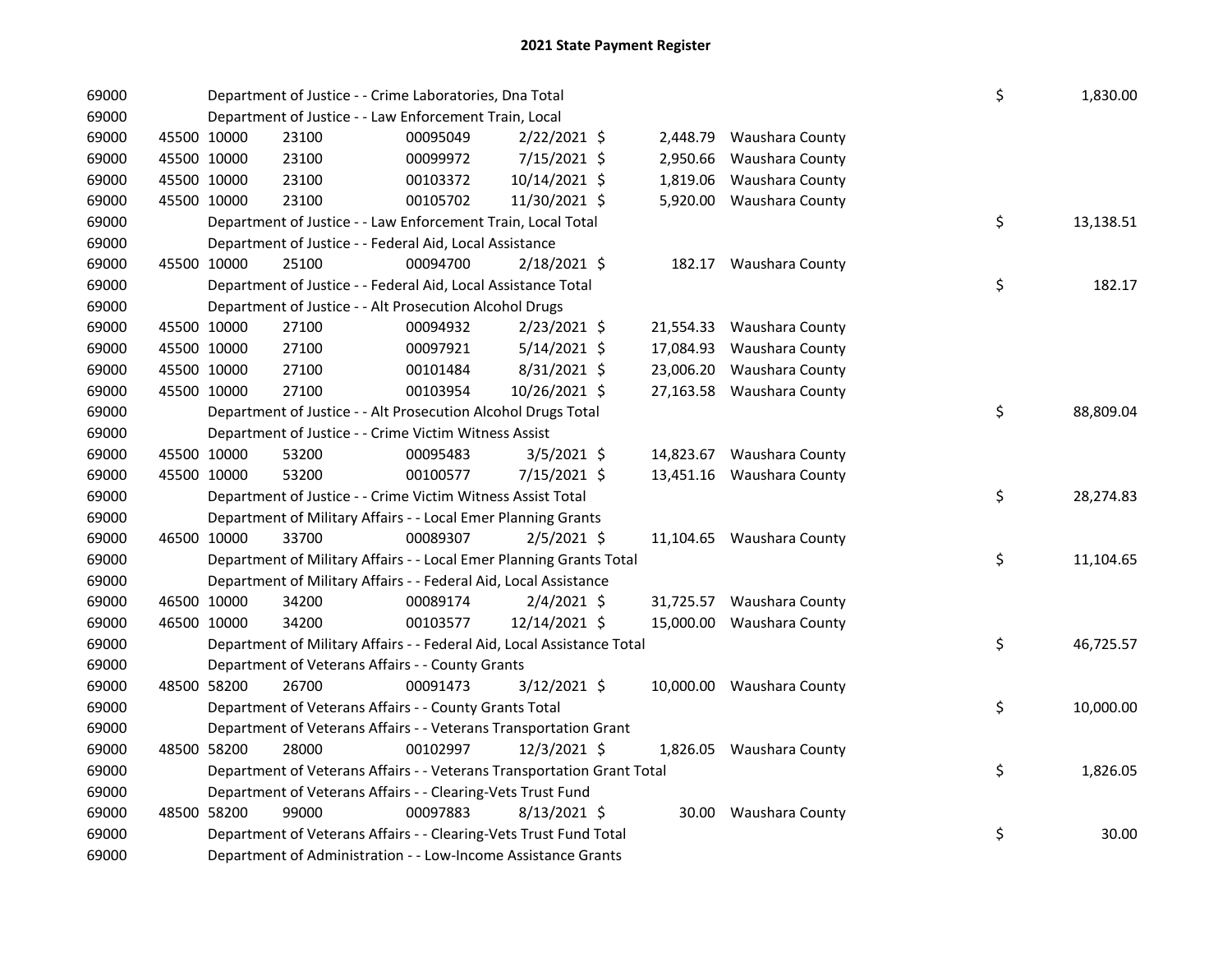| 69000 | 50500 23500 | 37100                                                                 | 00139966 | 1/29/2021 \$   |           | 7,216.34 Waushara County                                                                                |                 |
|-------|-------------|-----------------------------------------------------------------------|----------|----------------|-----------|---------------------------------------------------------------------------------------------------------|-----------------|
| 69000 | 50500 23500 | 37100                                                                 | 00140963 | 2/17/2021 \$   |           | 7,136.92 Waushara County                                                                                |                 |
| 69000 | 50500 23500 | 37100                                                                 | 00142328 | $3/16/2021$ \$ | 6,024.30  | Waushara County                                                                                         |                 |
| 69000 | 50500 23500 | 37100                                                                 | 00143925 | $4/15/2021$ \$ |           | 3,914.59 Waushara County                                                                                |                 |
| 69000 | 50500 23500 | 37100                                                                 | 00145778 | $5/17/2021$ \$ | 2,177.00  | Waushara County                                                                                         |                 |
| 69000 | 50500 23500 | 37100                                                                 | 00147121 | $6/15/2021$ \$ |           | 17,253.31 Waushara County                                                                               |                 |
| 69000 | 50500 23500 | 37100                                                                 | 00148961 | 7/16/2021 \$   | 3,024.40  | Waushara County                                                                                         |                 |
| 69000 | 50500 23500 | 37100                                                                 | 00151217 | 8/31/2021 \$   | 1,905.82  | Waushara County                                                                                         |                 |
| 69000 | 50500 23500 | 37100                                                                 | 00152524 | 9/29/2021 \$   | 1,747.92  | Waushara County                                                                                         |                 |
| 69000 | 50500 23500 | 37100                                                                 | 00154836 | 11/16/2021 \$  | 20,689.76 | Waushara County                                                                                         |                 |
| 69000 | 50500 23500 | 37100                                                                 | 00155341 | 11/30/2021 \$  | 11,304.19 | Waushara County                                                                                         |                 |
| 69000 | 50500 23500 | 37100                                                                 | 00157287 | 12/29/2021 \$  |           | 14,409.78 Waushara County                                                                               |                 |
| 69000 |             | Department of Administration - - Low-Income Assistance Grants Total   |          |                |           |                                                                                                         | \$<br>96,804.33 |
| 69000 |             | Department of Administration - - Land Information Program; Loca       |          |                |           |                                                                                                         |                 |
| 69000 | 50500 26900 | 17300                                                                 | 00139233 | $1/29/2021$ \$ |           | 1,000.00 Waushara County                                                                                |                 |
| 69000 | 50500 26900 | 17300                                                                 | 00139629 | $4/6/2021$ \$  | 52,064.00 | Waushara County                                                                                         |                 |
| 69000 | 50500 26900 | 17300                                                                 | 00144742 | $4/27/2021$ \$ |           | 25,000.00 Waushara County                                                                               |                 |
| 69000 |             | Department of Administration - - Land Information Program; Loca Total |          |                |           |                                                                                                         | \$<br>78,064.00 |
|       |             |                                                                       |          |                |           |                                                                                                         |                 |
| 69000 |             |                                                                       |          |                |           | Public Defender Board - - Transcript, Discovery and Records Provided to the Public Defender Board       |                 |
| 69000 | 55000 10000 | 10600                                                                 | 00275635 | $1/26/2021$ \$ |           | 0.40 Waushara County                                                                                    |                 |
| 69000 | 55000 10000 | 10600                                                                 | 00275636 | $1/26/2021$ \$ | 194.20    | Waushara County                                                                                         |                 |
| 69000 | 55000 10000 | 10600                                                                 | 00282163 | 3/22/2021 \$   | 832.00    | Waushara County                                                                                         |                 |
| 69000 | 55000 10000 | 10600                                                                 | 00282164 | 3/22/2021 \$   | 28.60     | Waushara County                                                                                         |                 |
| 69000 | 55000 10000 | 10600                                                                 | 00287844 | 4/30/2021 \$   | 0.60      | Waushara County                                                                                         |                 |
| 69000 | 55000 10000 | 10600                                                                 | 00287845 | 4/30/2021 \$   | 1.20      | Waushara County                                                                                         |                 |
| 69000 | 55000 10000 | 10600                                                                 | 00292302 | $5/28/2021$ \$ | 4.51      | Waushara County                                                                                         |                 |
| 69000 | 55000 10000 | 10600                                                                 | 00298223 | $6/30/2021$ \$ | 800.80    | Waushara County                                                                                         |                 |
| 69000 | 55000 10000 | 10600                                                                 | 00298224 | 6/30/2021 \$   | 14.40     | Waushara County                                                                                         |                 |
| 69000 | 55000 10000 | 10600                                                                 | 00300852 | 7/30/2021 \$   | 227.20    | Waushara County                                                                                         |                 |
| 69000 | 55000 10000 | 10600                                                                 | 00304551 | $9/2/2021$ \$  | 46.00     | Waushara County                                                                                         |                 |
| 69000 | 55000 10000 | 10600                                                                 | 00305997 | $10/1/2021$ \$ |           | 598.60 Waushara County                                                                                  |                 |
| 69000 |             |                                                                       |          |                |           | Public Defender Board - - Transcript, Discovery and Records Provided to the Public Defender Board Total | \$<br>2,748.51  |
| 69000 |             | Department of Revenue - - GPR Earned                                  |          |                |           |                                                                                                         |                 |
| 69000 | 56600 10000 | 100GE                                                                 | 00189247 | $1/8/2021$ \$  |           | 3.00 Waushara County                                                                                    |                 |
| 69000 |             | Department of Revenue - - GPR Earned Total                            |          |                |           |                                                                                                         | \$<br>3.00      |
| 69000 |             | Department of Revenue - - Warrants and Satisfactions                  |          |                |           |                                                                                                         |                 |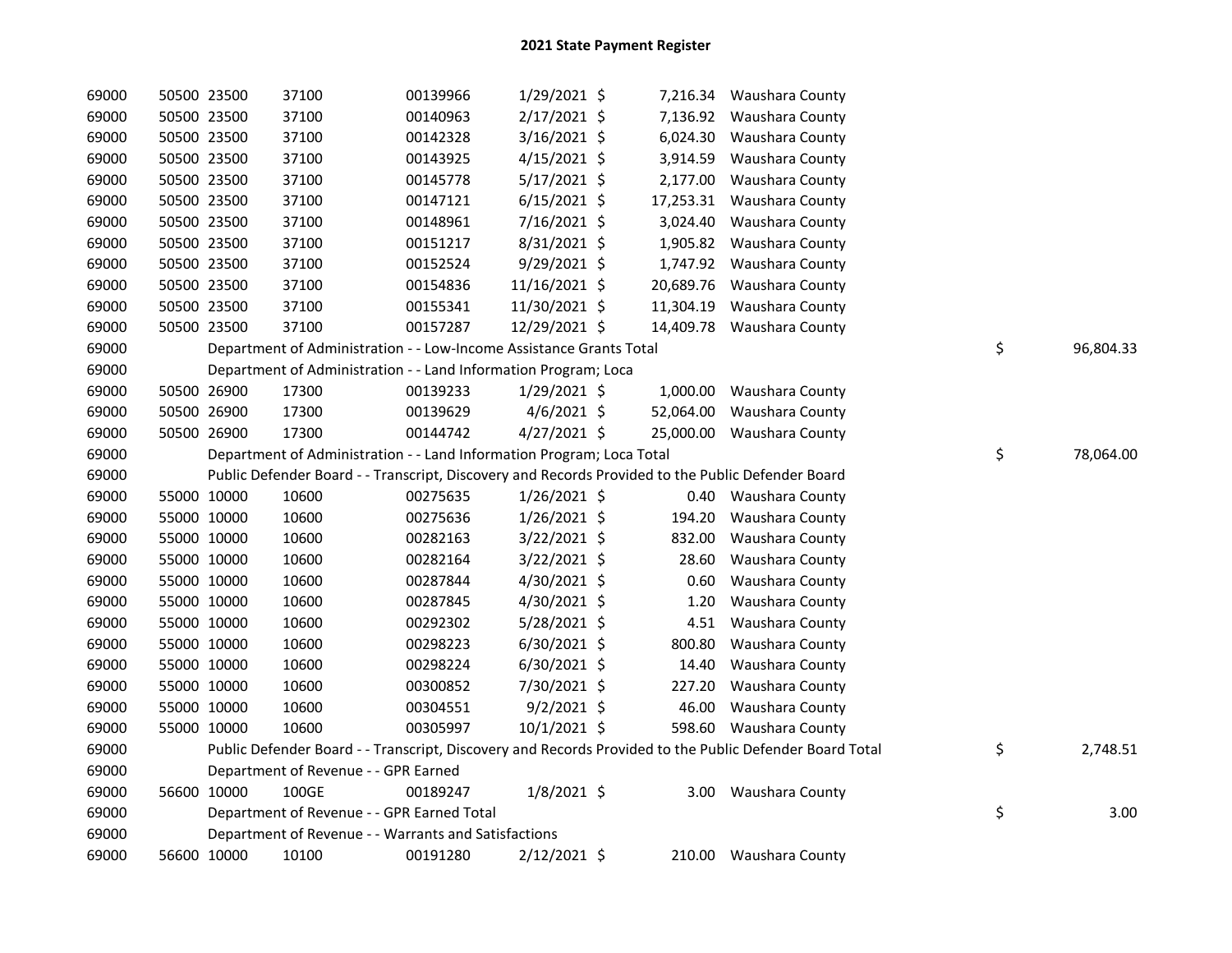| 69000 | 56600 10000 | 10100 | 00211187                                                   | 8/13/2021 \$   | 180.00    | Waushara County |    |        |
|-------|-------------|-------|------------------------------------------------------------|----------------|-----------|-----------------|----|--------|
| 69000 |             |       | Department of Revenue - - Warrants and Satisfactions Total |                |           |                 | \$ | 390.00 |
| 69000 |             |       | Department of Revenue - - Misc Revenue Holding Clearing    |                |           |                 |    |        |
| 69000 | 56600 10000 | 99500 | 00189080                                                   | $1/8/2021$ \$  | 9,733.28  | Waushara County |    |        |
| 69000 | 56600 10000 | 99500 | 00189081                                                   | $1/8/2021$ \$  | 14,201.81 | Waushara County |    |        |
| 69000 | 56600 10000 | 99500 | 00191151                                                   | $2/5/2021$ \$  | 2,046.32  | Waushara County |    |        |
| 69000 | 56600 10000 | 99500 | 00191152                                                   | $2/5/2021$ \$  | 12,538.18 | Waushara County |    |        |
| 69000 | 56600 10000 | 99500 | 00191265                                                   | 2/8/2021 \$    | 66.16     | Waushara County |    |        |
| 69000 | 56600 10000 | 99500 | 00192071                                                   | 2/22/2021 \$   | 223.00    | Waushara County |    |        |
| 69000 | 56600 10000 | 99500 | 00193054                                                   | $3/1/2021$ \$  | 3,199.39  | Waushara County |    |        |
| 69000 | 56600 10000 | 99500 | 00193059                                                   | $3/1/2021$ \$  | 4,061.38  | Waushara County |    |        |
| 69000 | 56600 10000 | 99500 | 00193786                                                   | $3/5/2021$ \$  | 9,948.15  | Waushara County |    |        |
| 69000 | 56600 10000 | 99500 | 00193787                                                   | $3/5/2021$ \$  | 42,046.27 | Waushara County |    |        |
| 69000 | 56600 10000 | 99500 | 00194396                                                   | 3/8/2021 \$    | 2,184.97  | Waushara County |    |        |
| 69000 | 56600 10000 | 99500 | 00194400                                                   | 3/8/2021 \$    | 1,813.71  | Waushara County |    |        |
| 69000 | 56600 10000 | 99500 | 00195262                                                   | 3/15/2021 \$   | 1,182.80  | Waushara County |    |        |
| 69000 | 56600 10000 | 99500 | 00195265                                                   | 3/15/2021 \$   | 3,181.69  | Waushara County |    |        |
| 69000 | 56600 10000 | 99500 | 00196048                                                   | 3/22/2021 \$   | 338.00    | Waushara County |    |        |
| 69000 | 56600 10000 | 99500 | 00196051                                                   | 3/22/2021 \$   | 426.76    | Waushara County |    |        |
| 69000 | 56600 10000 | 99500 | 00196723                                                   | 3/29/2021 \$   | 86.00     | Waushara County |    |        |
| 69000 | 56600 10000 | 99500 | 00196726                                                   | 3/29/2021 \$   | 106.47    | Waushara County |    |        |
| 69000 | 56600 10000 | 99500 | 00197463                                                   | $4/5/2021$ \$  | 257.07    | Waushara County |    |        |
| 69000 | 56600 10000 | 99500 | 00197467                                                   | 4/5/2021 \$    | 720.60    | Waushara County |    |        |
| 69000 | 56600 10000 | 99500 | 00198072                                                   | 4/7/2021 \$    | 387.63    | Waushara County |    |        |
| 69000 | 56600 10000 | 99500 | 00198073                                                   | $4/7/2021$ \$  | 10,009.57 | Waushara County |    |        |
| 69000 | 56600 10000 | 99500 | 00198074                                                   | $4/7/2021$ \$  | 45,708.37 | Waushara County |    |        |
| 69000 | 56600 10000 | 99500 | 00198642                                                   | $4/12/2021$ \$ | 58.10     | Waushara County |    |        |
| 69000 | 56600 10000 | 99500 | 00198645                                                   | 4/12/2021 \$   | 547.47    | Waushara County |    |        |
| 69000 | 56600 10000 | 99500 | 00199388                                                   | 4/20/2021 \$   | 478.17    | Waushara County |    |        |
| 69000 | 56600 10000 | 99500 | 00200033                                                   | 4/26/2021 \$   | 503.61    | Waushara County |    |        |
| 69000 | 56600 10000 | 99500 | 00200606                                                   | $5/3/2021$ \$  | 242.70    | Waushara County |    |        |
| 69000 | 56600 10000 | 99500 | 00200609                                                   | $5/3/2021$ \$  | 713.86    | Waushara County |    |        |
| 69000 | 56600 10000 | 99500 | 00201420                                                   | 5/7/2021 \$    | 489.41    | Waushara County |    |        |
| 69000 | 56600 10000 | 99500 | 00201421                                                   | 5/7/2021 \$    | 4,500.51  | Waushara County |    |        |
| 69000 | 56600 10000 | 99500 | 00201422                                                   | 5/7/2021 \$    | 27,344.22 | Waushara County |    |        |
| 69000 | 56600 10000 | 99500 | 00202449                                                   | 5/17/2021 \$   | 311.75    | Waushara County |    |        |
| 69000 | 56600 10000 | 99500 | 00203202                                                   | 5/24/2021 \$   | 221.96    | Waushara County |    |        |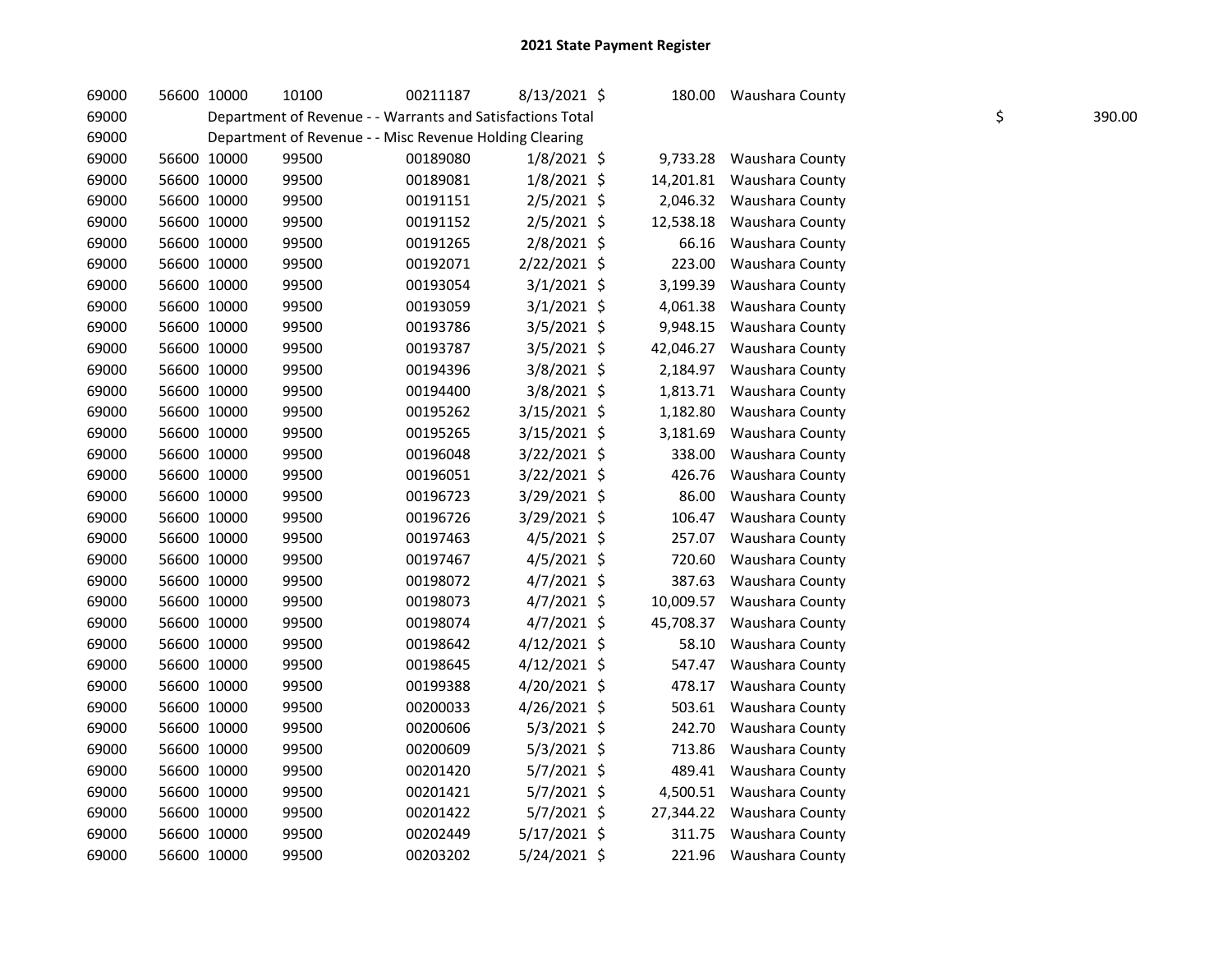| 69000 | 56600 10000 | 99500                                                         | 00203204 | $5/24/2021$ \$ | 352.86    | Waushara County           |    |            |
|-------|-------------|---------------------------------------------------------------|----------|----------------|-----------|---------------------------|----|------------|
| 69000 | 56600 10000 | 99500                                                         | 00203874 | $6/1/2021$ \$  | 213.43    | Waushara County           |    |            |
| 69000 | 56600 10000 | 99500                                                         | 00204647 | $6/7/2021$ \$  | 575.79    | Waushara County           |    |            |
| 69000 | 56600 10000 | 99500                                                         | 00204648 | $6/7/2021$ \$  | 5,797.82  | Waushara County           |    |            |
| 69000 | 56600 10000 | 99500                                                         | 00204649 | $6/7/2021$ \$  | 26,240.05 | Waushara County           |    |            |
| 69000 | 56600 10000 | 99500                                                         | 00208187 | $6/28/2021$ \$ | 681.00    | Waushara County           |    |            |
| 69000 | 56600 10000 | 99500                                                         | 00209215 | 7/8/2021 \$    | 784.22    | Waushara County           |    |            |
| 69000 | 56600 10000 | 99500                                                         | 00209216 | 7/8/2021 \$    | 2,613.30  | Waushara County           |    |            |
| 69000 | 56600 10000 | 99500                                                         | 00209217 | 7/8/2021 \$    | 16,528.25 | Waushara County           |    |            |
| 69000 | 56600 10000 | 99500                                                         | 00209472 | 7/12/2021 \$   | 202.79    | Waushara County           |    |            |
| 69000 | 56600 10000 | 99500                                                         | 00211952 | 8/6/2021 \$    | 980.40    | Waushara County           |    |            |
| 69000 | 56600 10000 | 99500                                                         | 00211953 | 8/6/2021 \$    | 3,234.51  | Waushara County           |    |            |
| 69000 | 56600 10000 | 99500                                                         | 00211954 | 8/6/2021 \$    | 12,641.87 | Waushara County           |    |            |
| 69000 | 56600 10000 | 99500                                                         | 00212254 | 8/9/2021 \$    | 102.00    | Waushara County           |    |            |
| 69000 | 56600 10000 | 99500                                                         | 00212734 | 8/16/2021 \$   | 743.82    | Waushara County           |    |            |
| 69000 | 56600 10000 | 99500                                                         | 00214573 | $9/8/2021$ \$  | 2,292.06  | Waushara County           |    |            |
| 69000 | 56600 10000 | 99500                                                         | 00214574 | $9/8/2021$ \$  | 21,983.78 | Waushara County           |    |            |
| 69000 | 56600 10000 | 99500                                                         | 00214832 | $9/13/2021$ \$ | 737.88    | Waushara County           |    |            |
| 69000 | 56600 10000 | 99500                                                         | 00215364 | $9/20/2021$ \$ | 26.00     | Waushara County           |    |            |
| 69000 | 56600 10000 | 99500                                                         | 00215721 | 9/27/2021 \$   | 250.68    | Waushara County           |    |            |
| 69000 | 56600 10000 | 99500                                                         | 00216164 | 10/4/2021 \$   | 16.23     | Waushara County           |    |            |
| 69000 | 56600 10000 | 99500                                                         | 00216824 | 10/7/2021 \$   | 3,588.55  | Waushara County           |    |            |
| 69000 | 56600 10000 | 99500                                                         | 00216825 | 10/7/2021 \$   | 5,946.24  | Waushara County           |    |            |
| 69000 | 56600 10000 | 99500                                                         | 00216826 | 10/7/2021 \$   | 20,092.13 | Waushara County           |    |            |
| 69000 | 56600 10000 | 99500                                                         | 00217532 | 10/18/2021 \$  | 509.00    | Waushara County           |    |            |
| 69000 | 56600 10000 | 99500                                                         | 00218176 | 10/25/2021 \$  | 92.00     | Waushara County           |    |            |
| 69000 | 56600 10000 | 99500                                                         | 00219413 | 11/5/2021 \$   | 2,507.86  | Waushara County           |    |            |
| 69000 | 56600 10000 | 99500                                                         | 00219414 | 11/5/2021 \$   | 3,230.75  | Waushara County           |    |            |
| 69000 | 56600 10000 | 99500                                                         | 00219415 | 11/5/2021 \$   | 17,739.27 | Waushara County           |    |            |
| 69000 | 56600 10000 | 99500                                                         | 00221564 | 12/7/2021 \$   | 1,485.68  | Waushara County           |    |            |
| 69000 | 56600 10000 | 99500                                                         | 00221565 | 12/7/2021 \$   | 2,928.41  | Waushara County           |    |            |
| 69000 | 56600 10000 | 99500                                                         | 00221566 | 12/7/2021 \$   |           | 14,270.72 Waushara County |    |            |
| 69000 | 56600 10000 | 99500                                                         | 00221858 | 12/13/2021 \$  |           | 687.14 Waushara County    |    |            |
| 69000 |             | Department of Revenue - - Misc Revenue Holding Clearing Total |          |                |           |                           | \$ | 369,955.83 |
| 69000 |             | Circuit Courts - - Circuit Court Costs                        |          |                |           |                           |    |            |
| 69000 | 62500 10000 | 10500                                                         | 00002146 | 2/26/2021 \$   |           | 30,098.00 Waushara County |    |            |
| 69000 |             | Circuit Courts - - Circuit Court Costs Total                  |          |                |           |                           | \$ | 30,098.00  |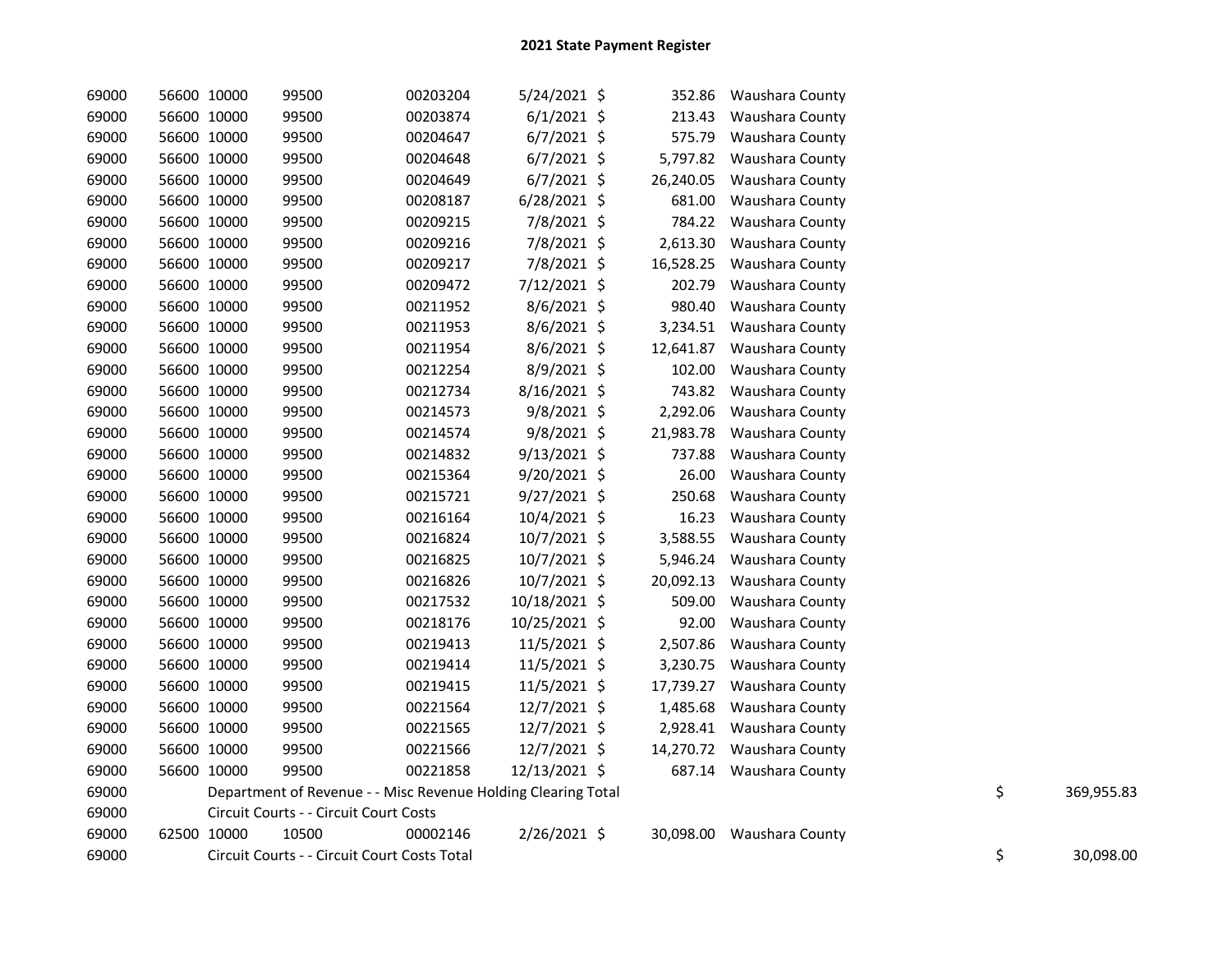| 69000 |             | Circuit Courts - - Court Interpreters                                 |          |                |            |                              |    |              |
|-------|-------------|-----------------------------------------------------------------------|----------|----------------|------------|------------------------------|----|--------------|
| 69000 | 62500 10000 | 12100                                                                 | 00002279 | 7/26/2021 \$   |            | 66,858.00 Waushara County    |    |              |
| 69000 |             | Circuit Courts - - Court Interpreters Total                           |          |                |            |                              | \$ | 66,858.00    |
| 69000 |             | Shared Revenue and Tax Relief - - County And Municipal Aid            |          |                |            |                              |    |              |
| 69000 | 83500 10000 | 10500                                                                 | 00082564 | 7/26/2021 \$   |            | 8,267.13 Waushara County     |    |              |
| 69000 |             | Shared Revenue and Tax Relief - - County And Municipal Aid Total      |          |                |            |                              | \$ | 8,267.13     |
| 69000 |             | Shared Revenue and Tax Relief - - Exempt Computer Aid                 |          |                |            |                              |    |              |
| 69000 | 83500 10000 | 10900                                                                 | 00083383 | 7/26/2021 \$   |            | 6,576.41 Waushara County     |    |              |
| 69000 |             | Shared Revenue and Tax Relief - - Exempt Computer Aid Total           |          |                |            |                              | \$ | 6,576.41     |
| 69000 |             | Shared Revenue and Tax Relief - - Utility Aid                         |          |                |            |                              |    |              |
| 69000 | 83500 10000 | 11000                                                                 | 00082564 | 7/26/2021 \$   | 14,827.90  | Waushara County              |    |              |
| 69000 | 83500 10000 | 11000                                                                 | 00089667 | 11/15/2021 \$  | 105,197.93 | Waushara County              |    |              |
| 69000 |             | Shared Revenue and Tax Relief - - Utility Aid Total                   |          |                |            |                              | \$ | 120,025.83   |
| 69000 |             | Shared Revenue and Tax Relief - - Personal Property Aid               |          |                |            |                              |    |              |
| 69000 | 83500 10000 | 11100                                                                 | 00076569 | $5/3/2021$ \$  |            | 52,033.48 Waushara County    |    |              |
| 69000 |             | Shared Revenue and Tax Relief - - Personal Property Aid Total         |          |                |            |                              | \$ | 52,033.48    |
| 69000 |             | Shared Revenue and Tax Relief - - School Lvy Tx/First Dollar Cr       |          |                |            |                              |    |              |
| 69000 | 83500 10000 | 30200                                                                 | 00082771 | 7/26/2021 \$   |            | 3,646,401.97 Waushara County |    |              |
| 69000 | 83500 10000 | 30200                                                                 | 00086166 | 7/26/2021 \$   | 838,323.67 | Waushara County              |    |              |
| 69000 |             | Shared Revenue and Tax Relief - - School Lvy Tx/First Dollar Cr Total |          |                |            |                              | \$ | 4,484,725.64 |
| 69000 |             | Shared Revenue and Tax Relief - - County Sales Tax Reptd/Distd        |          |                |            |                              |    |              |
| 69000 | 83500 10000 | 43100                                                                 | 00073924 | $1/29/2021$ \$ |            | 139,327.45 Waushara County   |    |              |
| 69000 | 83500 10000 | 43100                                                                 | 00074012 | 2/26/2021 \$   | 136,628.23 | Waushara County              |    |              |
| 69000 | 83500 10000 | 43100                                                                 | 00074725 | 3/31/2021 \$   | 117,787.90 | Waushara County              |    |              |
| 69000 | 83500 10000 | 43100                                                                 | 00079168 | 4/30/2021 \$   | 137,905.11 | Waushara County              |    |              |
| 69000 | 83500 10000 | 43100                                                                 | 00079972 | 5/28/2021 \$   | 143,846.48 | Waushara County              |    |              |
| 69000 | 83500 10000 | 43100                                                                 | 00080703 | $6/30/2021$ \$ | 194,613.93 | Waushara County              |    |              |
| 69000 | 83500 10000 | 43100                                                                 | 00086245 | 7/30/2021 \$   | 181,504.35 | Waushara County              |    |              |
| 69000 | 83500 10000 | 43100                                                                 | 00086808 | 8/31/2021 \$   | 167,684.10 | Waushara County              |    |              |
| 69000 | 83500 10000 | 43100                                                                 | 00087110 | 9/30/2021 \$   | 215,787.28 | Waushara County              |    |              |
| 69000 | 83500 10000 | 43100                                                                 | 00087799 | 10/29/2021 \$  | 164,574.09 | Waushara County              |    |              |
| 69000 | 83500 10000 | 43100                                                                 | 00089809 | 11/30/2021 \$  | 157,059.67 | Waushara County              |    |              |
| 69000 | 83500 10000 | 43100                                                                 | 00089893 | 12/30/2021 \$  | 180,992.29 | Waushara County              |    |              |
| 69000 |             | Shared Revenue and Tax Relief - - County Sales Tax Reptd/Distd Total  |          |                |            |                              | \$ | 1,937,710.88 |
| 69000 |             | Shared Revenue and Tax Relief - - Lottery & Gaming Credit             |          |                |            |                              |    |              |
| 69000 | 83500 52100 | 36300                                                                 | 00074647 | $3/22/2021$ \$ |            | 939,448.02 Waushara County   |    |              |
| 69000 |             | Shared Revenue and Tax Relief - - Lottery & Gaming Credit Total       |          |                |            |                              | \$ | 939,448.02   |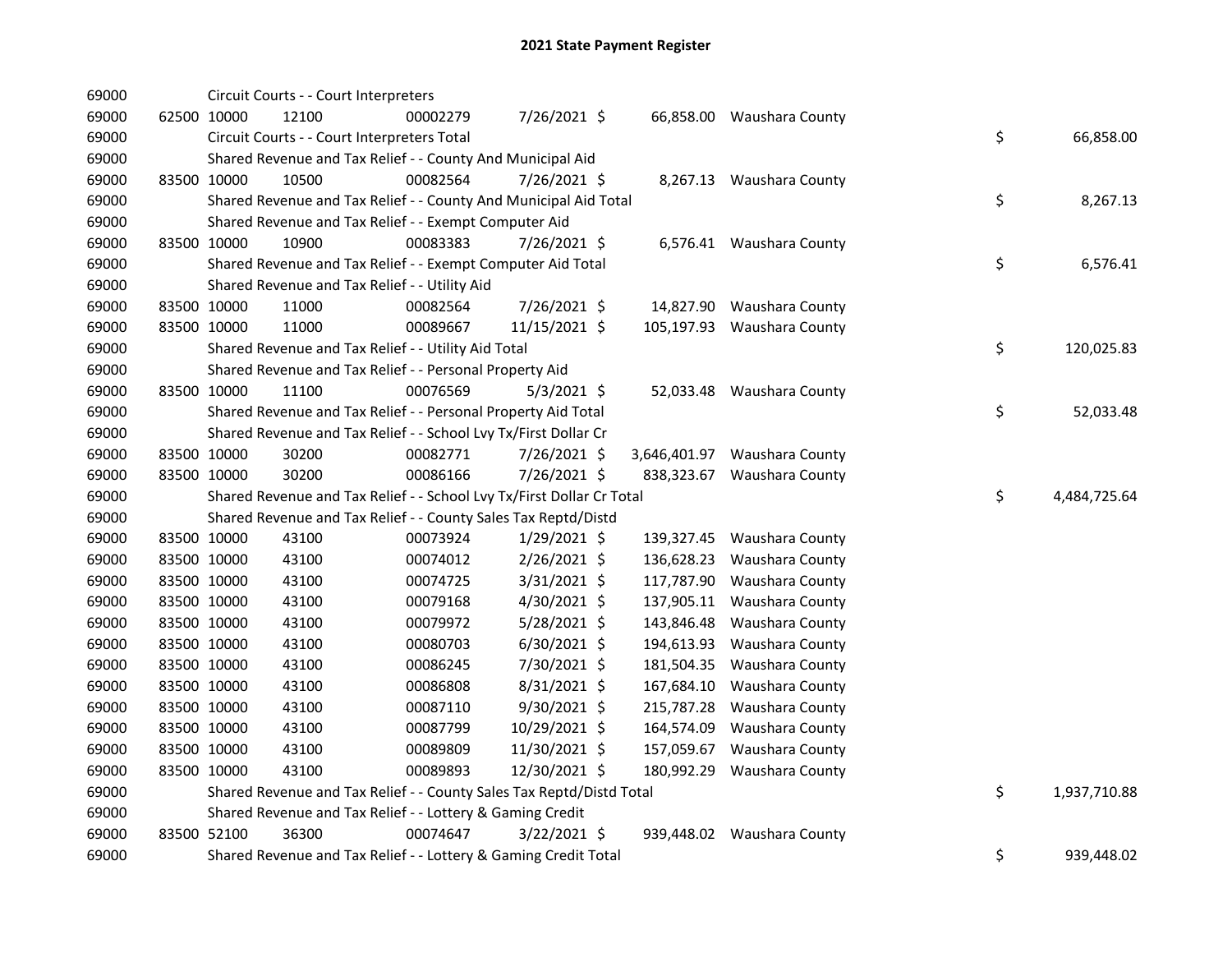69000 Total \$ 14,168,589.72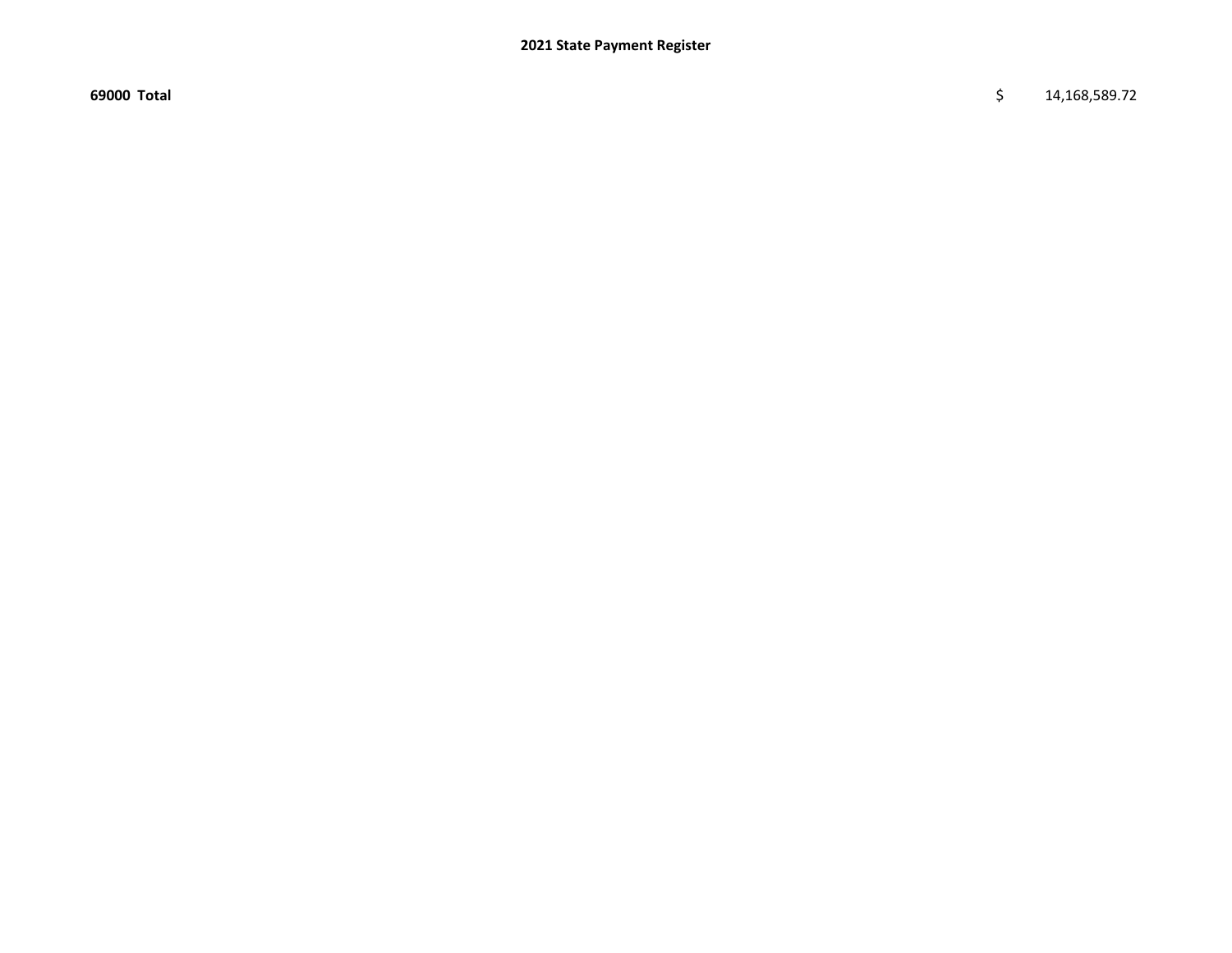| 69002       |             | Dept of Safety & Prof Services - - Fire Dues Distribution          |          |                |  |                          |    |            |
|-------------|-------------|--------------------------------------------------------------------|----------|----------------|--|--------------------------|----|------------|
| 69002       | 16500 10000 | 22500                                                              | 00041983 | $7/16/2021$ \$ |  | 4,106.22 Town Of Aurora  |    |            |
| 69002       |             | Dept of Safety & Prof Services - - Fire Dues Distribution Total    |          |                |  |                          | \$ | 4,106.22   |
| 69002       |             | Dept of Natural Resources - - Resaids - Cnty Forst, Cl & Mfl       |          |                |  |                          |    |            |
| 69002       | 37000 21200 | 57100                                                              | 00488604 | $6/14/2021$ \$ |  | 37.00 Town Of Aurora     |    |            |
| 69002       |             | Dept of Natural Resources - - Resaids - Cnty Forst, Cl & Mfl Total |          |                |  |                          | \$ | 37.00      |
| 69002       |             | WI Dept of Transportation - - Trns Aids To Mnc.-Sf                 |          |                |  |                          |    |            |
| 69002       | 39500 21100 | 19100                                                              | 00633439 | $1/4/2021$ \$  |  | 18,166.05 Town Of Aurora |    |            |
| 69002       | 39500 21100 | 19100                                                              | 00669046 | $4/5/2021$ \$  |  | 18,166.05 Town Of Aurora |    |            |
| 69002       | 39500 21100 | 19100                                                              | 00712534 | 7/6/2021 \$    |  | 18,166.05 Town Of Aurora |    |            |
| 69002       | 39500 21100 | 19100                                                              | 00753093 | 10/4/2021 \$   |  | 18,166.05 Town Of Aurora |    |            |
| 69002       |             | WI Dept of Transportation - - Trns Aids To Mnc.-Sf Total           |          |                |  |                          | \$ | 72,664.20  |
| 69002       |             | WI Dept of Transportation - - Loc Rd Imp Prg St Fd                 |          |                |  |                          |    |            |
| 69002       | 39500 21100 | 27800                                                              | 00646106 | $1/28/2021$ \$ |  | 25,195.91 Town Of Aurora |    |            |
| 69002       |             | WI Dept of Transportation - - Loc Rd Imp Prg St Fd Total           |          |                |  |                          | \$ | 25,195.91  |
| 69002       |             | Elections Commission - - General Program Ops, GPR                  |          |                |  |                          |    |            |
| 69002       | 51000 10000 | 10100                                                              | 00005083 | $1/8/2021$ \$  |  | 193.85 Town Of Aurora    |    |            |
| 69002       |             | Elections Commission - - General Program Ops, GPR Total            |          |                |  |                          | \$ | 193.85     |
| 69002       |             | Department of Revenue - - Gifts And Grants                         |          |                |  |                          |    |            |
| 69002       | 56600 10000 | 12100                                                              | 00207823 | $6/25/2021$ \$ |  | 51,967.94 Town Of Aurora |    |            |
| 69002       |             | Department of Revenue - - Gifts And Grants Total                   |          |                |  |                          | \$ | 51,967.94  |
| 69002       |             | Shared Revenue and Tax Relief - - County And Municipal Aid         |          |                |  |                          |    |            |
| 69002       | 83500 10000 | 10500                                                              | 00082539 | 7/26/2021 \$   |  | 2,292.30 Town Of Aurora  |    |            |
| 69002       | 83500 10000 | 10500                                                              | 00089642 | 11/15/2021 \$  |  | 12,989.71 Town Of Aurora |    |            |
| 69002       |             | Shared Revenue and Tax Relief - - County And Municipal Aid Total   |          |                |  |                          | \$ | 15,282.01  |
| 69002       |             | Shared Revenue and Tax Relief - - Exempt Computer Aid              |          |                |  |                          |    |            |
| 69002       | 83500 10000 | 10900                                                              | 00085039 | 7/26/2021 \$   |  | 33.26 Town Of Aurora     |    |            |
| 69002       |             | Shared Revenue and Tax Relief - - Exempt Computer Aid Total        |          |                |  |                          | \$ | 33.26      |
| 69002       |             | Shared Revenue and Tax Relief - - Personal Property Aid            |          |                |  |                          |    |            |
| 69002       | 83500 10000 | 11100                                                              | 00078227 | $5/3/2021$ \$  |  | 1,543.37 Town Of Aurora  |    |            |
| 69002       |             | Shared Revenue and Tax Relief - - Personal Property Aid Total      |          |                |  |                          | \$ | 1,543.37   |
| 69002 Total |             |                                                                    |          |                |  |                          | \$ | 171,023.76 |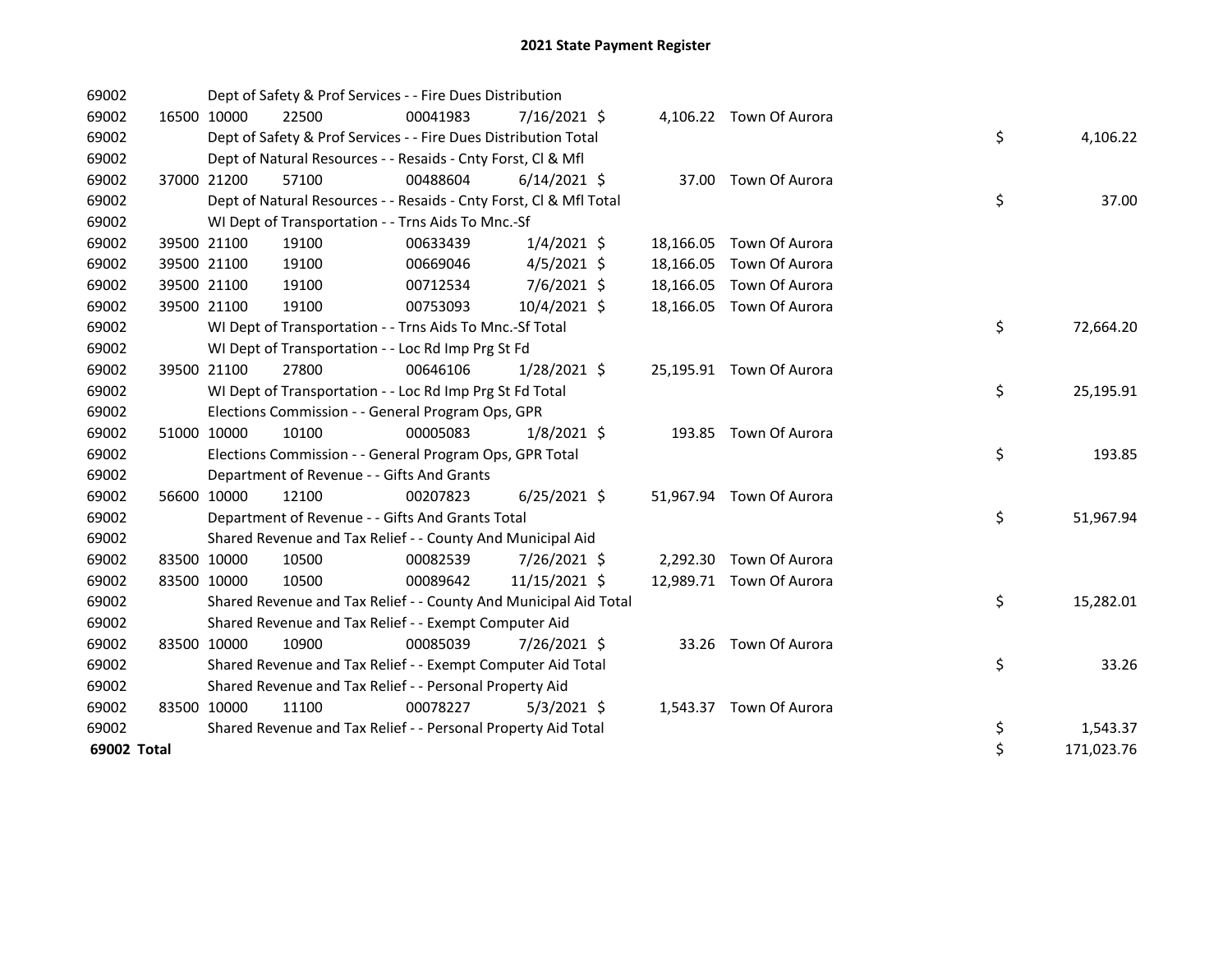| 69004       |             |                                            | Dept of Safety & Prof Services - - Fire Dues Distribution            |                |  |                              |    |            |
|-------------|-------------|--------------------------------------------|----------------------------------------------------------------------|----------------|--|------------------------------|----|------------|
| 69004       | 16500 10000 | 22500                                      | 00041984                                                             | $7/16/2021$ \$ |  | 4,243.83 Town Of Bloomfield  |    |            |
| 69004       |             |                                            | Dept of Safety & Prof Services - - Fire Dues Distribution Total      |                |  |                              | \$ | 4,243.83   |
| 69004       |             |                                            | Dept of Natural Resources - - Aids In Lieu Of Taxes - Gener          |                |  |                              |    |            |
| 69004       | 37000 10000 | 50300                                      | 00475340                                                             | $4/21/2021$ \$ |  | 23.43 Town Of Bloomfield     |    |            |
| 69004       |             |                                            | Dept of Natural Resources - - Aids In Lieu Of Taxes - Gener Total    |                |  |                              | \$ | 23.43      |
| 69004       |             |                                            | Dept of Natural Resources - - Resaids - Cnty Forst, Cl & Mfl         |                |  |                              |    |            |
| 69004       | 37000 21200 | 57100                                      | 00488605                                                             | $6/14/2021$ \$ |  | 309.26 Town Of Bloomfield    |    |            |
| 69004       |             |                                            | Dept of Natural Resources - - Resaids - Cnty Forst, Cl & Mfl Total   |                |  |                              | \$ | 309.26     |
| 69004       |             |                                            | WI Dept of Transportation - - Trns Aids To Mnc.-Sf                   |                |  |                              |    |            |
| 69004       | 39500 21100 | 19100                                      | 00633440                                                             | $1/4/2021$ \$  |  | 5,427.46 Town Of Bloomfield  |    |            |
| 69004       | 39500 21100 | 19100                                      | 00669047                                                             | $4/5/2021$ \$  |  | 5,427.46 Town Of Bloomfield  |    |            |
| 69004       | 39500 21100 | 19100                                      | 00712535                                                             | 7/6/2021 \$    |  | 5,427.46 Town Of Bloomfield  |    |            |
| 69004       | 39500 21100 | 19100                                      | 00753094                                                             | 10/4/2021 \$   |  | 5,427.47 Town Of Bloomfield  |    |            |
| 69004       |             |                                            | WI Dept of Transportation - - Trns Aids To Mnc.-Sf Total             |                |  |                              | \$ | 21,709.85  |
| 69004       |             |                                            | WI Dept of Transportation - - Supplemental Transportation Aids       |                |  |                              |    |            |
| 69004       | 39500 21100 | 19600                                      | 00633726                                                             | $1/4/2021$ \$  |  | 3,831.15 Town Of Bloomfield  |    |            |
| 69004       |             |                                            | WI Dept of Transportation - - Supplemental Transportation Aids Total |                |  |                              | \$ | 3,831.15   |
| 69004       |             | Department of Revenue - - Gifts And Grants |                                                                      |                |  |                              |    |            |
| 69004       | 56600 10000 | 12100                                      | 00207824                                                             | $6/25/2021$ \$ |  | 55,369.67 Town Of Bloomfield |    |            |
| 69004       |             |                                            | Department of Revenue - - Gifts And Grants Total                     |                |  |                              | \$ | 55,369.67  |
| 69004       |             |                                            | Shared Revenue and Tax Relief - - County And Municipal Aid           |                |  |                              |    |            |
| 69004       | 83500 10000 | 10500                                      | 00082540                                                             | 7/26/2021 \$   |  | 2,943.87 Town Of Bloomfield  |    |            |
| 69004       | 83500 10000 | 10500                                      | 00089643                                                             | 11/15/2021 \$  |  | 16,681.93 Town Of Bloomfield |    |            |
| 69004       |             |                                            | Shared Revenue and Tax Relief - - County And Municipal Aid Total     |                |  |                              | \$ | 19,625.80  |
| 69004       |             |                                            | Shared Revenue and Tax Relief - - Exempt Computer Aid                |                |  |                              |    |            |
| 69004       | 83500 10000 | 10900                                      | 00085040                                                             | 7/26/2021 \$   |  | 57.16 Town Of Bloomfield     |    |            |
| 69004       |             |                                            | Shared Revenue and Tax Relief - - Exempt Computer Aid Total          |                |  |                              | \$ | 57.16      |
| 69004       |             |                                            | Shared Revenue and Tax Relief - - Personal Property Aid              |                |  |                              |    |            |
| 69004       | 83500 10000 | 11100                                      | 00078228                                                             | $5/3/2021$ \$  |  | 68.39 Town Of Bloomfield     |    |            |
| 69004       |             |                                            | Shared Revenue and Tax Relief - - Personal Property Aid Total        |                |  |                              | \$ | 68.39      |
| 69004 Total |             |                                            |                                                                      |                |  |                              | \$ | 105,238.54 |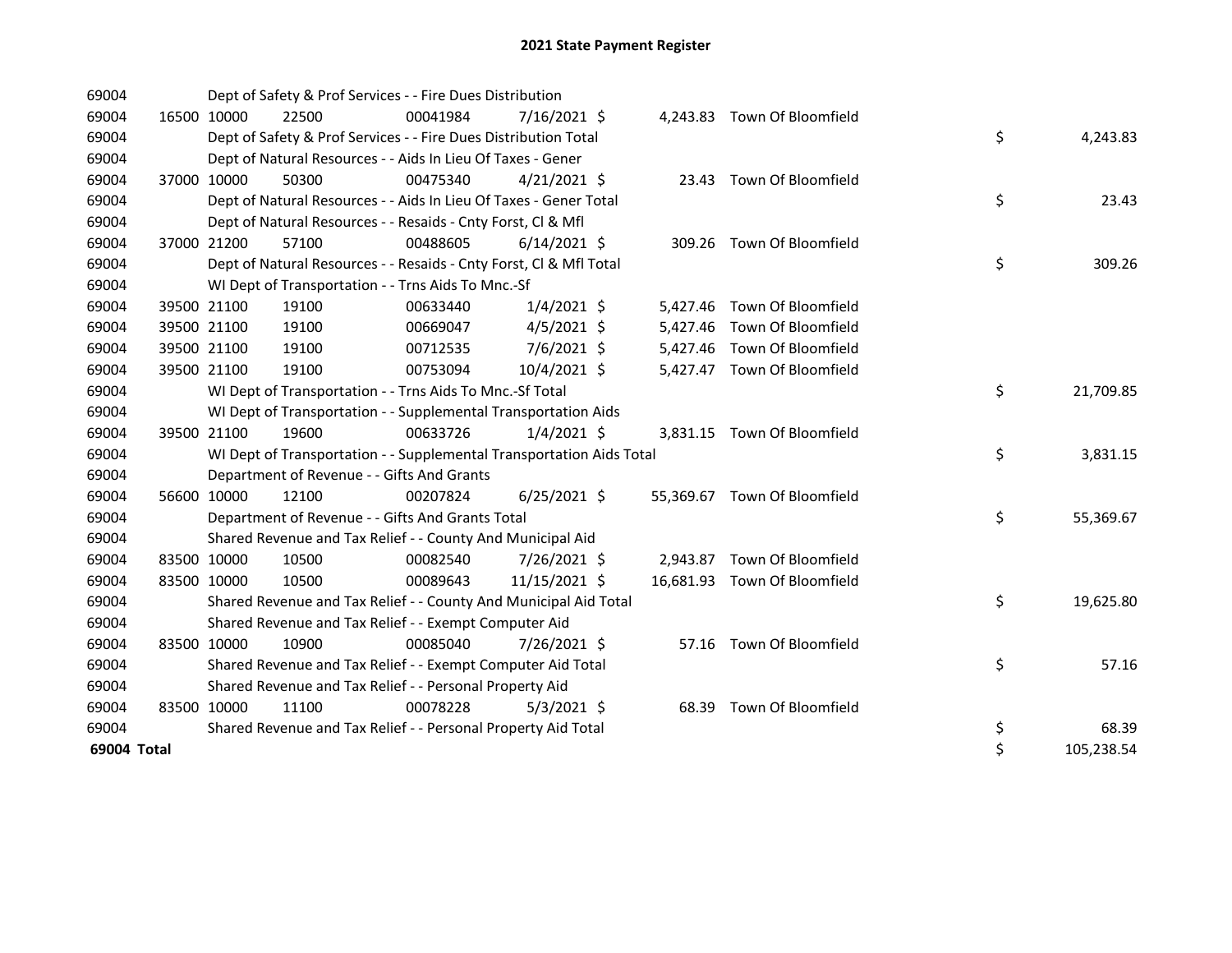| 69006 |             | Dept of Safety & Prof Services - - Fire Dues Distribution           |          |                |  |                          |    |            |
|-------|-------------|---------------------------------------------------------------------|----------|----------------|--|--------------------------|----|------------|
| 69006 | 16500 10000 | 22500                                                               | 00041985 | 7/16/2021 \$   |  | 3,208.91 Town Of Coloma  |    |            |
| 69006 |             | Dept of Safety & Prof Services - - Fire Dues Distribution Total     |          |                |  |                          | \$ | 3,208.91   |
| 69006 |             | Dept of Natural Resources - - Aids In Lieu Of Taxes - Gener         |          |                |  |                          |    |            |
| 69006 | 37000 10000 | 50300                                                               | 00459533 | $1/28/2021$ \$ |  | 15,880.59 Town Of Coloma |    |            |
| 69006 | 37000 10000 | 50300                                                               | 00459534 | $1/28/2021$ \$ |  | 8,880.03 Town Of Coloma  |    |            |
| 69006 | 37000 10000 | 50300                                                               | 00475264 | $4/21/2021$ \$ |  | 415.87 Town Of Coloma    |    |            |
| 69006 |             | Dept of Natural Resources - - Aids In Lieu Of Taxes - Gener Total   |          |                |  |                          | \$ | 25,176.49  |
| 69006 |             | Dept of Natural Resources - - GPO -Federal Funds                    |          |                |  |                          |    |            |
| 69006 | 37000 21200 | 38100                                                               | 00466821 | 3/12/2021 \$   |  | 864.40 Town Of Coloma    |    |            |
| 69006 |             | Dept of Natural Resources - - GPO -Federal Funds Total              |          |                |  |                          | \$ | 864.40     |
| 69006 |             | Dept of Natural Resources - - Enf A - Boating Enforcement           |          |                |  |                          |    |            |
| 69006 | 37000 21200 | 55000                                                               | 00466821 | $3/12/2021$ \$ |  | 1,780.72 Town Of Coloma  |    |            |
| 69006 |             | Dept of Natural Resources - - Enf A - Boating Enforcement Total     |          |                |  |                          | \$ | 1,780.72   |
| 69006 |             | Dept of Natural Resources - - Resaids - Cnty Forst, Cl & Mfl        |          |                |  |                          |    |            |
| 69006 | 37000 21200 | 57100                                                               | 00488606 | $6/14/2021$ \$ |  | 657.50 Town Of Coloma    |    |            |
| 69006 |             | Dept of Natural Resources - - Resaids - Cnty Forst, Cl & Mfl Total  |          |                |  |                          | \$ | 657.50     |
| 69006 |             | Dept of Natural Resources - - Aids In Lieu Of Taxes - Sum S         |          |                |  |                          |    |            |
| 69006 | 37000 21200 | 57900                                                               | 00475263 | $4/21/2021$ \$ |  | 269.62 Town Of Coloma    |    |            |
| 69006 |             | Dept of Natural Resources - - Aids In Lieu Of Taxes - Sum S Total   |          |                |  |                          | \$ | 269.62     |
| 69006 |             | WI Dept of Transportation - - Trns Aids To Mnc.-Sf                  |          |                |  |                          |    |            |
| 69006 | 39500 21100 | 19100                                                               | 00633441 | $1/4/2021$ \$  |  | 33,585.84 Town Of Coloma |    |            |
| 69006 | 39500 21100 | 19100                                                               | 00669048 | $4/5/2021$ \$  |  | 33,585.84 Town Of Coloma |    |            |
| 69006 | 39500 21100 | 19100                                                               | 00712536 | 7/6/2021 \$    |  | 33,585.84 Town Of Coloma |    |            |
| 69006 | 39500 21100 | 19100                                                               | 00753095 | 10/4/2021 \$   |  | 33,585.84 Town Of Coloma |    |            |
| 69006 |             | WI Dept of Transportation - - Trns Aids To Mnc.-Sf Total            |          |                |  |                          | \$ | 134,343.36 |
| 69006 |             | Department of Military Affairs - - Major Disaster Assist; Pif       |          |                |  |                          |    |            |
| 69006 | 46500 27200 | 36500                                                               | 00100395 | $9/23/2021$ \$ |  | 13,645.60 Town Of Coloma |    |            |
| 69006 |             | Department of Military Affairs - - Major Disaster Assist; Pif Total |          |                |  |                          | \$ | 13,645.60  |
| 69006 |             | Department of Revenue - - Gifts And Grants                          |          |                |  |                          |    |            |
| 69006 | 56600 10000 | 12100                                                               | 00207825 | $6/25/2021$ \$ |  | 39,983.39 Town Of Coloma |    |            |
| 69006 |             | Department of Revenue - - Gifts And Grants Total                    |          |                |  |                          | \$ | 39,983.39  |
| 69006 |             | Shared Revenue and Tax Relief - - County And Municipal Aid          |          |                |  |                          |    |            |
| 69006 | 83500 10000 | 10500                                                               | 00082541 | 7/26/2021 \$   |  | 1,058.26 Town Of Coloma  |    |            |
| 69006 | 83500 10000 | 10500                                                               | 00089644 | 11/15/2021 \$  |  | 5,996.81 Town Of Coloma  |    |            |
| 69006 |             | Shared Revenue and Tax Relief - - County And Municipal Aid Total    |          |                |  |                          | \$ | 7,055.07   |
| 69006 |             | Shared Revenue and Tax Relief - - Exempt Computer Aid               |          |                |  |                          |    |            |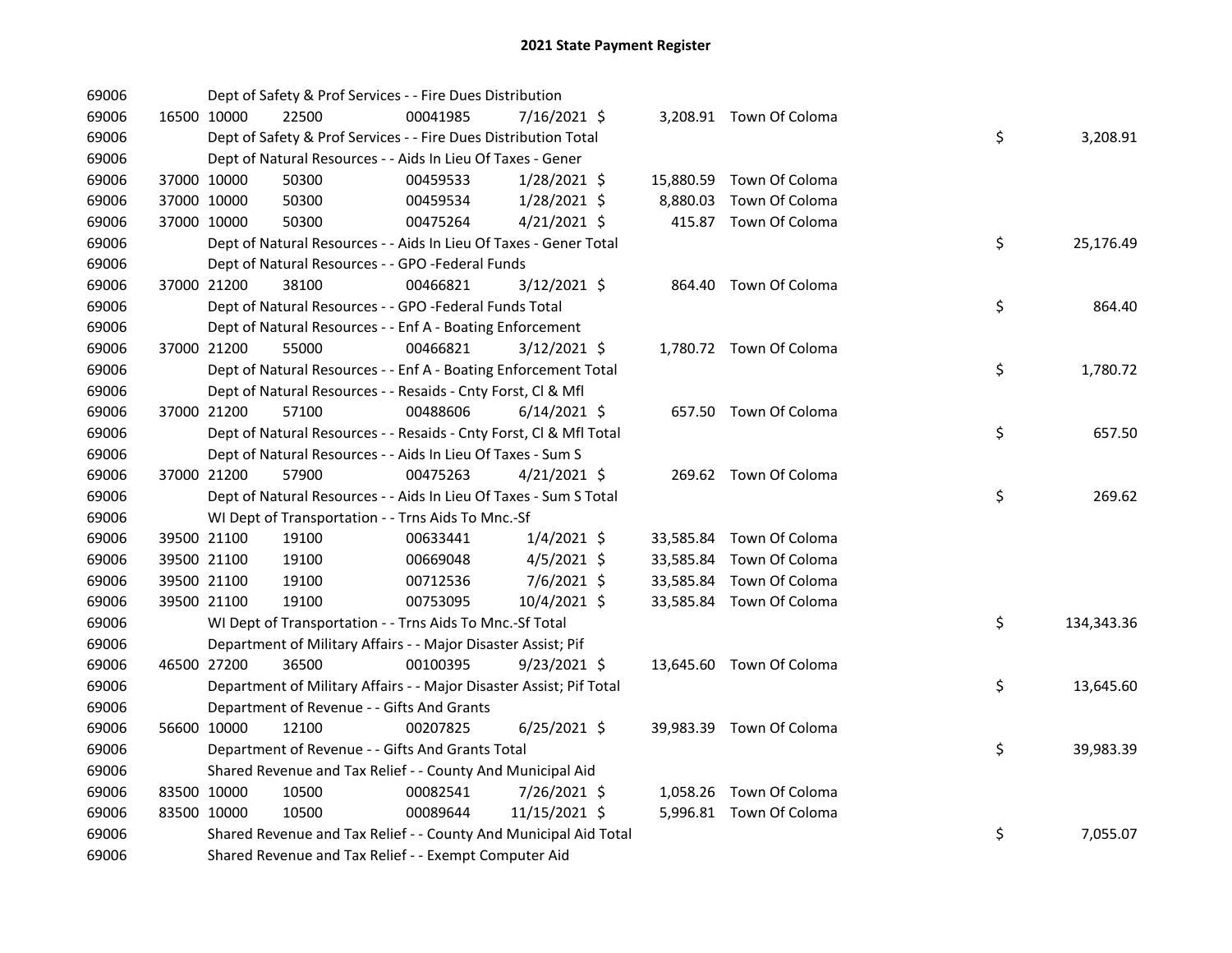| 69006       | 83500 10000 |             | 10900                                                               | 00085041 | $7/26/2021$ \$ | 4.16     | Town Of Coloma |    |            |
|-------------|-------------|-------------|---------------------------------------------------------------------|----------|----------------|----------|----------------|----|------------|
| 69006       |             |             | Shared Revenue and Tax Relief - - Exempt Computer Aid Total         |          |                |          |                | \$ | 4.16       |
| 69006       |             |             | Shared Revenue and Tax Relief - - Utility Aid                       |          |                |          |                |    |            |
| 69006       |             | 83500 10000 | 11000                                                               | 00082541 | 7/26/2021 \$   | 788.85   | Town Of Coloma |    |            |
| 69006       |             | 83500 10000 | 11000                                                               | 00089644 | 11/15/2021 \$  | 4,535.69 | Town Of Coloma |    |            |
| 69006       |             |             | Shared Revenue and Tax Relief - - Utility Aid Total                 |          |                |          |                | \$ | 5,324.54   |
| 69006       |             |             | Shared Revenue and Tax Relief - - Personal Property Aid             |          |                |          |                |    |            |
| 69006       |             | 83500 10000 | 11100                                                               | 00078229 | $5/3/2021$ \$  | 217.18   | Town Of Coloma |    |            |
| 69006       |             |             | Shared Revenue and Tax Relief - - Personal Property Aid Total       |          |                |          |                | \$ | 217.18     |
| 69006       |             |             | Shared Revenue and Tax Relief - - Payments For Municipal Svcs       |          |                |          |                |    |            |
| 69006       | 83500 10000 |             | 50100                                                               | 00073842 | $2/1/2021$ \$  | 37.06    | Town Of Coloma |    |            |
| 69006       |             |             | Shared Revenue and Tax Relief - - Payments For Municipal Svcs Total |          |                |          |                | \$ | 37.06      |
| 69006       |             |             | Shared Revenue and Tax Relief - - Lottery & Gaming Credit           |          |                |          |                |    |            |
| 69006       |             | 83500 52100 | 36300                                                               | 00074485 | $3/22/2021$ \$ | 458.88   | Town Of Coloma |    |            |
| 69006       |             |             | Shared Revenue and Tax Relief - - Lottery & Gaming Credit Total     |          |                |          |                | \$ | 458.88     |
| 69006 Total |             |             |                                                                     |          |                |          |                | \$ | 233,026.88 |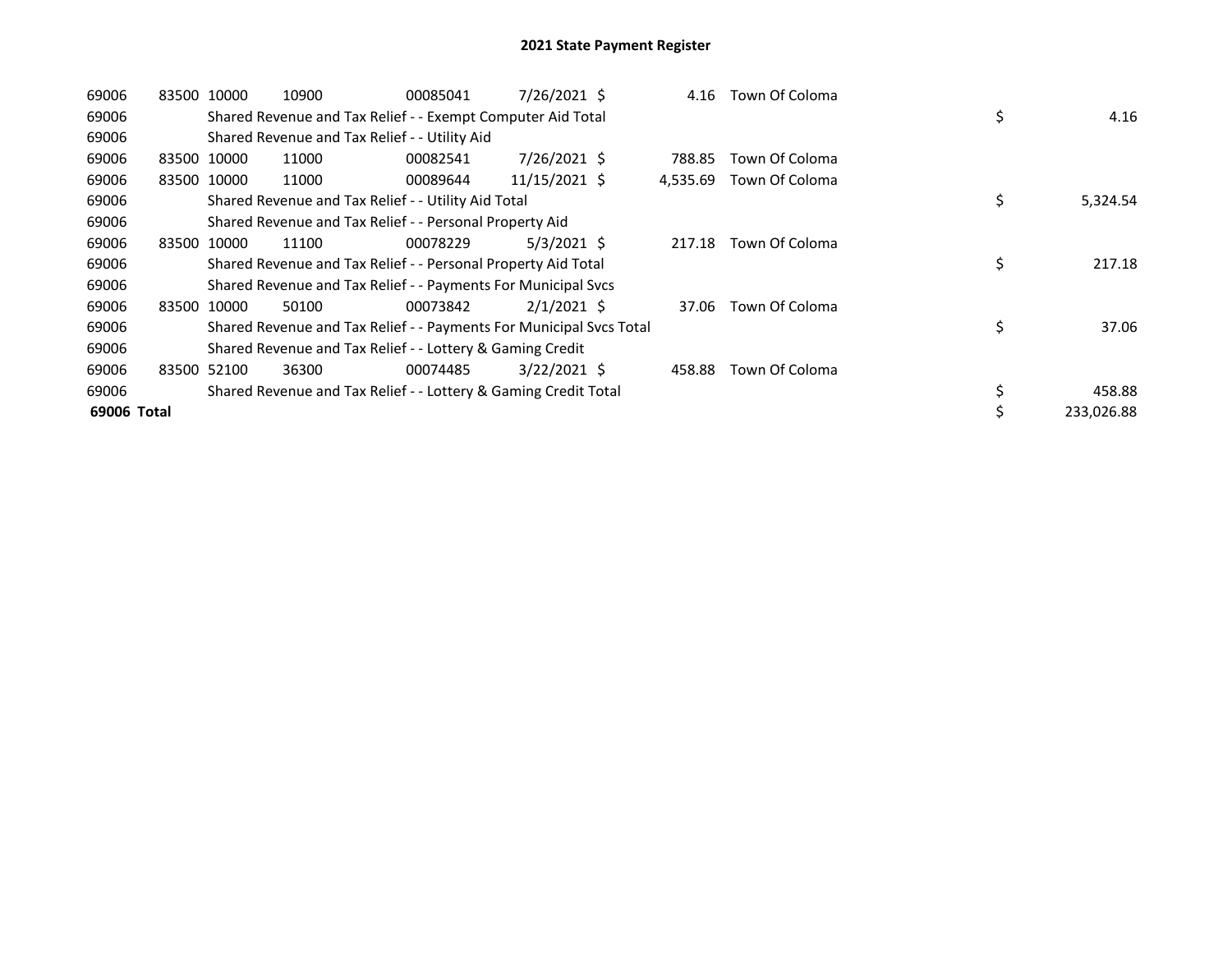| 69008 |             |             | Dept of Safety & Prof Services - - Fire Dues Distribution          |          |                |           |                           |    |            |
|-------|-------------|-------------|--------------------------------------------------------------------|----------|----------------|-----------|---------------------------|----|------------|
| 69008 |             | 16500 10000 | 22500                                                              | 00041987 | 7/16/2021 \$   |           | 4,009.67 Town Of Dakota   |    |            |
| 69008 |             |             | Dept of Safety & Prof Services - - Fire Dues Distribution Total    |          |                |           |                           | \$ | 4,009.67   |
| 69008 |             |             | Dept of Natural Resources - - Aids In Lieu Of Taxes - Gener        |          |                |           |                           |    |            |
| 69008 |             | 37000 10000 | 50300                                                              | 00459725 | $1/28/2021$ \$ |           | 30,600.38 Town Of Dakota  |    |            |
| 69008 |             | 37000 10000 | 50300                                                              | 00459726 | $1/28/2021$ \$ | 7,389.66  | Town Of Dakota            |    |            |
| 69008 |             | 37000 10000 | 50300                                                              | 00476846 | $4/21/2021$ \$ | 51.05     | Town Of Dakota            |    |            |
| 69008 |             | 37000 10000 | 50300                                                              | 00476847 | $4/21/2021$ \$ | 2.04      | Town Of Dakota            |    |            |
| 69008 |             | 37000 10000 | 50300                                                              | 00476850 | $4/21/2021$ \$ | 963.46    | Town Of Dakota            |    |            |
| 69008 |             |             | Dept of Natural Resources - - Aids In Lieu Of Taxes - Gener Total  |          |                |           |                           | \$ | 39,006.59  |
| 69008 |             |             | Dept of Natural Resources - - Resaids - Cnty Forst, Cl & Mfl       |          |                |           |                           |    |            |
| 69008 |             | 37000 21200 | 57100                                                              | 00488607 | $6/14/2021$ \$ |           | 411.44 Town Of Dakota     |    |            |
| 69008 |             |             | Dept of Natural Resources - - Resaids - Cnty Forst, CI & Mfl Total |          |                |           |                           | \$ | 411.44     |
| 69008 |             |             | Dept of Natural Resources - - Aids In Lieu Of Taxes - Sum S        |          |                |           |                           |    |            |
| 69008 |             | 37000 21200 | 57900                                                              | 00476845 | $4/21/2021$ \$ |           | 173.42 Town Of Dakota     |    |            |
| 69008 |             | 37000 21200 | 57900                                                              | 00476848 | $4/21/2021$ \$ | 160.19    | Town Of Dakota            |    |            |
| 69008 |             | 37000 21200 | 57900                                                              | 00476849 | 4/21/2021 \$   |           | 10.56 Town Of Dakota      |    |            |
| 69008 |             |             | Dept of Natural Resources - - Aids In Lieu Of Taxes - Sum S Total  |          |                |           |                           | \$ | 344.17     |
| 69008 |             |             | WI Dept of Transportation - - Trns Aids To Mnc.-Sf                 |          |                |           |                           |    |            |
| 69008 |             | 39500 21100 | 19100                                                              | 00633442 | $1/4/2021$ \$  |           | 26,325.99 Town Of Dakota  |    |            |
| 69008 |             | 39500 21100 | 19100                                                              | 00669049 | $4/5/2021$ \$  | 26,325.99 | Town Of Dakota            |    |            |
| 69008 |             | 39500 21100 | 19100                                                              | 00712537 | 7/6/2021 \$    |           | 26,325.99 Town Of Dakota  |    |            |
| 69008 |             | 39500 21100 | 19100                                                              | 00753096 | 10/4/2021 \$   |           | 26,325.99 Town Of Dakota  |    |            |
| 69008 |             |             | WI Dept of Transportation - - Trns Aids To Mnc.-Sf Total           |          |                |           |                           | \$ | 105,303.96 |
| 69008 |             |             | WI Dept of Transportation - - Loc Trns Facl Implfd                 |          |                |           |                           |    |            |
| 69008 |             | 39500 21100 | 27600                                                              | 00781597 | 12/8/2021 \$   |           | 247,534.27 Town Of Dakota |    |            |
| 69008 |             |             | WI Dept of Transportation - - Loc Trns Facl Implfd Total           |          |                |           |                           | \$ | 247,534.27 |
| 69008 |             |             | Department of Revenue - - Gifts And Grants                         |          |                |           |                           |    |            |
| 69008 |             | 56600 10000 | 12100                                                              | 00207826 | $6/25/2021$ \$ |           | 65,208.51 Town Of Dakota  |    |            |
| 69008 |             |             | Department of Revenue - - Gifts And Grants Total                   |          |                |           |                           | \$ | 65,208.51  |
| 69008 |             |             | Shared Revenue and Tax Relief - - County And Municipal Aid         |          |                |           |                           |    |            |
| 69008 | 83500 10000 |             | 10500                                                              | 00082542 | 7/26/2021 \$   |           | 2,825.82 Town Of Dakota   |    |            |
| 69008 |             | 83500 10000 | 10500                                                              | 00089645 | 11/15/2021 \$  |           | 16,012.97 Town Of Dakota  |    |            |
| 69008 |             |             | Shared Revenue and Tax Relief - - County And Municipal Aid Total   |          |                |           |                           | \$ | 18,838.79  |
| 69008 |             |             | Shared Revenue and Tax Relief - - Exempt Computer Aid              |          |                |           |                           |    |            |
| 69008 |             | 83500 10000 | 10900                                                              | 00085042 | 7/26/2021 \$   |           | 62.35 Town Of Dakota      |    |            |
| 69008 |             |             | Shared Revenue and Tax Relief - - Exempt Computer Aid Total        |          |                |           |                           | \$ | 62.35      |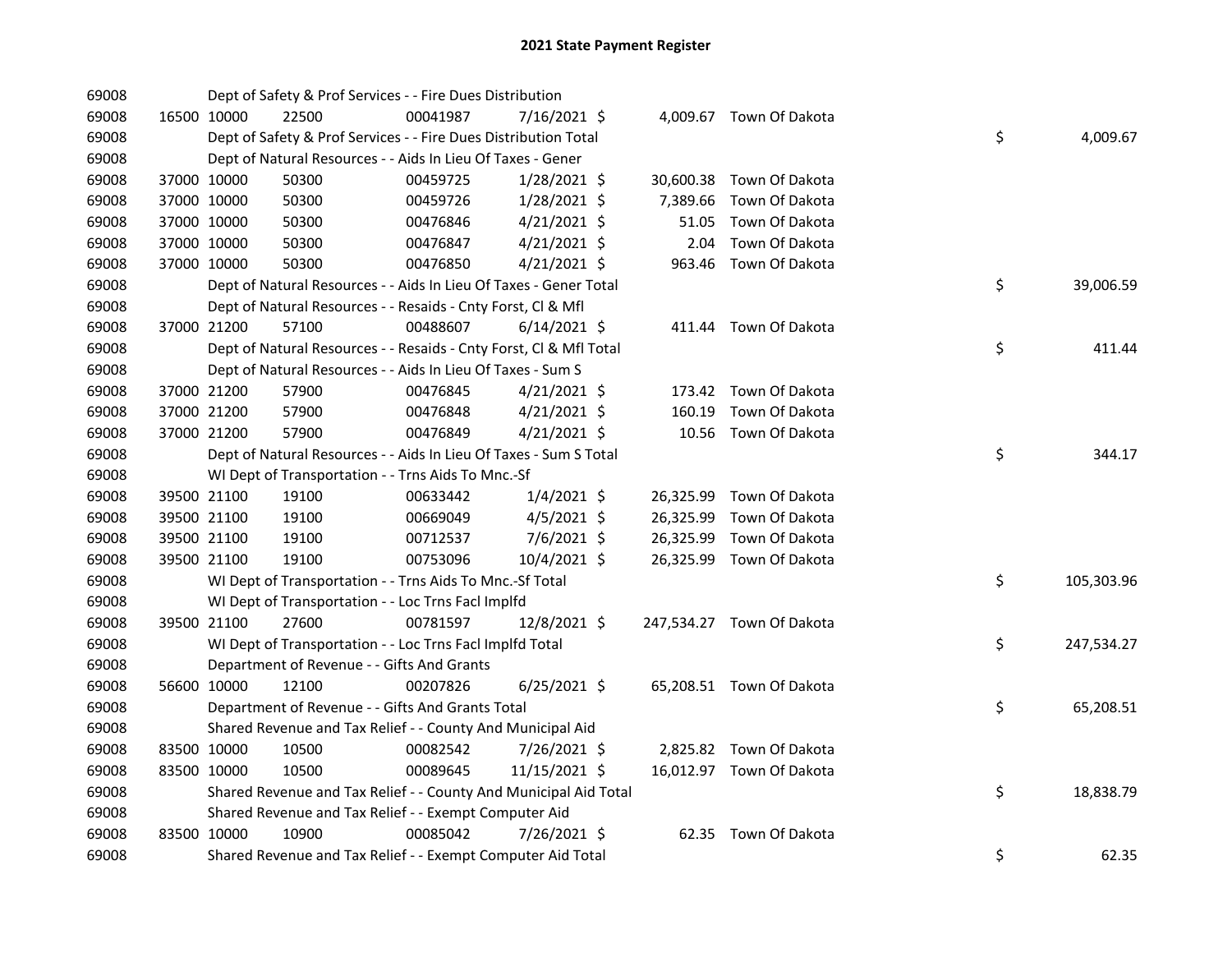| 69008       |             | Shared Revenue and Tax Relief - - Utility Aid                                 |          |                |  |          |                |    |            |  |
|-------------|-------------|-------------------------------------------------------------------------------|----------|----------------|--|----------|----------------|----|------------|--|
| 69008       | 83500 10000 | 11000                                                                         | 00082542 | 7/26/2021 \$   |  | 323.18   | Town Of Dakota |    |            |  |
| 69008       | 83500 10000 | 11000                                                                         | 00089645 | 11/15/2021 \$  |  | 1,824.58 | Town Of Dakota |    |            |  |
| 69008       |             | Shared Revenue and Tax Relief - - Utility Aid Total                           |          |                |  |          |                | \$ | 2,147.76   |  |
| 69008       |             | Shared Revenue and Tax Relief - - Personal Property Aid                       |          |                |  |          |                |    |            |  |
| 69008       | 83500 10000 | 11100                                                                         | 00078230 | $5/3/2021$ \$  |  | 1.002.07 | Town Of Dakota |    |            |  |
| 69008       |             | Shared Revenue and Tax Relief - - Personal Property Aid Total                 |          |                |  |          |                |    | 1,002.07   |  |
| 69008       |             | Shared Revenue and Tax Relief - - State Aid; Video Service Provider Fee       |          |                |  |          |                |    |            |  |
| 69008       | 83500 10000 | 11200                                                                         | 00083281 | 7/26/2021 \$   |  | 1.164.12 | Town Of Dakota |    |            |  |
| 69008       |             | Shared Revenue and Tax Relief - - State Aid; Video Service Provider Fee Total |          |                |  |          |                | \$ | 1,164.12   |  |
| 69008       |             | Shared Revenue and Tax Relief - - Lottery & Gaming Credit                     |          |                |  |          |                |    |            |  |
| 69008       | 83500 52100 | 36300                                                                         | 00074486 | $3/22/2021$ \$ |  | 4.797.51 | Town Of Dakota |    |            |  |
| 69008       |             | Shared Revenue and Tax Relief - - Lottery & Gaming Credit Total               |          |                |  |          |                |    | 4,797.51   |  |
| 69008 Total |             |                                                                               |          |                |  |          |                |    | 489.831.21 |  |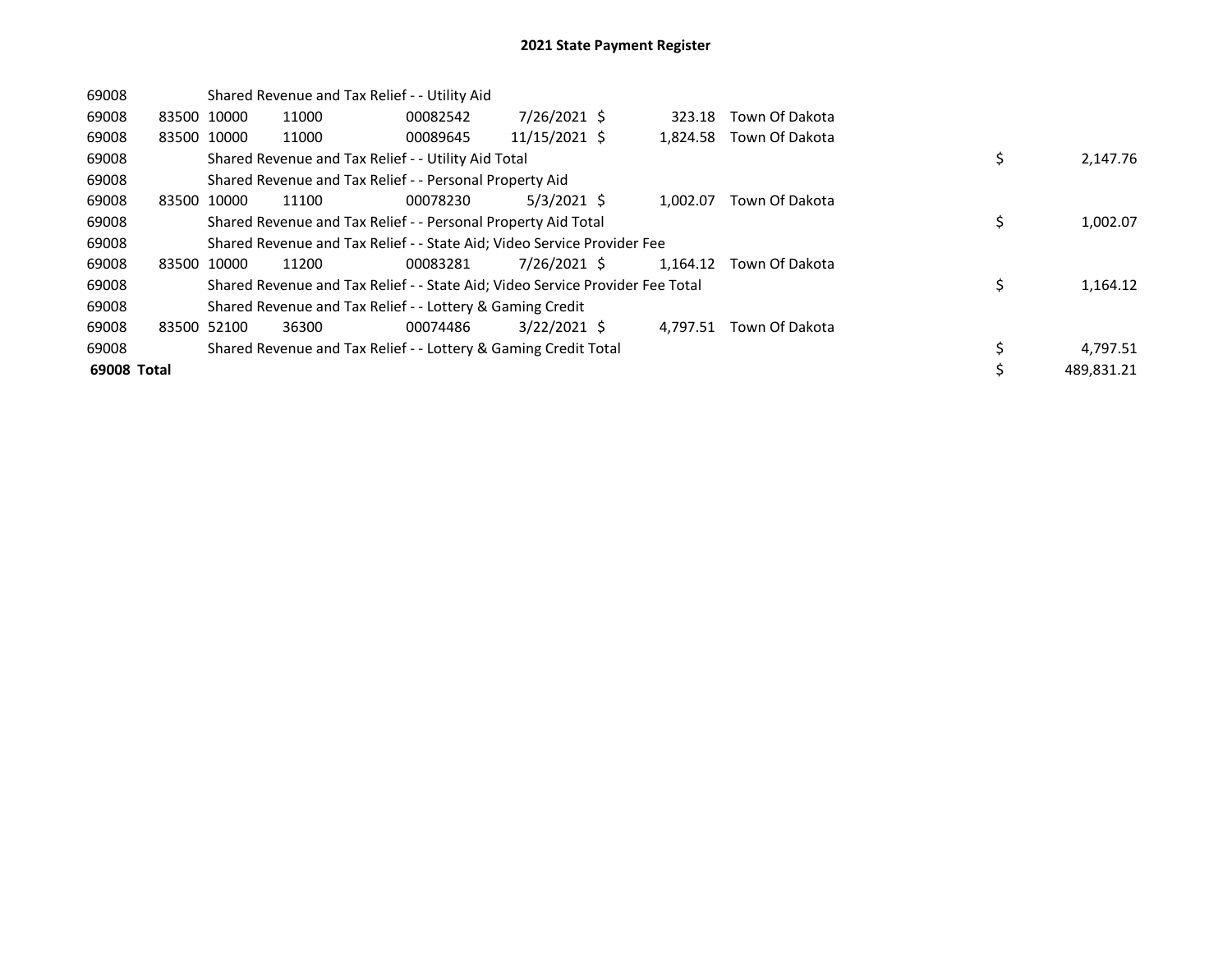| 69010 |             | Dept of Safety & Prof Services - - Fire Dues Distribution          |          |                |  |                              |    |            |
|-------|-------------|--------------------------------------------------------------------|----------|----------------|--|------------------------------|----|------------|
| 69010 | 16500 10000 | 22500                                                              | 00041988 | 7/15/2021 \$   |  | 3,419.94 Town Of Deerfield   |    |            |
| 69010 |             | Dept of Safety & Prof Services - - Fire Dues Distribution Total    |          |                |  |                              | \$ | 3,419.94   |
| 69010 |             | Dept of Natural Resources - - Aids In Lieu Of Taxes - Gener        |          |                |  |                              |    |            |
| 69010 | 37000 10000 | 50300                                                              | 00459621 | $1/27/2021$ \$ |  | 34,956.87 Town Of Deerfield  |    |            |
| 69010 |             | Dept of Natural Resources - - Aids In Lieu Of Taxes - Gener Total  |          |                |  |                              | \$ | 34,956.87  |
| 69010 |             | Dept of Natural Resources - - Seg Earned                           |          |                |  |                              |    |            |
| 69010 | 37000 21200 | 100SE                                                              | 00456077 | $1/12/2021$ \$ |  | 2,196.15 Town Of Deerfield   |    |            |
| 69010 |             | Dept of Natural Resources - - Seg Earned Total                     |          |                |  |                              | \$ | 2,196.15   |
| 69010 |             | Dept of Natural Resources - - GPO -Federal Funds                   |          |                |  |                              |    |            |
| 69010 | 37000 21200 | 38100                                                              | 00466823 | 3/12/2021 \$   |  | 2,778.36 Town Of Deerfield   |    |            |
| 69010 |             | Dept of Natural Resources - - GPO -Federal Funds Total             |          |                |  |                              | \$ | 2,778.36   |
| 69010 |             | Dept of Natural Resources - - Enf A - Boating Enforcement          |          |                |  |                              |    |            |
| 69010 | 37000 21200 | 55000                                                              | 00466823 | $3/12/2021$ \$ |  | 5,723.56 Town Of Deerfield   |    |            |
| 69010 |             | Dept of Natural Resources - - Enf A - Boating Enforcement Total    |          |                |  |                              | \$ | 5,723.56   |
| 69010 |             | Dept of Natural Resources - - Resaids - Cnty Forst, Cl & Mfl       |          |                |  |                              |    |            |
| 69010 | 37000 21200 | 57100                                                              | 00488608 | $6/14/2021$ \$ |  | 777.45 Town Of Deerfield     |    |            |
| 69010 |             | Dept of Natural Resources - - Resaids - Cnty Forst, Cl & Mfl Total |          |                |  |                              | \$ | 777.45     |
| 69010 |             | Dept of Natural Resources - - Aids In Lieu Of Taxes - Sum S        |          |                |  |                              |    |            |
| 69010 | 37000 21200 | 57900                                                              | 00475853 | $4/21/2021$ \$ |  | 130.44 Town Of Deerfield     |    |            |
| 69010 |             | Dept of Natural Resources - - Aids In Lieu Of Taxes - Sum S Total  |          |                |  |                              | \$ | 130.44     |
| 69010 |             | WI Dept of Transportation - - Trns Aids To Mnc.-Sf                 |          |                |  |                              |    |            |
| 69010 | 39500 21100 | 19100                                                              | 00633443 | $1/4/2021$ \$  |  | 32,311.26 Town Of Deerfield  |    |            |
| 69010 | 39500 21100 | 19100                                                              | 00669050 | $4/5/2021$ \$  |  | 32,311.26 Town Of Deerfield  |    |            |
| 69010 | 39500 21100 | 19100                                                              | 00712538 | 7/6/2021 \$    |  | 32,311.26 Town Of Deerfield  |    |            |
| 69010 | 39500 21100 | 19100                                                              | 00753097 | 10/4/2021 \$   |  | 32,311.26 Town Of Deerfield  |    |            |
| 69010 |             | WI Dept of Transportation - - Trns Aids To Mnc.-Sf Total           |          |                |  |                              | \$ | 129,245.04 |
| 69010 |             | WI Dept of Transportation - - Loc Trns Facl Implfd                 |          |                |  |                              |    |            |
| 69010 | 39500 21100 | 27600                                                              | 00791406 | 12/27/2021 \$  |  | 218,887.64 Town Of Deerfield |    |            |
| 69010 |             | WI Dept of Transportation - - Loc Trns Facl Implfd Total           |          |                |  |                              | \$ | 218,887.64 |
| 69010 |             | Department of Revenue - - Gifts And Grants                         |          |                |  |                              |    |            |
| 69010 | 56600 10000 | 12100                                                              | 00207827 | $6/25/2021$ \$ |  | 38,884.37 Town Of Deerfield  |    |            |
| 69010 |             | Department of Revenue - - Gifts And Grants Total                   |          |                |  |                              | \$ | 38,884.37  |
| 69010 |             | Shared Revenue and Tax Relief - - County And Municipal Aid         |          |                |  |                              |    |            |
| 69010 | 83500 10000 | 10500                                                              | 00082543 | 7/26/2021 \$   |  | 957.76 Town Of Deerfield     |    |            |
| 69010 | 83500 10000 | 10500                                                              | 00089646 | 11/15/2021 \$  |  | 5,427.29 Town Of Deerfield   |    |            |
| 69010 |             | Shared Revenue and Tax Relief - - County And Municipal Aid Total   |          |                |  |                              | \$ | 6,385.05   |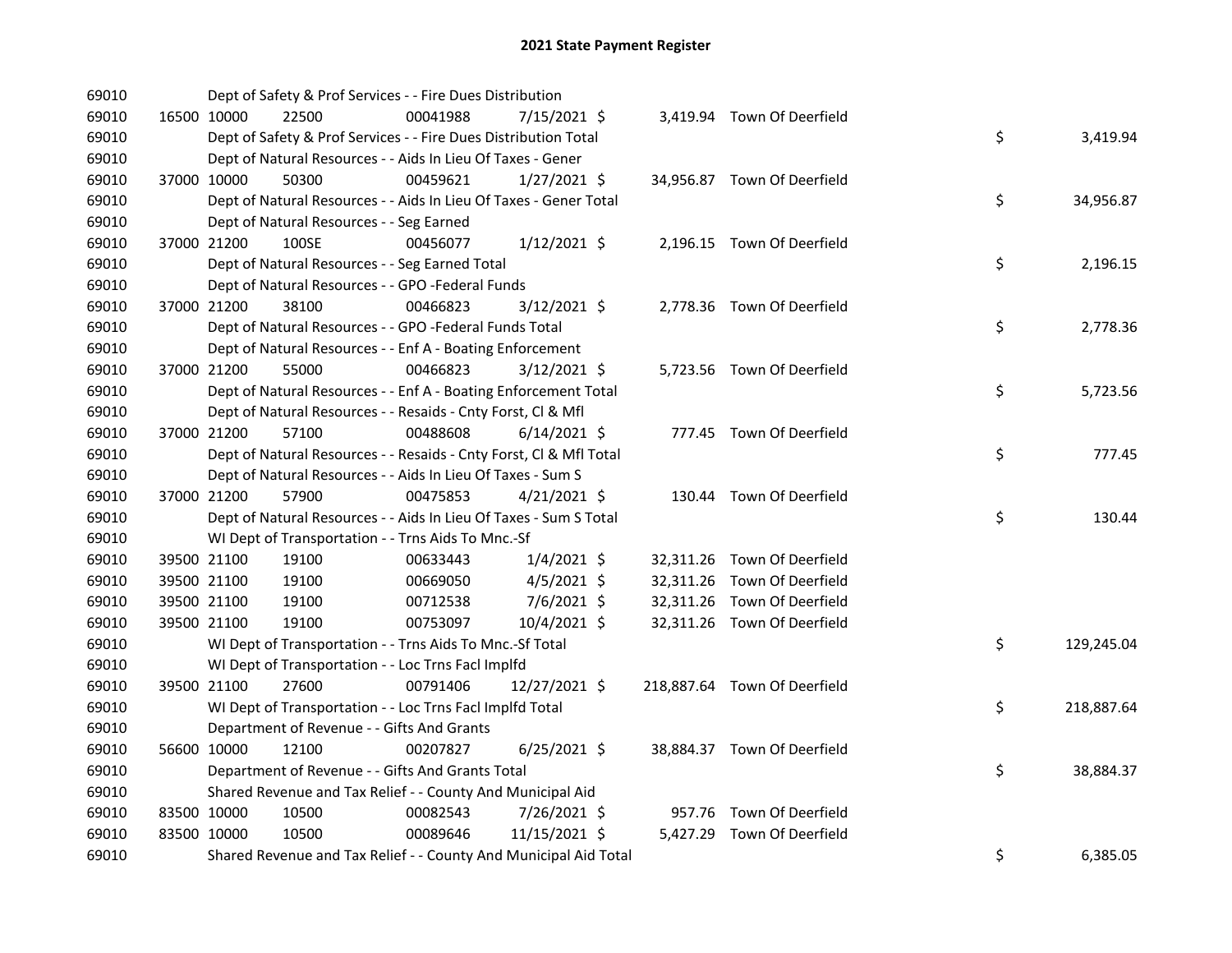| 69010       |             | Shared Revenue and Tax Relief - - Exempt Computer Aid |       |                                                               |               |  |          |                   |  |            |
|-------------|-------------|-------------------------------------------------------|-------|---------------------------------------------------------------|---------------|--|----------|-------------------|--|------------|
| 69010       | 83500       | 10000                                                 | 10900 | 00085043                                                      | 7/26/2021 \$  |  | 2.08     | Town Of Deerfield |  |            |
| 69010       |             |                                                       |       | Shared Revenue and Tax Relief - - Exempt Computer Aid Total   |               |  |          |                   |  | 2.08       |
| 69010       |             |                                                       |       | Shared Revenue and Tax Relief - - Utility Aid                 |               |  |          |                   |  |            |
| 69010       | 83500 10000 |                                                       | 11000 | 00082543                                                      | 7/26/2021 \$  |  | 246.66   | Town Of Deerfield |  |            |
| 69010       |             | 83500 10000                                           | 11000 | 00089646                                                      | 11/15/2021 \$ |  | 3.260.29 | Town Of Deerfield |  |            |
| 69010       |             |                                                       |       | Shared Revenue and Tax Relief - - Utility Aid Total           |               |  |          |                   |  | 3,506.95   |
| 69010       |             |                                                       |       | Shared Revenue and Tax Relief - - Personal Property Aid       |               |  |          |                   |  |            |
| 69010       |             | 83500 10000                                           | 11100 | 00078231                                                      | $5/3/2021$ \$ |  | 56.37    | Town Of Deerfield |  |            |
| 69010       |             |                                                       |       | Shared Revenue and Tax Relief - - Personal Property Aid Total |               |  |          |                   |  | 56.37      |
| 69010 Total |             |                                                       |       |                                                               |               |  |          |                   |  | 446.950.27 |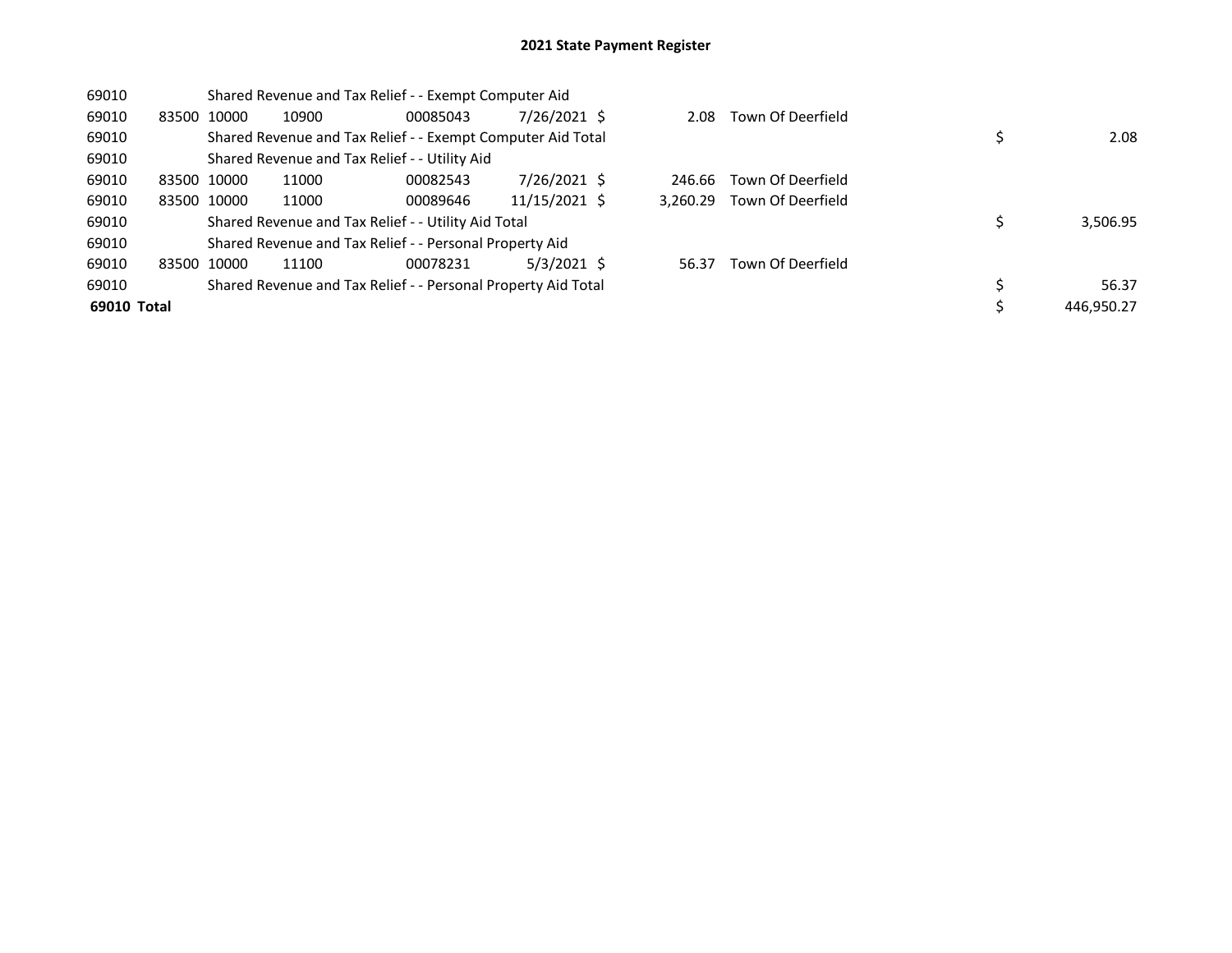| 69012 |             |             | Dept of Safety & Prof Services - - Fire Dues Distribution            |          |                |  |                           |    |            |
|-------|-------------|-------------|----------------------------------------------------------------------|----------|----------------|--|---------------------------|----|------------|
| 69012 |             | 16500 10000 | 22500                                                                | 00041989 | 7/16/2021 \$   |  | 2,782.26 Town Of Hancock  |    |            |
| 69012 |             |             | Dept of Safety & Prof Services - - Fire Dues Distribution Total      |          |                |  |                           | \$ | 2,782.26   |
| 69012 |             |             | Dept of Natural Resources - - Aids In Lieu Of Taxes - Gener          |          |                |  |                           |    |            |
| 69012 |             | 37000 10000 | 50300                                                                | 00459574 | $1/28/2021$ \$ |  | 2,817.39 Town Of Hancock  |    |            |
| 69012 | 37000 10000 |             | 50300                                                                | 00475526 | $4/21/2021$ \$ |  | 161.58 Town Of Hancock    |    |            |
| 69012 |             |             | Dept of Natural Resources - - Aids In Lieu Of Taxes - Gener Total    |          |                |  |                           | \$ | 2,978.97   |
| 69012 |             |             | Dept of Natural Resources - - Resaids - Cnty Forst, Cl & Mfl         |          |                |  |                           |    |            |
| 69012 |             | 37000 21200 | 57100                                                                | 00488609 | $6/14/2021$ \$ |  | 409.65 Town Of Hancock    |    |            |
| 69012 |             |             | Dept of Natural Resources - - Resaids - Cnty Forst, CI & Mfl Total   |          |                |  |                           | \$ | 409.65     |
| 69012 |             |             | Dept of Natural Resources - - Aids In Lieu Of Taxes - Sum S          |          |                |  |                           |    |            |
| 69012 |             | 37000 21200 | 57900                                                                | 00475527 | $4/21/2021$ \$ |  | 13.97 Town Of Hancock     |    |            |
| 69012 | 37000 21200 |             | 57900                                                                | 00475528 | $4/21/2021$ \$ |  | 1,135.20 Town Of Hancock  |    |            |
| 69012 |             |             | Dept of Natural Resources - - Aids In Lieu Of Taxes - Sum S Total    |          |                |  |                           | \$ | 1,149.17   |
| 69012 |             |             | WI Dept of Transportation - - Trns Aids To Mnc.-Sf                   |          |                |  |                           |    |            |
| 69012 |             | 39500 21100 | 19100                                                                | 00633444 | 1/4/2021 \$    |  | 30,451.25 Town Of Hancock |    |            |
| 69012 |             | 39500 21100 | 19100                                                                | 00669051 | $4/5/2021$ \$  |  | 30,451.25 Town Of Hancock |    |            |
| 69012 |             | 39500 21100 | 19100                                                                | 00712539 | $7/6/2021$ \$  |  | 30,451.25 Town Of Hancock |    |            |
| 69012 |             | 39500 21100 | 19100                                                                | 00753098 | 10/4/2021 \$   |  | 30,451.25 Town Of Hancock |    |            |
| 69012 |             |             | WI Dept of Transportation - - Trns Aids To Mnc.-Sf Total             |          |                |  |                           | \$ | 121,805.00 |
| 69012 |             |             | WI Dept of Transportation - - Supplemental Transportation Aids       |          |                |  |                           |    |            |
| 69012 |             | 39500 21100 | 19600                                                                | 00633727 | $1/4/2021$ \$  |  | 21,495.00 Town Of Hancock |    |            |
| 69012 |             |             | WI Dept of Transportation - - Supplemental Transportation Aids Total |          |                |  |                           | \$ | 21,495.00  |
| 69012 |             |             | WI Dept of Transportation - - Loc Rd Imp Prg St Fd                   |          |                |  |                           |    |            |
| 69012 | 39500 21100 |             | 27800                                                                | 00717985 | $7/7/2021$ \$  |  | 6,963.60 Town Of Hancock  |    |            |
| 69012 |             |             | WI Dept of Transportation - - Loc Rd Imp Prg St Fd Total             |          |                |  |                           | \$ | 6,963.60   |
| 69012 |             |             | Department of Revenue - - Gifts And Grants                           |          |                |  |                           |    |            |
| 69012 |             | 56600 10000 | 12100                                                                | 00207828 | $6/25/2021$ \$ |  | 27,841.84 Town Of Hancock |    |            |
| 69012 |             |             | Department of Revenue - - Gifts And Grants Total                     |          |                |  |                           | \$ | 27,841.84  |
| 69012 |             |             | Shared Revenue and Tax Relief - - County And Municipal Aid           |          |                |  |                           |    |            |
| 69012 |             | 83500 10000 | 10500                                                                | 00082544 | 7/26/2021 \$   |  | 1,192.15 Town Of Hancock  |    |            |
| 69012 |             | 83500 10000 | 10500                                                                | 00089647 | 11/15/2021 \$  |  | 6,755.54 Town Of Hancock  |    |            |
| 69012 |             |             | Shared Revenue and Tax Relief - - County And Municipal Aid Total     |          |                |  |                           | \$ | 7,947.69   |
| 69012 |             |             | Shared Revenue and Tax Relief - - Exempt Computer Aid                |          |                |  |                           |    |            |
| 69012 |             | 83500 10000 | 10900                                                                | 00085044 | 7/26/2021 \$   |  | 1.03 Town Of Hancock      |    |            |
| 69012 |             |             | Shared Revenue and Tax Relief - - Exempt Computer Aid Total          |          |                |  |                           | \$ | 1.03       |
| 69012 |             |             | Shared Revenue and Tax Relief - - Utility Aid                        |          |                |  |                           |    |            |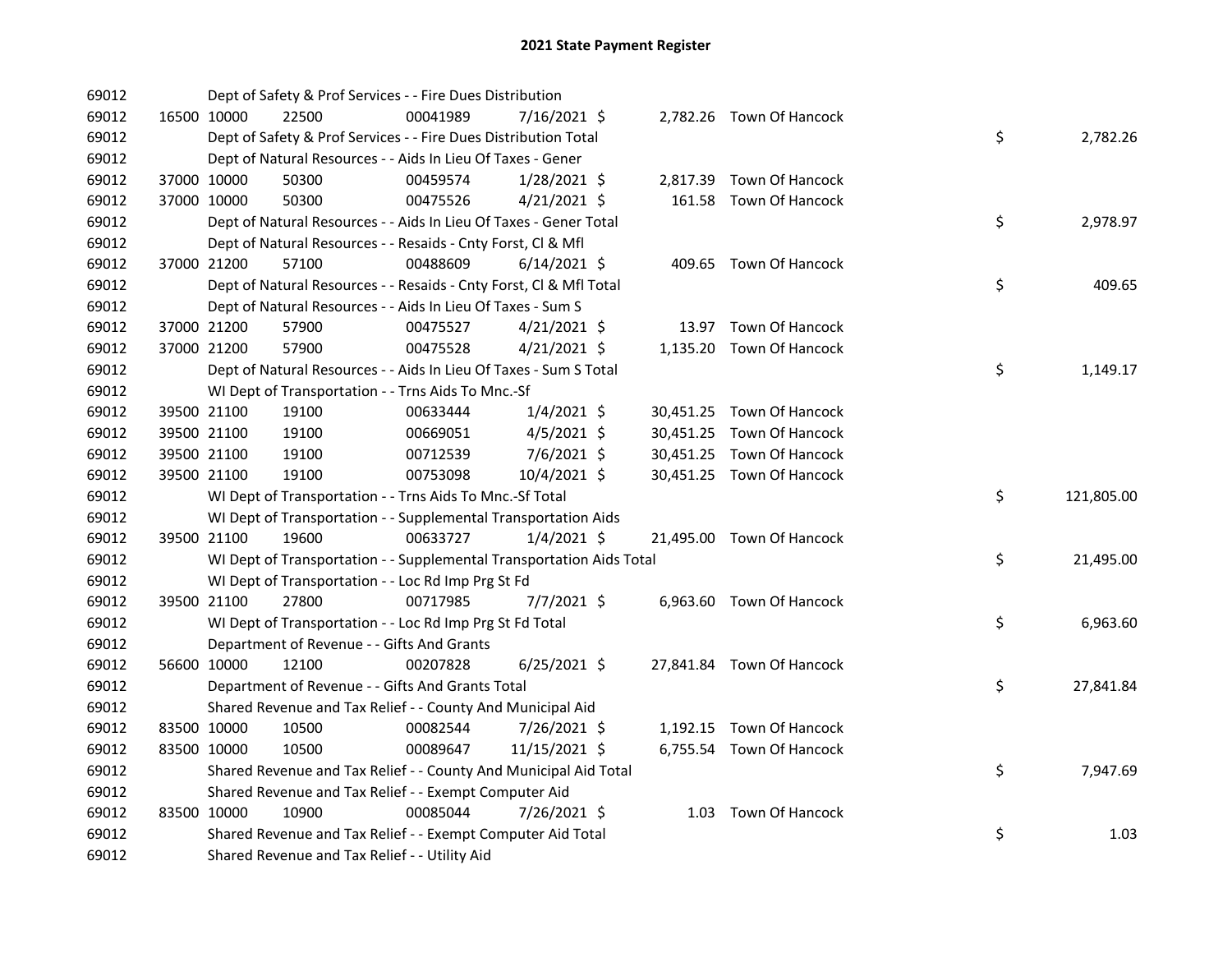| 69012       | 83500 10000 | 11000 | 00082544                                                            | 7/26/2021 \$  | 1,891.73  | Town Of Hancock        |            |
|-------------|-------------|-------|---------------------------------------------------------------------|---------------|-----------|------------------------|------------|
| 69012       | 83500 10000 | 11000 | 00089647                                                            | 11/15/2021 \$ | 16.108.17 | Town Of Hancock        |            |
| 69012       |             |       | Shared Revenue and Tax Relief - - Utility Aid Total                 |               |           |                        | 17,999.90  |
| 69012       |             |       | Shared Revenue and Tax Relief - - Personal Property Aid             |               |           |                        |            |
| 69012       | 83500 10000 | 11100 | 00078232                                                            | $5/3/2021$ \$ | 35.66     | Town Of Hancock        |            |
| 69012       |             |       | Shared Revenue and Tax Relief - - Personal Property Aid Total       |               |           |                        | 35.66      |
| 69012       |             |       | Shared Revenue and Tax Relief - - Payments For Municipal Svcs       |               |           |                        |            |
| 69012       | 83500 10000 | 50100 | 00073843                                                            | $2/1/2021$ \$ | 254.21    | <b>Town Of Hancock</b> |            |
| 69012       |             |       | Shared Revenue and Tax Relief - - Payments For Municipal Svcs Total |               |           |                        | 254.21     |
| 69012 Total |             |       |                                                                     |               |           |                        | 211.663.98 |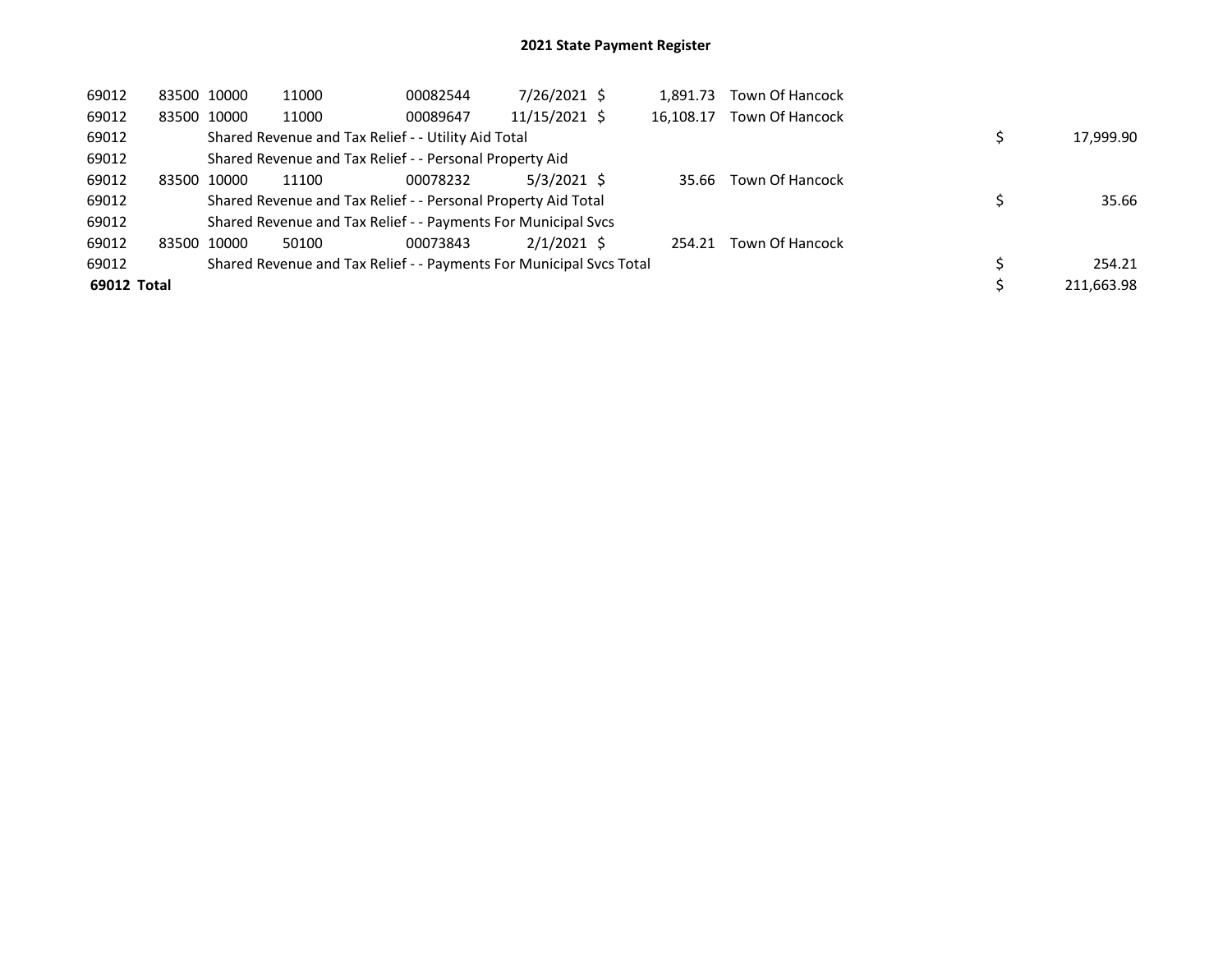| 69014 |             | Dept of Safety & Prof Services - - Fire Dues Distribution          |          |                |  |                        |    |            |
|-------|-------------|--------------------------------------------------------------------|----------|----------------|--|------------------------|----|------------|
| 69014 | 16500 10000 | 22500                                                              | 00041991 | 7/16/2021 \$   |  | 6,410.75 Town Of Leon  |    |            |
| 69014 |             | Dept of Safety & Prof Services - - Fire Dues Distribution Total    |          |                |  |                        | \$ | 6,410.75   |
| 69014 |             | Dept of Natural Resources - - Aids In Lieu Of Taxes - Gener        |          |                |  |                        |    |            |
| 69014 | 37000 10000 | 50300                                                              | 00459679 | 1/28/2021 \$   |  | 18,971.16 Town Of Leon |    |            |
| 69014 | 37000 10000 | 50300                                                              | 00476303 | $4/21/2021$ \$ |  | 239.29 Town Of Leon    |    |            |
| 69014 |             | Dept of Natural Resources - - Aids In Lieu Of Taxes - Gener Total  |          |                |  |                        | \$ | 19,210.45  |
| 69014 |             | Dept of Natural Resources - - Seg Earned                           |          |                |  |                        |    |            |
| 69014 | 37000 21200 | 100SE                                                              | 00474057 | $4/15/2021$ \$ |  | 1,007.12 Town Of Leon  |    |            |
| 69014 |             | Dept of Natural Resources - - Seg Earned Total                     |          |                |  |                        | \$ | 1,007.12   |
| 69014 |             | Dept of Natural Resources - - Resaids - Cnty Forst, Cl & Mfl       |          |                |  |                        |    |            |
| 69014 | 37000 21200 | 57100                                                              | 00488610 | $6/14/2021$ \$ |  | 842.19 Town Of Leon    |    |            |
| 69014 |             | Dept of Natural Resources - - Resaids - Cnty Forst, Cl & Mfl Total |          |                |  |                        | \$ | 842.19     |
| 69014 |             | Dept of Natural Resources - - Aids In Lieu Of Taxes - Sum S        |          |                |  |                        |    |            |
| 69014 | 37000 21200 | 57900                                                              | 00476302 | $4/21/2021$ \$ |  | 233.55 Town Of Leon    |    |            |
| 69014 |             | Dept of Natural Resources - - Aids In Lieu Of Taxes - Sum S Total  |          |                |  |                        | \$ | 233.55     |
| 69014 |             | WI Dept of Transportation - - Trns Aids To Mnc.-Sf                 |          |                |  |                        |    |            |
| 69014 | 39500 21100 | 19100                                                              | 00633445 | $1/4/2021$ \$  |  | 34,032.60 Town Of Leon |    |            |
| 69014 | 39500 21100 | 19100                                                              | 00669052 | 4/5/2021 \$    |  | 34,032.60 Town Of Leon |    |            |
| 69014 | 39500 21100 | 19100                                                              | 00712540 | 7/6/2021 \$    |  | 34,032.60 Town Of Leon |    |            |
| 69014 | 39500 21100 | 19100                                                              | 00753099 | 10/4/2021 \$   |  | 34,032.60 Town Of Leon |    |            |
| 69014 |             | WI Dept of Transportation - - Trns Aids To Mnc.-Sf Total           |          |                |  |                        | \$ | 136,130.40 |
| 69014 |             | Department of Revenue - - Gifts And Grants                         |          |                |  |                        |    |            |
| 69014 | 56600 10000 | 12100                                                              | 00207829 | $6/25/2021$ \$ |  | 75,989.37 Town Of Leon |    |            |
| 69014 |             | Department of Revenue - - Gifts And Grants Total                   |          |                |  |                        | \$ | 75,989.37  |
| 69014 |             | Shared Revenue and Tax Relief - - County And Municipal Aid         |          |                |  |                        |    |            |
| 69014 | 83500 10000 | 10500                                                              | 00082545 | 7/26/2021 \$   |  | 2,064.02 Town Of Leon  |    |            |
| 69014 | 83500 10000 | 10500                                                              | 00089648 | 11/15/2021 \$  |  | 11,696.08 Town Of Leon |    |            |
| 69014 |             | Shared Revenue and Tax Relief - - County And Municipal Aid Total   |          |                |  |                        | \$ | 13,760.10  |
| 69014 |             | Shared Revenue and Tax Relief - - Exempt Computer Aid              |          |                |  |                        |    |            |
| 69014 | 83500 10000 | 10900                                                              | 00085045 | 7/26/2021 \$   |  | 3.11 Town Of Leon      |    |            |
| 69014 |             | Shared Revenue and Tax Relief - - Exempt Computer Aid Total        |          |                |  |                        | \$ | 3.11       |
| 69014 |             | Shared Revenue and Tax Relief - - Utility Aid                      |          |                |  |                        |    |            |
| 69014 | 83500 10000 | 11000                                                              | 00082545 | 7/26/2021 \$   |  | 126.67 Town Of Leon    |    |            |
| 69014 | 83500 10000 | 11000                                                              | 00089648 | 11/15/2021 \$  |  | 714.62 Town Of Leon    |    |            |
| 69014 |             | Shared Revenue and Tax Relief - - Utility Aid Total                |          |                |  |                        | \$ | 841.29     |
| 69014 |             | Shared Revenue and Tax Relief - - Personal Property Aid            |          |                |  |                        |    |            |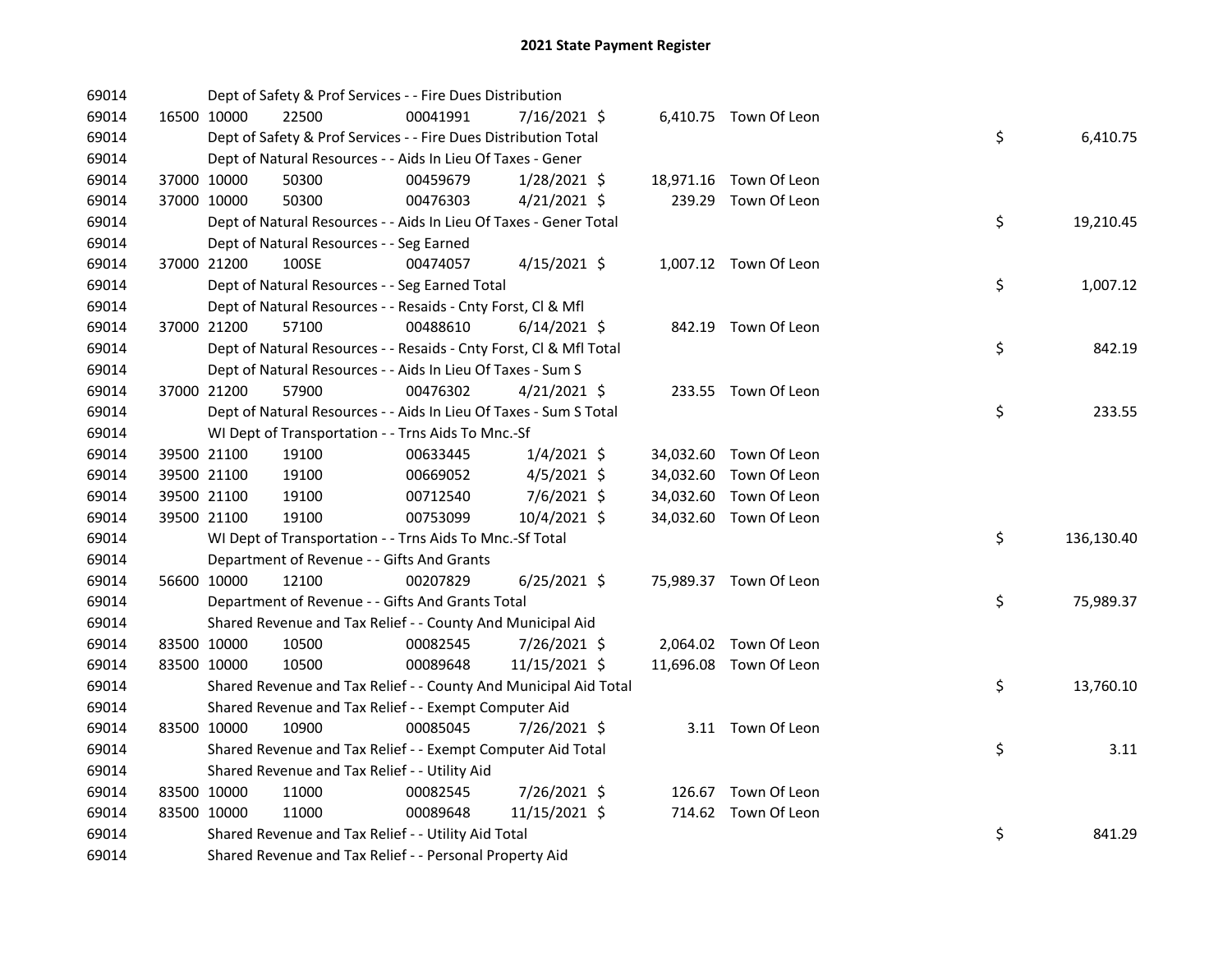| 69014       | 83500 10000 | 11100                                                         | 00078233 | 5/3/2021 \$ | 188.45 Town Of Leon |            |
|-------------|-------------|---------------------------------------------------------------|----------|-------------|---------------------|------------|
| 69014       |             | Shared Revenue and Tax Relief - - Personal Property Aid Total |          |             |                     | 188.45     |
| 69014 Total |             |                                                               |          |             |                     | 254.616.78 |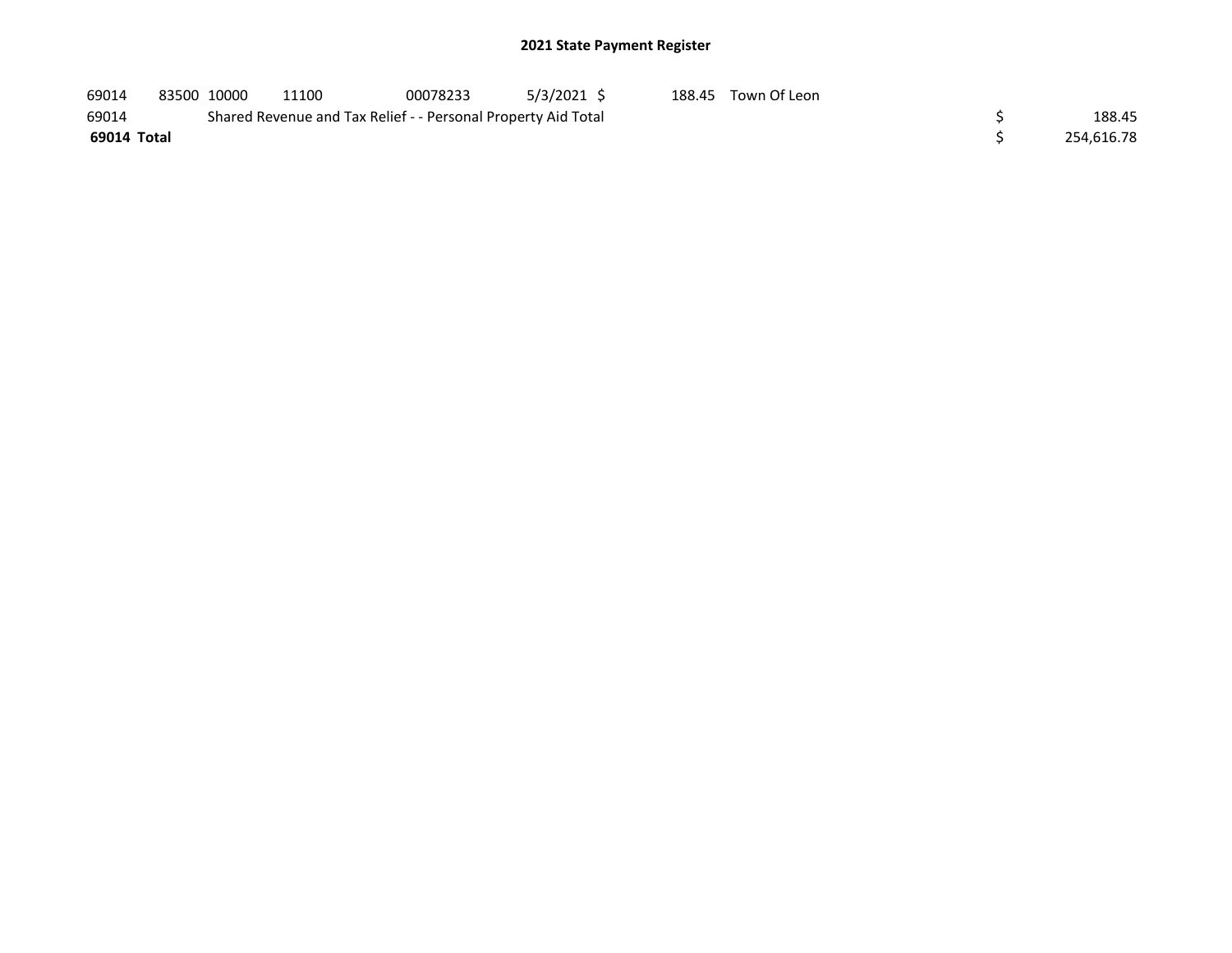| 69016 |             |             | Dept of Safety & Prof Services - - Fire Dues Distribution          |          |                |  |                           |    |            |
|-------|-------------|-------------|--------------------------------------------------------------------|----------|----------------|--|---------------------------|----|------------|
| 69016 |             | 16500 10000 | 22500                                                              | 00041993 | 7/16/2021 \$   |  | 12,836.67 Town Of Marion  |    |            |
| 69016 |             |             | Dept of Safety & Prof Services - - Fire Dues Distribution Total    |          |                |  |                           | \$ | 12,836.67  |
| 69016 |             |             | Dept of Natural Resources - - Aids In Lieu Of Taxes - Gener        |          |                |  |                           |    |            |
| 69016 |             | 37000 10000 | 50300                                                              | 00459552 | 1/28/2021 \$   |  | 3,045.79 Town Of Marion   |    |            |
| 69016 | 37000 10000 |             | 50300                                                              | 00459553 | $1/28/2021$ \$ |  | 507.74 Town Of Marion     |    |            |
| 69016 |             |             | Dept of Natural Resources - - Aids In Lieu Of Taxes - Gener Total  |          |                |  |                           | \$ | 3,553.53   |
| 69016 |             |             | Dept of Natural Resources - - Seg Earned                           |          |                |  |                           |    |            |
| 69016 |             | 37000 21200 | 100SE                                                              | 00474058 | $4/15/2021$ \$ |  | 1,499.23 Town Of Marion   |    |            |
| 69016 |             |             | Dept of Natural Resources - - Seg Earned Total                     |          |                |  |                           | \$ | 1,499.23   |
| 69016 |             |             | Dept of Natural Resources - - GPO -Federal Funds                   |          |                |  |                           |    |            |
| 69016 |             | 37000 21200 | 38100                                                              | 00466856 | 3/12/2021 \$   |  | 2,807.79 Town Of Marion   |    |            |
| 69016 |             |             | Dept of Natural Resources - - GPO -Federal Funds Total             |          |                |  |                           | \$ | 2,807.79   |
| 69016 |             |             | Dept of Natural Resources - - Enf A - Boating Enforcement          |          |                |  |                           |    |            |
| 69016 |             | 37000 21200 | 55000                                                              | 00466856 | $3/12/2021$ \$ |  | 5,784.17 Town Of Marion   |    |            |
| 69016 |             |             | Dept of Natural Resources - - Enf A - Boating Enforcement Total    |          |                |  |                           | \$ | 5,784.17   |
| 69016 |             |             | Dept of Natural Resources - - Resaids - Cnty Forst, Cl & Mfl       |          |                |  |                           |    |            |
| 69016 | 37000 21200 |             | 57100                                                              | 00488611 | $6/14/2021$ \$ |  | 450.66 Town Of Marion     |    |            |
| 69016 |             |             | Dept of Natural Resources - - Resaids - Cnty Forst, Cl & Mfl Total |          |                |  |                           | \$ | 450.66     |
| 69016 |             |             | Dept of Natural Resources - - Aids In Lieu Of Taxes - Sum S        |          |                |  |                           |    |            |
| 69016 |             | 37000 21200 | 57900                                                              | 00475372 | $4/21/2021$ \$ |  | 149.78 Town Of Marion     |    |            |
| 69016 |             |             | Dept of Natural Resources - - Aids In Lieu Of Taxes - Sum S Total  |          |                |  |                           | \$ | 149.78     |
| 69016 |             |             | WI Dept of Transportation - - Trns Aids To Mnc.-Sf                 |          |                |  |                           |    |            |
| 69016 |             | 39500 21100 | 19100                                                              | 00633446 | $1/4/2021$ \$  |  | 36,509.49 Town Of Marion  |    |            |
| 69016 | 39500 21100 |             | 19100                                                              | 00669053 | $4/5/2021$ \$  |  | 36,509.49 Town Of Marion  |    |            |
| 69016 | 39500 21100 |             | 19100                                                              | 00712541 | 7/6/2021 \$    |  | 36,509.49 Town Of Marion  |    |            |
| 69016 |             | 39500 21100 | 19100                                                              | 00753100 | 10/4/2021 \$   |  | 36,509.49 Town Of Marion  |    |            |
| 69016 |             |             | WI Dept of Transportation - - Trns Aids To Mnc.-Sf Total           |          |                |  |                           | \$ | 146,037.96 |
| 69016 |             |             | Department of Revenue - - Gifts And Grants                         |          |                |  |                           |    |            |
| 69016 |             | 56600 10000 | 12100                                                              | 00207830 | $6/25/2021$ \$ |  | 107,599.27 Town Of Marion |    |            |
| 69016 |             |             | Department of Revenue - - Gifts And Grants Total                   |          |                |  |                           | \$ | 107,599.27 |
| 69016 |             |             | Shared Revenue and Tax Relief - - County And Municipal Aid         |          |                |  |                           |    |            |
| 69016 | 83500 10000 |             | 10500                                                              | 00082546 | 7/26/2021 \$   |  | 3,033.90 Town Of Marion   |    |            |
| 69016 | 83500 10000 |             | 10500                                                              | 00089649 | 11/15/2021 \$  |  | 17,192.10 Town Of Marion  |    |            |
| 69016 |             |             | Shared Revenue and Tax Relief - - County And Municipal Aid Total   |          |                |  |                           | \$ | 20,226.00  |
| 69016 |             |             | Shared Revenue and Tax Relief - - Exempt Computer Aid              |          |                |  |                           |    |            |
| 69016 |             | 83500 10000 | 10900                                                              | 00085046 | 7/26/2021 \$   |  | 47.81 Town Of Marion      |    |            |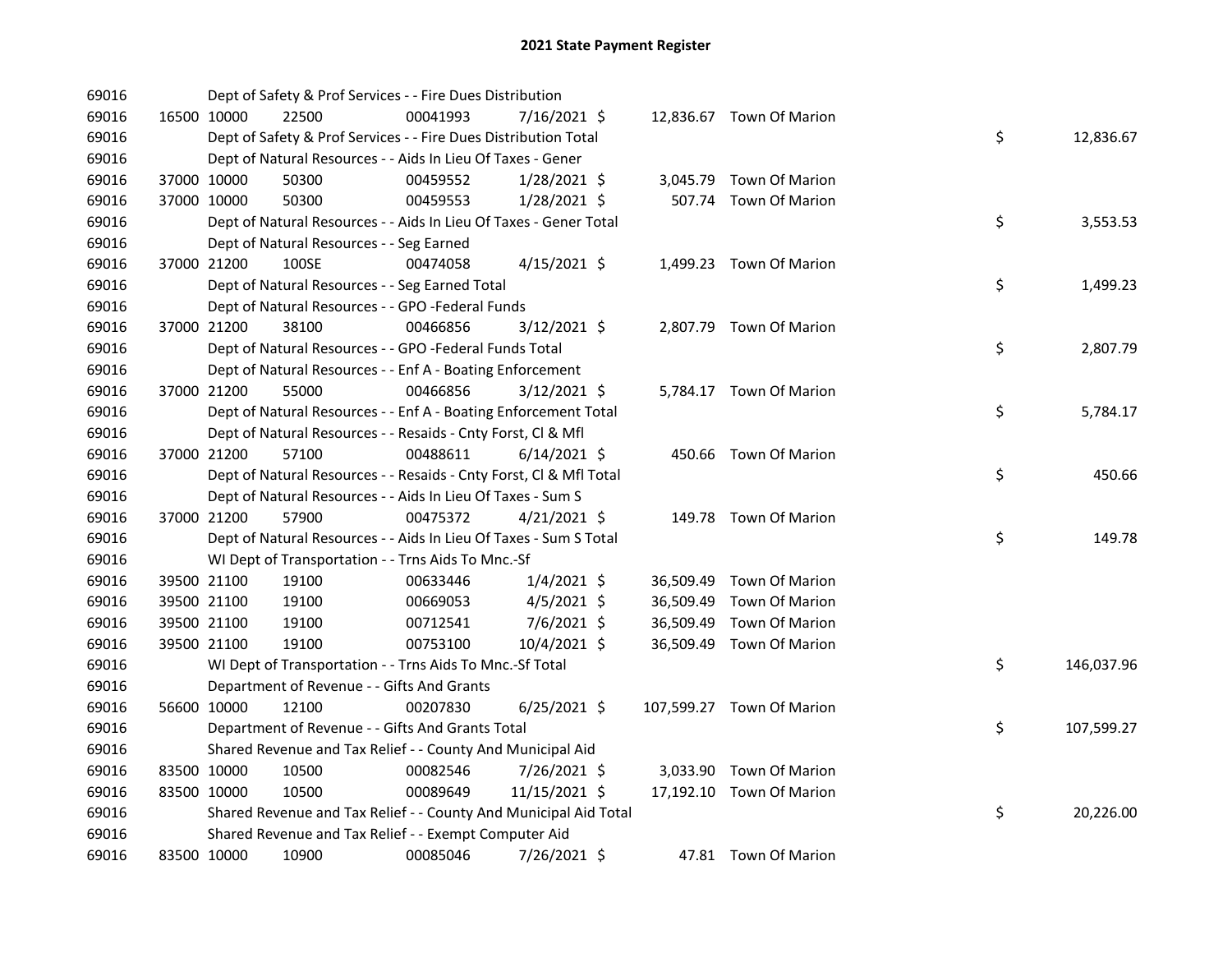| 69016       |             |                                                                               | Shared Revenue and Tax Relief - - Exempt Computer Aid Total             |               | 47.81    |                       |            |
|-------------|-------------|-------------------------------------------------------------------------------|-------------------------------------------------------------------------|---------------|----------|-----------------------|------------|
| 69016       |             |                                                                               | Shared Revenue and Tax Relief - - Utility Aid                           |               |          |                       |            |
| 69016       | 83500 10000 | 11000                                                                         | 00082546                                                                | 7/26/2021 \$  | 74.71    | Town Of Marion        |            |
| 69016       | 83500 10000 | 11000                                                                         | 00089649                                                                | 11/15/2021 \$ |          | 559.95 Town Of Marion |            |
| 69016       |             |                                                                               | Shared Revenue and Tax Relief - - Utility Aid Total                     |               |          |                       | 634.66     |
| 69016       |             | Shared Revenue and Tax Relief - - Personal Property Aid                       |                                                                         |               |          |                       |            |
| 69016       | 83500 10000 | 11100                                                                         | 00078234                                                                | $5/3/2021$ \$ | 521.87   | <b>Town Of Marion</b> |            |
| 69016       |             |                                                                               | Shared Revenue and Tax Relief - - Personal Property Aid Total           |               |          |                       | 521.87     |
| 69016       |             |                                                                               | Shared Revenue and Tax Relief - - State Aid; Video Service Provider Fee |               |          |                       |            |
| 69016       | 83500 10000 | 11200                                                                         | 00083282                                                                | 7/26/2021 \$  | 3.657.77 | <b>Town Of Marion</b> |            |
| 69016       |             | Shared Revenue and Tax Relief - - State Aid; Video Service Provider Fee Total | 3,657.77                                                                |               |          |                       |            |
| 69016 Total |             |                                                                               |                                                                         |               |          |                       | 305.807.17 |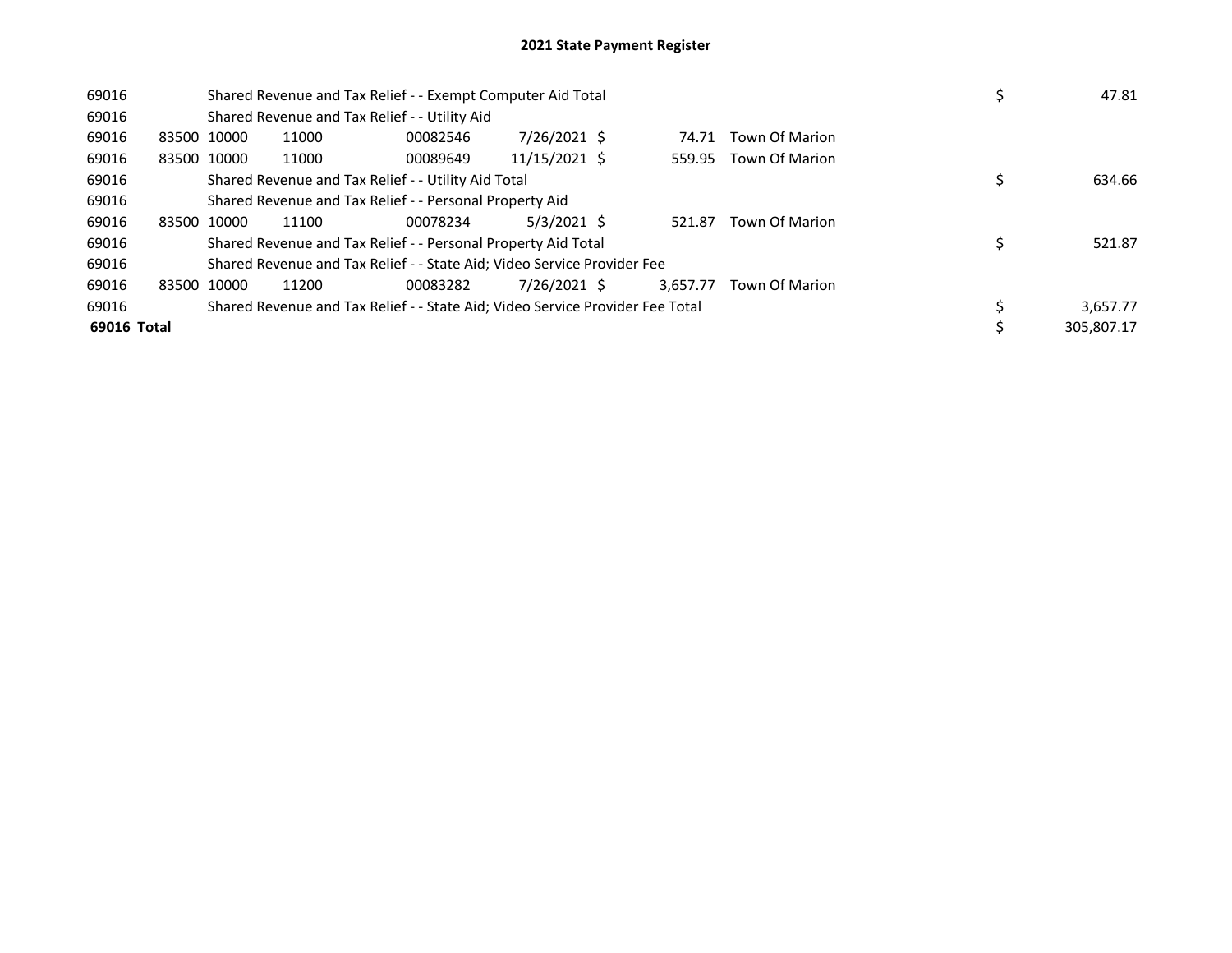| 69018       |             |             | Dept of Safety & Prof Services - - Fire Dues Distribution          |          |                |           |                                |    |            |
|-------------|-------------|-------------|--------------------------------------------------------------------|----------|----------------|-----------|--------------------------------|----|------------|
| 69018       | 16500 10000 |             | 22500                                                              | 00041994 | 7/16/2021 \$   |           | 7,515.70 Town Of Mount Morris  |    |            |
| 69018       |             |             | Dept of Safety & Prof Services - - Fire Dues Distribution Total    |          |                |           |                                | \$ | 7,515.70   |
| 69018       |             |             | Dept of Natural Resources - - Aids In Lieu Of Taxes - Gener        |          |                |           |                                |    |            |
| 69018       | 37000 10000 |             | 50300                                                              | 00459542 | $1/28/2021$ \$ |           | 4,386.82 Town Of Mount Morris  |    |            |
| 69018       | 37000 10000 |             | 50300                                                              | 00475330 | $4/21/2021$ \$ |           | 162.72 Town Of Mount Morris    |    |            |
| 69018       |             |             | Dept of Natural Resources - - Aids In Lieu Of Taxes - Gener Total  |          |                |           |                                | \$ | 4,549.54   |
| 69018       |             |             | Dept of Natural Resources - - Resaids - Cnty Forst, Cl & Mfl       |          |                |           |                                |    |            |
| 69018       | 37000 21200 |             | 57100                                                              | 00488612 | $6/14/2021$ \$ |           | 736.73 Town Of Mount Morris    |    |            |
| 69018       |             |             | Dept of Natural Resources - - Resaids - Cnty Forst, CI & Mfl Total |          |                |           |                                | \$ | 736.73     |
| 69018       |             |             | Dept of Natural Resources - - Aids In Lieu Of Taxes - Sum S        |          |                |           |                                |    |            |
| 69018       | 37000 21200 |             | 57900                                                              | 00475331 | $4/21/2021$ \$ |           | 543.02 Town Of Mount Morris    |    |            |
| 69018       |             |             | Dept of Natural Resources - - Aids In Lieu Of Taxes - Sum S Total  |          |                |           |                                | \$ | 543.02     |
| 69018       |             |             | WI Dept of Transportation - - Trns Aids To Mnc.-Sf                 |          |                |           |                                |    |            |
| 69018       |             | 39500 21100 | 19100                                                              | 00633447 | $1/4/2021$ \$  |           | 32,528.07 Town Of Mount Morris |    |            |
| 69018       | 39500 21100 |             | 19100                                                              | 00669054 | $4/5/2021$ \$  | 32,528.07 | <b>Town Of Mount Morris</b>    |    |            |
| 69018       | 39500 21100 |             | 19100                                                              | 00712542 | 7/6/2021 \$    | 32,528.07 | <b>Town Of Mount Morris</b>    |    |            |
| 69018       | 39500 21100 |             | 19100                                                              | 00753101 | 10/4/2021 \$   |           | 32,528.07 Town Of Mount Morris |    |            |
| 69018       |             |             | WI Dept of Transportation - - Trns Aids To Mnc.-Sf Total           |          |                |           |                                | \$ | 130,112.28 |
| 69018       |             |             | Department of Revenue - - Gifts And Grants                         |          |                |           |                                |    |            |
| 69018       | 56600 10000 |             | 12100                                                              | 00207831 | $6/25/2021$ \$ |           | 57,829.38 Town Of Mount Morris |    |            |
| 69018       |             |             | Department of Revenue - - Gifts And Grants Total                   |          |                |           |                                | \$ | 57,829.38  |
| 69018       |             |             | Shared Revenue and Tax Relief - - County And Municipal Aid         |          |                |           |                                |    |            |
| 69018       | 83500 10000 |             | 10500                                                              | 00082547 | 7/26/2021 \$   |           | 1,623.98 Town Of Mount Morris  |    |            |
| 69018       | 83500 10000 |             | 10500                                                              | 00089650 | 11/15/2021 \$  |           | 9,202.58 Town Of Mount Morris  |    |            |
| 69018       |             |             | Shared Revenue and Tax Relief - - County And Municipal Aid Total   |          |                |           |                                | \$ | 10,826.56  |
| 69018       |             |             | Shared Revenue and Tax Relief - - Exempt Computer Aid              |          |                |           |                                |    |            |
| 69018       | 83500 10000 |             | 10900                                                              | 00085047 | 7/26/2021 \$   |           | 18.70 Town Of Mount Morris     |    |            |
| 69018       |             |             | Shared Revenue and Tax Relief - - Exempt Computer Aid Total        |          |                |           |                                | \$ | 18.70      |
| 69018       |             |             | Shared Revenue and Tax Relief - - Personal Property Aid            |          |                |           |                                |    |            |
| 69018       | 83500 10000 |             | 11100                                                              | 00078235 | $5/3/2021$ \$  |           | 883.46 Town Of Mount Morris    |    |            |
| 69018       |             |             | Shared Revenue and Tax Relief - - Personal Property Aid Total      |          |                |           |                                | \$ | 883.46     |
| 69018 Total |             |             |                                                                    |          |                |           |                                | \$ | 213,015.37 |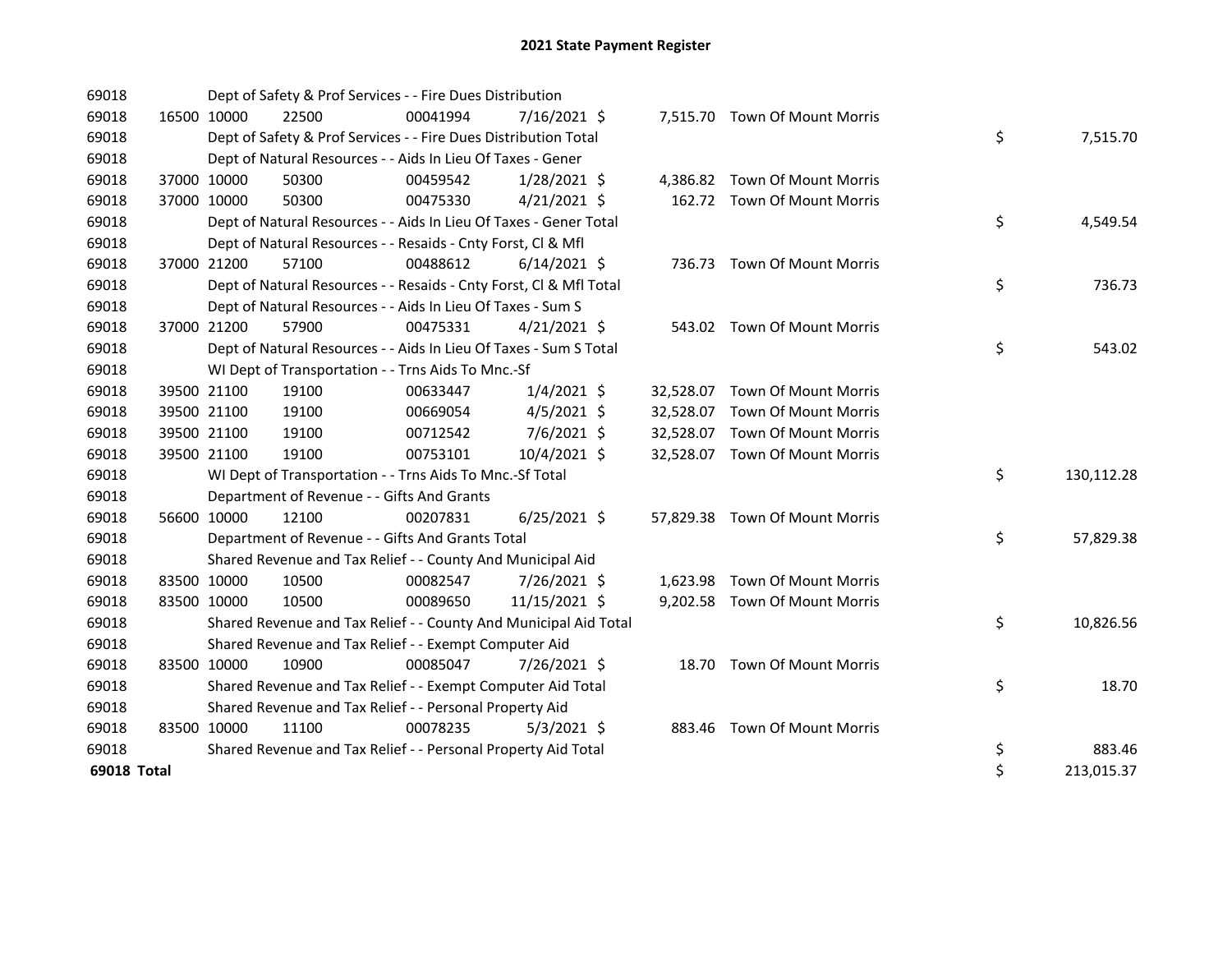| 69020       |             | Dept of Safety & Prof Services - - Fire Dues Distribution          |          |                |           |                         |    |            |
|-------------|-------------|--------------------------------------------------------------------|----------|----------------|-----------|-------------------------|----|------------|
| 69020       | 16500 10000 | 22500                                                              | 00041995 | $7/16/2021$ \$ |           | 2,132.94 Town Of Oasis  |    |            |
| 69020       |             | Dept of Safety & Prof Services - - Fire Dues Distribution Total    |          |                |           |                         | \$ | 2,132.94   |
| 69020       |             | Dept of Natural Resources - - Aids In Lieu Of Taxes - Gener        |          |                |           |                         |    |            |
| 69020       | 37000 10000 | 50300                                                              | 00459642 | $1/28/2021$ \$ | 12,115.13 | Town Of Oasis           |    |            |
| 69020       | 37000 10000 | 50300                                                              | 00475964 | $4/21/2021$ \$ |           | 64.22 Town Of Oasis     |    |            |
| 69020       |             | Dept of Natural Resources - - Aids In Lieu Of Taxes - Gener Total  |          |                |           |                         | \$ | 12,179.35  |
| 69020       |             | Dept of Natural Resources - - Resaids - Cnty Forst, Cl & Mfl       |          |                |           |                         |    |            |
| 69020       | 37000 21200 | 57100                                                              | 00488613 | $6/14/2021$ \$ |           | 320.57 Town Of Oasis    |    |            |
| 69020       |             | Dept of Natural Resources - - Resaids - Cnty Forst, Cl & Mfl Total |          |                |           |                         | \$ | 320.57     |
| 69020       |             | WI Dept of Transportation - - Trns Aids To Mnc.-Sf                 |          |                |           |                         |    |            |
| 69020       | 39500 21100 | 19100                                                              | 00633448 | $1/4/2021$ \$  |           | 28,960.56 Town Of Oasis |    |            |
| 69020       | 39500 21100 | 19100                                                              | 00669055 | $4/5/2021$ \$  | 28,960.56 | Town Of Oasis           |    |            |
| 69020       | 39500 21100 | 19100                                                              | 00712543 | 7/6/2021 \$    |           | 28,960.56 Town Of Oasis |    |            |
| 69020       | 39500 21100 | 19100                                                              | 00753102 | 10/4/2021 \$   | 28,960.56 | Town Of Oasis           |    |            |
| 69020       |             | WI Dept of Transportation - - Trns Aids To Mnc.-Sf Total           |          |                |           |                         | \$ | 115,842.24 |
| 69020       |             | Department of Revenue - - Gifts And Grants                         |          |                |           |                         |    |            |
| 69020       | 56600 10000 | 12100                                                              | 00207832 | $6/25/2021$ \$ |           | 20,515.04 Town Of Oasis |    |            |
| 69020       |             | Department of Revenue - - Gifts And Grants Total                   |          |                |           |                         | \$ | 20,515.04  |
| 69020       |             | Shared Revenue and Tax Relief - - County And Municipal Aid         |          |                |           |                         |    |            |
| 69020       | 83500 10000 | 10500                                                              | 00082548 | 7/26/2021 \$   | 856.92    | Town Of Oasis           |    |            |
| 69020       | 83500 10000 | 10500                                                              | 00089651 | 11/15/2021 \$  |           | 4,855.90 Town Of Oasis  |    |            |
| 69020       |             | Shared Revenue and Tax Relief - - County And Municipal Aid Total   |          |                |           |                         | \$ | 5,712.82   |
| 69020       |             | Shared Revenue and Tax Relief - - Exempt Computer Aid              |          |                |           |                         |    |            |
| 69020       | 83500 10000 | 10900                                                              | 00085048 | 7/26/2021 \$   | 55.08     | Town Of Oasis           |    |            |
| 69020       |             | Shared Revenue and Tax Relief - - Exempt Computer Aid Total        |          |                |           |                         | \$ | 55.08      |
| 69020       |             | Shared Revenue and Tax Relief - - Personal Property Aid            |          |                |           |                         |    |            |
| 69020       | 83500 10000 | 11100                                                              | 00078236 | $5/3/2021$ \$  |           | 301.19 Town Of Oasis    |    |            |
| 69020       |             | Shared Revenue and Tax Relief - - Personal Property Aid Total      |          |                |           |                         | \$ | 301.19     |
| 69020 Total |             |                                                                    |          |                |           |                         | \$ | 157,059.23 |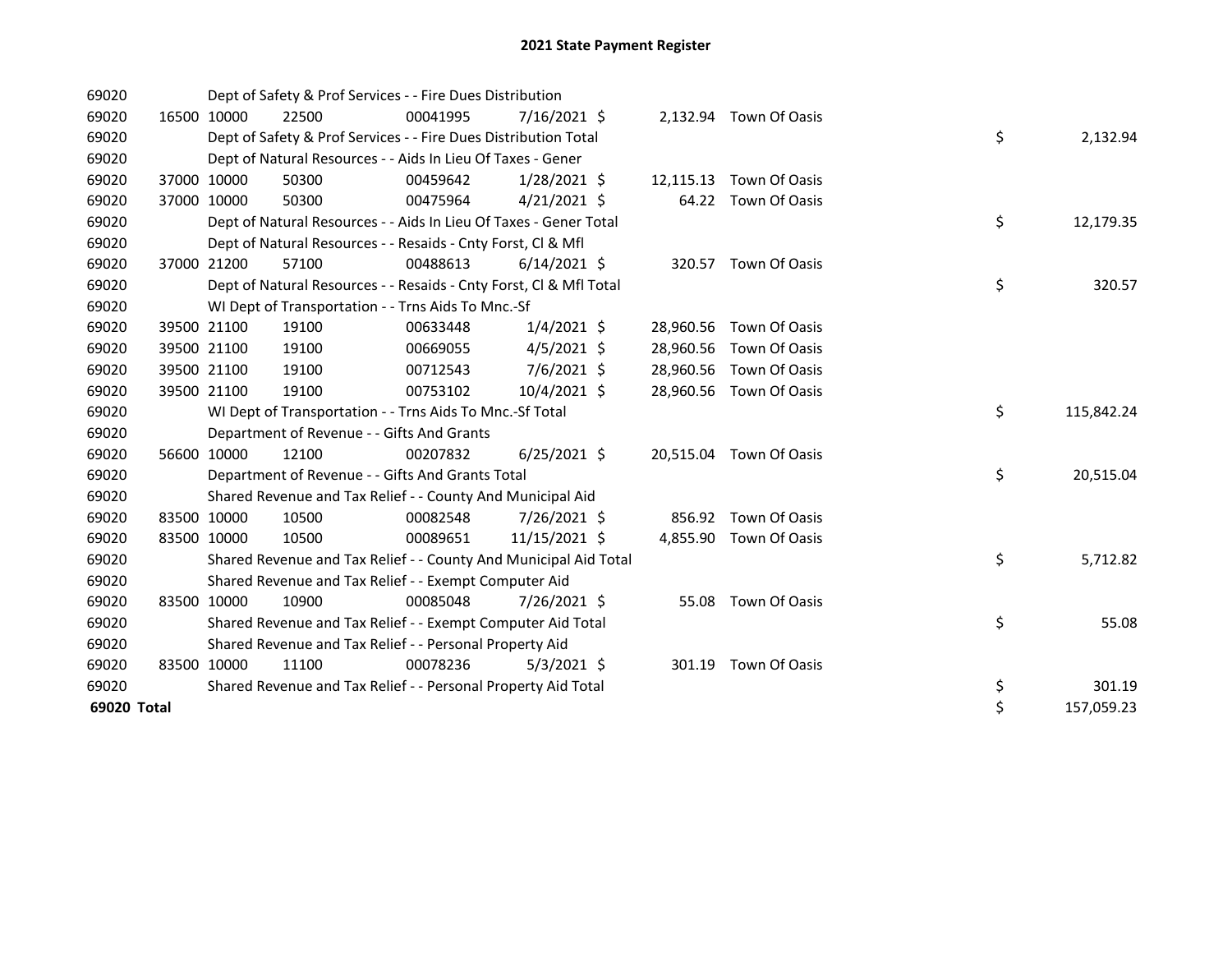| 69022 |             | Dept of Safety & Prof Services - - Fire Dues Distribution            |          |                |           |                               |    |            |
|-------|-------------|----------------------------------------------------------------------|----------|----------------|-----------|-------------------------------|----|------------|
| 69022 | 16500 10000 | 22500                                                                | 00041996 | 7/16/2021 \$   |           | 1,964.44 Plainfield, Town of  |    |            |
| 69022 |             | Dept of Safety & Prof Services - - Fire Dues Distribution Total      |          |                |           |                               | \$ | 1,964.44   |
| 69022 |             | Dept of Natural Resources - - Aids In Lieu Of Taxes - Gener          |          |                |           |                               |    |            |
| 69022 | 37000 10000 | 50300                                                                | 00476881 | $4/21/2021$ \$ |           | 127.67 Plainfield, Town of    |    |            |
| 69022 |             | Dept of Natural Resources - - Aids In Lieu Of Taxes - Gener Total    |          |                |           |                               | \$ | 127.67     |
| 69022 |             | Dept of Natural Resources - - Resaids - Cnty Forst, Cl & Mfl         |          |                |           |                               |    |            |
| 69022 | 37000 21200 | 57100                                                                | 00488614 | $6/14/2021$ \$ |           | 248.19 Plainfield, Town of    |    |            |
| 69022 |             | Dept of Natural Resources - - Resaids - Cnty Forst, Cl & Mfl Total   |          |                |           |                               | \$ | 248.19     |
| 69022 |             | Dept of Natural Resources - - Aids In Lieu Of Taxes - Sum S          |          |                |           |                               |    |            |
| 69022 | 37000 21200 | 57900                                                                | 00476882 | $4/21/2021$ \$ |           | 249.43 Plainfield, Town of    |    |            |
| 69022 |             | Dept of Natural Resources - - Aids In Lieu Of Taxes - Sum S Total    |          |                |           |                               | \$ | 249.43     |
| 69022 |             | WI Dept of Transportation - - Trns Aids To Mnc.-Sf                   |          |                |           |                               |    |            |
| 69022 | 39500 21100 | 19100                                                                | 00633449 | $1/4/2021$ \$  | 35,417.37 | Plainfield, Town of           |    |            |
| 69022 | 39500 21100 | 19100                                                                | 00669056 | $4/5/2021$ \$  | 35,417.37 | Plainfield, Town of           |    |            |
| 69022 | 39500 21100 | 19100                                                                | 00712544 | 7/6/2021 \$    | 35,417.37 | Plainfield, Town of           |    |            |
| 69022 | 39500 21100 | 19100                                                                | 00753103 | 10/4/2021 \$   | 35,417.39 | Plainfield, Town of           |    |            |
| 69022 |             | WI Dept of Transportation - - Trns Aids To Mnc.-Sf Total             |          |                |           |                               | \$ | 141,669.50 |
| 69022 |             | WI Dept of Transportation - - Supplemental Transportation Aids       |          |                |           |                               |    |            |
| 69022 | 39500 21100 | 19600                                                                | 00633728 | $1/4/2021$ \$  |           | 25,000.50 Plainfield, Town of |    |            |
| 69022 |             | WI Dept of Transportation - - Supplemental Transportation Aids Total |          |                |           |                               | \$ | 25,000.50  |
| 69022 |             | Department of Revenue - - Gifts And Grants                           |          |                |           |                               |    |            |
| 69022 | 56600 10000 | 12100                                                                | 00207833 | $6/25/2021$ \$ |           | 28,940.86 Plainfield, Town of |    |            |
| 69022 |             | Department of Revenue - - Gifts And Grants Total                     |          |                |           |                               | \$ | 28,940.86  |
| 69022 |             | Shared Revenue and Tax Relief - - County And Municipal Aid           |          |                |           |                               |    |            |
| 69022 | 83500 10000 | 10500                                                                | 00082549 | 7/26/2021 \$   |           | 2,039.26 Plainfield, Town of  |    |            |
| 69022 | 83500 10000 | 10500                                                                | 00089652 | 11/15/2021 \$  |           | 11,555.82 Plainfield, Town of |    |            |
| 69022 |             | Shared Revenue and Tax Relief - - County And Municipal Aid Total     |          |                |           |                               | \$ | 13,595.08  |
| 69022 |             | Shared Revenue and Tax Relief - - Exempt Computer Aid                |          |                |           |                               |    |            |
| 69022 | 83500 10000 | 10900                                                                | 00085049 | 7/26/2021 \$   |           | 182.91 Plainfield, Town of    |    |            |
| 69022 |             | Shared Revenue and Tax Relief - - Exempt Computer Aid Total          |          |                |           |                               | \$ | 182.91     |
| 69022 |             | Shared Revenue and Tax Relief - - Utility Aid                        |          |                |           |                               |    |            |
| 69022 | 83500 10000 | 11000                                                                | 00082549 | 7/26/2021 \$   | 8.36      | Plainfield, Town of           |    |            |
| 69022 | 83500 10000 | 11000                                                                | 00089652 | 11/15/2021 \$  | 246.24    | Plainfield, Town of           |    |            |
| 69022 |             | Shared Revenue and Tax Relief - - Utility Aid Total                  |          |                |           |                               | \$ | 254.60     |
| 69022 |             | Shared Revenue and Tax Relief - - Personal Property Aid              |          |                |           |                               |    |            |
| 69022 | 83500 10000 | 11100                                                                | 00078237 | $5/3/2021$ \$  |           | 3,035.97 Plainfield, Town of  |    |            |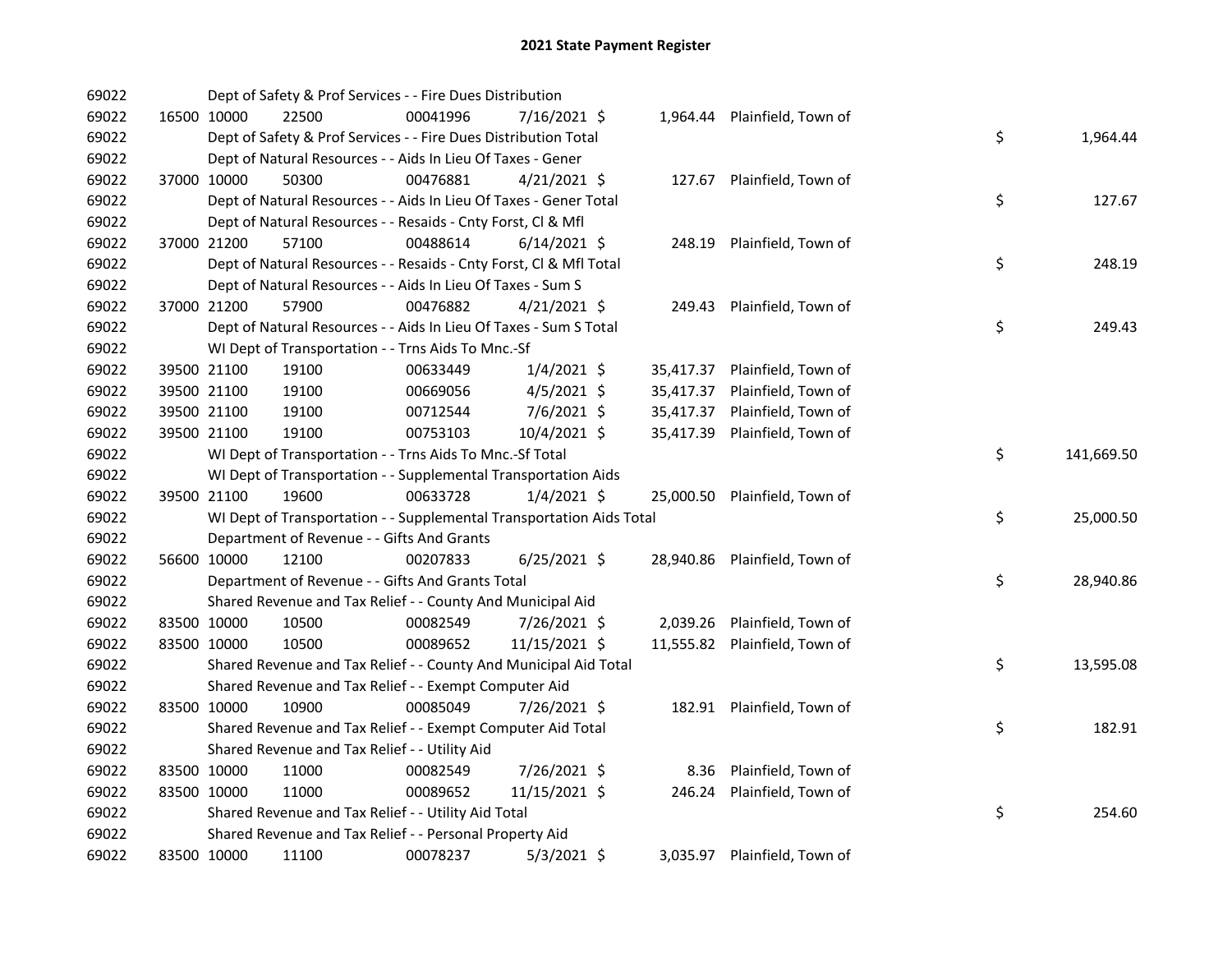| 69022       | Shared Revenue and Tax Relief - - Personal Property Aid Total | 3,035.97   |
|-------------|---------------------------------------------------------------|------------|
| 69022 Total |                                                               | 215,269.15 |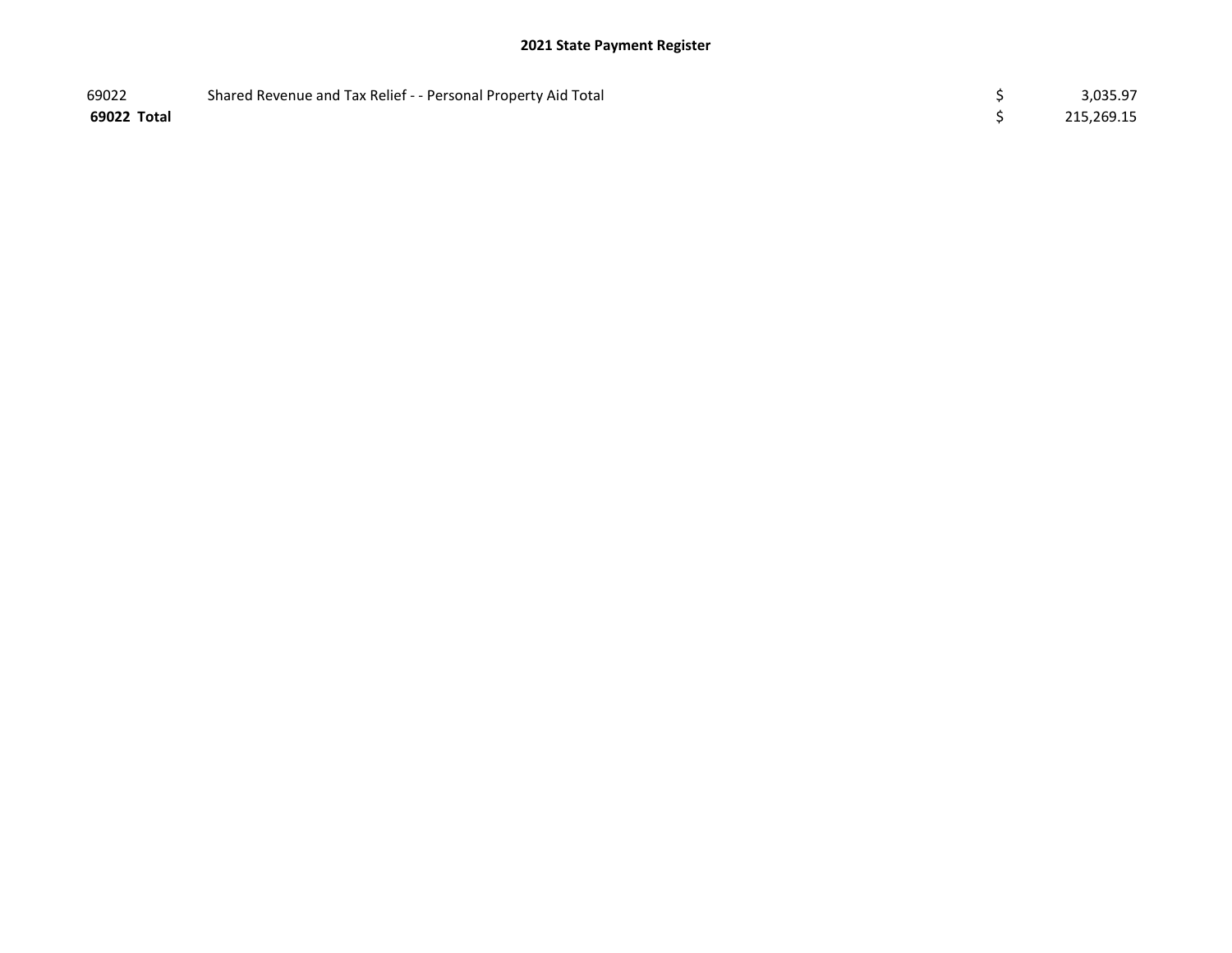| 69024 |             | Dept of Safety & Prof Services - - Fire Dues Distribution            |          |                |  |                             |    |           |
|-------|-------------|----------------------------------------------------------------------|----------|----------------|--|-----------------------------|----|-----------|
| 69024 | 16500 10000 | 22500                                                                | 00041998 | 7/16/2021 \$   |  | 2,867.50 Town Of Poy Sippi  |    |           |
| 69024 |             | Dept of Safety & Prof Services - - Fire Dues Distribution Total      |          |                |  |                             | \$ | 2,867.50  |
| 69024 |             | Dept of Natural Resources - - Aids In Lieu Of Taxes - Gener          |          |                |  |                             |    |           |
| 69024 | 37000 10000 | 50300                                                                | 00459561 | 1/28/2021 \$   |  | 25,031.68 Town Of Poy Sippi |    |           |
| 69024 | 37000 10000 | 50300                                                                | 00475443 | $4/21/2021$ \$ |  | 1,473.86 Town Of Poy Sippi  |    |           |
| 69024 | 37000 10000 | 50300                                                                | 00475444 | $4/21/2021$ \$ |  | 24.72 Town Of Poy Sippi     |    |           |
| 69024 |             | Dept of Natural Resources - - Aids In Lieu Of Taxes - Gener Total    |          |                |  |                             | \$ | 26,530.26 |
| 69024 |             | Dept of Natural Resources - - Resaids - Cnty Forst, Cl & Mfl         |          |                |  |                             |    |           |
| 69024 | 37000 21200 | 57100                                                                | 00488615 | $6/14/2021$ \$ |  | 94.35 Town Of Poy Sippi     |    |           |
| 69024 |             | Dept of Natural Resources - - Resaids - Cnty Forst, Cl & Mfl Total   |          |                |  |                             | \$ | 94.35     |
| 69024 |             | Dept of Natural Resources - - Aids In Lieu Of Taxes - Sum S          |          |                |  |                             |    |           |
| 69024 | 37000 21200 | 57900                                                                | 00475442 | $4/21/2021$ \$ |  | 853.70 Town Of Poy Sippi    |    |           |
| 69024 |             | Dept of Natural Resources - - Aids In Lieu Of Taxes - Sum S Total    |          |                |  |                             | \$ | 853.70    |
| 69024 |             | WI Dept of Transportation - - Trns Aids To Mnc.-Sf                   |          |                |  |                             |    |           |
| 69024 | 39500 21100 | 19100                                                                | 00633450 | 1/4/2021 \$    |  | 14,893.41 Town Of Poy Sippi |    |           |
| 69024 | 39500 21100 | 19100                                                                | 00669057 | $4/5/2021$ \$  |  | 14,893.41 Town Of Poy Sippi |    |           |
| 69024 | 39500 21100 | 19100                                                                | 00712545 | $7/6/2021$ \$  |  | 14,893.41 Town Of Poy Sippi |    |           |
| 69024 | 39500 21100 | 19100                                                                | 00753104 | 10/4/2021 \$   |  | 14,893.44 Town Of Poy Sippi |    |           |
| 69024 |             | WI Dept of Transportation - - Trns Aids To Mnc.-Sf Total             |          |                |  |                             | \$ | 59,573.67 |
| 69024 |             | WI Dept of Transportation - - Supplemental Transportation Aids       |          |                |  |                             |    |           |
| 69024 | 39500 21100 | 19600                                                                | 00633729 | $1/4/2021$ \$  |  | 10,513.00 Town Of Poy Sippi |    |           |
| 69024 |             | WI Dept of Transportation - - Supplemental Transportation Aids Total |          |                |  |                             | \$ | 10,513.00 |
| 69024 |             | Department of Revenue - - Gifts And Grants                           |          |                |  |                             |    |           |
| 69024 | 56600 10000 | 12100                                                                | 00207834 | $6/25/2021$ \$ |  | 48,984.88 Town Of Poy Sippi |    |           |
| 69024 |             | Department of Revenue - - Gifts And Grants Total                     |          |                |  |                             | \$ | 48,984.88 |
| 69024 |             | Shared Revenue and Tax Relief - - County And Municipal Aid           |          |                |  |                             |    |           |
| 69024 | 83500 10000 | 10500                                                                | 00082550 | 7/26/2021 \$   |  | 5,596.01 Town Of Poy Sippi  |    |           |
| 69024 | 83500 10000 | 10500                                                                | 00089653 | 11/15/2021 \$  |  | 31,710.72 Town Of Poy Sippi |    |           |
| 69024 |             | Shared Revenue and Tax Relief - - County And Municipal Aid Total     |          |                |  |                             | \$ | 37,306.73 |
| 69024 |             | Shared Revenue and Tax Relief - - Exempt Computer Aid                |          |                |  |                             |    |           |
| 69024 | 83500 10000 | 10900                                                                | 00085050 | 7/26/2021 \$   |  | 34.30 Town Of Poy Sippi     |    |           |
| 69024 |             | Shared Revenue and Tax Relief - - Exempt Computer Aid Total          |          |                |  |                             | \$ | 34.30     |
| 69024 |             | Shared Revenue and Tax Relief - - Utility Aid                        |          |                |  |                             |    |           |
| 69024 | 83500 10000 | 11000                                                                | 00082550 | 7/26/2021 \$   |  | 64.85 Town Of Poy Sippi     |    |           |
| 69024 | 83500 10000 | 11000                                                                | 00089653 | 11/15/2021 \$  |  | 368.79 Town Of Poy Sippi    |    |           |
| 69024 |             | Shared Revenue and Tax Relief - - Utility Aid Total                  |          |                |  |                             | \$ | 433.64    |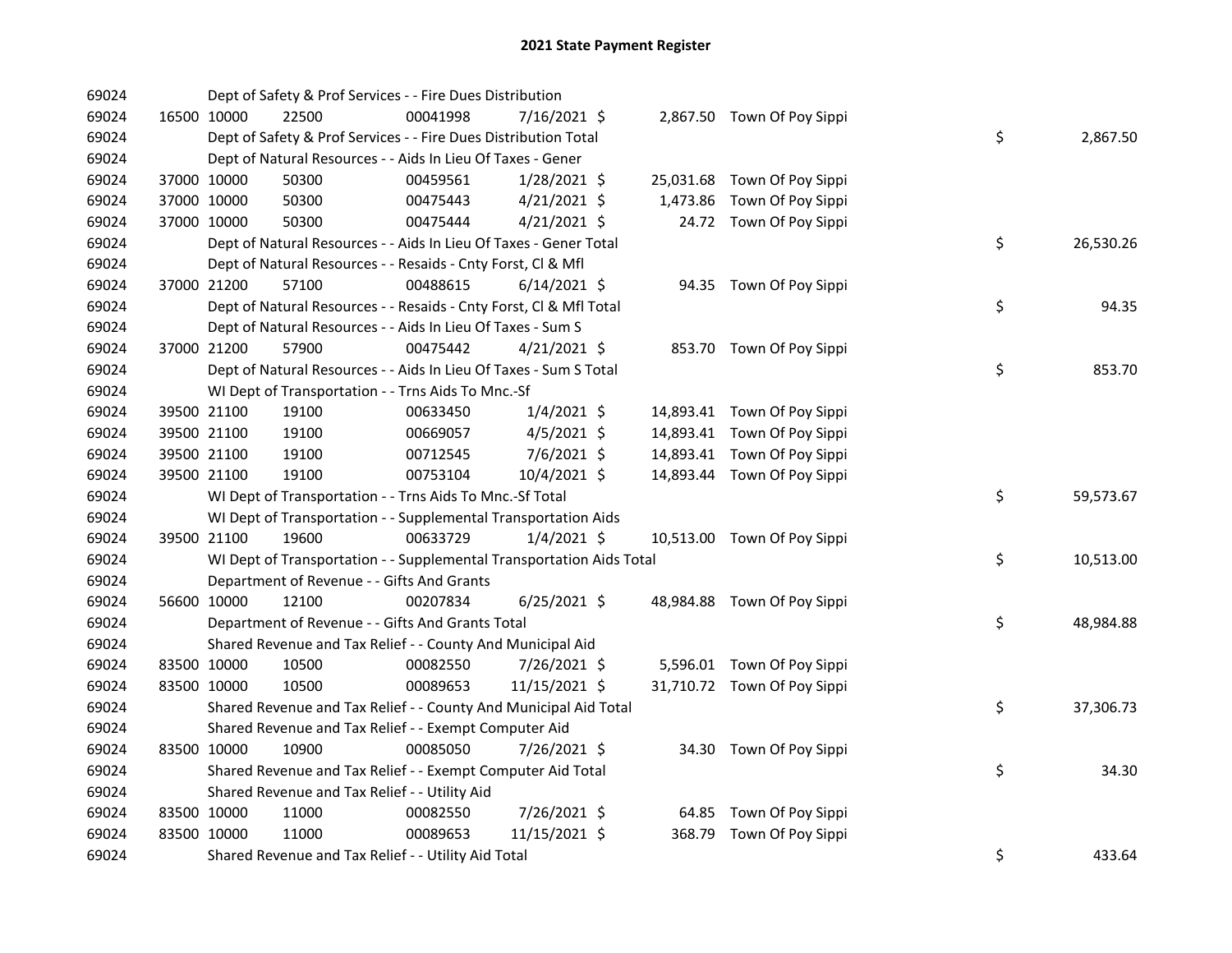| 69024 |             | Shared Revenue and Tax Relief - - Personal Property Aid |                                                               |          |               |  |                          |  |            |  |  |  |
|-------|-------------|---------------------------------------------------------|---------------------------------------------------------------|----------|---------------|--|--------------------------|--|------------|--|--|--|
| 69024 | 83500 10000 |                                                         | 11100                                                         | 00078238 | $5/3/2021$ \$ |  | 168.33 Town Of Poy Sippi |  |            |  |  |  |
| 69024 |             |                                                         | Shared Revenue and Tax Relief - - Personal Property Aid Total |          |               |  |                          |  |            |  |  |  |
|       | 69024 Total |                                                         |                                                               |          |               |  |                          |  | 187,360.36 |  |  |  |
|       |             |                                                         |                                                               |          |               |  |                          |  |            |  |  |  |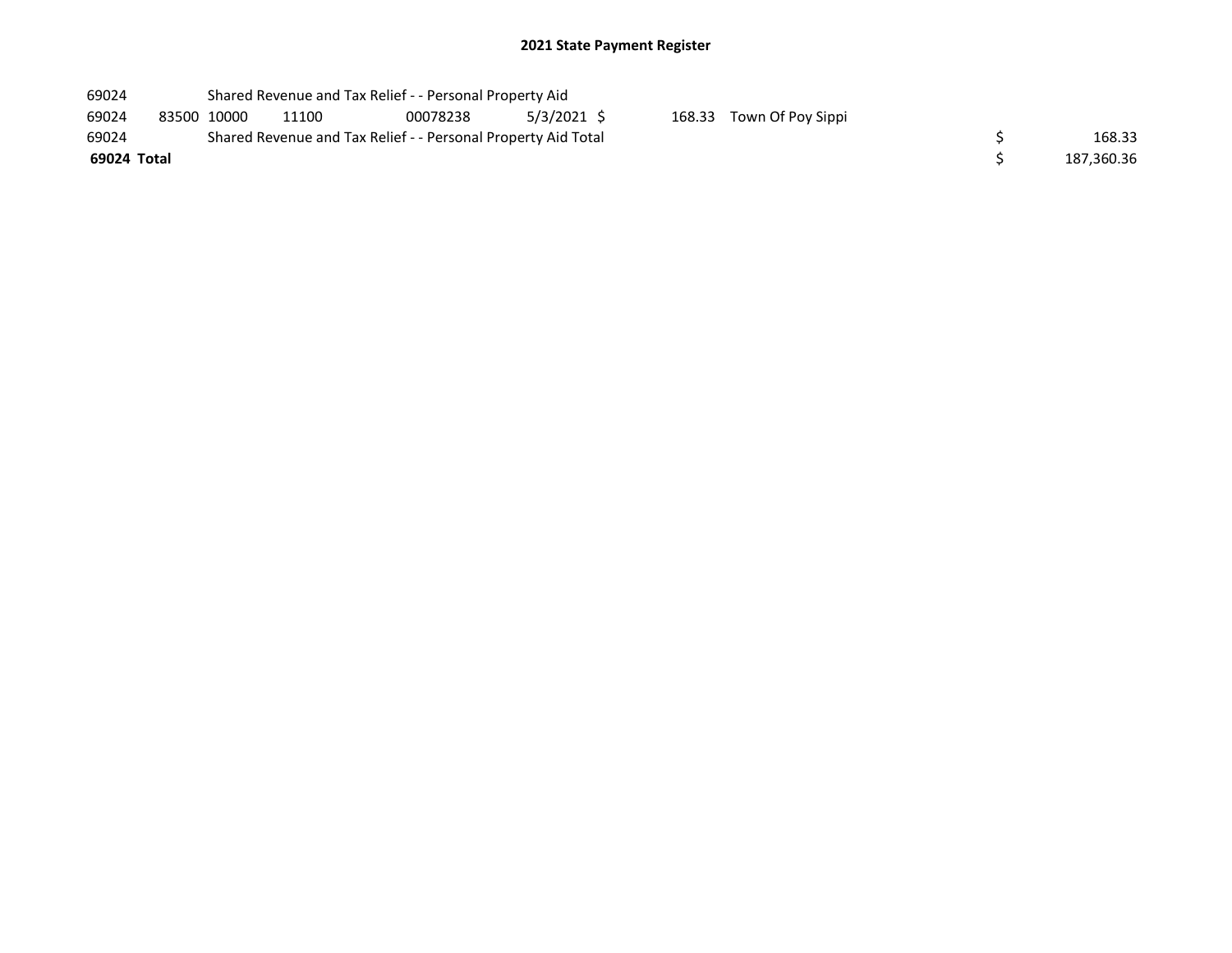| 69026 |             | Dept of Safety & Prof Services - - Fire Dues Distribution          |          |                |  |                            |    |            |
|-------|-------------|--------------------------------------------------------------------|----------|----------------|--|----------------------------|----|------------|
| 69026 | 16500 10000 | 22500                                                              | 00042000 | 7/16/2021 \$   |  | 2,609.39 Town Of Richford  |    |            |
| 69026 |             | Dept of Safety & Prof Services - - Fire Dues Distribution Total    |          |                |  |                            | \$ | 2,609.39   |
| 69026 |             | Dept of Natural Resources - - Aids In Lieu Of Taxes - Gener        |          |                |  |                            |    |            |
| 69026 | 37000 10000 | 50300                                                              | 00459602 | $1/28/2021$ \$ |  | 30,371.60 Town Of Richford |    |            |
| 69026 | 37000 10000 | 50300                                                              | 00459603 | 1/28/2021 \$   |  | 4,727.03 Town Of Richford  |    |            |
| 69026 | 37000 10000 | 50300                                                              | 00475772 | $4/21/2021$ \$ |  | 1,200.92 Town Of Richford  |    |            |
| 69026 |             | Dept of Natural Resources - - Aids In Lieu Of Taxes - Gener Total  |          |                |  |                            | \$ | 36,299.55  |
| 69026 |             | Dept of Natural Resources - - Seg Earned                           |          |                |  |                            |    |            |
| 69026 | 37000 21200 | 100SE                                                              | 00497512 | 7/15/2021 \$   |  | 911.03 Town Of Richford    |    |            |
| 69026 |             | Dept of Natural Resources - - Seg Earned Total                     |          |                |  |                            | \$ | 911.03     |
| 69026 |             | Dept of Natural Resources - - Resaids - Cnty Forst, Cl & Mfl       |          |                |  |                            |    |            |
| 69026 | 37000 21200 | 57100                                                              | 00488616 | $6/14/2021$ \$ |  | 568.46 Town Of Richford    |    |            |
| 69026 |             | Dept of Natural Resources - - Resaids - Cnty Forst, Cl & Mfl Total |          |                |  |                            | \$ | 568.46     |
| 69026 |             | Dept of Natural Resources - - Aids In Lieu Of Taxes - Sum S        |          |                |  |                            |    |            |
| 69026 | 37000 21200 | 57900                                                              | 00475771 | $4/21/2021$ \$ |  | 631.59 Town Of Richford    |    |            |
| 69026 |             | Dept of Natural Resources - - Aids In Lieu Of Taxes - Sum S Total  |          |                |  |                            | \$ | 631.59     |
| 69026 |             | WI Dept of Transportation - - Trns Aids To Mnc.-Sf                 |          |                |  |                            |    |            |
| 69026 | 39500 21100 | 19100                                                              | 00633451 | $1/4/2021$ \$  |  | 26,378.55 Town Of Richford |    |            |
| 69026 | 39500 21100 | 19100                                                              | 00669058 | $4/5/2021$ \$  |  | 26,378.55 Town Of Richford |    |            |
| 69026 | 39500 21100 | 19100                                                              | 00712546 | 7/6/2021 \$    |  | 26,378.55 Town Of Richford |    |            |
| 69026 | 39500 21100 | 19100                                                              | 00753105 | 10/4/2021 \$   |  | 26,378.55 Town Of Richford |    |            |
| 69026 |             | WI Dept of Transportation - - Trns Aids To Mnc.-Sf Total           |          |                |  |                            | \$ | 105,514.20 |
| 69026 |             | WI Dept of Transportation - - Loc Rd Imp Prg St Fd                 |          |                |  |                            |    |            |
| 69026 | 39500 21100 | 27800                                                              | 00651985 | 2/10/2021 \$   |  | 25,195.91 Town Of Richford |    |            |
| 69026 |             | WI Dept of Transportation - - Loc Rd Imp Prg St Fd Total           |          |                |  |                            | \$ | 25,195.91  |
| 69026 |             | Department of Revenue - - Gifts And Grants                         |          |                |  |                            |    |            |
| 69026 | 56600 10000 | 12100                                                              | 00207835 | $6/25/2021$ \$ |  | 32,342.58 Town Of Richford |    |            |
| 69026 |             | Department of Revenue - - Gifts And Grants Total                   |          |                |  |                            | \$ | 32,342.58  |
| 69026 |             | Shared Revenue and Tax Relief - - County And Municipal Aid         |          |                |  |                            |    |            |
| 69026 | 83500 10000 | 10500                                                              | 00082551 | 7/26/2021 \$   |  | 994.83 Town Of Richford    |    |            |
| 69026 | 83500 10000 | 10500                                                              | 00089654 | 11/15/2021 \$  |  | 5,637.38 Town Of Richford  |    |            |
| 69026 |             | Shared Revenue and Tax Relief - - County And Municipal Aid Total   |          |                |  |                            | \$ | 6,632.21   |
| 69026 |             | Shared Revenue and Tax Relief - - Exempt Computer Aid              |          |                |  |                            |    |            |
| 69026 | 83500 10000 | 10900                                                              | 00085051 | 7/26/2021 \$   |  | 28.06 Town Of Richford     |    |            |
| 69026 |             | Shared Revenue and Tax Relief - - Exempt Computer Aid Total        |          |                |  |                            | \$ | 28.06      |
| 69026 |             | Shared Revenue and Tax Relief - - Utility Aid                      |          |                |  |                            |    |            |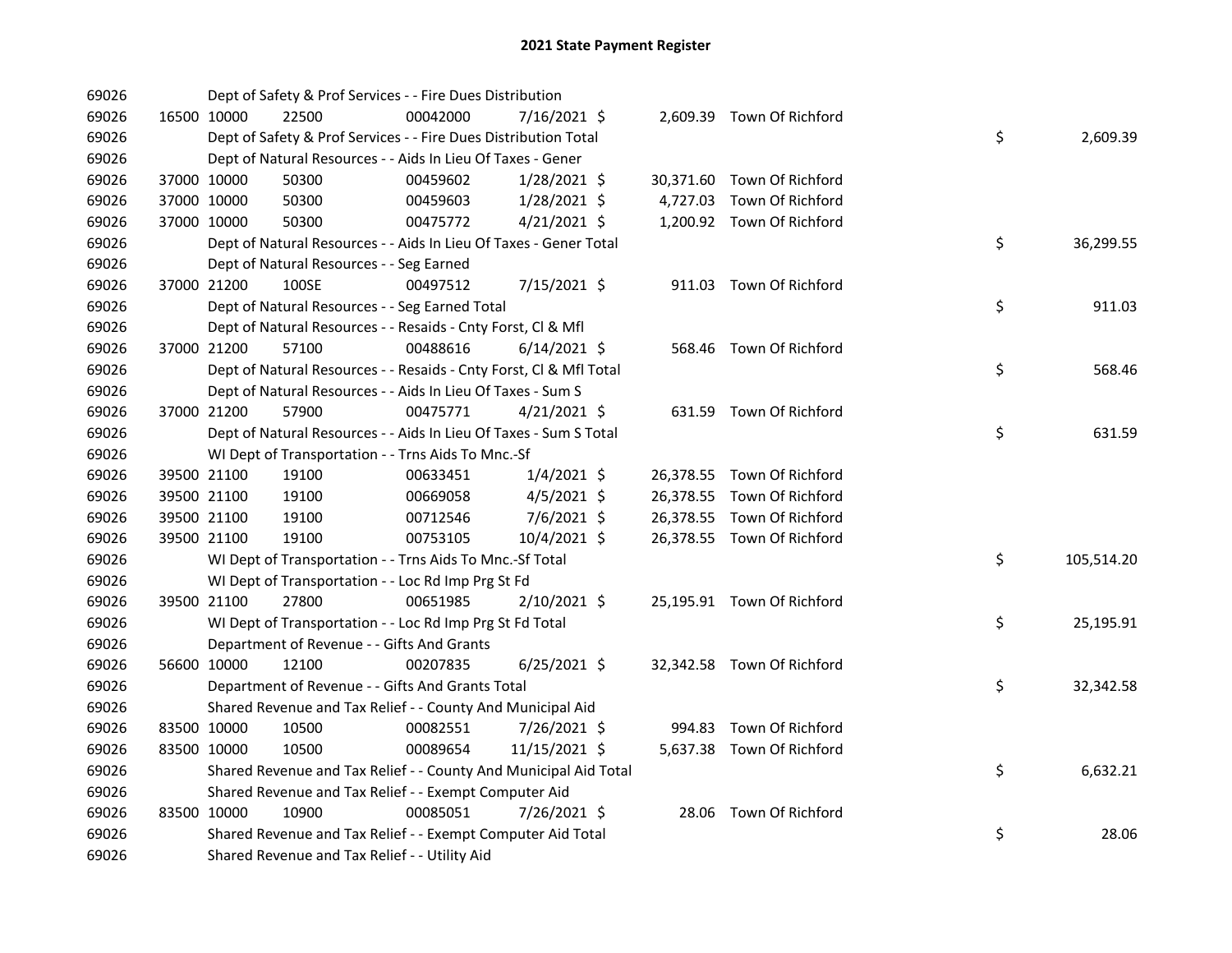| 69026       | 83500 10000 |             | 11000                                                   | 00082551                                                      | 7/26/2021 \$  |        | 46.78 Town Of Richford |            |
|-------------|-------------|-------------|---------------------------------------------------------|---------------------------------------------------------------|---------------|--------|------------------------|------------|
| 69026       |             | 83500 10000 | 11000                                                   | 00089654                                                      | 11/15/2021 \$ | 414.17 | Town Of Richford       |            |
| 69026       |             |             |                                                         | Shared Revenue and Tax Relief - - Utility Aid Total           |               |        |                        | 460.95     |
| 69026       |             |             | Shared Revenue and Tax Relief - - Personal Property Aid |                                                               |               |        |                        |            |
| 69026       |             | 83500 10000 | 11100                                                   | 00078239                                                      | 5/3/2021 \$   |        | 28.14 Town Of Richford |            |
| 69026       |             |             |                                                         | Shared Revenue and Tax Relief - - Personal Property Aid Total |               |        |                        | 28.14      |
| 69026 Total |             |             |                                                         |                                                               |               |        |                        | 211,222.07 |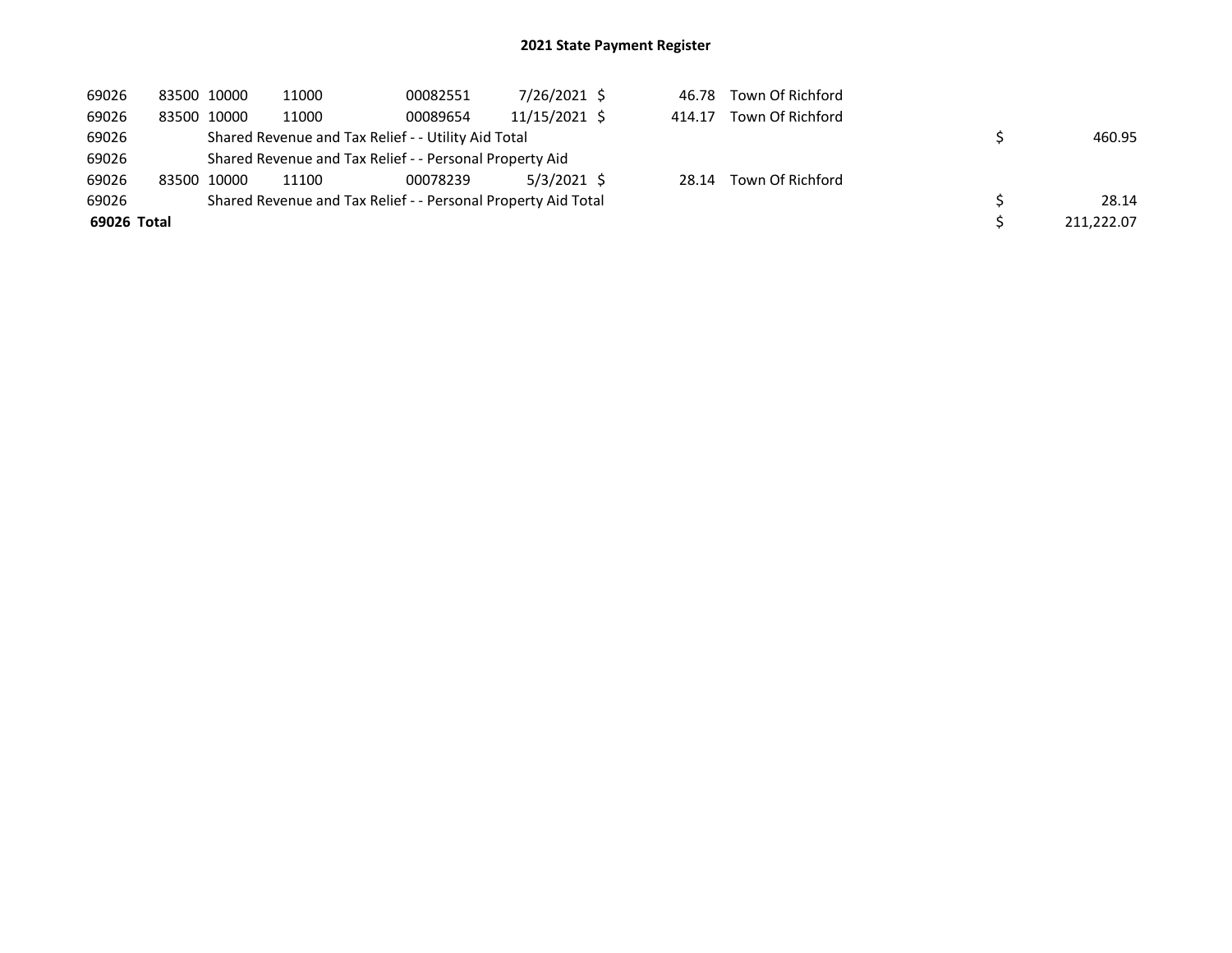| 69028 |             | Dept of Safety & Prof Services - - Fire Dues Distribution          |          |                |  |                        |    |           |
|-------|-------------|--------------------------------------------------------------------|----------|----------------|--|------------------------|----|-----------|
| 69028 | 16500 10000 | 22500                                                              | 00042001 | 7/16/2021 \$   |  | 2,852.86 Town Of Rose  |    |           |
| 69028 |             | Dept of Safety & Prof Services - - Fire Dues Distribution Total    |          |                |  |                        | \$ | 2,852.86  |
| 69028 |             | Dept of Natural Resources - - Aids In Lieu Of Taxes - Gener        |          |                |  |                        |    |           |
| 69028 | 37000 10000 | 50300                                                              | 00459569 | $1/28/2021$ \$ |  | 2,576.86 Town Of Rose  |    |           |
| 69028 | 37000 10000 | 50300                                                              | 00475485 | $4/21/2021$ \$ |  | 153.99 Town Of Rose    |    |           |
| 69028 |             | Dept of Natural Resources - - Aids In Lieu Of Taxes - Gener Total  |          |                |  |                        | \$ | 2,730.85  |
| 69028 |             | Dept of Natural Resources - - Seg Earned                           |          |                |  |                        |    |           |
| 69028 | 37000 21200 | 100SE                                                              | 00497513 | 7/15/2021 \$   |  | 13,342.20 Town Of Rose |    |           |
| 69028 |             | Dept of Natural Resources - - Seg Earned Total                     |          |                |  |                        | \$ | 13,342.20 |
| 69028 |             | Dept of Natural Resources - - Resaids - Cnty Forst, Cl & Mfl       |          |                |  |                        |    |           |
| 69028 | 37000 21200 | 57100                                                              | 00488617 | $6/14/2021$ \$ |  | 803.94 Town Of Rose    |    |           |
| 69028 |             | Dept of Natural Resources - - Resaids - Cnty Forst, CI & Mfl Total |          |                |  |                        | \$ | 803.94    |
| 69028 |             | Dept of Natural Resources - - Aids In Lieu Of Taxes - Sum S        |          |                |  |                        |    |           |
| 69028 | 37000 21200 | 57900                                                              | 00475484 | $4/21/2021$ \$ |  | 181.55 Town Of Rose    |    |           |
| 69028 |             | Dept of Natural Resources - - Aids In Lieu Of Taxes - Sum S Total  |          |                |  |                        | \$ | 181.55    |
| 69028 |             | WI Dept of Transportation - - Trns Aids To Mnc.-Sf                 |          |                |  |                        |    |           |
| 69028 | 39500 21100 | 19100                                                              | 00633452 | $1/4/2021$ \$  |  | 23,881.95 Town Of Rose |    |           |
| 69028 | 39500 21100 | 19100                                                              | 00669059 | $4/5/2021$ \$  |  | 23,881.95 Town Of Rose |    |           |
| 69028 | 39500 21100 | 19100                                                              | 00712547 | 7/6/2021 \$    |  | 23,881.95 Town Of Rose |    |           |
| 69028 | 39500 21100 | 19100                                                              | 00753106 | 10/4/2021 \$   |  | 23,881.95 Town Of Rose |    |           |
| 69028 |             | WI Dept of Transportation - - Trns Aids To Mnc.-Sf Total           |          |                |  |                        | \$ | 95,527.80 |
| 69028 |             | Department of Revenue - - Gifts And Grants                         |          |                |  |                        |    |           |
| 69028 | 56600 10000 | 12100                                                              | 00207836 | $6/25/2021$ \$ |  | 33,807.94 Town Of Rose |    |           |
| 69028 |             | Department of Revenue - - Gifts And Grants Total                   |          |                |  |                        | \$ | 33,807.94 |
| 69028 |             | Shared Revenue and Tax Relief - - County And Municipal Aid         |          |                |  |                        |    |           |
| 69028 | 83500 10000 | 10500                                                              | 00082552 | 7/26/2021 \$   |  | 1,147.68 Town Of Rose  |    |           |
| 69028 | 83500 10000 | 10500                                                              | 00089655 | 11/15/2021 \$  |  | 6,503.53 Town Of Rose  |    |           |
| 69028 |             | Shared Revenue and Tax Relief - - County And Municipal Aid Total   |          |                |  |                        | \$ | 7,651.21  |
| 69028 |             | Shared Revenue and Tax Relief - - Exempt Computer Aid              |          |                |  |                        |    |           |
| 69028 | 83500 10000 | 10900                                                              | 00085052 | 7/26/2021 \$   |  | 4.16 Town Of Rose      |    |           |
| 69028 |             | Shared Revenue and Tax Relief - - Exempt Computer Aid Total        |          |                |  |                        | \$ | 4.16      |
| 69028 |             | Shared Revenue and Tax Relief - - Utility Aid                      |          |                |  |                        |    |           |
| 69028 | 83500 10000 | 11000                                                              | 00082552 | 7/26/2021 \$   |  | 1,750.27 Town Of Rose  |    |           |
| 69028 | 83500 10000 | 11000                                                              | 00089655 | 11/15/2021 \$  |  | 9,982.53 Town Of Rose  |    |           |
| 69028 |             | Shared Revenue and Tax Relief - - Utility Aid Total                |          |                |  |                        | \$ | 11,732.80 |
| 69028 |             | Shared Revenue and Tax Relief - - Personal Property Aid            |          |                |  |                        |    |           |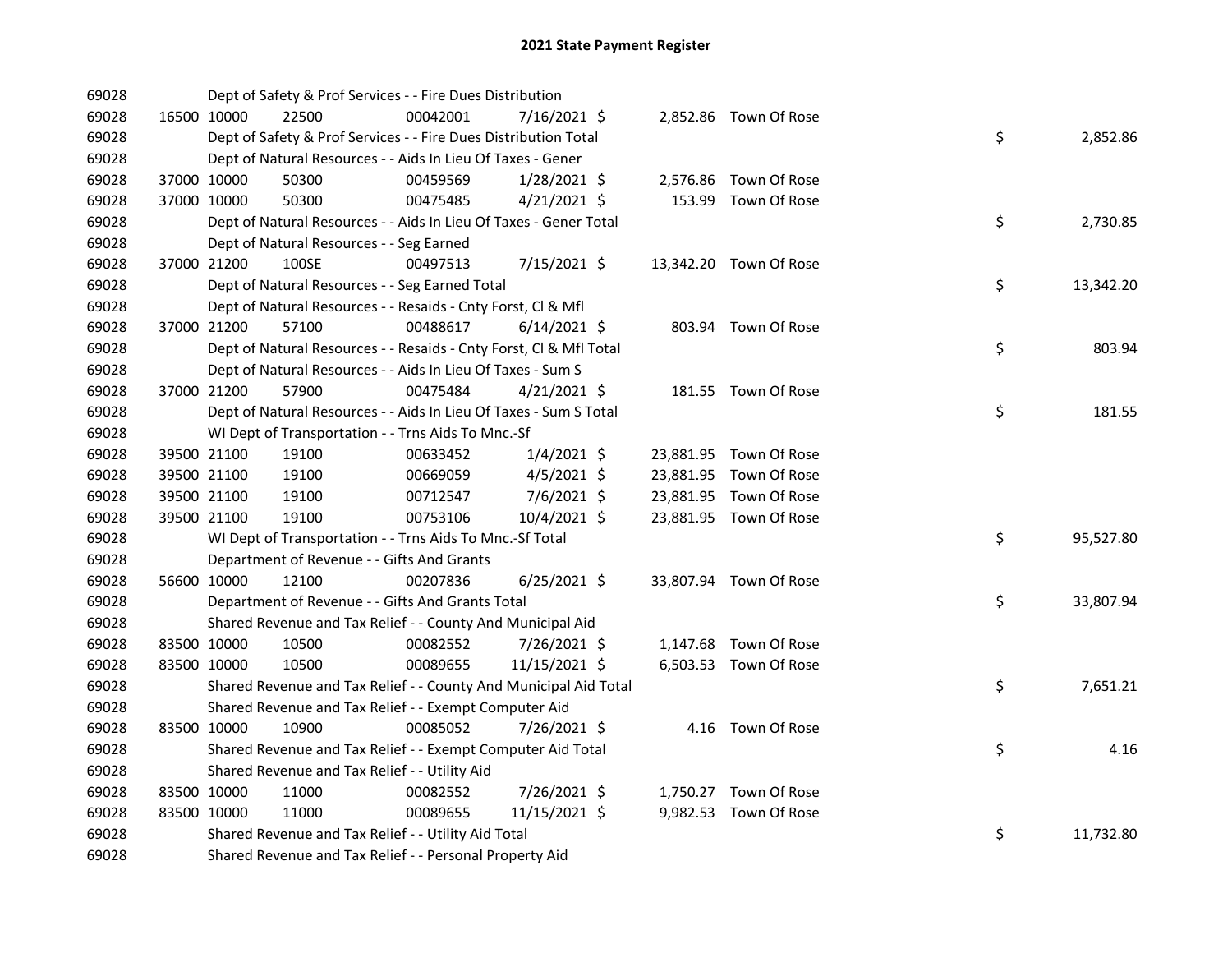| 69028       | 83500 10000 | 11100 | 00078240                                                      | $5/3/2021$ \$                                                       | 729.41 | Town Of Rose          |            |
|-------------|-------------|-------|---------------------------------------------------------------|---------------------------------------------------------------------|--------|-----------------------|------------|
| 69028       |             |       | Shared Revenue and Tax Relief - - Personal Property Aid Total |                                                                     |        |                       | 729.41     |
| 69028       |             |       | Shared Revenue and Tax Relief - - Payments For Municipal Svcs |                                                                     |        |                       |            |
| 69028       | 83500 10000 | 50100 | 00073844                                                      | 2/1/2021 \$                                                         |        | 3.436.58 Town Of Rose |            |
| 69028       |             |       |                                                               | Shared Revenue and Tax Relief - - Payments For Municipal Sycs Total |        |                       | 3,436.58   |
| 69028 Total |             |       |                                                               |                                                                     |        |                       | 172,801.30 |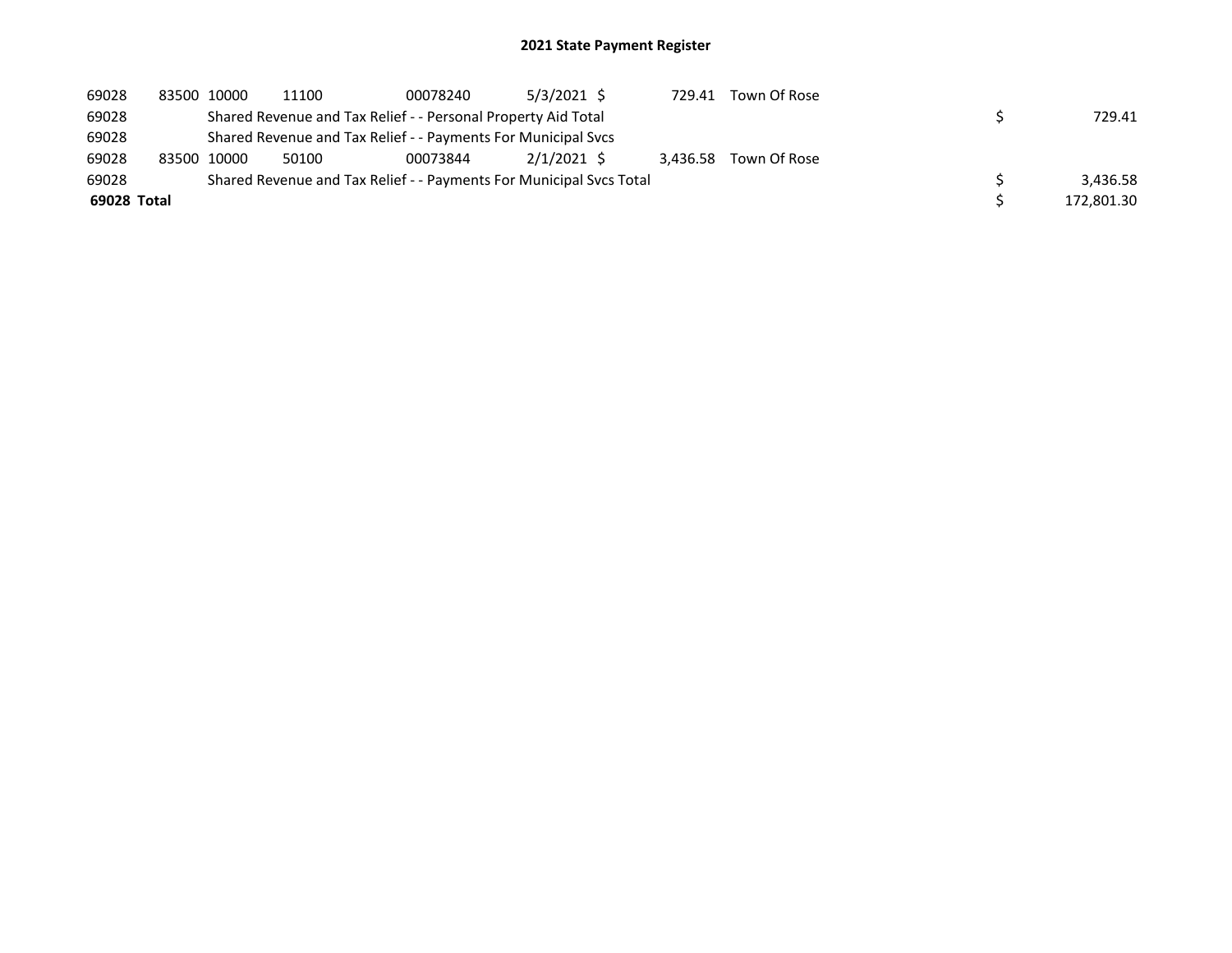| 69030       |       |             | Dept of Safety & Prof Services - - Fire Dues Distribution          |          |                |           |                             |    |            |
|-------------|-------|-------------|--------------------------------------------------------------------|----------|----------------|-----------|-----------------------------|----|------------|
| 69030       | 16500 | 10000       | 22500                                                              | 00042002 | 7/16/2021 \$   |           | 4,339.73 Town Of Saxeville  |    |            |
| 69030       |       |             | Dept of Safety & Prof Services - - Fire Dues Distribution Total    |          |                |           |                             | \$ | 4,339.73   |
| 69030       |       |             | Dept of Natural Resources - - Resaids - Cnty Forst, CI & Mfl       |          |                |           |                             |    |            |
| 69030       |       | 37000 21200 | 57100                                                              | 00488618 | $6/14/2021$ \$ |           | 869.31 Town Of Saxeville    |    |            |
| 69030       |       |             | Dept of Natural Resources - - Resaids - Cnty Forst, CI & Mfl Total |          |                |           |                             | \$ | 869.31     |
| 69030       |       |             | WI Dept of Transportation - - Trns Aids To Mnc.-Sf                 |          |                |           |                             |    |            |
| 69030       | 39500 | 21100       | 19100                                                              | 00633453 | $1/4/2021$ \$  | 24,729.48 | Town Of Saxeville           |    |            |
| 69030       |       | 39500 21100 | 19100                                                              | 00669060 | $4/5/2021$ \$  | 24,729.48 | Town Of Saxeville           |    |            |
| 69030       |       | 39500 21100 | 19100                                                              | 00712548 | 7/6/2021 \$    | 24,729.48 | Town Of Saxeville           |    |            |
| 69030       |       | 39500 21100 | 19100                                                              | 00753107 | 10/4/2021 \$   | 24,729.48 | Town Of Saxeville           |    |            |
| 69030       |       |             | WI Dept of Transportation - - Trns Aids To Mnc.-Sf Total           |          |                |           |                             | \$ | 98,917.92  |
| 69030       |       |             | Department of Revenue - - Gifts And Grants                         |          |                |           |                             |    |            |
| 69030       |       | 56600 10000 | 12100                                                              | 00207837 | $6/25/2021$ \$ |           | 51,758.60 Town Of Saxeville |    |            |
| 69030       |       |             | Department of Revenue - - Gifts And Grants Total                   |          |                |           |                             | \$ | 51,758.60  |
| 69030       |       |             | Shared Revenue and Tax Relief - - County And Municipal Aid         |          |                |           |                             |    |            |
| 69030       | 83500 | 10000       | 10500                                                              | 00082553 | 7/26/2021 \$   | 1,769.15  | Town Of Saxeville           |    |            |
| 69030       |       | 83500 10000 | 10500                                                              | 00089656 | 11/15/2021 \$  | 10,025.18 | <b>Town Of Saxeville</b>    |    |            |
| 69030       |       |             | Shared Revenue and Tax Relief - - County And Municipal Aid Total   |          |                |           |                             | \$ | 11,794.33  |
| 69030       |       |             | Shared Revenue and Tax Relief - - Exempt Computer Aid              |          |                |           |                             |    |            |
| 69030       |       | 83500 10000 | 10900                                                              | 00085053 | 7/26/2021 \$   | 2.08      | Town Of Saxeville           |    |            |
| 69030       |       |             | Shared Revenue and Tax Relief - - Exempt Computer Aid Total        |          |                |           |                             | \$ | 2.08       |
| 69030       |       |             | Shared Revenue and Tax Relief - - Personal Property Aid            |          |                |           |                             |    |            |
| 69030       |       | 83500 10000 | 11100                                                              | 00078241 | $5/3/2021$ \$  | 113.73    | <b>Town Of Saxeville</b>    |    |            |
| 69030       |       |             | Shared Revenue and Tax Relief - - Personal Property Aid Total      |          |                |           |                             | \$ | 113.73     |
| 69030 Total |       |             |                                                                    |          |                |           |                             | \$ | 167,795.70 |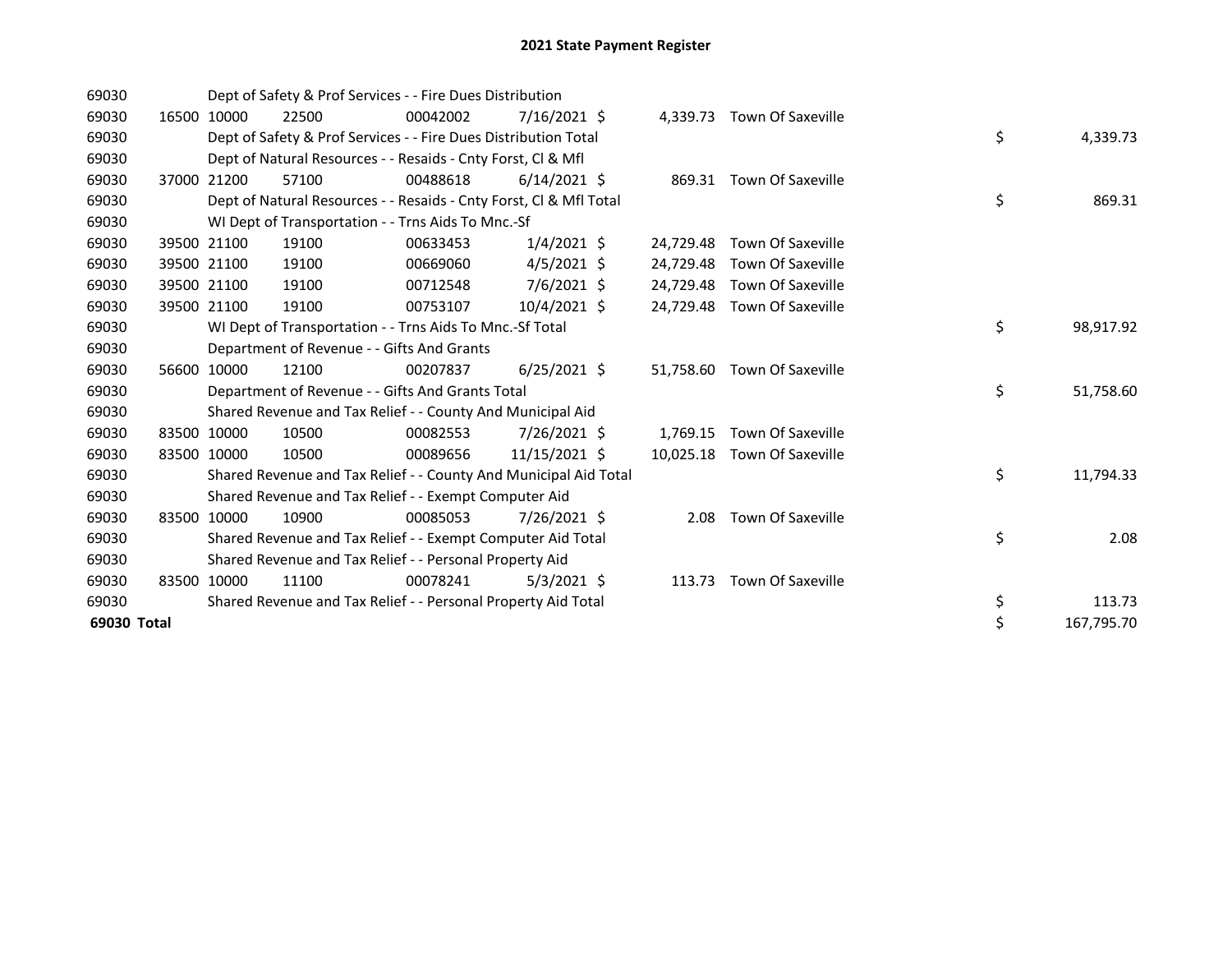| 69032 |             |             | Dept of Safety & Prof Services - - Fire Dues Distribution          |          |                |      |                               |                  |      |
|-------|-------------|-------------|--------------------------------------------------------------------|----------|----------------|------|-------------------------------|------------------|------|
| 69032 |             | 16500 10000 | 22500                                                              | 00042003 | 7/16/2021 \$   |      | 8,792.33 Town Of Springwater  |                  |      |
| 69032 |             |             | Dept of Safety & Prof Services - - Fire Dues Distribution Total    |          |                |      |                               | \$<br>8,792.33   |      |
| 69032 |             |             | Dept of Natural Resources - - Aids In Lieu Of Taxes - Gener        |          |                |      |                               |                  |      |
| 69032 |             | 37000 10000 | 50300                                                              | 00459540 | $1/28/2021$ \$ |      | 13,843.27 Town Of Springwater |                  |      |
| 69032 |             | 37000 10000 | 50300                                                              | 00459541 | 1/28/2021 \$   |      | 3,866.38 Town Of Springwater  |                  |      |
| 69032 | 37000 10000 |             | 50300                                                              | 00475301 | $4/21/2021$ \$ |      | 1,544.91 Town Of Springwater  |                  |      |
| 69032 |             |             | Dept of Natural Resources - - Aids In Lieu Of Taxes - Gener Total  |          |                |      |                               | \$<br>19,254.56  |      |
| 69032 |             |             | Dept of Natural Resources - - Seg Earned                           |          |                |      |                               |                  |      |
| 69032 |             | 37000 21200 | 100SE                                                              | 00456078 | $1/12/2021$ \$ |      | 655.04 Town Of Springwater    |                  |      |
| 69032 |             | 37000 21200 | 100SE                                                              | 00474059 | $4/15/2021$ \$ |      | 869.45 Town Of Springwater    |                  |      |
| 69032 |             |             | Dept of Natural Resources - - Seg Earned Total                     |          |                |      |                               | \$<br>1,524.49   |      |
| 69032 |             |             | Dept of Natural Resources - - Resaids - Cnty Forst, Cl & Mfl       |          |                |      |                               |                  |      |
| 69032 | 37000 21200 |             | 57100                                                              | 00488619 | $6/14/2021$ \$ |      | 685.75 Town Of Springwater    |                  |      |
| 69032 |             |             | Dept of Natural Resources - - Resaids - Cnty Forst, Cl & Mfl Total |          |                |      |                               | \$<br>685.75     |      |
| 69032 |             |             | Dept of Natural Resources - - Aids In Lieu Of Taxes - Sum S        |          |                |      |                               |                  |      |
| 69032 | 37000 21200 |             | 57900                                                              | 00475300 | $4/21/2021$ \$ |      | 387.12 Town Of Springwater    |                  |      |
| 69032 |             |             | Dept of Natural Resources - - Aids In Lieu Of Taxes - Sum S Total  |          |                |      |                               | \$<br>387.12     |      |
| 69032 |             |             | WI Dept of Transportation - - Trns Aids To Mnc.-Sf                 |          |                |      |                               |                  |      |
| 69032 |             | 39500 21100 | 19100                                                              | 00633454 | $1/4/2021$ \$  |      | 34,735.59 Town Of Springwater |                  |      |
| 69032 |             | 39500 21100 | 19100                                                              | 00669061 | $4/5/2021$ \$  |      | 34,735.59 Town Of Springwater |                  |      |
| 69032 |             | 39500 21100 | 19100                                                              | 00712549 | 7/6/2021 \$    |      | 34,735.59 Town Of Springwater |                  |      |
| 69032 |             | 39500 21100 | 19100                                                              | 00753108 | 10/4/2021 \$   |      | 34,735.59 Town Of Springwater |                  |      |
| 69032 |             |             | WI Dept of Transportation - - Trns Aids To Mnc.-Sf Total           |          |                |      |                               | \$<br>138,942.36 |      |
| 69032 |             |             | WI Dept of Transportation - - Loc Rd Imp Prg St Fd                 |          |                |      |                               |                  |      |
| 69032 |             | 39500 21100 | 27800                                                              | 00778581 | 11/29/2021 \$  |      | 25,195.91 Town Of Springwater |                  |      |
| 69032 |             |             | WI Dept of Transportation - - Loc Rd Imp Prg St Fd Total           |          |                |      |                               | \$<br>25,195.91  |      |
| 69032 |             |             | Department of Revenue - - Gifts And Grants                         |          |                |      |                               |                  |      |
| 69032 |             | 56600 10000 | 12100                                                              | 00207838 | $6/25/2021$ \$ |      | 67,563.55 Town Of Springwater |                  |      |
| 69032 |             |             | Department of Revenue - - Gifts And Grants Total                   |          |                |      |                               | \$<br>67,563.55  |      |
| 69032 |             |             | Shared Revenue and Tax Relief - - County And Municipal Aid         |          |                |      |                               |                  |      |
| 69032 |             | 83500 10000 | 10500                                                              | 00082554 | 7/26/2021 \$   |      | 2,059.73 Town Of Springwater  |                  |      |
| 69032 |             | 83500 10000 | 10500                                                              | 00089657 | 11/15/2021 \$  |      | 11,671.77 Town Of Springwater |                  |      |
| 69032 |             |             | Shared Revenue and Tax Relief - - County And Municipal Aid Total   |          |                |      |                               | \$<br>13,731.50  |      |
| 69032 |             |             | Shared Revenue and Tax Relief - - Exempt Computer Aid              |          |                |      |                               |                  |      |
| 69032 | 83500 10000 |             | 10900                                                              | 00085054 | 7/26/2021 \$   | 7.27 | Town Of Springwater           |                  |      |
| 69032 |             |             | Shared Revenue and Tax Relief - - Exempt Computer Aid Total        |          |                |      |                               | \$               | 7.27 |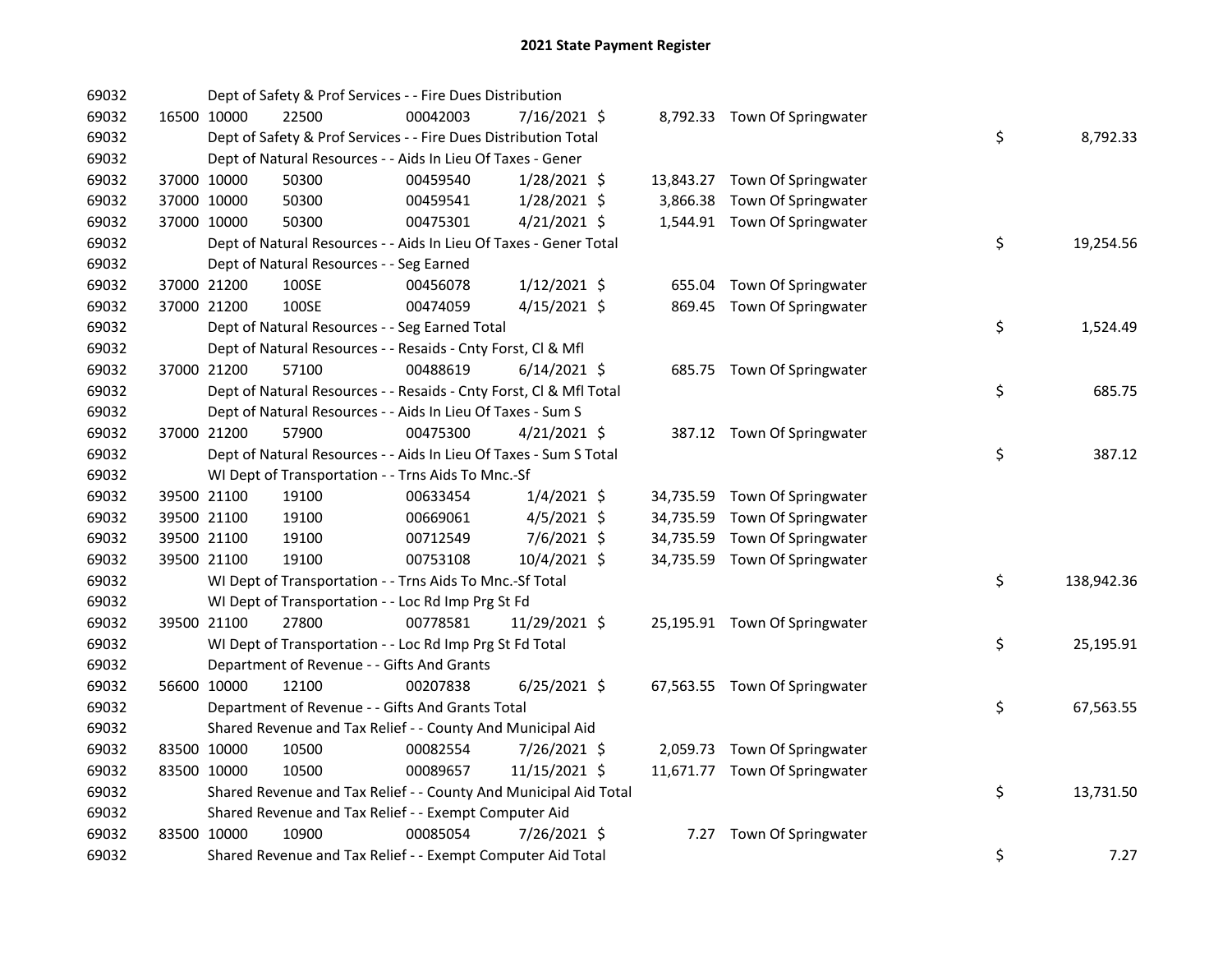| 69032       |             | Shared Revenue and Tax Relief - - Utility Aid                       |          |               |          |                     |            |
|-------------|-------------|---------------------------------------------------------------------|----------|---------------|----------|---------------------|------------|
| 69032       | 83500 10000 | 11000                                                               | 00082554 | 7/26/2021 \$  | 760.10   | Town Of Springwater |            |
| 69032       | 83500 10000 | 11000                                                               | 00089657 | 11/15/2021 \$ | 4,384.13 | Town Of Springwater |            |
| 69032       |             | Shared Revenue and Tax Relief - - Utility Aid Total                 |          |               |          |                     | 5,144.23   |
| 69032       |             | Shared Revenue and Tax Relief - - Personal Property Aid             |          |               |          |                     |            |
| 69032       | 83500 10000 | 11100                                                               | 00078242 | $5/3/2021$ \$ | 455.00   | Town Of Springwater |            |
| 69032       |             | Shared Revenue and Tax Relief - - Personal Property Aid Total       |          |               |          |                     | 455.00     |
| 69032       |             | Shared Revenue and Tax Relief - - Payments For Municipal Svcs       |          |               |          |                     |            |
| 69032       | 83500 10000 | 50100                                                               | 00073845 | $2/1/2021$ \$ | 3.075.55 | Town Of Springwater |            |
| 69032       |             | Shared Revenue and Tax Relief - - Payments For Municipal Svcs Total |          |               |          |                     | 3,075.55   |
| 69032 Total |             |                                                                     |          |               |          |                     | 284,759.62 |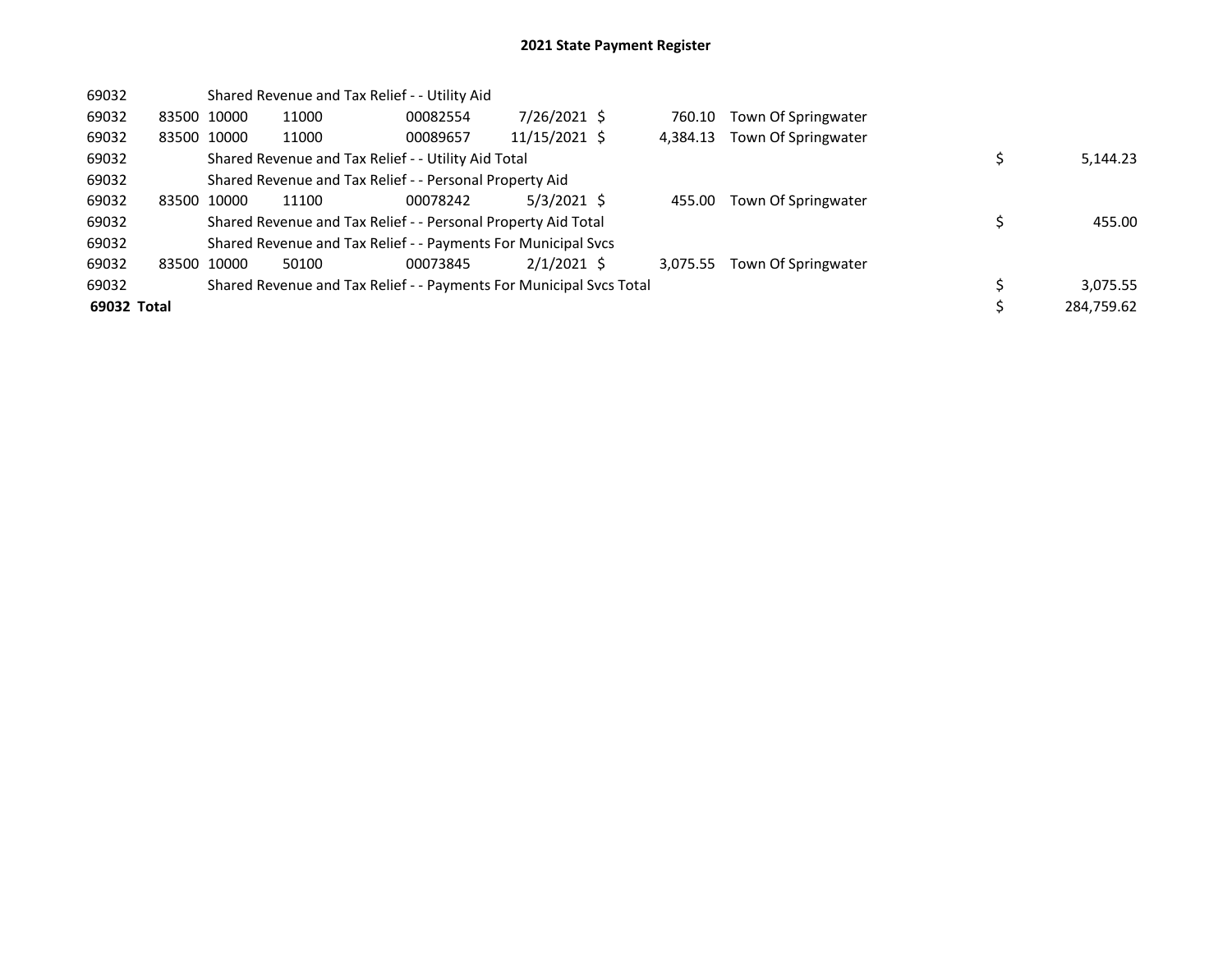| 69034       |             |             | Dept of Safety & Prof Services - - Fire Dues Distribution          |          |                |  |                          |    |            |
|-------------|-------------|-------------|--------------------------------------------------------------------|----------|----------------|--|--------------------------|----|------------|
| 69034       | 16500 10000 |             | 22500                                                              | 00042004 | 7/16/2021 \$   |  | 1,950.16 Town Of Warren  |    |            |
| 69034       |             |             | Dept of Safety & Prof Services - - Fire Dues Distribution Total    |          |                |  |                          | \$ | 1,950.16   |
| 69034       |             |             | Dept of Natural Resources - - Aids In Lieu Of Taxes - Gener        |          |                |  |                          |    |            |
| 69034       | 37000 10000 |             | 50300                                                              | 00459530 | $1/28/2021$ \$ |  | 2,355.13 Town Of Warren  |    |            |
| 69034       | 37000 10000 |             | 50300                                                              | 00475229 | $4/21/2021$ \$ |  | 115.60 Town Of Warren    |    |            |
| 69034       |             |             | Dept of Natural Resources - - Aids In Lieu Of Taxes - Gener Total  |          |                |  |                          | \$ | 2,470.73   |
| 69034       |             |             | Dept of Natural Resources - - Resaids - Cnty Forst, Cl & Mfl       |          |                |  |                          |    |            |
| 69034       | 37000 21200 |             | 57100                                                              | 00488620 | $6/14/2021$ \$ |  | 214.98 Town Of Warren    |    |            |
| 69034       |             |             | Dept of Natural Resources - - Resaids - Cnty Forst, Cl & Mfl Total |          |                |  |                          | \$ | 214.98     |
| 69034       |             |             | WI Dept of Transportation - - Trns Aids To Mnc.-Sf                 |          |                |  |                          |    |            |
| 69034       |             | 39500 21100 | 19100                                                              | 00633455 | $1/4/2021$ \$  |  | 23,126.40 Town Of Warren |    |            |
| 69034       | 39500 21100 |             | 19100                                                              | 00669062 | $4/5/2021$ \$  |  | 23,126.40 Town Of Warren |    |            |
| 69034       | 39500 21100 |             | 19100                                                              | 00712550 | 7/6/2021 \$    |  | 23,126.40 Town Of Warren |    |            |
| 69034       | 39500 21100 |             | 19100                                                              | 00753109 | 10/4/2021 \$   |  | 23,126.40 Town Of Warren |    |            |
| 69034       |             |             | WI Dept of Transportation - - Trns Aids To Mnc.-Sf Total           |          |                |  |                          | \$ | 92,505.60  |
| 69034       |             |             | WI Dept of Transportation - - Loc Rd Imp Prg St Fd                 |          |                |  |                          |    |            |
| 69034       | 39500 21100 |             | 27800                                                              | 00644719 | $1/26/2021$ \$ |  | 24,950.47 Town Of Warren |    |            |
| 69034       |             |             | WI Dept of Transportation - - Loc Rd Imp Prg St Fd Total           |          |                |  |                          | \$ | 24,950.47  |
| 69034       |             |             | Department of Revenue - - Gifts And Grants                         |          |                |  |                          |    |            |
| 69034       | 56600 10000 |             | 12100                                                              | 00207839 | $6/25/2021$ \$ |  | 34,435.95 Town Of Warren |    |            |
| 69034       |             |             | Department of Revenue - - Gifts And Grants Total                   |          |                |  |                          | \$ | 34,435.95  |
| 69034       |             |             | Shared Revenue and Tax Relief - - County And Municipal Aid         |          |                |  |                          |    |            |
| 69034       | 83500 10000 |             | 10500                                                              | 00082555 | 7/26/2021 \$   |  | 1,692.52 Town Of Warren  |    |            |
| 69034       | 83500 10000 |             | 10500                                                              | 00089658 | 11/15/2021 \$  |  | 9,590.97 Town Of Warren  |    |            |
| 69034       |             |             | Shared Revenue and Tax Relief - - County And Municipal Aid Total   |          |                |  |                          | \$ | 11,283.49  |
| 69034       |             |             | Shared Revenue and Tax Relief - - Exempt Computer Aid              |          |                |  |                          |    |            |
| 69034       | 83500 10000 |             | 10900                                                              | 00085055 | 7/26/2021 \$   |  | 10.40 Town Of Warren     |    |            |
| 69034       |             |             | Shared Revenue and Tax Relief - - Exempt Computer Aid Total        |          |                |  |                          | \$ | 10.40      |
| 69034       |             |             | Shared Revenue and Tax Relief - - Personal Property Aid            |          |                |  |                          |    |            |
| 69034       | 83500 10000 |             | 11100                                                              | 00078243 | $5/3/2021$ \$  |  | 118.47 Town Of Warren    |    |            |
| 69034       |             |             | Shared Revenue and Tax Relief - - Personal Property Aid Total      |          |                |  |                          | \$ | 118.47     |
| 69034 Total |             |             |                                                                    |          |                |  |                          | \$ | 167,940.25 |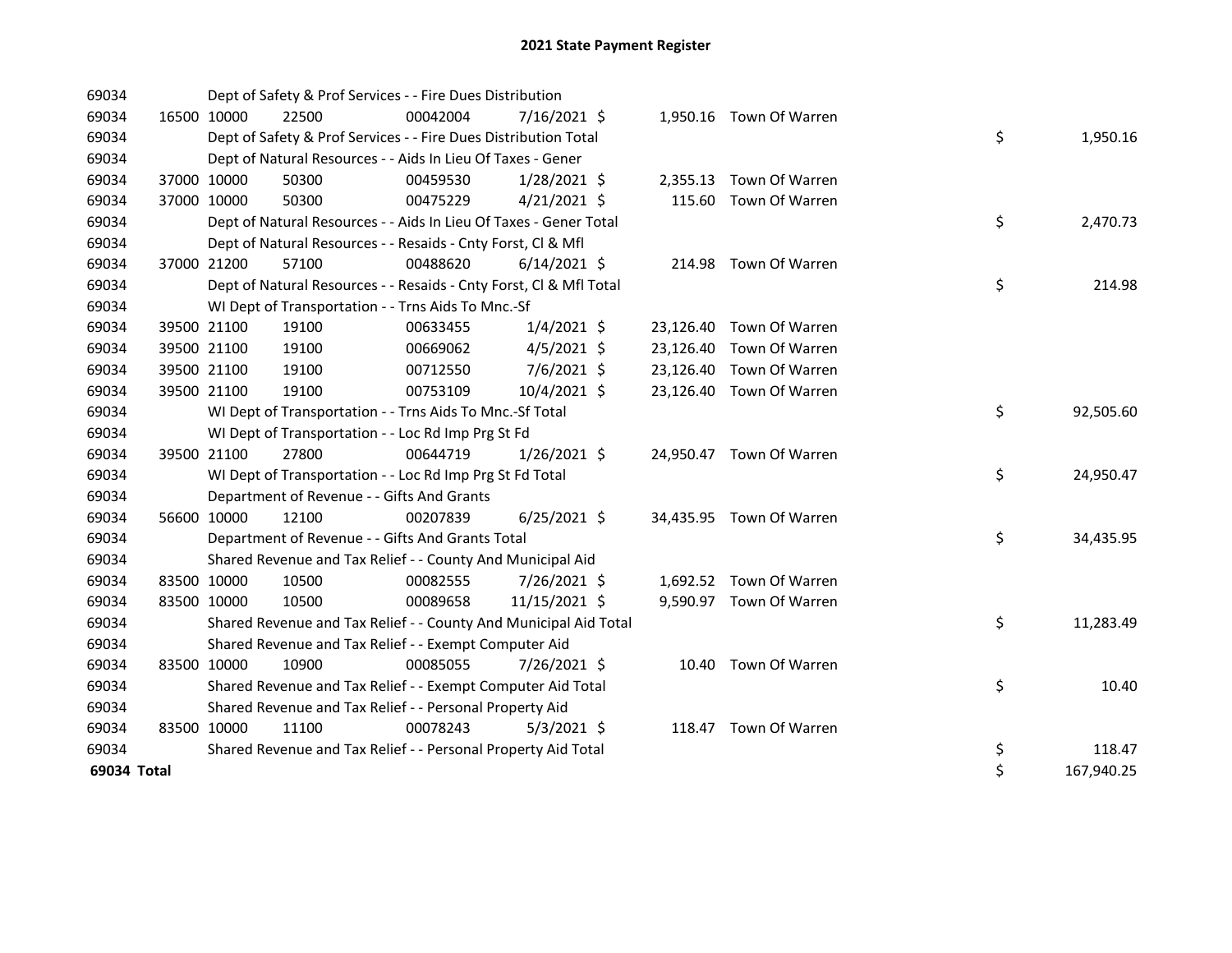| 69036 |             |             | Dept of Safety & Prof Services - - Fire Dues Distribution               |          |                |  |                           |    |            |
|-------|-------------|-------------|-------------------------------------------------------------------------|----------|----------------|--|---------------------------|----|------------|
| 69036 |             | 16500 10000 | 22500                                                                   | 00042006 | 7/16/2021 \$   |  | 5,189.89 Town Of Wautoma  |    |            |
| 69036 |             |             | Dept of Safety & Prof Services - - Fire Dues Distribution Total         |          |                |  |                           | \$ | 5,189.89   |
| 69036 |             |             | Dept of Natural Resources - - Aids In Lieu Of Taxes - Gener             |          |                |  |                           |    |            |
| 69036 |             | 37000 10000 | 50300                                                                   | 00459643 | $1/28/2021$ \$ |  | 3,766.69 Town Of Wautoma  |    |            |
| 69036 |             | 37000 10000 | 50300                                                                   | 00475978 | $4/21/2021$ \$ |  | 777.52 Town Of Wautoma    |    |            |
| 69036 |             |             | Dept of Natural Resources - - Aids In Lieu Of Taxes - Gener Total       |          |                |  |                           | \$ | 4,544.21   |
| 69036 |             |             | Dept of Natural Resources - - Resaids - Cnty Forst, Cl & Mfl            |          |                |  |                           |    |            |
| 69036 | 37000 21200 |             | 57100                                                                   | 00488621 | $6/14/2021$ \$ |  | 512.80 Town Of Wautoma    |    |            |
| 69036 |             |             | Dept of Natural Resources - - Resaids - Cnty Forst, Cl & Mfl Total      |          |                |  |                           | \$ | 512.80     |
| 69036 |             |             | Dept of Natural Resources - - Aids In Lieu Of Taxes - Sum S             |          |                |  |                           |    |            |
| 69036 |             | 37000 21200 | 57900                                                                   | 00475977 | $4/21/2021$ \$ |  | 247.40 Town Of Wautoma    |    |            |
| 69036 |             |             | Dept of Natural Resources - - Aids In Lieu Of Taxes - Sum S Total       |          |                |  |                           | \$ | 247.40     |
| 69036 |             |             | WI Dept of Transportation - - Trns Aids To Mnc.-Sf                      |          |                |  |                           |    |            |
| 69036 |             | 39500 21100 | 19100                                                                   | 00633456 | $1/4/2021$ \$  |  | 27,252.36 Town Of Wautoma |    |            |
| 69036 |             | 39500 21100 | 19100                                                                   | 00669063 | $4/5/2021$ \$  |  | 27,252.36 Town Of Wautoma |    |            |
| 69036 |             | 39500 21100 | 19100                                                                   | 00712551 | $7/6/2021$ \$  |  | 27,252.36 Town Of Wautoma |    |            |
| 69036 |             | 39500 21100 | 19100                                                                   | 00753110 | $10/4/2021$ \$ |  | 27,252.36 Town Of Wautoma |    |            |
| 69036 |             |             | WI Dept of Transportation - - Trns Aids To Mnc.-Sf Total                |          |                |  |                           | \$ | 109,009.44 |
| 69036 |             |             | Department of Revenue - - Gifts And Grants                              |          |                |  |                           |    |            |
| 69036 |             | 56600 10000 | 12100                                                                   | 00207840 | $6/25/2021$ \$ |  | 67,615.89 Town Of Wautoma |    |            |
| 69036 |             |             | Department of Revenue - - Gifts And Grants Total                        |          |                |  |                           | \$ | 67,615.89  |
| 69036 |             |             | Shared Revenue and Tax Relief - - County And Municipal Aid              |          |                |  |                           |    |            |
| 69036 |             | 83500 10000 | 10500                                                                   | 00082556 | 7/26/2021 \$   |  | 2,309.78 Town Of Wautoma  |    |            |
| 69036 |             | 83500 10000 | 10500                                                                   | 00089659 | 11/15/2021 \$  |  | 13,088.73 Town Of Wautoma |    |            |
| 69036 |             |             | Shared Revenue and Tax Relief - - County And Municipal Aid Total        |          |                |  |                           | \$ | 15,398.51  |
| 69036 |             |             | Shared Revenue and Tax Relief - - Exempt Computer Aid                   |          |                |  |                           |    |            |
| 69036 |             | 83500 10000 | 10900                                                                   | 00085056 | 7/26/2021 \$   |  | 248.38 Town Of Wautoma    |    |            |
| 69036 |             |             | Shared Revenue and Tax Relief - - Exempt Computer Aid Total             |          |                |  |                           | \$ | 248.38     |
| 69036 |             |             | Shared Revenue and Tax Relief - - Utility Aid                           |          |                |  |                           |    |            |
| 69036 |             | 83500 10000 | 11000                                                                   | 00082556 | 7/26/2021 \$   |  | 67.13 Town Of Wautoma     |    |            |
| 69036 |             | 83500 10000 | 11000                                                                   | 00089659 | 11/15/2021 \$  |  | 3,180.22 Town Of Wautoma  |    |            |
| 69036 |             |             | Shared Revenue and Tax Relief - - Utility Aid Total                     |          |                |  |                           | \$ | 3,247.35   |
| 69036 |             |             | Shared Revenue and Tax Relief - - Personal Property Aid                 |          |                |  |                           |    |            |
| 69036 |             | 83500 10000 | 11100                                                                   | 00078244 | $5/3/2021$ \$  |  | 1,213.64 Town Of Wautoma  |    |            |
| 69036 |             |             | Shared Revenue and Tax Relief - - Personal Property Aid Total           |          |                |  |                           | \$ | 1,213.64   |
| 69036 |             |             | Shared Revenue and Tax Relief - - State Aid; Video Service Provider Fee |          |                |  |                           |    |            |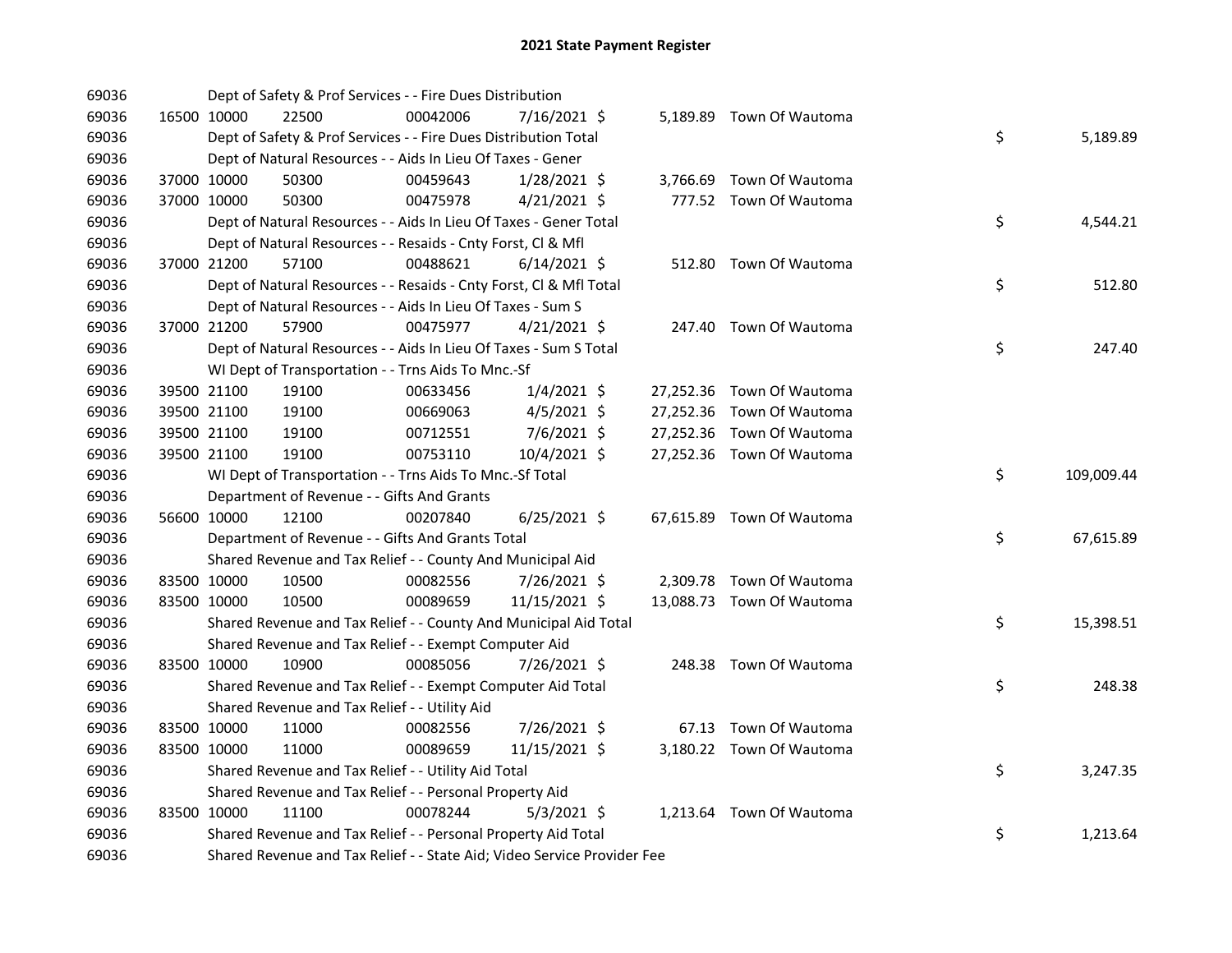| 69036       | 83500 10000 | 11200 | 00083283 | 7/26/2021 \$                                                                  | 1.683.75 Town Of Wautoma |            |
|-------------|-------------|-------|----------|-------------------------------------------------------------------------------|--------------------------|------------|
| 69036       |             |       |          | Shared Revenue and Tax Relief - - State Aid; Video Service Provider Fee Total |                          | 1,683.75   |
| 69036 Total |             |       |          |                                                                               |                          | 208,911.26 |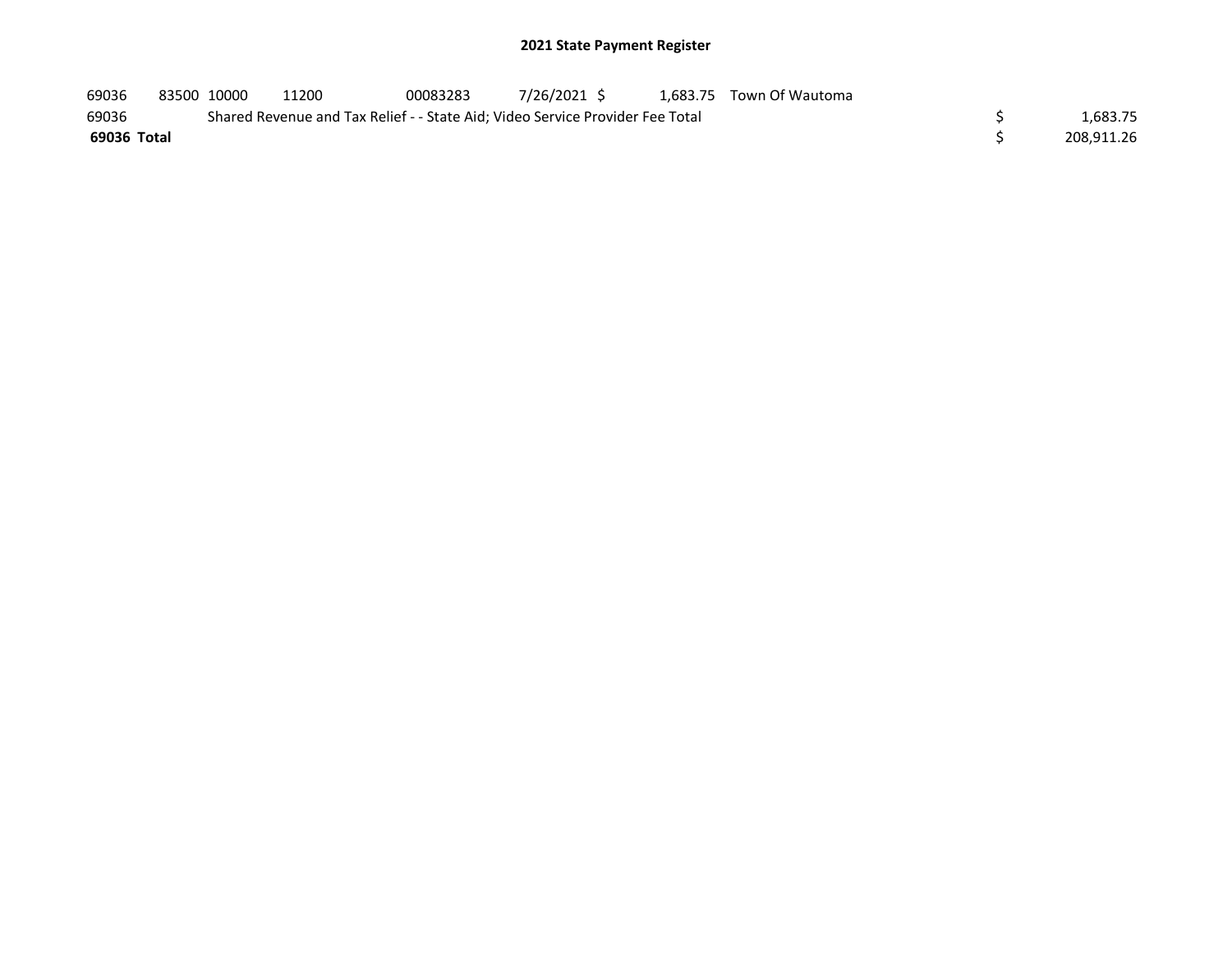| 69111 |             |             | Dept of Safety & Prof Services - - Fire Dues Distribution          |          |                |          |                             |    |           |
|-------|-------------|-------------|--------------------------------------------------------------------|----------|----------------|----------|-----------------------------|----|-----------|
| 69111 |             | 16500 10000 | 22500                                                              | 00041986 | 7/16/2021 \$   |          | 1,304.32 Village Of Coloma  |    |           |
| 69111 |             |             | Dept of Safety & Prof Services - - Fire Dues Distribution Total    |          |                |          |                             | \$ | 1,304.32  |
| 69111 |             |             | Dept of Natural Resources - - General Program Operations --        |          |                |          |                             |    |           |
| 69111 |             | 37000 21200 | 25400                                                              | 00472001 | 4/20/2021 \$   |          | 136.75 Village Of Coloma    |    |           |
| 69111 |             | 37000 21200 | 25400                                                              | 00478264 | 4/29/2021 \$   | 273.50   | Village Of Coloma           |    |           |
| 69111 |             | 37000 21200 | 25400                                                              | 00478685 | $5/4/2021$ \$  | 1,506.25 | Village Of Coloma           |    |           |
| 69111 |             | 37000 21200 | 25400                                                              | 00481526 | 5/21/2021 \$   | 410.25   | Village Of Coloma           |    |           |
| 69111 |             | 37000 21200 | 25400                                                              | 00497710 | 7/19/2021 \$   | 261.25   | Village Of Coloma           |    |           |
| 69111 |             | 37000 21200 | 25400                                                              | 00522575 | 12/17/2021 \$  |          | 149.00 Village Of Coloma    |    |           |
| 69111 |             |             | Dept of Natural Resources - - General Program Operations -- Total  |          |                |          |                             | \$ | 2,737.00  |
| 69111 |             |             | Dept of Natural Resources - - Resaids - Fire Suppress Grant        |          |                |          |                             |    |           |
| 69111 |             | 37000 21200 | 54500                                                              | 00478288 | 4/30/2021 \$   |          | 5,112.42 Village Of Coloma  |    |           |
| 69111 |             |             | Dept of Natural Resources - - Resaids - Fire Suppress Grant Total  |          |                |          |                             | \$ | 5,112.42  |
| 69111 |             |             | Dept of Natural Resources - - Resaids - Cnty Forst, Cl & Mfl       |          |                |          |                             |    |           |
| 69111 |             | 37000 21200 | 57100                                                              | 00488622 | $6/14/2021$ \$ |          | 10.02 Village Of Coloma     |    |           |
| 69111 |             |             | Dept of Natural Resources - - Resaids - Cnty Forst, Cl & Mfl Total |          |                |          |                             | \$ | 10.02     |
| 69111 |             |             | WI Dept of Transportation - - Trns Aids To Mnc.-Sf                 |          |                |          |                             |    |           |
| 69111 |             | 39500 21100 | 19100                                                              | 00633457 | $1/4/2021$ \$  |          | 7,503.98 Village Of Coloma  |    |           |
| 69111 |             | 39500 21100 | 19100                                                              | 00669064 | $4/5/2021$ \$  | 7,503.98 | Village Of Coloma           |    |           |
| 69111 |             | 39500 21100 | 19100                                                              | 00712552 | $7/6/2021$ \$  | 7,503.98 | Village Of Coloma           |    |           |
| 69111 |             | 39500 21100 | 19100                                                              | 00753111 | 10/4/2021 \$   |          | 7,504.00 Village Of Coloma  |    |           |
| 69111 |             |             | WI Dept of Transportation - - Trns Aids To Mnc.-Sf Total           |          |                |          |                             | \$ | 30,015.94 |
| 69111 |             |             | Elections Commission - - General Program Ops, GPR                  |          |                |          |                             |    |           |
| 69111 |             | 51000 10000 | 10100                                                              | 00005167 | $1/11/2021$ \$ |          | 121.75 Village Of Coloma    |    |           |
| 69111 |             |             | Elections Commission - - General Program Ops, GPR Total            |          |                |          |                             | \$ | 121.75    |
| 69111 |             |             | Department of Revenue - - Gifts And Grants                         |          |                |          |                             |    |           |
| 69111 |             | 56600 10000 | 12100                                                              | 00207841 | $6/25/2021$ \$ |          | 23,445.76 Village Of Coloma |    |           |
| 69111 |             |             | Department of Revenue - - Gifts And Grants Total                   |          |                |          |                             | \$ | 23,445.76 |
| 69111 |             |             | Shared Revenue and Tax Relief - - County And Municipal Aid         |          |                |          |                             |    |           |
| 69111 | 83500 10000 |             | 10500                                                              | 00082557 | 7/26/2021 \$   |          | 12,838.00 Village Of Coloma |    |           |
| 69111 |             | 83500 10000 | 10500                                                              | 00089660 | 11/15/2021 \$  |          | 72,748.68 Village Of Coloma |    |           |
| 69111 |             |             | Shared Revenue and Tax Relief - - County And Municipal Aid Total   |          |                |          |                             | \$ | 85,586.68 |
| 69111 |             |             | Shared Revenue and Tax Relief - - Exempt Computer Aid              |          |                |          |                             |    |           |
| 69111 |             | 83500 10000 | 10900                                                              | 00085057 | 7/26/2021 \$   |          | 39.20 Village Of Coloma     |    |           |
| 69111 |             |             | Shared Revenue and Tax Relief - - Exempt Computer Aid Total        |          |                |          |                             | \$ | 39.20     |
| 69111 |             |             | Shared Revenue and Tax Relief - - Personal Property Aid            |          |                |          |                             |    |           |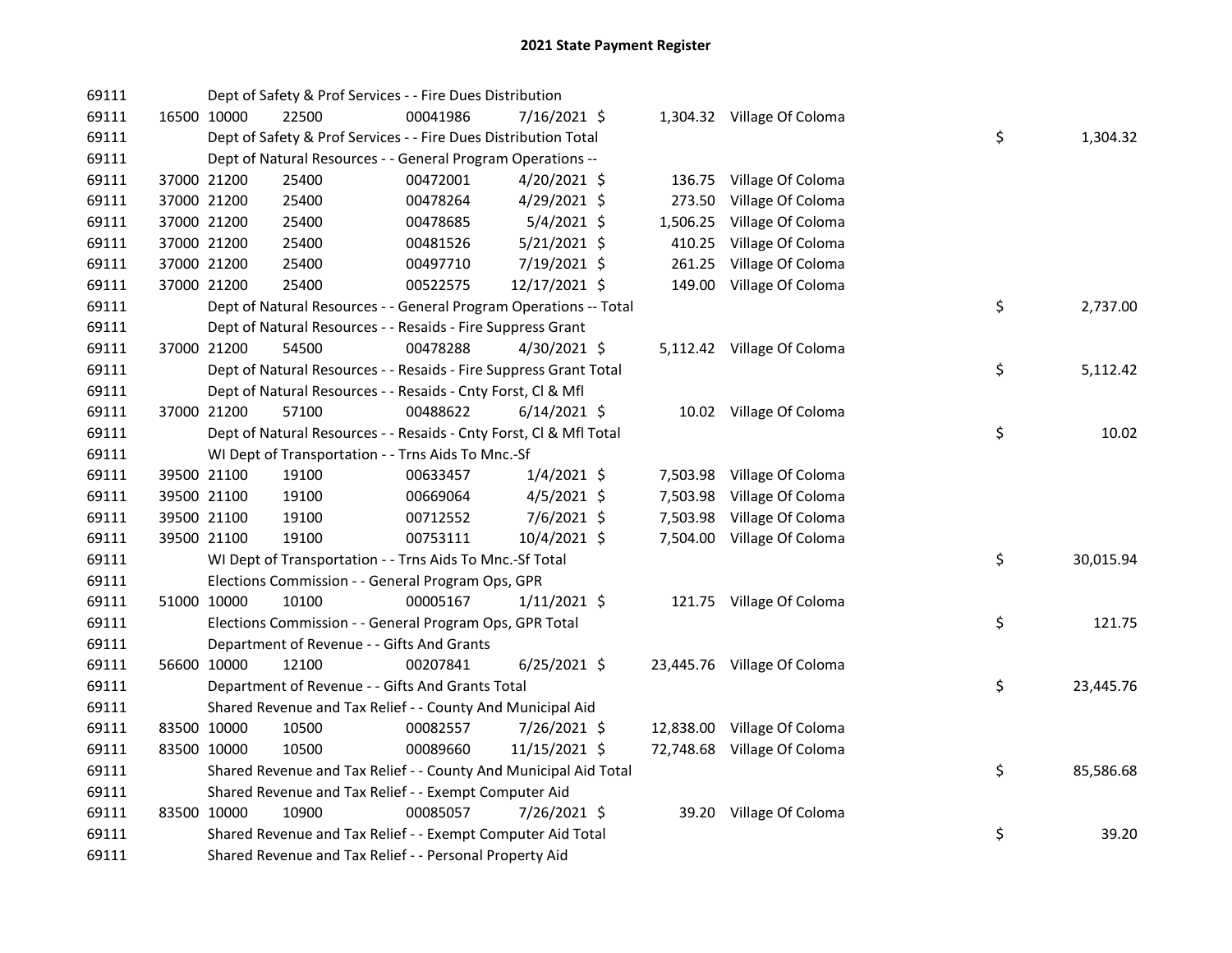| 69111       | 83500 10000 | 11100 | 00078245                                                                      | $5/3/2021$ \$ | 1,187.32 | Village Of Coloma        |            |
|-------------|-------------|-------|-------------------------------------------------------------------------------|---------------|----------|--------------------------|------------|
| 69111       | 83500 10000 | 11100 | 00079067                                                                      | $5/3/2021$ \$ | 7.387.49 | Village Of Coloma        |            |
| 69111       |             |       | Shared Revenue and Tax Relief - - Personal Property Aid Total                 |               |          |                          | 8.574.81   |
| 69111       |             |       | Shared Revenue and Tax Relief - - State Aid; Video Service Provider Fee       |               |          |                          |            |
| 69111       | 83500 10000 | 11200 | 00083284                                                                      | 7/26/2021 \$  |          | 772.75 Village Of Coloma |            |
| 69111       |             |       | Shared Revenue and Tax Relief - - State Aid; Video Service Provider Fee Total |               |          |                          | 772.75     |
| 69111 Total |             |       |                                                                               |               |          |                          | 157,720.65 |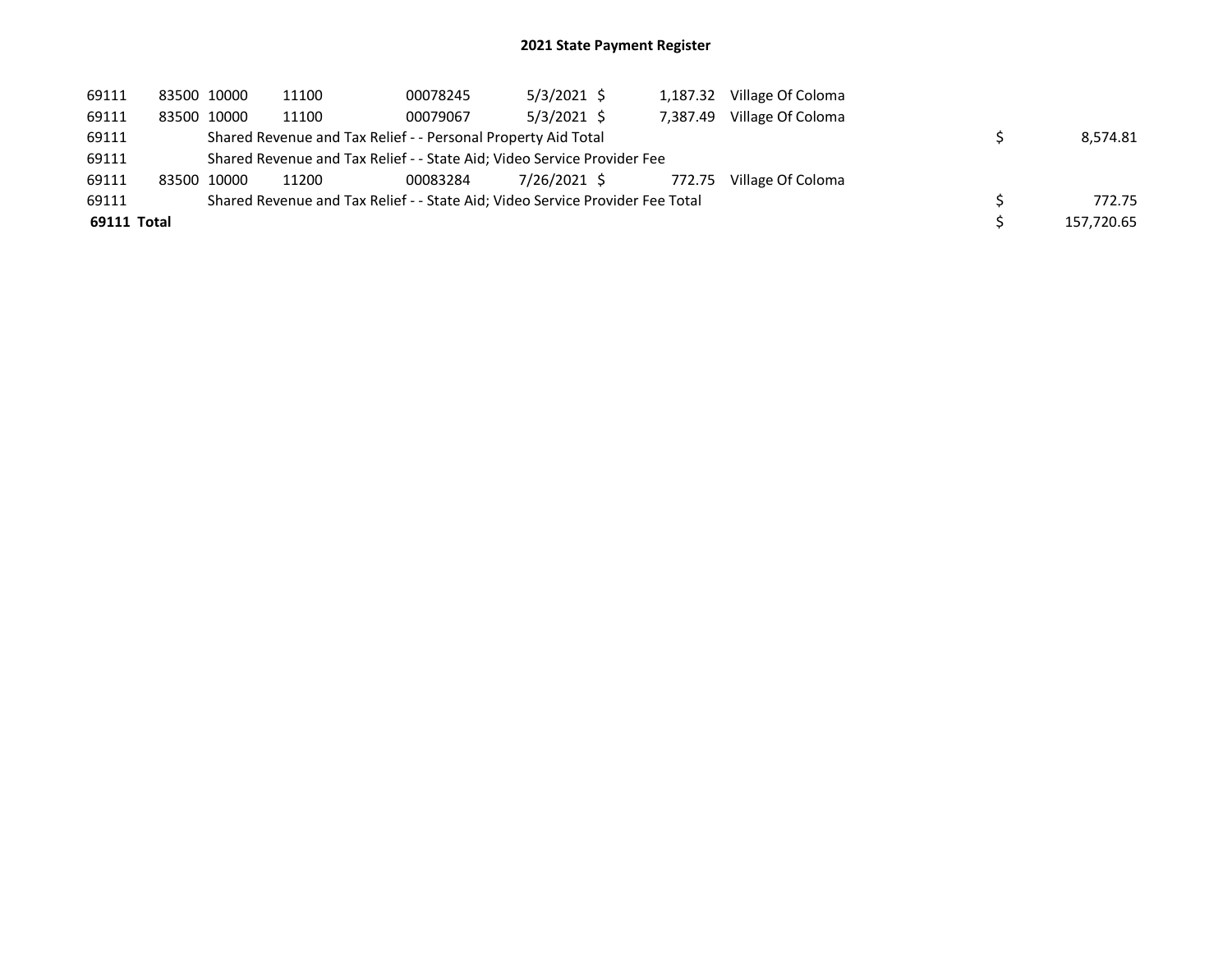| 69136       |             | Dept of Safety & Prof Services - - Fire Dues Distribution          |          |                |  |                               |    |            |
|-------------|-------------|--------------------------------------------------------------------|----------|----------------|--|-------------------------------|----|------------|
| 69136       | 16500 10000 | 22500                                                              | 00041990 | 7/19/2021 \$   |  | 788.16 Village Of Hancock     |    |            |
| 69136       |             | Dept of Safety & Prof Services - - Fire Dues Distribution Total    |          |                |  |                               | \$ | 788.16     |
| 69136       |             | Dept of Natural Resources - - Seg Earned                           |          |                |  |                               |    |            |
| 69136       | 37000 21200 | 100SE                                                              | 00474060 | 4/16/2021 \$   |  | 637.78 Village Of Hancock     |    |            |
| 69136       |             | Dept of Natural Resources - - Seg Earned Total                     |          |                |  |                               | \$ | 637.78     |
| 69136       |             | Dept of Natural Resources - - Resaids - Cnty Forst, Cl & Mfl       |          |                |  |                               |    |            |
| 69136       | 37000 21200 | 57100                                                              | 00488623 | $6/15/2021$ \$ |  | 7.80 Village Of Hancock       |    |            |
| 69136       |             | Dept of Natural Resources - - Resaids - Cnty Forst, CI & Mfl Total |          |                |  |                               | \$ | 7.80       |
| 69136       |             | WI Dept of Transportation - - Trns Aids To Mnc.-Sf                 |          |                |  |                               |    |            |
| 69136       | 39500 21100 | 19100                                                              | 00633458 | $1/4/2021$ \$  |  | 6,245.42 Village Of Hancock   |    |            |
| 69136       | 39500 21100 | 19100                                                              | 00669065 | $4/5/2021$ \$  |  | 6,245.42 Village Of Hancock   |    |            |
| 69136       | 39500 21100 | 19100                                                              | 00712553 | 7/6/2021 \$    |  | 6,245.42 Village Of Hancock   |    |            |
| 69136       | 39500 21100 | 19100                                                              | 00753112 | 10/4/2021 \$   |  | 6,245.42 Village Of Hancock   |    |            |
| 69136       |             | WI Dept of Transportation - - Trns Aids To Mnc.-Sf Total           |          |                |  |                               | \$ | 24,981.68  |
| 69136       |             | Department of Justice - - Officer training reimbursement           |          |                |  |                               |    |            |
| 69136       | 45500 10000 | 21400                                                              | 00105317 | 11/16/2021 \$  |  | 160.00 Village Of Hancock     |    |            |
| 69136       |             | Department of Justice - - Officer training reimbursement Total     |          |                |  |                               | \$ | 160.00     |
| 69136       |             | Department of Revenue - - Gifts And Grants                         |          |                |  |                               |    |            |
| 69136       | 56600 10000 | 12100                                                              | 00207842 | $6/25/2021$ \$ |  | 21,195.38 Village Of Hancock  |    |            |
| 69136       |             | Department of Revenue - - Gifts And Grants Total                   |          |                |  |                               | \$ | 21,195.38  |
| 69136       |             | Shared Revenue and Tax Relief - - County And Municipal Aid         |          |                |  |                               |    |            |
| 69136       | 83500 10000 | 10500                                                              | 00082558 | 7/26/2021 \$   |  | 22,736.70 Village Of Hancock  |    |            |
| 69136       | 83500 10000 | 10500                                                              | 00089661 | 11/15/2021 \$  |  | 128,841.28 Village Of Hancock |    |            |
| 69136       |             | Shared Revenue and Tax Relief - - County And Municipal Aid Total   |          |                |  |                               | \$ | 151,577.98 |
| 69136       |             | Shared Revenue and Tax Relief - - Exempt Computer Aid              |          |                |  |                               |    |            |
| 69136       | 83500 10000 | 10900                                                              | 00085058 | 7/26/2021 \$   |  | 20.78 Village Of Hancock      |    |            |
| 69136       |             | Shared Revenue and Tax Relief - - Exempt Computer Aid Total        |          |                |  |                               | \$ | 20.78      |
| 69136       |             | Shared Revenue and Tax Relief - - Personal Property Aid            |          |                |  |                               |    |            |
| 69136       | 83500 10000 | 11100                                                              | 00078246 | $5/3/2021$ \$  |  | 33.66 Village Of Hancock      |    |            |
| 69136       |             | Shared Revenue and Tax Relief - - Personal Property Aid Total      |          |                |  |                               | \$ | 33.66      |
| 69136 Total |             |                                                                    |          |                |  |                               | \$ | 199,403.22 |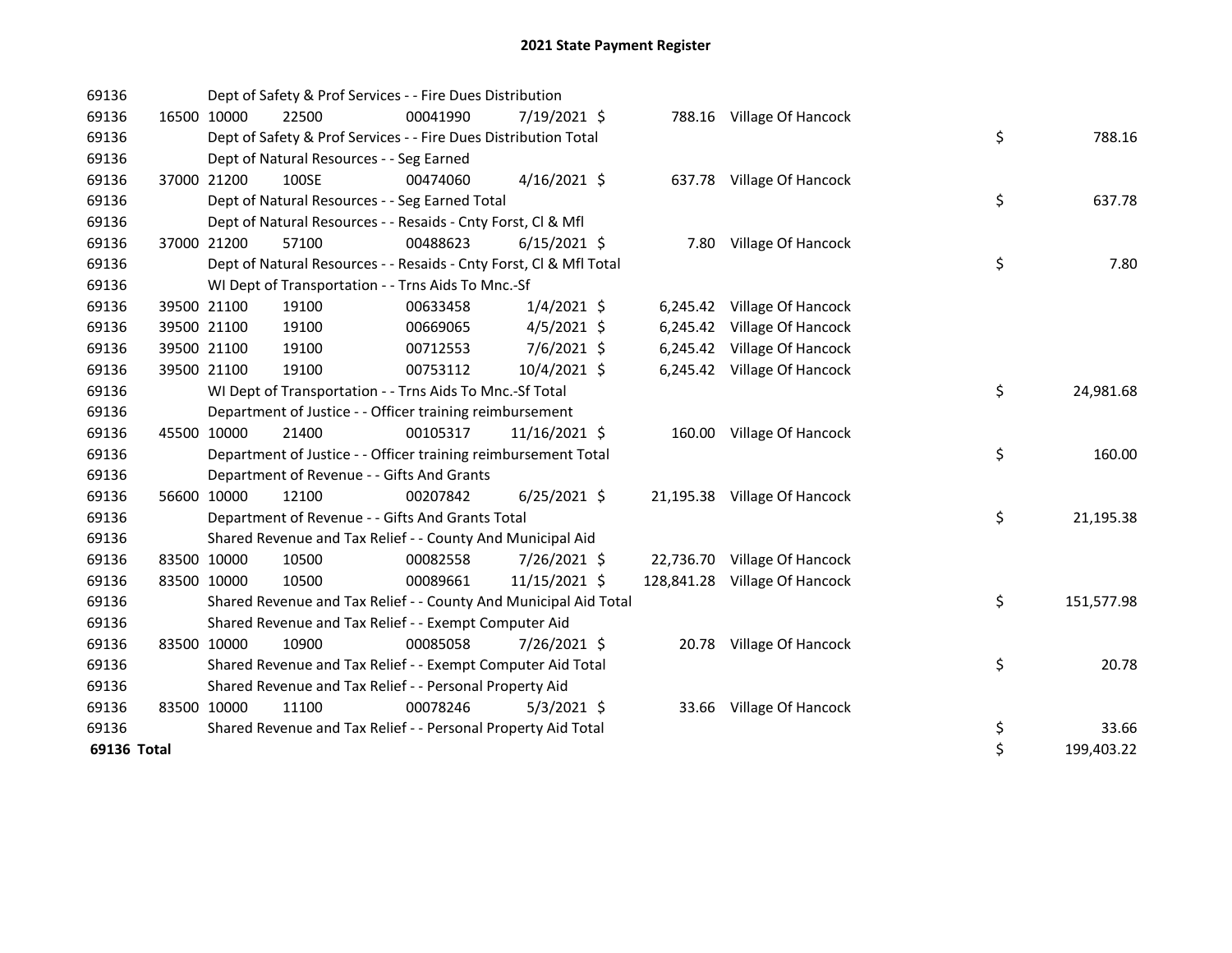| 69146       |             | Dept of Safety & Prof Services - - Fire Dues Distribution                     |          |                |          |                                |    |           |
|-------------|-------------|-------------------------------------------------------------------------------|----------|----------------|----------|--------------------------------|----|-----------|
| 69146       | 16500 10000 | 22500                                                                         | 00041992 | 7/16/2021 \$   |          | 729.39 Village Of Lohrville    |    |           |
| 69146       |             | Dept of Safety & Prof Services - - Fire Dues Distribution Total               |          |                |          |                                | \$ | 729.39    |
| 69146       |             | Dept of Natural Resources - - Resaids - Cnty Forst, Cl & Mfl                  |          |                |          |                                |    |           |
| 69146       | 37000 21200 | 57100                                                                         | 00488624 | $6/14/2021$ \$ |          | 14.74 Village Of Lohrville     |    |           |
| 69146       |             | Dept of Natural Resources - - Resaids - Cnty Forst, Cl & Mfl Total            |          |                |          |                                | \$ | 14.74     |
| 69146       |             | WI Dept of Transportation - - Trns Aids To Mnc.-Sf                            |          |                |          |                                |    |           |
| 69146       | 39500 21100 | 19100                                                                         | 00633459 | $1/4/2021$ \$  |          | 5,913.00 Village Of Lohrville  |    |           |
| 69146       | 39500 21100 | 19100                                                                         | 00669066 | $4/5/2021$ \$  | 5,913.00 | Village Of Lohrville           |    |           |
| 69146       | 39500 21100 | 19100                                                                         | 00712554 | 7/6/2021 \$    | 5,913.00 | Village Of Lohrville           |    |           |
| 69146       | 39500 21100 | 19100                                                                         | 00753113 | 10/4/2021 \$   |          | 5,913.00 Village Of Lohrville  |    |           |
| 69146       |             | WI Dept of Transportation - - Trns Aids To Mnc.-Sf Total                      |          |                |          |                                | \$ | 23,652.00 |
| 69146       |             | Department of Revenue - - Gifts And Grants                                    |          |                |          |                                |    |           |
| 69146       | 56600 10000 | 12100                                                                         | 00207843 | $6/25/2021$ \$ |          | 20,358.03 Village Of Lohrville |    |           |
| 69146       |             | Department of Revenue - - Gifts And Grants Total                              |          |                |          |                                | \$ | 20,358.03 |
| 69146       |             | Shared Revenue and Tax Relief - - County And Municipal Aid                    |          |                |          |                                |    |           |
| 69146       | 83500 10000 | 10500                                                                         | 00082559 | 7/26/2021 \$   |          | 4,641.85 Village Of Lohrville  |    |           |
| 69146       | 83500 10000 | 10500                                                                         | 00089662 | 11/15/2021 \$  |          | 26,303.79 Village Of Lohrville |    |           |
| 69146       |             | Shared Revenue and Tax Relief - - County And Municipal Aid Total              |          |                |          |                                | \$ | 30,945.64 |
| 69146       |             | Shared Revenue and Tax Relief - - Exempt Computer Aid                         |          |                |          |                                |    |           |
| 69146       | 83500 10000 | 10900                                                                         | 00085059 | 7/26/2021 \$   |          | 2.08 Village Of Lohrville      |    |           |
| 69146       |             | Shared Revenue and Tax Relief - - Exempt Computer Aid Total                   |          |                |          |                                | \$ | 2.08      |
| 69146       |             | Shared Revenue and Tax Relief - - Utility Aid                                 |          |                |          |                                |    |           |
| 69146       | 83500 10000 | 11000                                                                         | 00082559 | 7/26/2021 \$   |          | 140.13 Village Of Lohrville    |    |           |
| 69146       | 83500 10000 | 11000                                                                         | 00089662 | 11/15/2021 \$  |          | 799.45 Village Of Lohrville    |    |           |
| 69146       |             | Shared Revenue and Tax Relief - - Utility Aid Total                           |          |                |          |                                | \$ | 939.58    |
| 69146       |             | Shared Revenue and Tax Relief - - Personal Property Aid                       |          |                |          |                                |    |           |
| 69146       | 83500 10000 | 11100                                                                         | 00078247 | $5/3/2021$ \$  |          | 47.24 Village Of Lohrville     |    |           |
| 69146       |             | Shared Revenue and Tax Relief - - Personal Property Aid Total                 |          |                |          |                                | \$ | 47.24     |
| 69146       |             | Shared Revenue and Tax Relief - - State Aid; Video Service Provider Fee       |          |                |          |                                |    |           |
| 69146       | 83500 10000 | 11200                                                                         | 00083285 | 7/26/2021 \$   |          | 853.21 Village Of Lohrville    |    |           |
| 69146       |             | Shared Revenue and Tax Relief - - State Aid; Video Service Provider Fee Total |          |                |          |                                | \$ | 853.21    |
| 69146 Total |             |                                                                               |          |                |          |                                | \$ | 77,541.91 |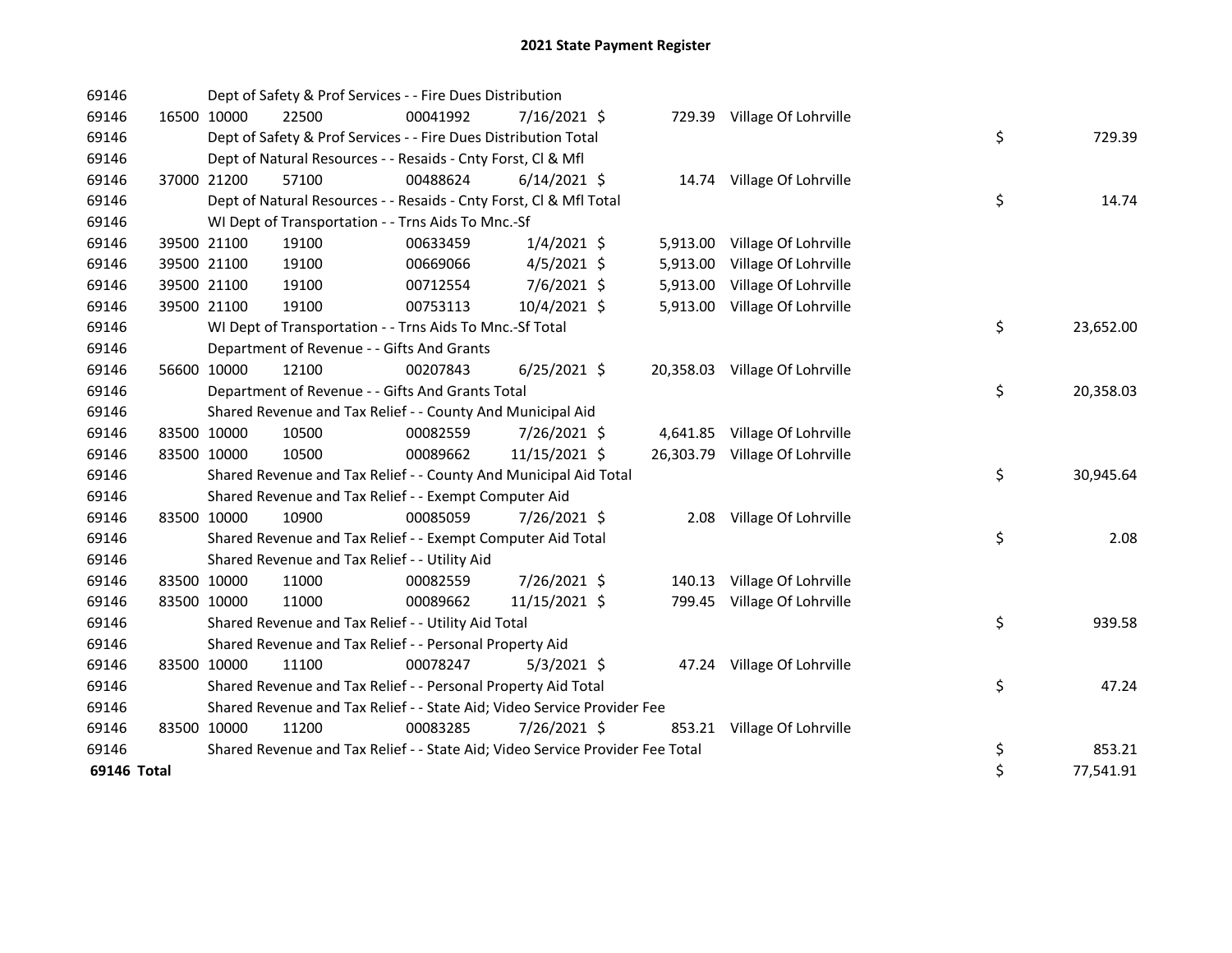| 69171 |             | Dept of Safety & Prof Services - - Fire Dues Distribution         |          |                |        |                                  |    |            |
|-------|-------------|-------------------------------------------------------------------|----------|----------------|--------|----------------------------------|----|------------|
| 69171 | 16500 10000 | 22500                                                             | 00041997 | 7/16/2021 \$   |        | 1,632.74 Village Of Plainfield   |    |            |
| 69171 |             | Dept of Safety & Prof Services - - Fire Dues Distribution Total   |          |                |        |                                  | \$ | 1,632.74   |
| 69171 |             | Dept of Natural Resources - - General Program Operations --       |          |                |        |                                  |    |            |
| 69171 | 37000 21200 | 25400                                                             | 00472102 | 4/22/2021 \$   | 223.50 | Village Of Plainfield            |    |            |
| 69171 | 37000 21200 | 25400                                                             | 00472146 | $4/19/2021$ \$ | 822.50 | Village Of Plainfield            |    |            |
| 69171 | 37000 21200 | 25400                                                             | 00473165 | 4/29/2021 \$   | 180.63 | Village Of Plainfield            |    |            |
| 69171 | 37000 21200 | 25400                                                             | 00492546 | 7/12/2021 \$   | 124.50 | Village Of Plainfield            |    |            |
| 69171 | 37000 21200 | 25400                                                             | 00493772 | 7/12/2021 \$   | 186.75 | Village Of Plainfield            |    |            |
| 69171 | 37000 21200 | 25400                                                             | 00501101 | 8/10/2021 \$   |        | 635.25 Village Of Plainfield     |    |            |
| 69171 |             | Dept of Natural Resources - - General Program Operations -- Total |          |                |        |                                  | \$ | 2,173.13   |
| 69171 |             | WI Dept of Transportation - - Trns Aids To Mnc.-Sf                |          |                |        |                                  |    |            |
| 69171 | 39500 21100 | 19100                                                             | 00633460 | $1/4/2021$ \$  |        | 6,900.53 Village Of Plainfield   |    |            |
| 69171 | 39500 21100 | 19100                                                             | 00669067 | $4/5/2021$ \$  |        | 6,900.53 Village Of Plainfield   |    |            |
| 69171 | 39500 21100 | 19100                                                             | 00712555 | $7/6/2021$ \$  |        | 6,900.53 Village Of Plainfield   |    |            |
| 69171 | 39500 21100 | 19100                                                             | 00753114 | 10/4/2021 \$   |        | 6,900.55 Village Of Plainfield   |    |            |
| 69171 |             | WI Dept of Transportation - - Trns Aids To Mnc.-Sf Total          |          |                |        |                                  | \$ | 27,602.14  |
| 69171 |             | Department of Justice - - Officer training reimbursement          |          |                |        |                                  |    |            |
| 69171 | 45500 10000 | 21400                                                             | 00105746 | 11/23/2021 \$  |        | 160.00 Village Of Plainfield     |    |            |
| 69171 |             | Department of Justice - - Officer training reimbursement Total    |          |                |        |                                  | \$ | 160.00     |
| 69171 |             | Department of Revenue - - Gifts And Grants                        |          |                |        |                                  |    |            |
| 69171 | 56600 10000 | 12100                                                             | 00207844 | $6/25/2021$ \$ |        | 43,751.46 Village Of Plainfield  |    |            |
| 69171 |             | Department of Revenue - - Gifts And Grants Total                  |          |                |        |                                  | \$ | 43,751.46  |
| 69171 |             | Department of Revenue - - Misc Revenue Holding Clearing           |          |                |        |                                  |    |            |
| 69171 | 56600 10000 | 99500                                                             | 00193058 | $3/1/2021$ \$  | 421.00 | Village Of Plainfield            |    |            |
| 69171 | 56600 10000 | 99500                                                             | 00194399 | $3/8/2021$ \$  | 358.00 | Village Of Plainfield            |    |            |
| 69171 | 56600 10000 | 99500                                                             | 00197466 | $4/5/2021$ \$  | 500.00 | Village Of Plainfield            |    |            |
| 69171 | 56600 10000 | 99500                                                             | 00202452 | $5/17/2021$ \$ | 278.75 | Village Of Plainfield            |    |            |
| 69171 | 56600 10000 | 99500                                                             | 00203877 | $6/1/2021$ \$  | 104.00 | Village Of Plainfield            |    |            |
| 69171 | 56600 10000 | 99500                                                             | 00209471 | 7/12/2021 \$   |        | 655.00 Village Of Plainfield     |    |            |
| 69171 |             | Department of Revenue - - Misc Revenue Holding Clearing Total     |          |                |        |                                  | \$ | 2,316.75   |
| 69171 |             | Shared Revenue and Tax Relief - - County And Municipal Aid        |          |                |        |                                  |    |            |
| 69171 | 83500 10000 | 10500                                                             | 00082560 | 7/26/2021 \$   |        | 22,915.52 Village Of Plainfield  |    |            |
| 69171 | 83500 10000 | 10500                                                             | 00089663 | 11/15/2021 \$  |        | 129,854.58 Village Of Plainfield |    |            |
| 69171 |             | Shared Revenue and Tax Relief - - County And Municipal Aid Total  |          |                |        |                                  | \$ | 152,770.10 |
| 69171 |             | Shared Revenue and Tax Relief - - Exempt Computer Aid             |          |                |        |                                  |    |            |
| 69171 | 83500 10000 | 10900                                                             | 00085060 | 7/26/2021 \$   |        | 318.01 Village Of Plainfield     |    |            |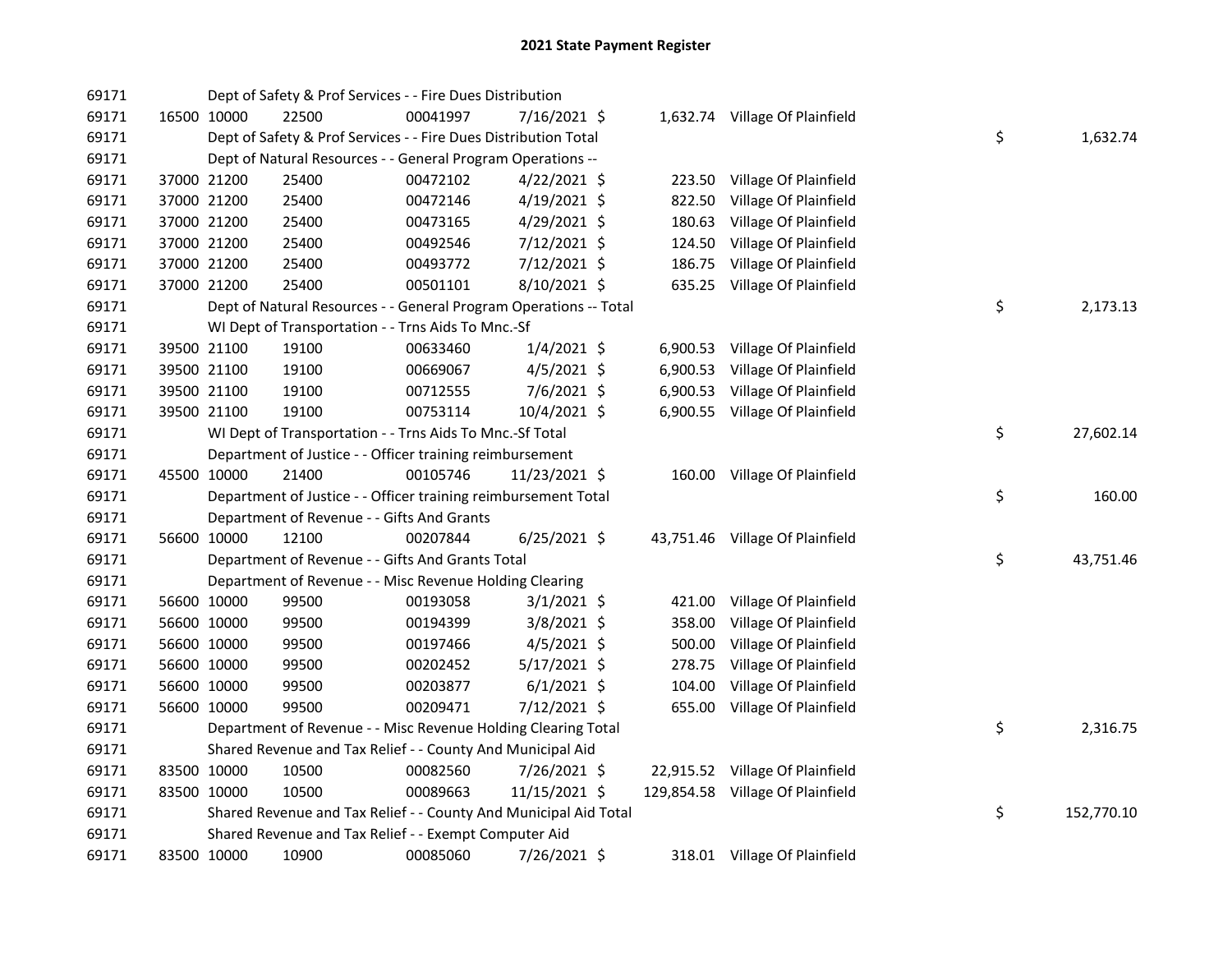| 69171       | 83500 10000 |             | 10900                                                                         | 00085985 | 7/26/2021 \$   |          | 1,055.64 Village Of Plainfield |                |
|-------------|-------------|-------------|-------------------------------------------------------------------------------|----------|----------------|----------|--------------------------------|----------------|
| 69171       |             |             | Shared Revenue and Tax Relief - - Exempt Computer Aid Total                   |          |                |          |                                | \$<br>1,373.65 |
| 69171       |             |             | Shared Revenue and Tax Relief - - Utility Aid                                 |          |                |          |                                |                |
| 69171       |             | 83500 10000 | 11000                                                                         | 00082560 | 7/26/2021 \$   | 22.25    | Village Of Plainfield          |                |
| 69171       |             | 83500 10000 | 11000                                                                         | 00089663 | 11/15/2021 \$  | 170.74   | Village Of Plainfield          |                |
| 69171       |             |             | Shared Revenue and Tax Relief - - Utility Aid Total                           |          |                |          |                                | \$<br>192.99   |
| 69171       |             |             | Shared Revenue and Tax Relief - - Personal Property Aid                       |          |                |          |                                |                |
| 69171       |             | 83500 10000 | 11100                                                                         | 00078248 | $5/3/2021$ \$  | 2,356.43 | Village Of Plainfield          |                |
| 69171       |             | 83500 10000 | 11100                                                                         | 00079068 | $5/3/2021$ \$  | 1,541.39 | Village Of Plainfield          |                |
| 69171       |             |             | Shared Revenue and Tax Relief - - Personal Property Aid Total                 |          |                |          |                                | \$<br>3,897.82 |
| 69171       |             |             | Shared Revenue and Tax Relief - - State Aid; Video Service Provider Fee       |          |                |          |                                |                |
| 69171       |             | 83500 10000 | 11200                                                                         | 00083286 | 7/26/2021 \$   | 1,117.97 | Village Of Plainfield          |                |
| 69171       |             |             | Shared Revenue and Tax Relief - - State Aid; Video Service Provider Fee Total |          |                |          |                                | \$<br>1,117.97 |
| 69171       |             |             | Shared Revenue and Tax Relief - - Lottery & Gaming Credit                     |          |                |          |                                |                |
| 69171       |             | 83500 52100 | 36300                                                                         | 00074487 | $3/22/2021$ \$ | 26.88    | Village Of Plainfield          |                |
| 69171       |             |             | Shared Revenue and Tax Relief - - Lottery & Gaming Credit Total               |          |                |          |                                | \$<br>26.88    |
| 69171 Total |             |             |                                                                               |          |                |          |                                | 237,015.63     |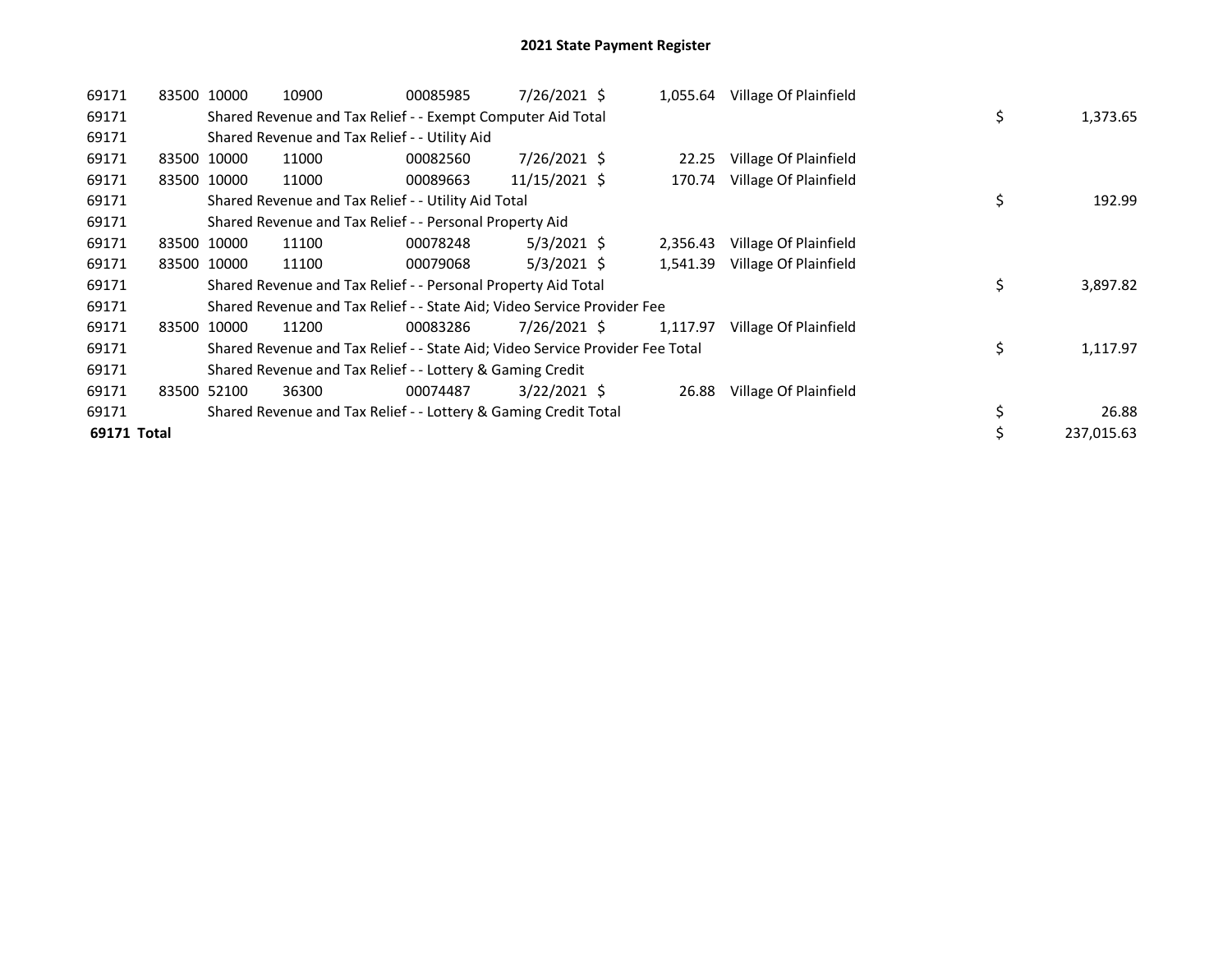| 69176 |             |             | Dept of Safety & Prof Services - - Fire Dues Distribution          |          |                |           |                                 |    |           |
|-------|-------------|-------------|--------------------------------------------------------------------|----------|----------------|-----------|---------------------------------|----|-----------|
| 69176 |             | 16500 10000 | 22500                                                              | 00041999 | 7/15/2021 \$   |           | 2,286.89 Village Of Redgranite  |    |           |
| 69176 |             |             | Dept of Safety & Prof Services - - Fire Dues Distribution Total    |          |                |           |                                 | \$ | 2,286.89  |
| 69176 |             |             | Dept of Natural Resources - - Aids In Lieu Of Taxes - Gener        |          |                |           |                                 |    |           |
| 69176 |             | 37000 10000 | 50300                                                              | 00459708 | $1/27/2021$ \$ |           | 704.11 Village Of Redgranite    |    |           |
| 69176 | 37000 10000 |             | 50300                                                              | 00476597 | 4/21/2021 \$   |           | 60.85 Village Of Redgranite     |    |           |
| 69176 |             |             | Dept of Natural Resources - - Aids In Lieu Of Taxes - Gener Total  |          |                |           |                                 | \$ | 764.96    |
| 69176 |             |             | Dept of Natural Resources - - Resaids - Cnty Forst, Cl & Mfl       |          |                |           |                                 |    |           |
| 69176 | 37000 21200 |             | 57100                                                              | 00488625 | $6/14/2021$ \$ |           | 8.00 Village Of Redgranite      |    |           |
| 69176 |             |             | Dept of Natural Resources - - Resaids - Cnty Forst, CI & Mfl Total |          |                |           |                                 | \$ | 8.00      |
| 69176 |             |             | WI Dept of Transportation - - Trns Aids To Mnc.-Sf                 |          |                |           |                                 |    |           |
| 69176 |             | 39500 21100 | 19100                                                              | 00633461 | $1/4/2021$ \$  |           | 15,006.81 Village Of Redgranite |    |           |
| 69176 |             | 39500 21100 | 19100                                                              | 00669068 | $4/5/2021$ \$  |           | 15,006.81 Village Of Redgranite |    |           |
| 69176 |             | 39500 21100 | 19100                                                              | 00712556 | 7/6/2021 \$    |           | 15,006.81 Village Of Redgranite |    |           |
| 69176 | 39500 21100 |             | 19100                                                              | 00753115 | 10/4/2021 \$   |           | 15,006.84 Village Of Redgranite |    |           |
| 69176 |             |             | WI Dept of Transportation - - Trns Aids To Mnc.-Sf Total           |          |                |           |                                 | \$ | 60,027.27 |
| 69176 |             |             | Department of Corrections - - Energy Costs, Energy-Related A       |          |                |           |                                 |    |           |
| 69176 | 41000 10000 |             | 10600                                                              | 00405164 | $1/20/2021$ \$ |           | 2,610.22 Village Of Redgranite  |    |           |
| 69176 | 41000 10000 |             | 10600                                                              | 00405172 | 1/20/2021 \$   |           | 1,385.62 Village Of Redgranite  |    |           |
| 69176 | 41000 10000 |             | 10600                                                              | 00405176 | 1/20/2021 \$   | 20,882.53 | Village Of Redgranite           |    |           |
| 69176 | 41000 10000 |             | 10600                                                              | 00405181 | 1/20/2021 \$   | 29,615.33 | Village Of Redgranite           |    |           |
| 69176 | 41000 10000 |             | 10600                                                              | 00405185 | 1/20/2021 \$   | 158.10    | Village Of Redgranite           |    |           |
| 69176 | 41000 10000 |             | 10600                                                              | 00405187 | 1/20/2021 \$   | 919.49    | Village Of Redgranite           |    |           |
| 69176 | 41000 10000 |             | 10600                                                              | 00405190 | 1/20/2021 \$   | 174.48    | Village Of Redgranite           |    |           |
| 69176 |             | 41000 10000 | 10600                                                              | 00405192 | 1/20/2021 \$   | 3,236.96  | Village Of Redgranite           |    |           |
| 69176 | 41000 10000 |             | 10600                                                              | 00405194 | 1/20/2021 \$   | 18,918.40 | Village Of Redgranite           |    |           |
| 69176 | 41000 10000 |             | 10600                                                              | 00405196 | 1/20/2021 \$   | 1,001.57  | Village Of Redgranite           |    |           |
| 69176 | 41000 10000 |             | 10600                                                              | 00405896 | 1/22/2021 \$   | 3,582.00  | Village Of Redgranite           |    |           |
| 69176 | 41000 10000 |             | 10600                                                              | 00412310 | 2/26/2021 \$   | 640.00    | Village Of Redgranite           |    |           |
| 69176 | 41000 10000 |             | 10600                                                              | 00419995 | 4/8/2021 \$    | 2,521.48  | Village Of Redgranite           |    |           |
| 69176 | 41000 10000 |             | 10600                                                              | 00419996 | 4/8/2021 \$    | 1,075.24  | Village Of Redgranite           |    |           |
| 69176 | 41000 10000 |             | 10600                                                              | 00419997 | $4/8/2021$ \$  | 18,593.37 | Village Of Redgranite           |    |           |
| 69176 | 41000 10000 |             | 10600                                                              | 00419999 | $4/8/2021$ \$  | 27,613.82 | Village Of Redgranite           |    |           |
| 69176 |             | 41000 10000 | 10600                                                              | 00420000 | $4/8/2021$ \$  | 185.40    | Village Of Redgranite           |    |           |
| 69176 | 41000 10000 |             | 10600                                                              | 00420001 | $4/8/2021$ \$  | 657.00    | Village Of Redgranite           |    |           |
| 69176 |             | 41000 10000 | 10600                                                              | 00420003 | 4/8/2021 \$    | 179.94    | Village Of Redgranite           |    |           |
| 69176 | 41000 10000 |             | 10600                                                              | 00420006 | 4/8/2021 \$    |           | 2,463.00 Village Of Redgranite  |    |           |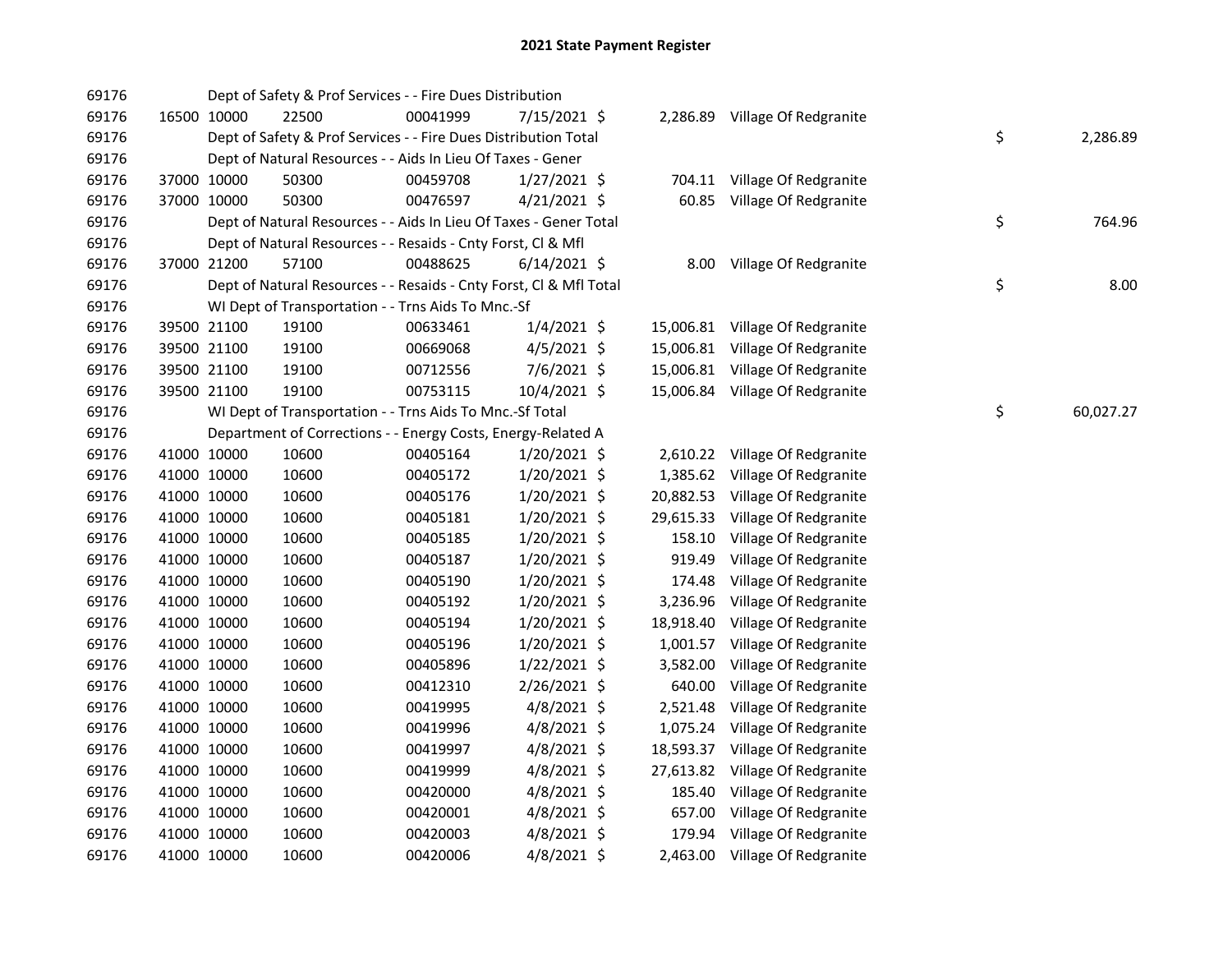| 69176 |             | 41000 10000 | 10600                                                              | 00420008 | 4/8/2021 \$    |           | 21,170.62 Village Of Redgranite  |    |            |
|-------|-------------|-------------|--------------------------------------------------------------------|----------|----------------|-----------|----------------------------------|----|------------|
| 69176 |             | 41000 10000 | 10600                                                              | 00420009 | 4/8/2021 \$    |           | 1,001.57 Village Of Redgranite   |    |            |
| 69176 |             | 41000 10000 | 10600                                                              | 00437673 | 7/9/2021 \$    | 17,163.45 | Village Of Redgranite            |    |            |
| 69176 |             | 41000 10000 | 10600                                                              | 00437686 | 7/9/2021 \$    |           | 1,001.57 Village Of Redgranite   |    |            |
| 69176 |             | 41000 10000 | 10600                                                              | 00437687 | 7/9/2021 \$    | 164.34    | Village Of Redgranite            |    |            |
| 69176 |             | 41000 10000 | 10600                                                              | 00437689 | 7/9/2021 \$    | 1,666.89  | Village Of Redgranite            |    |            |
| 69176 |             | 41000 10000 | 10600                                                              | 00437694 | 7/9/2021 \$    | 2,412.85  | Village Of Redgranite            |    |            |
| 69176 |             | 41000 10000 | 10600                                                              | 00437698 | 7/9/2021 \$    | 1,287.24  | Village Of Redgranite            |    |            |
| 69176 |             | 41000 10000 | 10600                                                              | 00437704 | 7/9/2021 \$    | 22,232.18 | Village Of Redgranite            |    |            |
| 69176 |             | 41000 10000 | 10600                                                              | 00437709 | 7/9/2021 \$    | 15,248.26 | Village Of Redgranite            |    |            |
| 69176 |             | 41000 10000 | 10600                                                              | 00437719 | 7/9/2021 \$    | 971.21    | Village Of Redgranite            |    |            |
| 69176 |             | 41000 10000 | 10600                                                              | 00437723 | 7/9/2021 \$    | 155.76    | Village Of Redgranite            |    |            |
| 69176 |             | 41000 10000 | 10600                                                              | 00454381 | 10/12/2021 \$  | 2,460.28  | Village Of Redgranite            |    |            |
| 69176 |             | 41000 10000 | 10600                                                              | 00454383 | 10/12/2021 \$  |           | 1,126.52 Village Of Redgranite   |    |            |
| 69176 |             | 41000 10000 | 10600                                                              | 00454384 | 10/12/2021 \$  |           | 16,135.62 Village Of Redgranite  |    |            |
| 69176 |             | 41000 10000 | 10600                                                              | 00454386 | 10/12/2021 \$  | 23,384.31 | Village Of Redgranite            |    |            |
| 69176 |             | 41000 10000 | 10600                                                              | 00454388 | 10/12/2021 \$  | 190.08    | Village Of Redgranite            |    |            |
| 69176 |             | 41000 10000 | 10600                                                              | 00454390 | 10/12/2021 \$  |           | 2,102.51 Village Of Redgranite   |    |            |
| 69176 |             | 41000 10000 | 10600                                                              | 00454391 | 10/12/2021 \$  |           | 164.34 Village Of Redgranite     |    |            |
| 69176 |             | 41000 10000 | 10600                                                              | 00454393 | 10/12/2021 \$  | 2,996.87  | Village Of Redgranite            |    |            |
| 69176 |             | 41000 10000 | 10600                                                              | 00454395 | 10/12/2021 \$  | 15,560.73 | Village Of Redgranite            |    |            |
| 69176 |             | 41000 10000 | 10600                                                              | 00454396 | 10/12/2021 \$  |           | 1,001.57 Village Of Redgranite   |    |            |
| 69176 |             |             | Department of Corrections - - Energy Costs, Energy-Related A Total |          |                |           |                                  | \$ | 286,012.72 |
| 69176 |             |             | Department of Justice - - Officer training reimbursement           |          |                |           |                                  |    |            |
| 69176 |             | 45500 10000 | 21400                                                              | 00107157 | 12/27/2021 \$  | 320.00    | Village Of Redgranite            |    |            |
| 69176 |             |             | Department of Justice - - Officer training reimbursement Total     |          |                |           |                                  | \$ | 320.00     |
| 69176 |             |             | Department of Revenue - - Gifts And Grants                         |          |                |           |                                  |    |            |
| 69176 |             | 56600 10000 | 12100                                                              | 00207845 | $6/25/2021$ \$ |           | 111,367.34 Village Of Redgranite |    |            |
| 69176 |             |             | Department of Revenue - - Gifts And Grants Total                   |          |                |           |                                  | \$ | 111,367.34 |
| 69176 |             |             | Shared Revenue and Tax Relief - - County And Municipal Aid         |          |                |           |                                  |    |            |
| 69176 |             | 83500 10000 | 10500                                                              | 00082561 | 7/26/2021 \$   |           | 33,395.72 Village Of Redgranite  |    |            |
| 69176 |             | 83500 10000 | 10500                                                              | 00089664 | 11/15/2021 \$  |           | 189,242.39 Village Of Redgranite |    |            |
| 69176 |             |             | Shared Revenue and Tax Relief - - County And Municipal Aid Total   |          |                |           |                                  | \$ | 222,638.11 |
| 69176 |             |             | Shared Revenue and Tax Relief - - Exempt Computer Aid              |          |                |           |                                  |    |            |
| 69176 |             | 83500 10000 | 10900                                                              | 00085061 | 7/26/2021 \$   |           | 188.10 Village Of Redgranite     |    |            |
| 69176 | 83500 10000 |             | 10900                                                              | 00085986 | 7/26/2021 \$   |           | 176.82 Village Of Redgranite     |    |            |
| 69176 |             |             | Shared Revenue and Tax Relief - - Exempt Computer Aid Total        |          |                |           |                                  | \$ | 364.92     |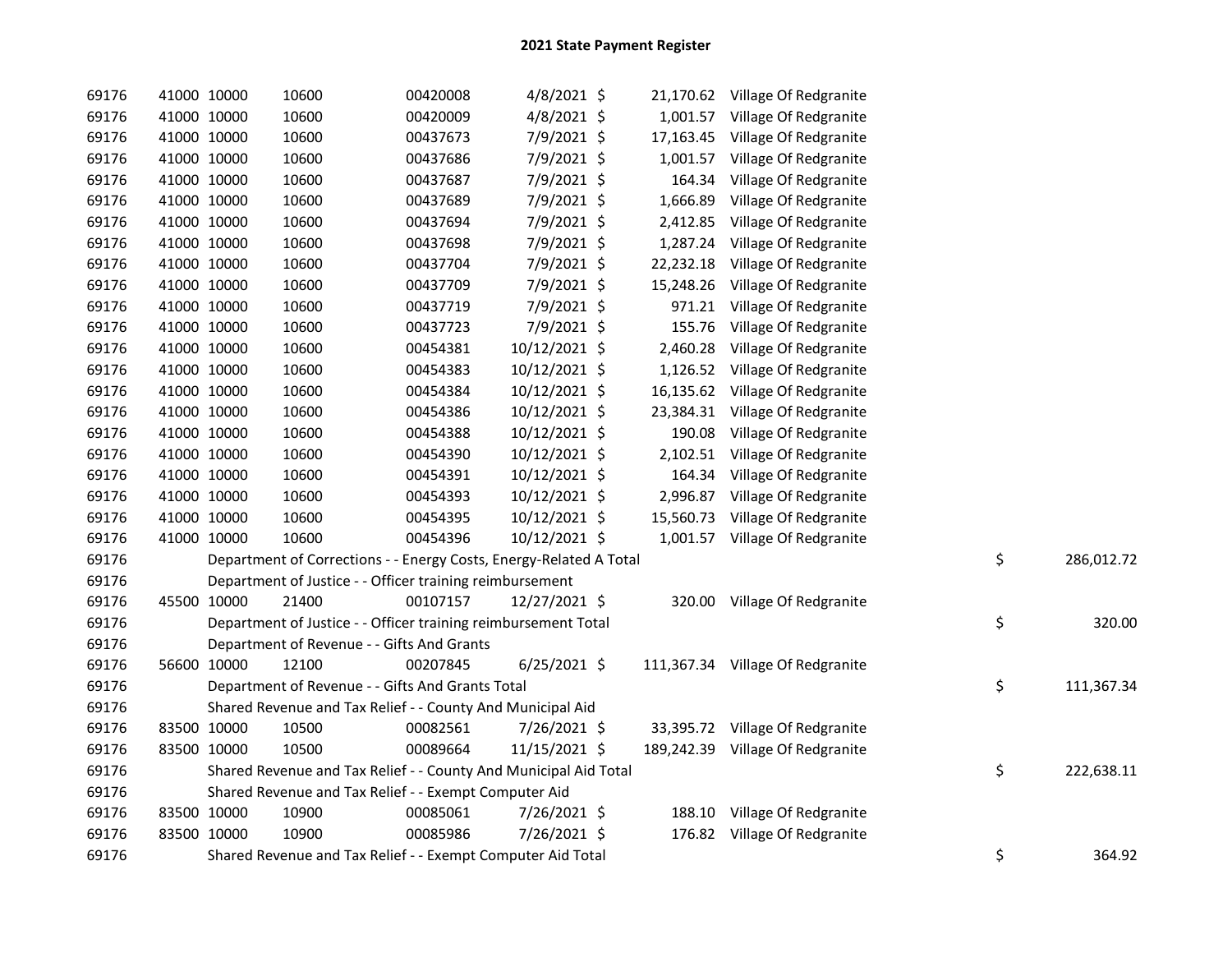| 69176       |             |             | Shared Revenue and Tax Relief - - Personal Property Aid                       |          |                |           |                       |  |            |
|-------------|-------------|-------------|-------------------------------------------------------------------------------|----------|----------------|-----------|-----------------------|--|------------|
| 69176       | 83500 10000 |             | 11100                                                                         | 00079069 | $5/3/2021$ \$  | 1,802.65  | Village Of Redgranite |  |            |
| 69176       |             |             | Shared Revenue and Tax Relief - - Personal Property Aid Total                 |          |                |           |                       |  | 1,802.65   |
| 69176       |             |             | Shared Revenue and Tax Relief - - State Aid; Video Service Provider Fee       |          |                |           |                       |  |            |
| 69176       | 83500 10000 |             | 11200                                                                         | 00083287 | 7/26/2021 \$   | 2.127.51  | Village Of Redgranite |  |            |
| 69176       |             |             | Shared Revenue and Tax Relief - - State Aid; Video Service Provider Fee Total |          |                |           |                       |  | 2,127.51   |
| 69176       |             |             | Shared Revenue and Tax Relief - - Payments For Municipal Svcs                 |          |                |           |                       |  |            |
| 69176       |             | 83500 10000 | 50100                                                                         | 00073846 | $2/1/2021$ \$  | 83.408.17 | Village Of Redgranite |  |            |
| 69176       |             |             | Shared Revenue and Tax Relief - - Payments For Municipal Svcs Total           |          |                |           |                       |  | 83,408.17  |
| 69176       |             |             | Shared Revenue and Tax Relief - - Lottery & Gaming Credit                     |          |                |           |                       |  |            |
| 69176       | 83500 52100 |             | 36300                                                                         | 00074488 | $3/22/2021$ \$ | 411.24    | Village Of Redgranite |  |            |
| 69176       |             |             | Shared Revenue and Tax Relief - - Lottery & Gaming Credit Total               |          |                |           |                       |  | 411.24     |
| 69176 Total |             |             |                                                                               |          |                |           |                       |  | 771.539.78 |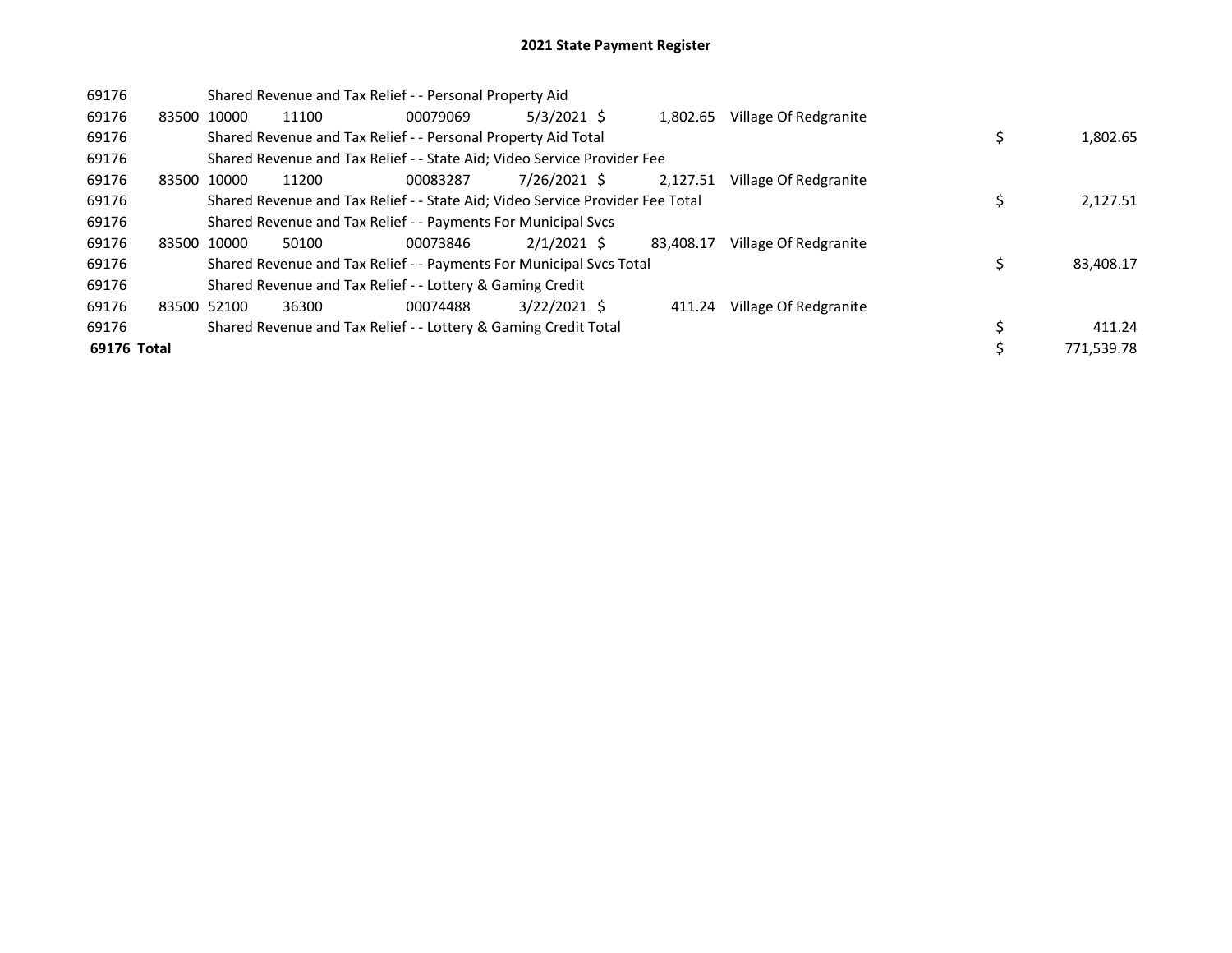| 69191 |             | Dept of Safety & Prof Services - - Fire Dues Distribution          |          |                |        |                                |    |           |
|-------|-------------|--------------------------------------------------------------------|----------|----------------|--------|--------------------------------|----|-----------|
| 69191 | 16500 10000 | 22500                                                              | 00042007 | 7/16/2021 \$   |        | 1,712.29 Village Of Wild Rose  |    |           |
| 69191 |             | Dept of Safety & Prof Services - - Fire Dues Distribution Total    |          |                |        |                                | \$ | 1,712.29  |
| 69191 |             | Dept of Natural Resources - - Aids In Lieu Of Taxes - Gener        |          |                |        |                                |    |           |
| 69191 | 37000 10000 | 50300                                                              | 00475345 | $4/21/2021$ \$ |        | 29.96 Village Of Wild Rose     |    |           |
| 69191 |             | Dept of Natural Resources - - Aids In Lieu Of Taxes - Gener Total  |          |                |        |                                | \$ | 29.96     |
| 69191 |             | Dept of Natural Resources - - Fin Asst For Responsible Units       |          |                |        |                                |    |           |
| 69191 | 37000 27400 | 67000                                                              | 00483069 | 5/21/2021 \$   |        | 5,558.64 Village Of Wild Rose  |    |           |
| 69191 |             | Dept of Natural Resources - - Fin Asst For Responsible Units Total |          |                |        |                                | \$ | 5,558.64  |
| 69191 |             | WI Dept of Transportation - - Trns Aids To Mnc.-Sf                 |          |                |        |                                |    |           |
| 69191 | 39500 21100 | 19100                                                              | 00633462 | $1/4/2021$ \$  |        | 13,108.42 Village Of Wild Rose |    |           |
| 69191 | 39500 21100 | 19100                                                              | 00669069 | $4/5/2021$ \$  |        | 13,108.42 Village Of Wild Rose |    |           |
| 69191 | 39500 21100 | 19100                                                              | 00712557 | 7/6/2021 \$    |        | 13,108.42 Village Of Wild Rose |    |           |
| 69191 | 39500 21100 | 19100                                                              | 00753116 | 10/4/2021 \$   |        | 13,108.43 Village Of Wild Rose |    |           |
| 69191 |             | WI Dept of Transportation - - Trns Aids To Mnc.-Sf Total           |          |                |        |                                | \$ | 52,433.69 |
| 69191 |             | Department of Justice - - Law Enforcement Train, Local             |          |                |        |                                |    |           |
| 69191 | 45500 10000 | 23100                                                              | 00105978 | 11/26/2021 \$  |        | 160.00 Village Of Wild Rose    |    |           |
| 69191 |             | Department of Justice - - Law Enforcement Train, Local Total       |          |                |        |                                | \$ | 160.00    |
| 69191 |             | Department of Revenue - - Gifts And Grants                         |          |                |        |                                |    |           |
| 69191 | 56600 10000 | 12100                                                              | 00207846 | 6/25/2021 \$   |        | 35,796.65 Village Of Wild Rose |    |           |
| 69191 |             | Department of Revenue - - Gifts And Grants Total                   |          |                |        |                                | \$ | 35,796.65 |
| 69191 |             | Department of Revenue - - Misc Revenue Holding Clearing            |          |                |        |                                |    |           |
| 69191 | 56600 10000 | 99500                                                              | 00193057 | $3/1/2021$ \$  | 200.20 | Village Of Wild Rose           |    |           |
| 69191 | 56600 10000 | 99500                                                              | 00193785 | $3/5/2021$ \$  | 394.18 | Village Of Wild Rose           |    |           |
| 69191 | 56600 10000 | 99500                                                              | 00196725 | 3/29/2021 \$   | 100.00 | Village Of Wild Rose           |    |           |
| 69191 | 56600 10000 | 99500                                                              | 00198071 | 4/7/2021 \$    | 520.60 | Village Of Wild Rose           |    |           |
| 69191 | 56600 10000 | 99500                                                              | 00201419 | $5/7/2021$ \$  | 124.00 | Village Of Wild Rose           |    |           |
| 69191 | 56600 10000 | 99500                                                              | 00204646 | $6/7/2021$ \$  | 498.11 | Village Of Wild Rose           |    |           |
| 69191 | 56600 10000 | 99500                                                              | 00209214 | 7/8/2021 \$    | 67.06  | Village Of Wild Rose           |    |           |
| 69191 | 56600 10000 | 99500                                                              | 00211951 | 8/6/2021 \$    | 413.74 | Village Of Wild Rose           |    |           |
| 69191 | 56600 10000 | 99500                                                              | 00213180 | 8/23/2021 \$   | 70.87  | Village Of Wild Rose           |    |           |
| 69191 | 56600 10000 | 99500                                                              | 00214572 | 9/8/2021 \$    | 158.43 | Village Of Wild Rose           |    |           |
| 69191 | 56600 10000 | 99500                                                              | 00216823 | 10/7/2021 \$   |        | 163.17 Village Of Wild Rose    |    |           |
| 69191 |             | Department of Revenue - - Misc Revenue Holding Clearing Total      |          |                |        |                                | \$ | 2,710.36  |
|       |             |                                                                    |          |                |        |                                |    |           |
| 69191 |             | Shared Revenue and Tax Relief - - Expenditure Restraint Program    |          |                |        |                                |    |           |
| 69191 | 83500 10000 | 10100                                                              | 00082562 | 7/26/2021 \$   |        | 8,469.24 Village Of Wild Rose  | \$ |           |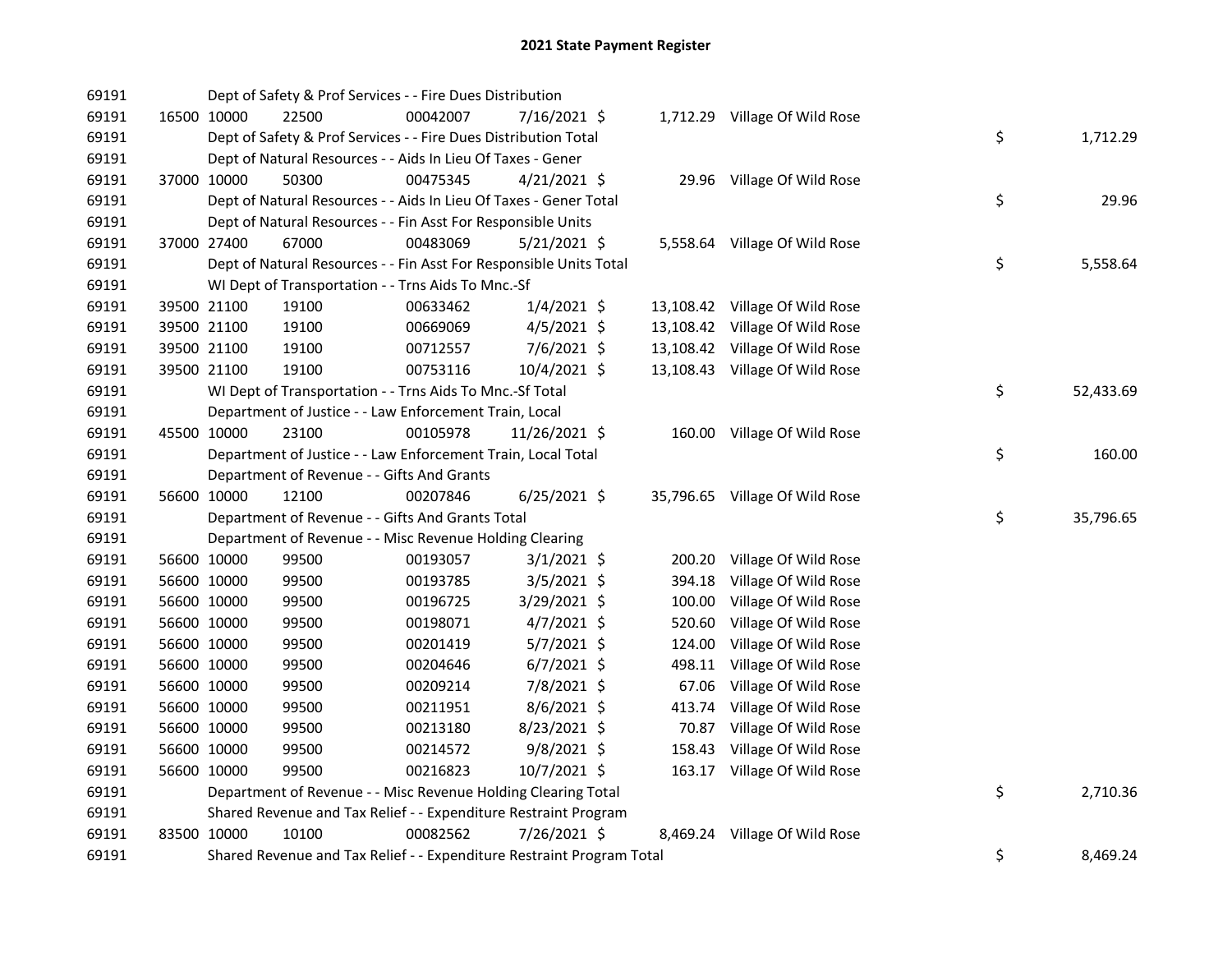| 69191       |       |             |       | Shared Revenue and Tax Relief - - County And Municipal Aid                    |                |            |                      |                  |
|-------------|-------|-------------|-------|-------------------------------------------------------------------------------|----------------|------------|----------------------|------------------|
| 69191       |       | 83500 10000 | 10500 | 00082562                                                                      | 7/26/2021 \$   | 27,533.96  | Village Of Wild Rose |                  |
| 69191       |       | 83500 10000 | 10500 | 00089665                                                                      | 11/15/2021 \$  | 156,025.78 | Village Of Wild Rose |                  |
| 69191       |       |             |       | Shared Revenue and Tax Relief - - County And Municipal Aid Total              |                |            |                      | \$<br>183,559.74 |
| 69191       |       |             |       | Shared Revenue and Tax Relief - - Exempt Computer Aid                         |                |            |                      |                  |
| 69191       |       | 83500 10000 | 10900 | 00085062                                                                      | $7/26/2021$ \$ | 968.17     | Village Of Wild Rose |                  |
| 69191       |       | 83500 10000 | 10900 | 00085987                                                                      | 7/26/2021 \$   | 298.37     | Village Of Wild Rose |                  |
| 69191       |       |             |       | Shared Revenue and Tax Relief - - Exempt Computer Aid Total                   |                |            |                      | \$<br>1,266.54   |
| 69191       |       |             |       | Shared Revenue and Tax Relief - - Personal Property Aid                       |                |            |                      |                  |
| 69191       |       | 83500 10000 | 11100 | 00078249                                                                      | $5/3/2021$ \$  | 2,399.22   | Village Of Wild Rose |                  |
| 69191       |       | 83500 10000 | 11100 | 00079070                                                                      | $5/3/2021$ \$  | 4,082.56   | Village Of Wild Rose |                  |
| 69191       |       |             |       | Shared Revenue and Tax Relief - - Personal Property Aid Total                 |                |            |                      | \$<br>6,481.78   |
| 69191       |       |             |       | Shared Revenue and Tax Relief - - State Aid; Video Service Provider Fee       |                |            |                      |                  |
| 69191       | 83500 | 10000       | 11200 | 00083288                                                                      | 7/26/2021 \$   | 2,003.10   | Village Of Wild Rose |                  |
| 69191       |       |             |       | Shared Revenue and Tax Relief - - State Aid; Video Service Provider Fee Total |                |            |                      | \$<br>2,003.10   |
| 69191       |       |             |       | Shared Revenue and Tax Relief - - Lottery & Gaming Credit                     |                |            |                      |                  |
| 69191       |       | 83500 52100 | 36300 | 00074489                                                                      | $3/22/2021$ \$ | 707.64     | Village Of Wild Rose |                  |
| 69191       |       |             |       | Shared Revenue and Tax Relief - - Lottery & Gaming Credit Total               |                |            |                      | \$<br>707.64     |
| 69191 Total |       |             |       |                                                                               |                |            |                      | 300,889.63       |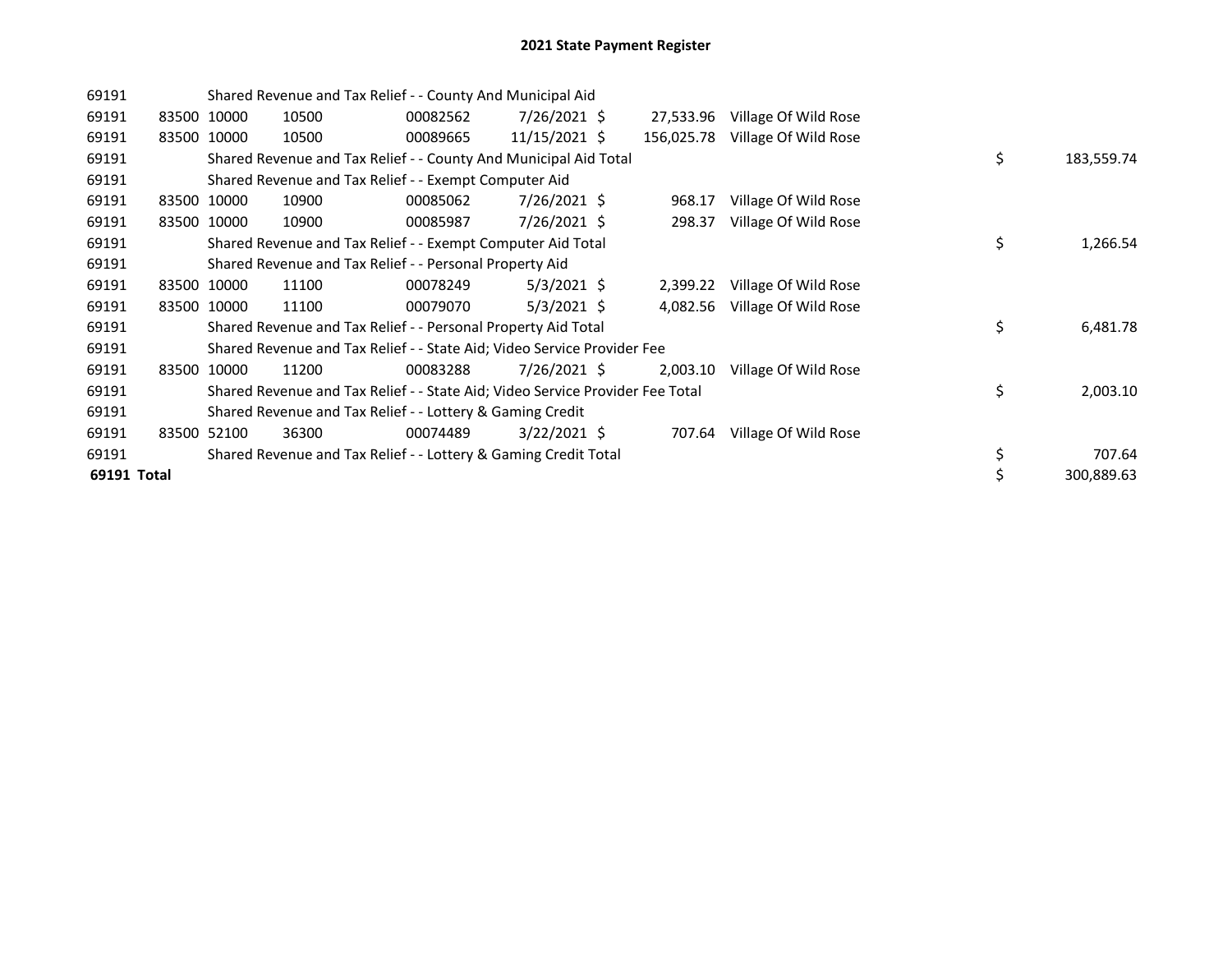| 69206       |             | Shared Revenue and Tax Relief - - Exempt Computer Aid       |          |              |  |                         |  |          |
|-------------|-------------|-------------------------------------------------------------|----------|--------------|--|-------------------------|--|----------|
| 69206       | 83500 10000 | 10900                                                       | 00085988 | 7/26/2021 \$ |  | 5,851.74 City of Berlin |  |          |
| 69206       |             | Shared Revenue and Tax Relief - - Exempt Computer Aid Total |          |              |  |                         |  | 5,851.74 |
| 69206 Total |             |                                                             |          |              |  |                         |  | 5,851.74 |
|             |             |                                                             |          |              |  |                         |  |          |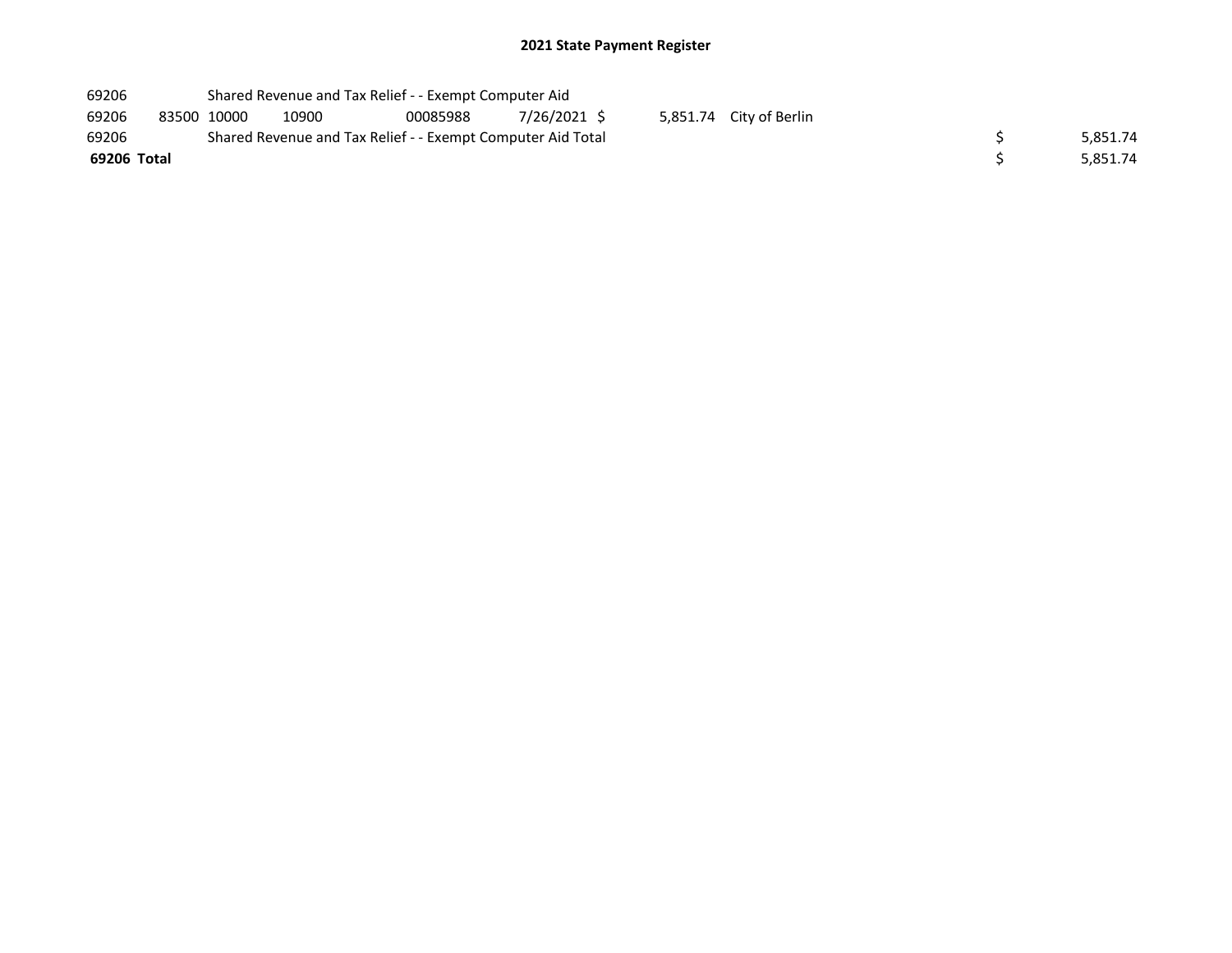| 69291 |             | Dept of Safety & Prof Services - - Fire Dues Distribution            |          |                |           |                            |    |            |
|-------|-------------|----------------------------------------------------------------------|----------|----------------|-----------|----------------------------|----|------------|
| 69291 | 16500 10000 | 22500                                                                | 00042005 | 7/15/2021 \$   |           | 4,782.93 City of Wautoma   |    |            |
| 69291 |             | Dept of Safety & Prof Services - - Fire Dues Distribution Total      |          |                |           |                            | \$ | 4,782.93   |
| 69291 |             | Dept of Natural Resources - - Aids In Lieu Of Taxes - Gener          |          |                |           |                            |    |            |
| 69291 | 37000 10000 | 50300                                                                | 00459654 | $1/27/2021$ \$ |           | 2,426.50 City of Wautoma   |    |            |
| 69291 |             | Dept of Natural Resources - - Aids In Lieu Of Taxes - Gener Total    |          |                |           |                            | \$ | 2,426.50   |
| 69291 |             | Dept of Natural Resources - - Resaids - Cnty Forst, Cl & Mfl         |          |                |           |                            |    |            |
| 69291 | 37000 21200 | 57100                                                                | 00488626 | $6/14/2021$ \$ |           | 6.70 City of Wautoma       |    |            |
| 69291 |             | Dept of Natural Resources - - Resaids - Cnty Forst, CI & Mfl Total   |          |                |           |                            | \$ | 6.70       |
| 69291 |             | WI Dept of Transportation - - Trns Aids To Mnc.-Sf                   |          |                |           |                            |    |            |
| 69291 | 39500 21100 | 19100                                                                | 00633463 | $1/4/2021$ \$  | 50,215.47 | City of Wautoma            |    |            |
| 69291 | 39500 21100 | 19100                                                                | 00669070 | $4/5/2021$ \$  | 50,215.47 | City of Wautoma            |    |            |
| 69291 | 39500 21100 | 19100                                                                | 00712558 | $7/6/2021$ \$  | 50,215.47 | City of Wautoma            |    |            |
| 69291 | 39500 21100 | 19100                                                                | 00753117 | 10/4/2021 \$   | 50,215.47 | City of Wautoma            |    |            |
| 69291 |             | WI Dept of Transportation - - Trns Aids To Mnc.-Sf Total             |          |                |           |                            | \$ | 200,861.88 |
| 69291 |             | WI Dept of Transportation - - Aero Assistance Sfd                    |          |                |           |                            |    |            |
| 69291 | 39500 21100 | 26400                                                                | 00749332 | $9/23/2021$ \$ |           | 12,316.44 City of Wautoma  |    |            |
| 69291 |             | WI Dept of Transportation - - Aero Assistance Sfd Total              |          |                |           |                            | \$ | 12,316.44  |
| 69291 |             | WI Dept of Transportation - - Aero Assistance Lfd                    |          |                |           |                            |    |            |
| 69291 | 39500 21100 | 27400                                                                | 00749332 | 9/23/2021 \$   |           | 3,079.11 City of Wautoma   |    |            |
| 69291 |             | WI Dept of Transportation - - Aero Assistance Lfd Total              |          |                |           |                            | \$ | 3,079.11   |
| 69291 |             | Department of Justice - - Law Enforcement Train, Local               |          |                |           |                            |    |            |
| 69291 | 45500 10000 | 23100                                                                | 00094020 | $2/2/2021$ \$  | 960.00    | City of Wautoma            |    |            |
| 69291 | 45500 10000 | 23100                                                                | 00105963 | 11/24/2021 \$  | 640.00    | City of Wautoma            |    |            |
| 69291 |             | Department of Justice - - Law Enforcement Train, Local Total         |          |                |           |                            | \$ | 1,600.00   |
| 69291 |             | Department of Administration - - Federal Aid, Local Assistance       |          |                |           |                            |    |            |
| 69291 | 50500 10000 | 74300                                                                | 00140319 | $2/9/2021$ \$  |           | 25,000.00 City of Wautoma  |    |            |
| 69291 |             | Department of Administration - - Federal Aid, Local Assistance Total |          |                |           |                            | \$ | 25,000.00  |
| 69291 |             | Commissioners of Public Lands - - (902) Rev Temp Loan Accts          |          |                |           |                            |    |            |
| 69291 | 50700 37500 | 90200                                                                | 00003523 | $2/9/2021$ \$  |           | 1,201.59 City of Wautoma   |    |            |
| 69291 |             | Commissioners of Public Lands - - (902) Rev Temp Loan Accts Total    |          |                |           |                            | \$ | 1,201.59   |
| 69291 |             | Department of Revenue - - Gifts And Grants                           |          |                |           |                            |    |            |
| 69291 | 56600 10000 | 12100                                                                | 00207847 | $6/25/2021$ \$ |           | 112,100.02 City of Wautoma |    |            |
| 69291 |             | Department of Revenue - - Gifts And Grants Total                     |          |                |           |                            | \$ | 112,100.02 |
| 69291 |             | Department of Revenue - - Misc Revenue Holding Clearing              |          |                |           |                            |    |            |
| 69291 | 56600 10000 | 99500                                                                | 00189079 | $1/8/2021$ \$  |           | 395.28 City of Wautoma     |    |            |
| 69291 | 56600 10000 | 99500                                                                | 00191150 | $2/5/2021$ \$  |           | 2,476.42 City of Wautoma   |    |            |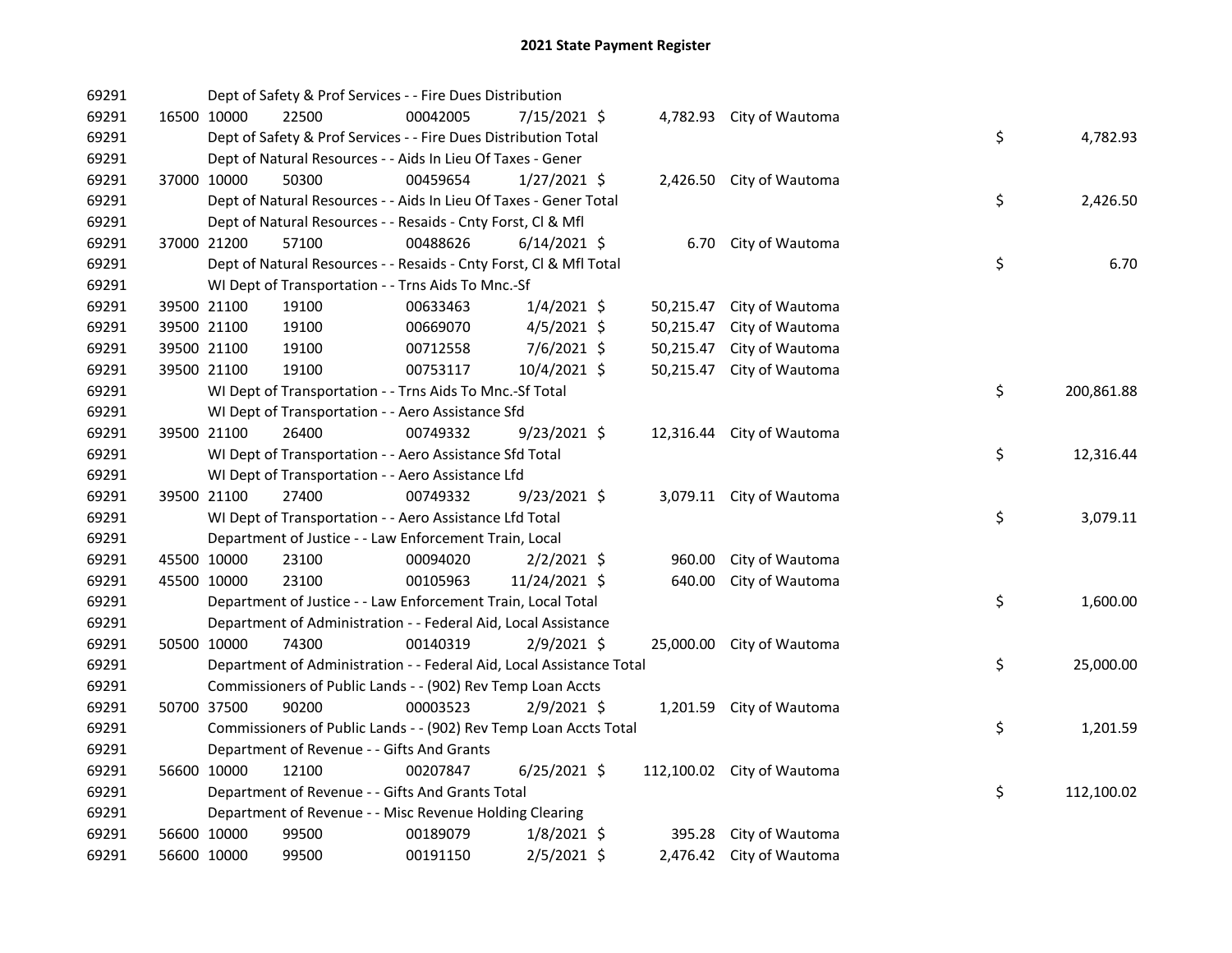| 69291 | 56600 10000 | 99500                                                                         | 00193784 | $3/5/2021$ \$  |            | 5,013.22 City of Wautoma |    |            |
|-------|-------------|-------------------------------------------------------------------------------|----------|----------------|------------|--------------------------|----|------------|
| 69291 | 56600 10000 | 99500                                                                         | 00198070 | 4/7/2021 \$    | 4,833.78   | City of Wautoma          |    |            |
| 69291 | 56600 10000 | 99500                                                                         | 00201418 | $5/7/2021$ \$  | 3,460.28   | City of Wautoma          |    |            |
| 69291 | 56600 10000 | 99500                                                                         | 00204645 | $6/7/2021$ \$  | 2,045.19   | City of Wautoma          |    |            |
| 69291 | 56600 10000 | 99500                                                                         | 00209213 | 7/8/2021 \$    | 2,736.03   | City of Wautoma          |    |            |
| 69291 | 56600 10000 | 99500                                                                         | 00211950 | $8/6/2021$ \$  | 1,679.74   | City of Wautoma          |    |            |
| 69291 | 56600 10000 | 99500                                                                         | 00214571 | 9/8/2021 \$    | 390.72     | City of Wautoma          |    |            |
| 69291 | 56600 10000 | 99500                                                                         | 00214831 | $9/13/2021$ \$ | 307.68     | City of Wautoma          |    |            |
| 69291 | 56600 10000 | 99500                                                                         | 00216822 | 10/7/2021 \$   | 1,332.69   | City of Wautoma          |    |            |
| 69291 | 56600 10000 | 99500                                                                         | 00219412 | 11/5/2021 \$   | 2,081.33   | City of Wautoma          |    |            |
| 69291 | 56600 10000 | 99500                                                                         | 00221563 | 12/7/2021 \$   | 1,699.39   | City of Wautoma          |    |            |
| 69291 |             | Department of Revenue - - Misc Revenue Holding Clearing Total                 |          |                |            |                          | \$ | 28,451.75  |
| 69291 |             | Shared Revenue and Tax Relief - - Expenditure Restraint Program               |          |                |            |                          |    |            |
| 69291 | 83500 10000 | 10100                                                                         | 00082563 | 7/26/2021 \$   | 42,146.36  | City of Wautoma          |    |            |
| 69291 |             | Shared Revenue and Tax Relief - - Expenditure Restraint Program Total         |          |                |            |                          | \$ | 42,146.36  |
| 69291 |             | Shared Revenue and Tax Relief - - County And Municipal Aid                    |          |                |            |                          |    |            |
| 69291 | 83500 10000 | 10500                                                                         | 00082563 | 7/26/2021 \$   | 68,296.19  | City of Wautoma          |    |            |
| 69291 | 83500 10000 | 10500                                                                         | 00089666 | 11/15/2021 \$  | 387,011.72 | City of Wautoma          |    |            |
| 69291 |             | Shared Revenue and Tax Relief - - County And Municipal Aid Total              |          |                |            |                          | \$ | 455,307.91 |
| 69291 |             | Shared Revenue and Tax Relief - - Exempt Computer Aid                         |          |                |            |                          |    |            |
| 69291 | 83500 10000 | 10900                                                                         | 00085063 | 7/26/2021 \$   | 2,740.90   | City of Wautoma          |    |            |
| 69291 | 83500 10000 | 10900                                                                         | 00085989 | 7/26/2021 \$   | 2,939.44   | City of Wautoma          |    |            |
| 69291 |             | Shared Revenue and Tax Relief - - Exempt Computer Aid Total                   |          |                |            |                          | \$ | 5,680.34   |
| 69291 |             | Shared Revenue and Tax Relief - - Utility Aid                                 |          |                |            |                          |    |            |
| 69291 | 83500 10000 | 11000                                                                         | 00082563 | 7/26/2021 \$   | 4,522.53   | City of Wautoma          |    |            |
| 69291 | 83500 10000 | 11000                                                                         | 00089666 | 11/15/2021 \$  | 25,983.55  | City of Wautoma          |    |            |
| 69291 |             | Shared Revenue and Tax Relief - - Utility Aid Total                           |          |                |            |                          | \$ | 30,506.08  |
| 69291 |             | Shared Revenue and Tax Relief - - Personal Property Aid                       |          |                |            |                          |    |            |
| 69291 | 83500 10000 | 11100                                                                         | 00078250 | $5/3/2021$ \$  |            | 2,644.54 City of Wautoma |    |            |
| 69291 | 83500 10000 | 11100                                                                         | 00079071 | $5/3/2021$ \$  | 18,617.37  | City of Wautoma          |    |            |
| 69291 |             | Shared Revenue and Tax Relief - - Personal Property Aid Total                 |          |                |            |                          | \$ | 21,261.91  |
| 69291 |             | Shared Revenue and Tax Relief - - State Aid; Video Service Provider Fee       |          |                |            |                          |    |            |
| 69291 | 83500 10000 | 11200                                                                         | 00083289 | 7/26/2021 \$   | 4,892.39   | City of Wautoma          |    |            |
| 69291 | 83500 10000 | 11200                                                                         | 00087038 | $9/24/2021$ \$ | 370.74     | City of Wautoma          |    |            |
| 69291 |             | Shared Revenue and Tax Relief - - State Aid; Video Service Provider Fee Total |          |                |            |                          | \$ | 5,263.13   |
| 69291 |             | Shared Revenue and Tax Relief - - Lottery & Gaming Credit                     |          |                |            |                          |    |            |
| 69291 | 83500 52100 | 36300                                                                         | 00074490 | $3/22/2021$ \$ |            | 1,125.00 City of Wautoma |    |            |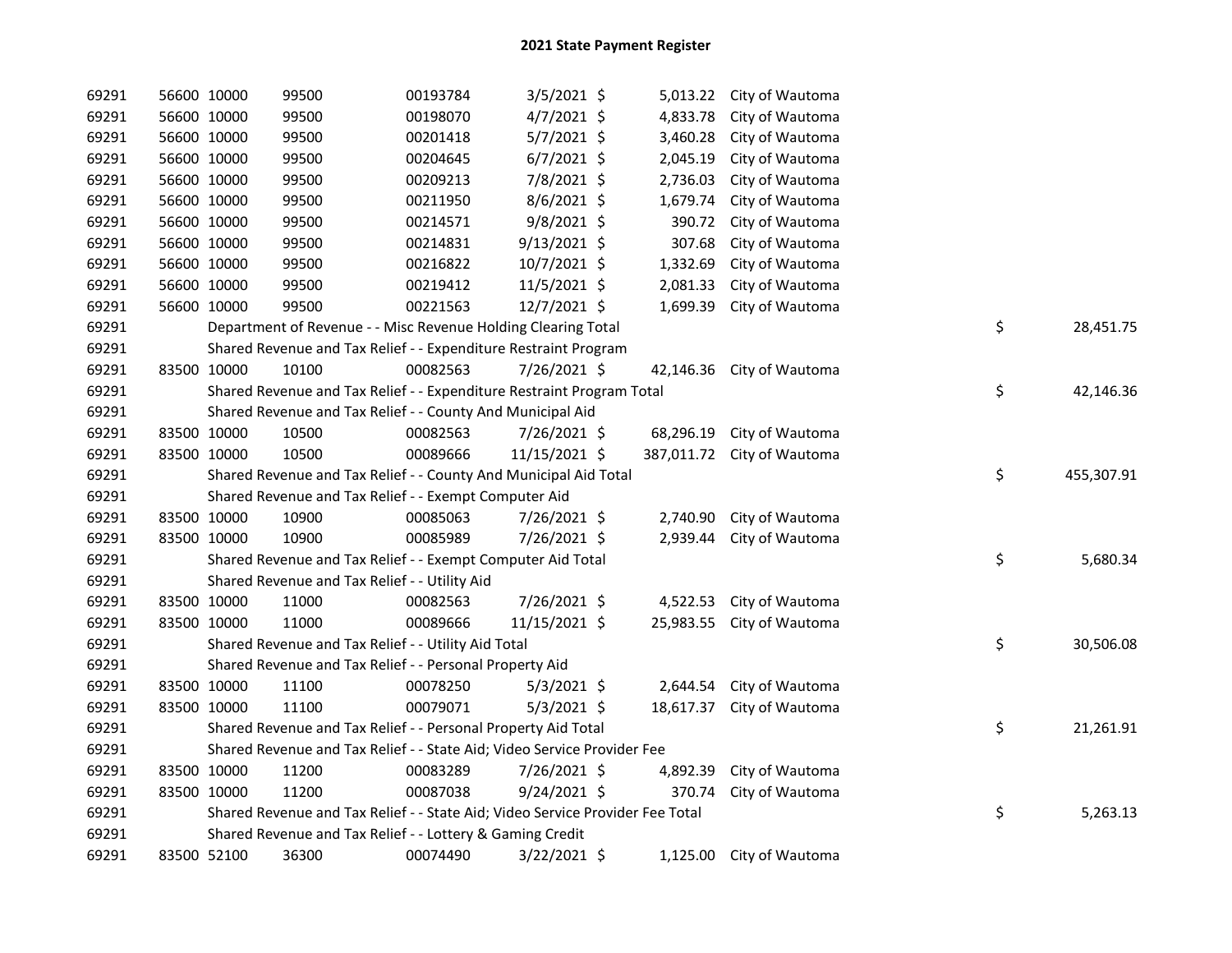| 69291       | Shared Revenue and Tax Relief - - Lottery & Gaming Credit Total | 1,125.00   |
|-------------|-----------------------------------------------------------------|------------|
| 69291 Total |                                                                 | 953,117.65 |